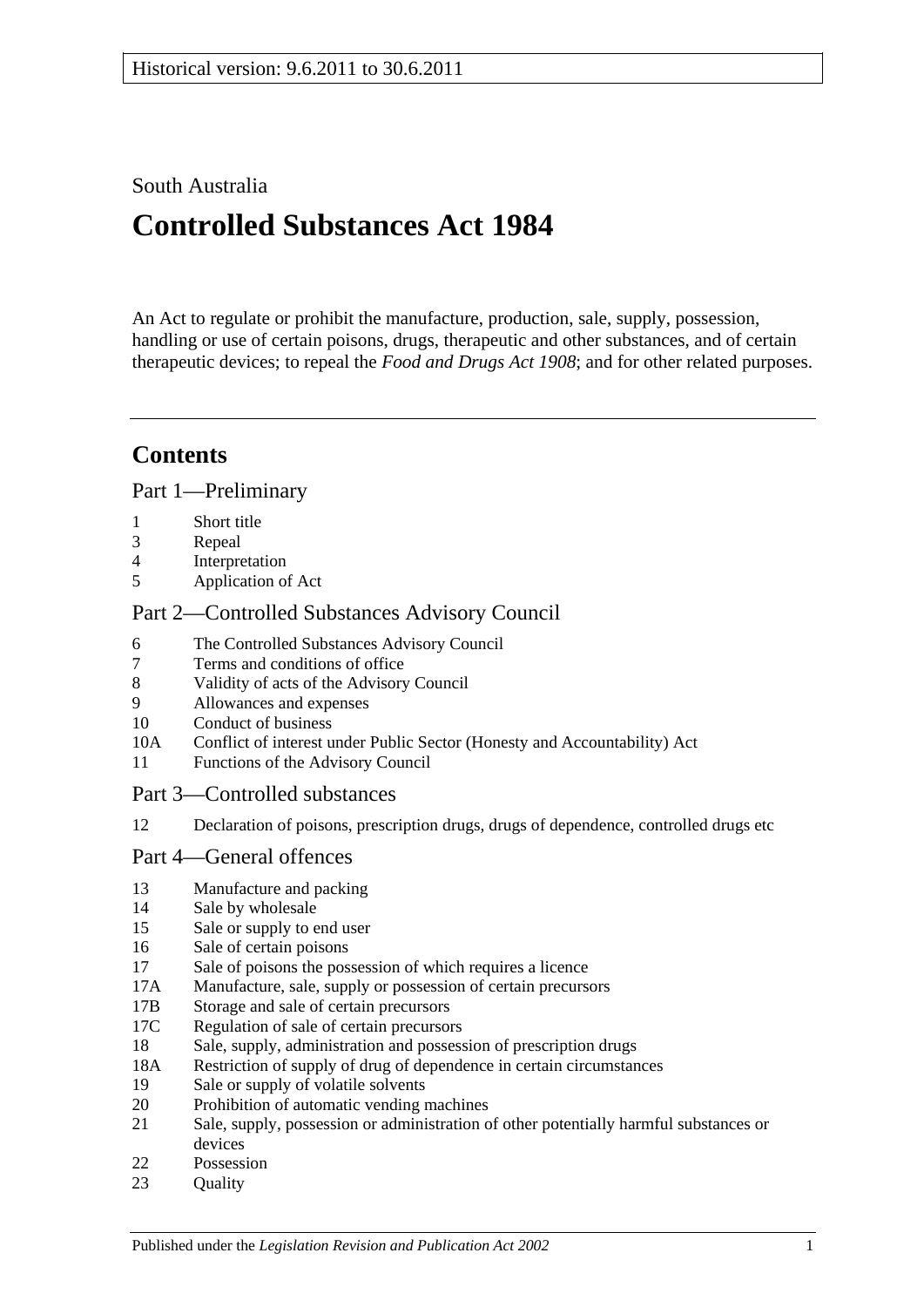- 24 [Packaging and labelling](#page-20-3)
- 25 [Storage](#page-21-0)
- 26 [Transport](#page-21-1)
- 27 [Use](#page-21-2)
- 28 [Prohibition of advertisement](#page-21-3)
- 29 [Regulation of advertisement](#page-21-4)
- 30 Forgery [etc of prescriptions](#page-21-5)

## [Part 5—Offences relating to controlled drugs, precursors and plants](#page-22-0)

[Division 1—Preliminary](#page-22-1)

31 [Application of Part](#page-22-2)

[Division 2—Commercial offences](#page-23-0)

#### [Subdivision 1—Trafficking in controlled drugs](#page-23-1)

32 [Trafficking](#page-23-2)

[Subdivision 2—Manufacture of controlled drugs](#page-24-0)

- 33 [Manufacture of controlled drugs for sale](#page-24-1)
- 33A [Sale, manufacture etc of controlled precursor](#page-25-0)

#### [Subdivision 3—Cultivation and sale of controlled plants](#page-26-0)

- 33B [Cultivation of controlled plants for sale](#page-26-1)
- 33C [Sale of controlled plants](#page-26-2)

[Subdivision 4—Sale of equipment for use in connection with consumption of controlled](#page-27-0)  [drugs](#page-27-0)

33D [Sale of equipment](#page-27-1)

#### [Division 3—Offences involving children and school zones](#page-27-2)

- 33E [Application of Division](#page-27-3)
- 33F [Sale, supply or administration of controlled drug to child](#page-27-4)
- 33G [Sale, supply or administration of controlled drug in school zone](#page-28-0)
- 33GA [Sale of equipment to child for use in connection with consumption of controlled drugs](#page-28-1)
- 33H [Procuring child to commit offence](#page-28-2)

#### [Division 4—Other offences](#page-28-3)

- 33I [Supply or administration of controlled drug](#page-28-4)
- 33J [Manufacture of controlled drugs](#page-29-0)
- 33K [Cultivation of controlled plants](#page-29-1)
- 33L [Possession or consumption of controlled drug etc](#page-29-2)
- 33LA [Possession of prescribed equipment](#page-30-0)
- 33LB [Possession of a prescribed quantity of a controlled precursor](#page-30-1)

#### [Division 5—General provisions relating to offences](#page-31-0)

- 33M [Interpretation](#page-31-1)
- 33N [Aggregation of offences](#page-31-2)
- 33O [Offences involving more than one kind of substance](#page-32-0)
- 33OA [Basis for determining quantity of controlled substance](#page-33-0)
- 33P [Knowledge or recklessness with respect to identity or quantity](#page-33-1)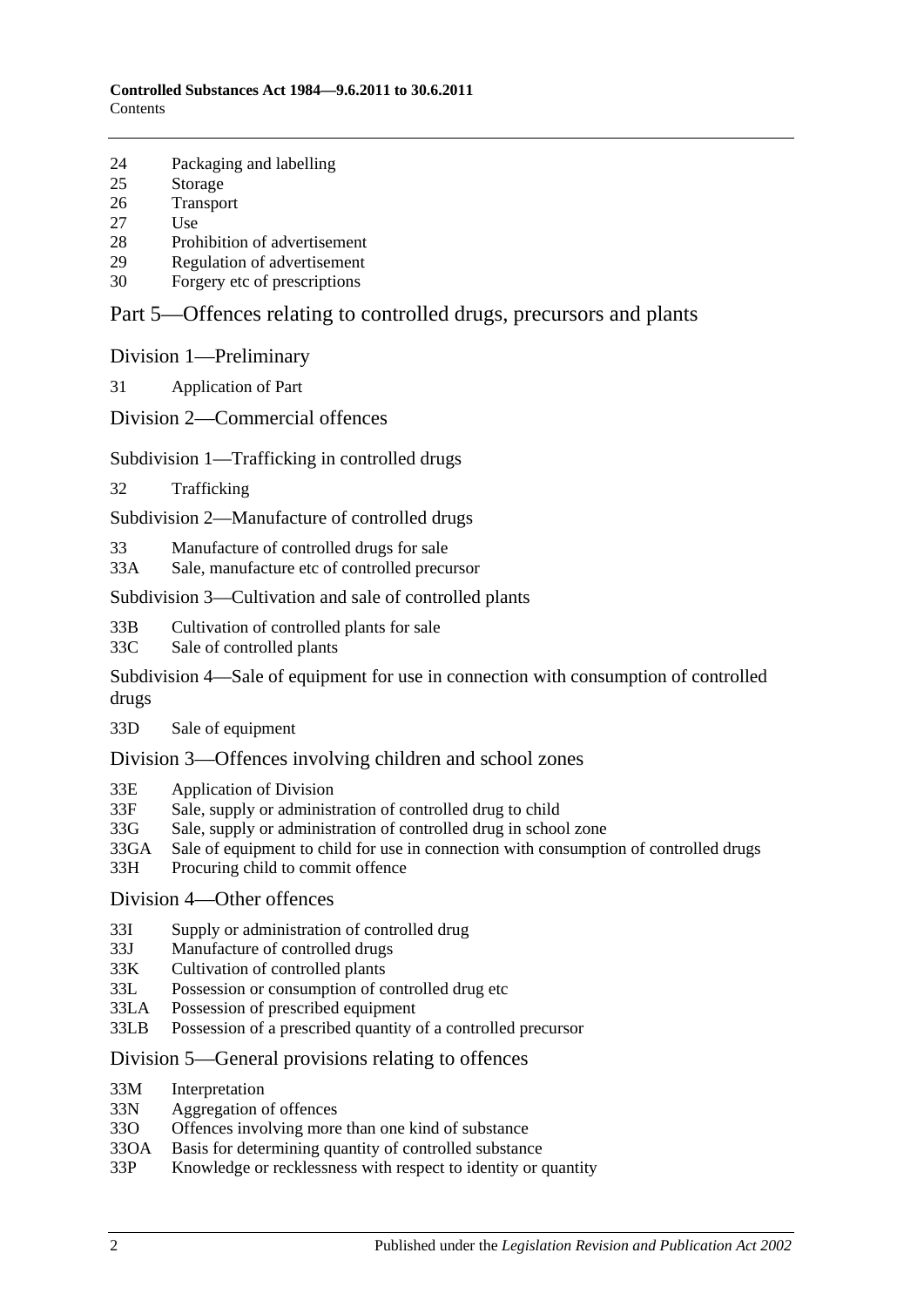- 33Q [Alternative conviction—mistake as to identity of controlled substance](#page-34-0)
- 33R [Alternative verdicts](#page-34-1)
- 33S [No accessorial liability for certain offences](#page-34-2)

#### [Division 6—Procedure in relation to simple possession offences](#page-34-3)

- 34 [Application of this Division](#page-34-4)
- 35 [Accreditation of drug assessment and treatment services](#page-34-5)
- 36 [Referral for assessment](#page-35-0)
- 37 [Assessment of referred person](#page-35-1)
- 38 [Undertakings](#page-36-0)
- 39 [Release from custody for the purposes of assessment or undertaking](#page-37-0)
- 40 [Prosecution of simple possession offences](#page-37-1)
- 40A [Confidentiality](#page-37-2)

#### [Part 6—Offences, penalties etc](#page-38-0)

- 44 [Matters to be considered when court fixes penalty](#page-38-1)
- 45 [Offences committed by body corporate](#page-39-0)
- 45A [Expiation of simple cannabis offences](#page-39-1)

#### [Part 7—Search, seizure, forfeiture and analysis](#page-39-2)

- 50 [Authorised officers](#page-39-3)
- 51 [Analysts](#page-40-0)
- 52 [Power to search, seize etc](#page-40-1)
- 52A [General drug detection powers](#page-42-0)
- 52B [Special powers relating to drug transit routes](#page-43-0)
- 52C [Report to Minister on issue of authorisations](#page-44-0)
- 52D [General provisions relating to exercise of powers](#page-45-0)
- 52E [Seized property and forfeiture](#page-46-0)
- 53 [Analysis](#page-47-0)

#### [Part 8—Miscellaneous](#page-48-0)

- 55 [Licences, authorities and permits](#page-48-1)
- 56 [Permits for research etc](#page-49-0)
- 57 [Power of Minister to prohibit certain activities](#page-49-1)
- 57A [Warnings](#page-50-0)
- 58 [Publication of information](#page-50-1)
- 60 [Minister may require certain information to be given](#page-51-0)
- 60A [Confidentiality](#page-52-0)
- 60B [False or misleading information](#page-52-1)
- 61 [Evidentiary provisions](#page-52-2)
- 62 [Money for this Act to be appropriated](#page-53-0)
- 62A [Delegation](#page-53-1)
- 63 [Regulations](#page-53-2)

#### [Legislative history](#page-56-0)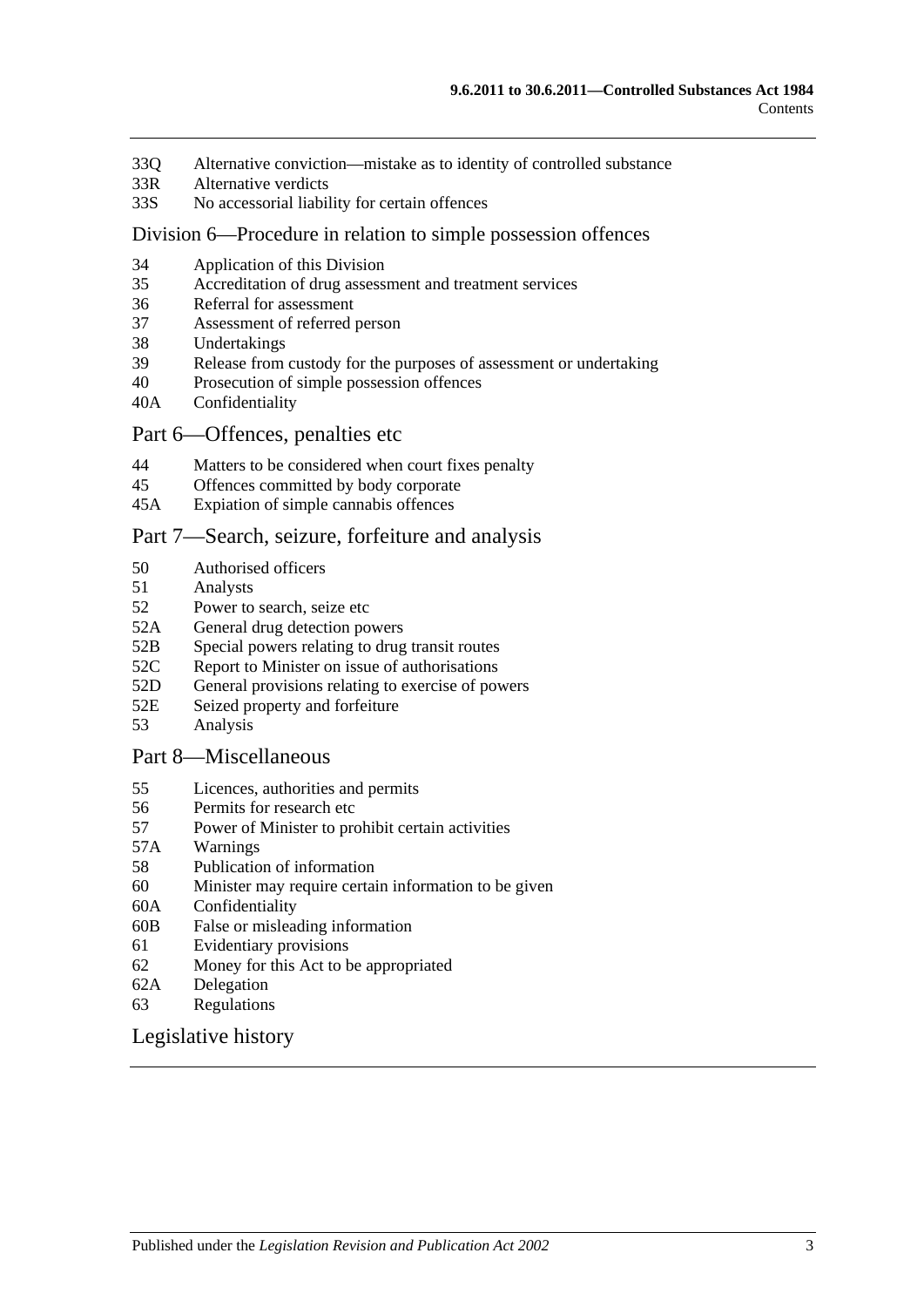## <span id="page-3-0"></span>**The Parliament of South Australia enacts as follows:**

## **Part 1—Preliminary**

## <span id="page-3-1"></span>**1—Short title**

This Act may be cited as the *Controlled Substances Act 1984*.

## <span id="page-3-2"></span>**3—Repeal**

*(1) The [Food and Drugs Act](http://www.legislation.sa.gov.au/index.aspx?action=legref&type=act&legtitle=Food%20and%20Drugs%20Act%201908) 1908 is repealed.*

**Note—**

Section 3(1) had not come into operation at the date of the publication of this version.

## <span id="page-3-4"></span><span id="page-3-3"></span>**4—Interpretation**

(1) In this Act, unless the contrary intention appears—

*the Advisory Council* means the Controlled Substances Advisory Council established under [Part 2;](#page-9-1)

*analyst* means—

- (a) a person appointed as an analyst for the purposes of this Act; or
- (b) a person holding a position of a class approved by the Governor for the purposes of this Act;

*artificially enhanced cultivation* means—

- (a) cultivation in a solution comprised wholly or principally of water enriched with nutrients; or
- (b) cultivation involving the application of an artificial source of light or heat;

*assessment service* means a drug assessment service accredited under [Division](#page-34-3) 2 of Part 5:

*authorised officer*—see [section](#page-39-4) 50(1);

*cannabis* means a plant, or any part (including the seed) of a plant, of the genus *cannabis*, but does not include cannabis resin or cannabis oil;

*cannabis oil* means a substance that contains chemicals of any one or more of the following classes;

- (a) cannabinoids;
- (b) tetrahydrocannabinols;
- (c) alkyl homologues of tetrahydrocannabinols,

where the amount of soluble material in any quantity of the substance, when dissolved in the solvent known as hexane, constitutes more than 85 per cent of the weight of that quantity of substance;

*cannabis resin* means a substance that contains chemicals of any one or more of the following classes:

(a) cannabinoids;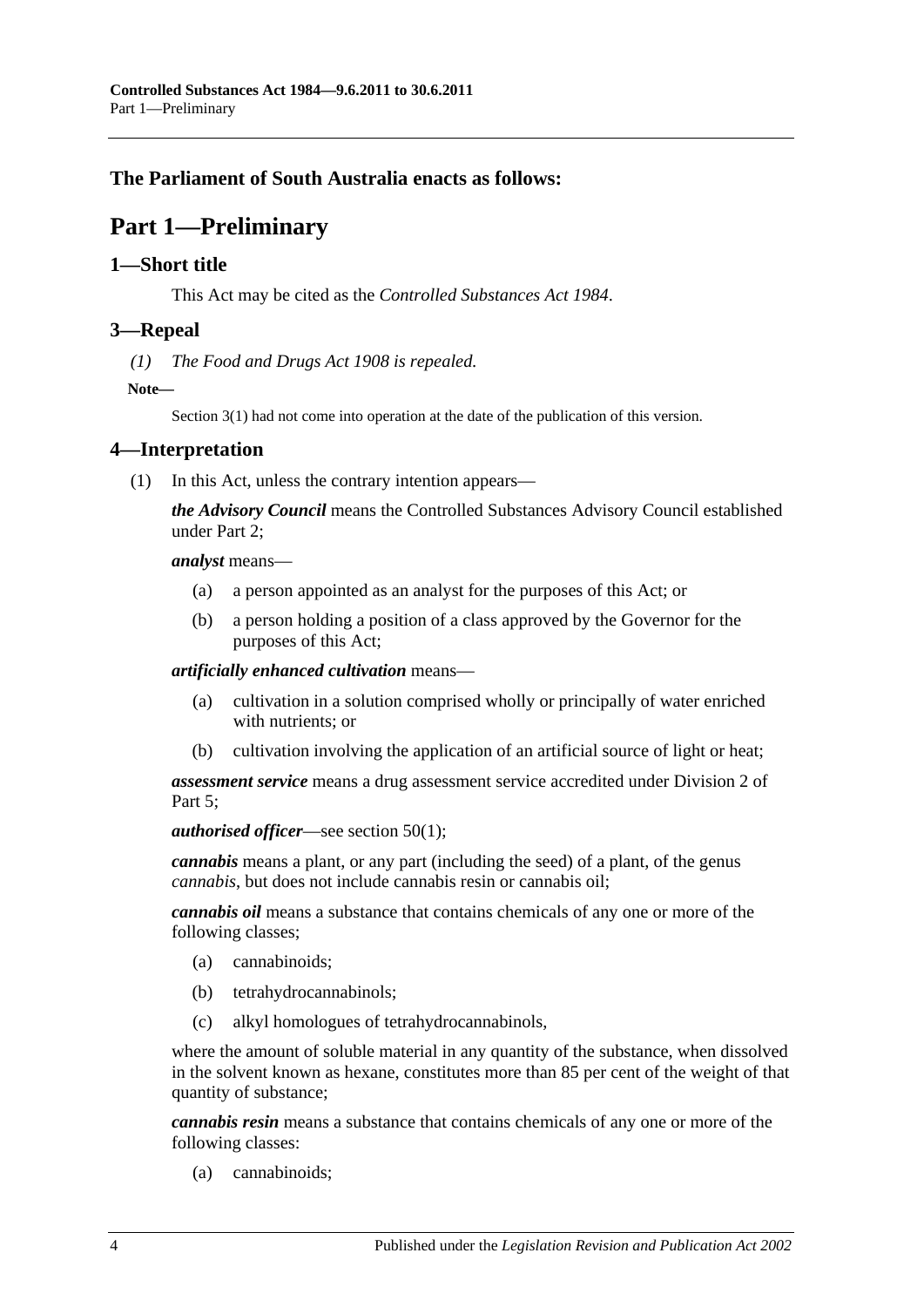- (b) tetrahydrocannabinols;
- (c) alkyl homologues of tetrahydrocannabinols,

where the amount of soluble material in any quantity of the substance, when dissolved in the solvent known as hexane, constitutes more than 15 per cent but not more than 85 per cent of the weight of that quantity of substance;

*child* means a person under the age of 18 years and, in relation to the alleged commission of an offence, means a person who was, at the time of the alleged commission of the offence, under that age;

*commercial quantity* of a controlled drug, controlled precursor or controlled plant means—

- (a) in relation to a controlled drug or controlled precursor contained in a mixture—
	- (i) a quantity of the drug or precursor that equals or exceeds the amount prescribed as a commercial quantity for the drug or precursor (as the case may be) in its pure form; or
	- (ii) a quantity of the mixture that equals or exceeds the amount prescribed as a commercial quantity for any mixture containing the drug or precursor (as the case may be); or
	- (iii) a number of discrete dosage units of the mixture that equals or exceeds the number of discrete dosage units prescribed as a commercial quantity for any mixture containing the drug or precursor (as the case may be); or
- (b) in relation to a controlled drug or controlled precursor that is not contained in a mixture—a quantity of the drug or precursor that equals or exceeds the amount prescribed as a commercial quantity for the drug or precursor (as the case may be) in its pure form; or
- (c) in relation to a controlled plant—
	- (i) a number of the plant that equals or exceeds the number of plants prescribed as a commercial quantity for the plant; or
	- (ii) a weight of the plant that equals or exceeds the weight prescribed as a commercial quantity for the plant;

#### *controlled drug* means—

- (a) a drug of dependence; or
- (b) a substance declared by the regulations to be a controlled drug for the purposes of this Act,

but does not include a controlled plant;

*controlled plant* means a growing cannabis plant or a cutting of a cannabis plant (provided that the cutting has been planted or otherwise placed in a growing medium) or any other plant declared by the regulations to be a controlled plant for the purposes of this Act;

*controlled precursor* means a substance declared by the regulations to be a controlled precursor for the purposes of this Act;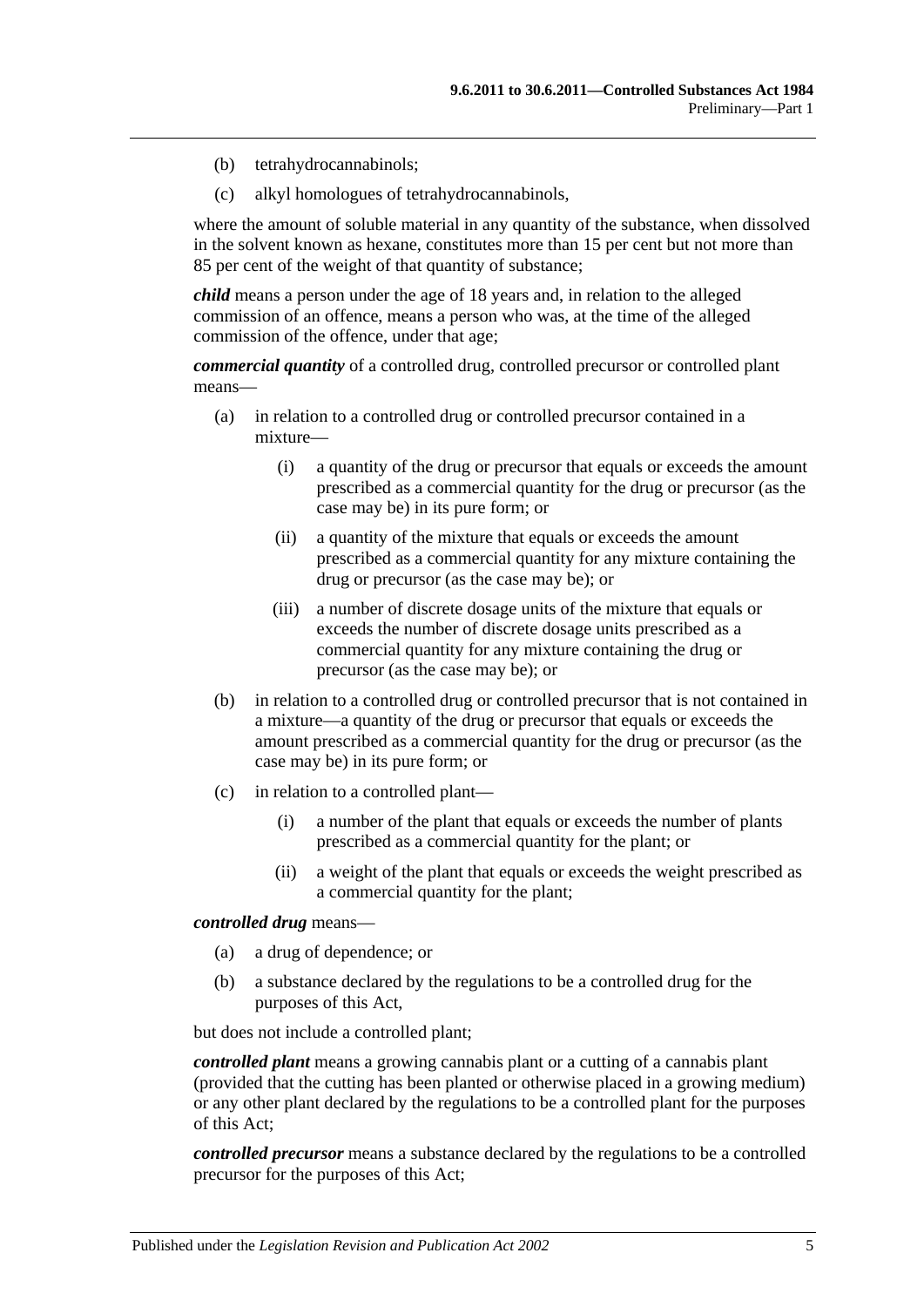*cultivate* a controlled plant means—

- (a) plant a seed, seedling or cutting of the plant or transplant the plant; or
- (b) nurture, tend or grow the plant; or
- (c) harvest the plant (including pick any part of the plant or separate any resin or other substance from the plant); or
- (d) dry the harvested plant or part of the plant; or
- (e) take part in the process of cultivation of the plant;

*dentist* means a person registered under the *Health Practitioner Regulation National Law*—

- (a) to practise in the dental profession as a dentist (other than as a student); and
- (b) in the dentists division of that profession;

*the Department* means the department of the Minister to whom the administration of this Act has been committed;

*discrete dosage unit*, in relation to a controlled drug contained in a mixture or a controlled precursor contained in a mixture, means an amount of the mixture which is prepared or apparently prepared for the purpose of being administered as a single dose;

*drug detection dog* means a dog that has completed training of a kind approved by the Commissioner of Police for the purpose of detecting the presence of a controlled drug, controlled precursor or controlled plant;

*drug of dependence* means a poison declared by the regulations to be a drug of dependence;

*electronic drug detection system* means—

- (a) an electronic device of a kind approved by the Commissioner of Police; or
- (b) a system, of a kind approved by the Commissioner of Police, that involves the use of an electronic device,

for the purpose of detecting the presence of a controlled drug, controlled precursor or controlled plant;

#### *general drug detection* means—

- (a) walking or otherwise placing a drug detection dog in the vicinity of a person or property; or
- (b) using an electronic drug detection system in relation to a person or property in a manner prescribed by regulation,

for the purpose of determining whether the dog or system (as the case may be) detects the presence of a controlled drug, controlled precursor or controlled plant (but does not include any other conduct by a person that would constitute a search);

*large commercial quantity* of a controlled drug, controlled precursor or controlled plant means—

(a) in relation to a controlled drug or controlled precursor contained in a mixture—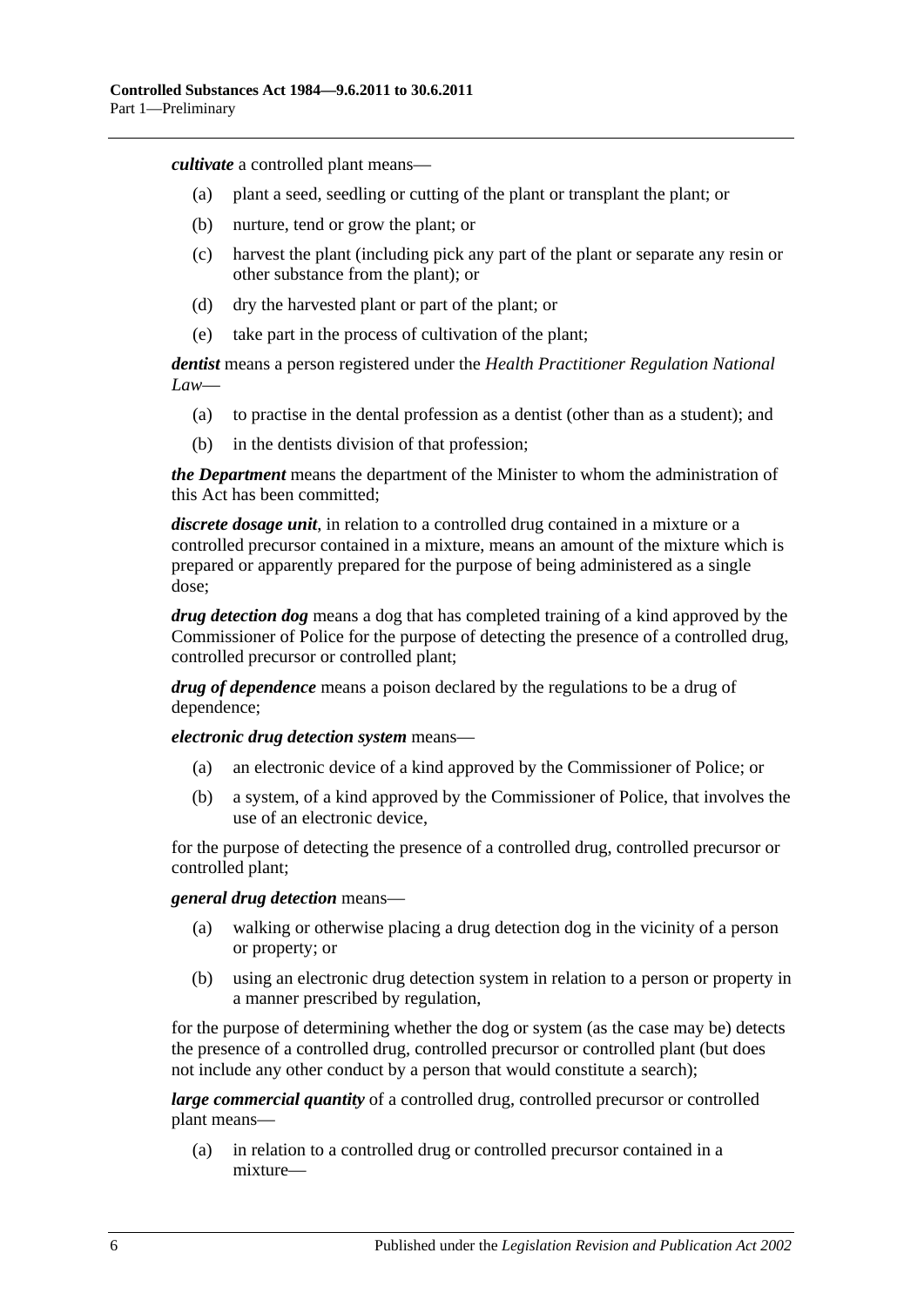- (i) a quantity of the drug or precursor that equals or exceeds the amount prescribed as a large commercial quantity for the drug or precursor (as the case may be) in its pure form; or
- (ii) a quantity of the mixture that equals or exceeds the amount prescribed as a large commercial quantity for any mixture containing the drug or precursor (as the case may be); or
- (iii) a number of discrete dosage units of the mixture that equals or exceeds the number of discrete dosage units prescribed as a large commercial quantity for any mixture containing the drug or precursor (as the case may be); or
- (b) in relation to a controlled drug or controlled precursor that is not contained in a mixture—a quantity of the drug or precursor that equals or exceeds the amount prescribed as a large commercial quantity for the drug or precursor (as the case may be) in its pure form; or
- (c) in relation to a controlled plant—
	- (i) a number of the plant that equals or exceeds the number of plants prescribed as a large commercial quantity for the plant; or
	- (ii) a weight of the plant that equals or exceeds the weight prescribed as a large commercial quantity for the plant;

*manufacture*, in relation to a controlled drug means—

- (a) undertake any process by which the drug is extracted, produced or refined; or
- (b) take part in the process of manufacture of the substance;

*medical practitioner* means a person registered under the *Health Practitioner Regulation National Law* to practise in the medical profession (other than as a student);

*nurse* means a person registered under the *Health Practitioner Regulation National Law* to practise in the nursing and midwifery profession as a nurse (other than as a student);

*owner*, in relation to premises, includes the occupier of the premises;

*pharmacist* means a person registered under the *Health Practitioner Regulation National Law* to practise in the pharmacy profession (other than as a student);

*poison* means a substance declared by the regulations to be a poison for the purposes of this Act;

*possession* of a substance or thing includes—

- (a) having control over the disposition of the substance or thing; and
- (b) having joint possession of the substance or thing;

*premises* means any land, building, structure, vehicle, vessel or aircraft;

*prescription drug* means a poison declared by the regulations to be a prescription drug for the purposes of this Act;

*product* of a controlled plant includes—

(a) a seed of the plant; and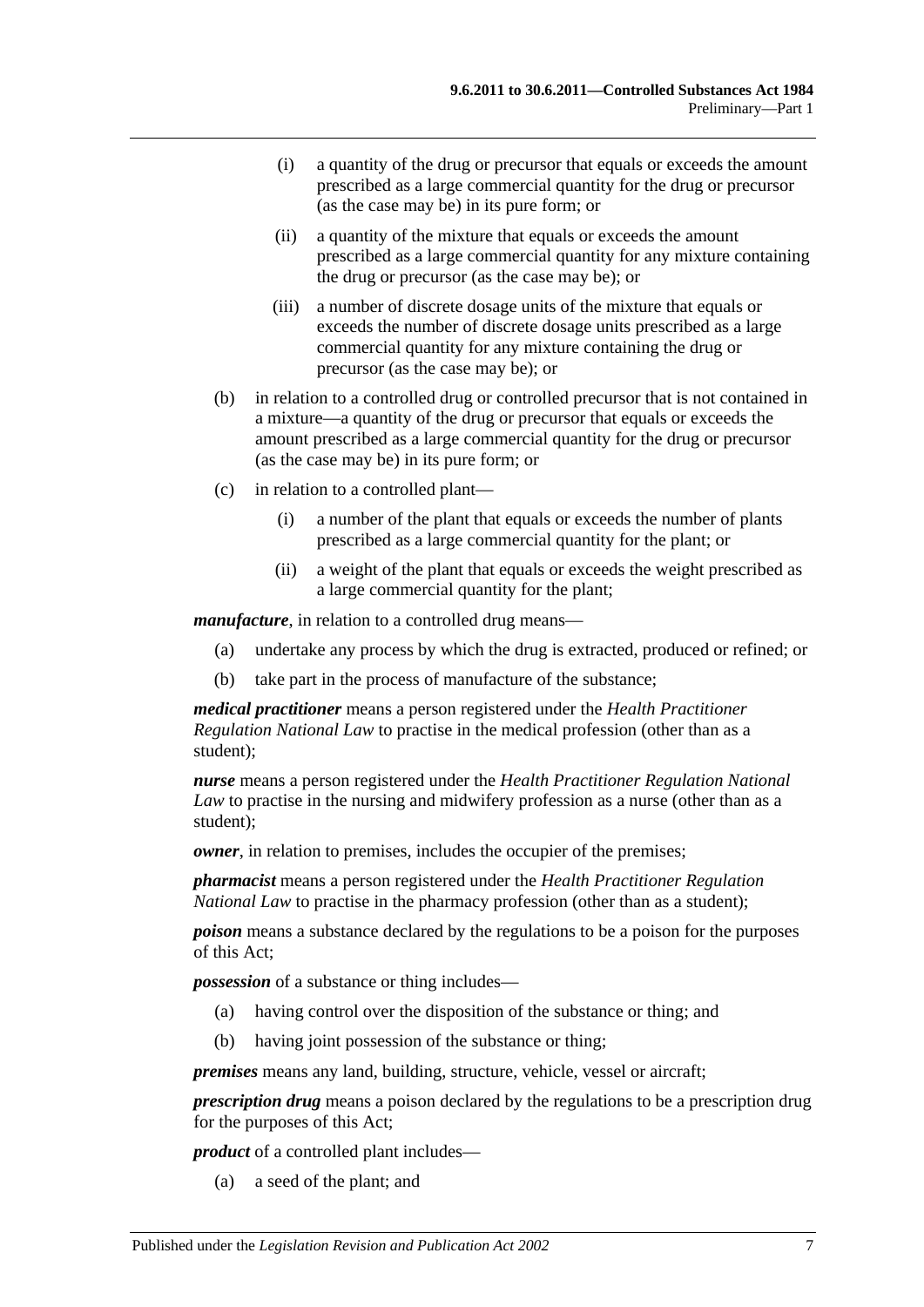- (b) a part of the plant (whether live or dead); and
- (c) a substance separated from the plant;

*school zone* means the grounds of a primary or secondary school and the area within 500 metres of the boundary of the school;

*sell* means sell, barter or exchange, offer or agree to sell, barter or exchange or expose for sale, barter or exchange;

*senior police officer* means a member of the police force of or above the rank of Inspector;

*simple possession offence* means an offence against [section](#page-29-3) 33L(1) other than an offence relating to a prescribed controlled drug;

*substance* means any gaseous, liquid or solid substance and includes a plant or fungus;

*supply* means provide or distribute or offer to provide or distribute;

*therapeutic device* means a device declared by the regulations to be a therapeutic device for the purposes of this Act;

*therapeutic substance* means a substance declared by the regulations to be a therapeutic substance for the purposes of this Act;

*traffic* in a controlled drug means—

- (a) sell the drug; or
- (b) have possession of the drug intending to sell it; or
- (c) take part in the process of sale of the drug;

*trafficable quantity* of a controlled drug or controlled plant means—

- (a) in relation to a controlled drug contained in a mixture—
	- (i) a quantity of the drug that equals or exceeds the amount prescribed as a trafficable quantity for the drug in its pure form; or
	- (ii) a quantity of the mixture that equals or exceeds the amount prescribed as a trafficable quantity for any mixture containing the drug; or
	- (iii) a number of discrete dosage units of the mixture that equals or exceeds the number of discrete dosage units prescribed as a trafficable quantity for any mixture containing the drug; or
- (b) in relation to a controlled drug that is not contained in a mixture—a quantity of the drug that equals or exceeds the amount prescribed as a trafficable quantity for the drug in its pure form; or
- (c) in relation to a controlled plant—
	- (i) a number of the plant that equals or exceeds the number of plants prescribed as a trafficable quantity for the plant; or
	- (ii) a weight of the plant that equals or exceeds the weight prescribed as a trafficable quantity for the plant;

*vessel* means any ship, boat or other water craft;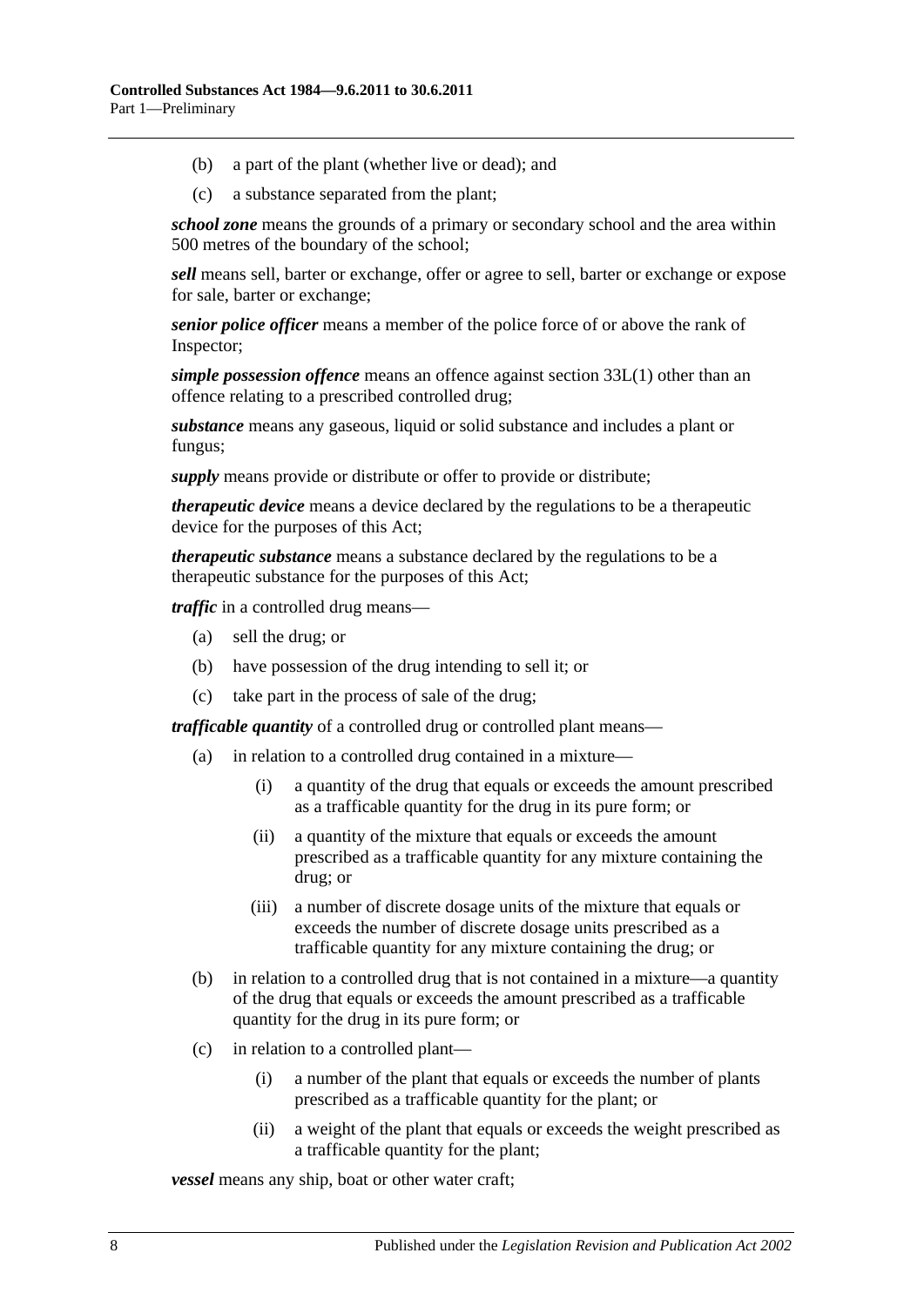*veterinary surgeon* means a person registered as a veterinary surgeon under the *[Veterinary Surgeons Act](http://www.legislation.sa.gov.au/index.aspx?action=legref&type=act&legtitle=Veterinary%20Surgeons%20Act%201985) 1985*;

*volatile solvent* means a substance declared by the regulations to be a volatile solvent for the purposes of this Act.

- (2) A substance is an analogue of another for the purposes of this Act if—
	- (a) they both have substantially similar chemical structures; or
	- (b) they both have substantially similar pharmacological effects.
- (3) Subject to the regulations, an analogue of a controlled drug (not being an analogue that is itself declared by regulation to be a drug of dependence or a controlled drug) is by virtue of this subsection a controlled drug.
- (4) For the purposes of this Act, a person takes part in the process of sale, manufacture or cultivation of a controlled drug or controlled plant if the person directs, takes or participates in any step, or causes any step to be taken, in the process of sale, manufacture or cultivation of the drug or plant.
- (5) For the purposes of this Act, a step in the process of sale of a controlled drug includes, without limitation, any of the following when done for the purpose of sale of the drug:
	- (a) storing the drug;
	- (b) carrying, transporting, loading or unloading the drug;
	- (c) packaging the drug, separating the drug into discrete units or otherwise preparing the drug;
	- (d) guarding or concealing the drug;
	- (e) providing or arranging finance (including finance for the acquisition of the drug);
	- (f) providing or allowing the use of premises or jointly occupying premises.
- (6) For the purposes of this Act, a step in the process of manufacture of a controlled drug includes, without limitation, any of the following when done for the purpose of manufacture of the drug:
	- (a) acquiring equipment, substances or materials;
	- (b) storing equipment, substances or materials;
	- (c) carrying, transporting, loading or unloading equipment, substances or materials;
	- (d) guarding or concealing equipment, substances or materials;
	- (e) providing or arranging finance (including finance for the acquisition of equipment, substances or materials);
	- (f) providing or allowing the use of premises or jointly occupying premises.
- <span id="page-8-0"></span>(7) For the purposes of this Act, a step in the process of cultivation of a controlled plant includes, without limitation, any of the following when done for the purpose of cultivation of the plant:
	- (a) acquiring the plant or equipment, substances or materials;
	- (b) storing the plant or equipment, substances or materials;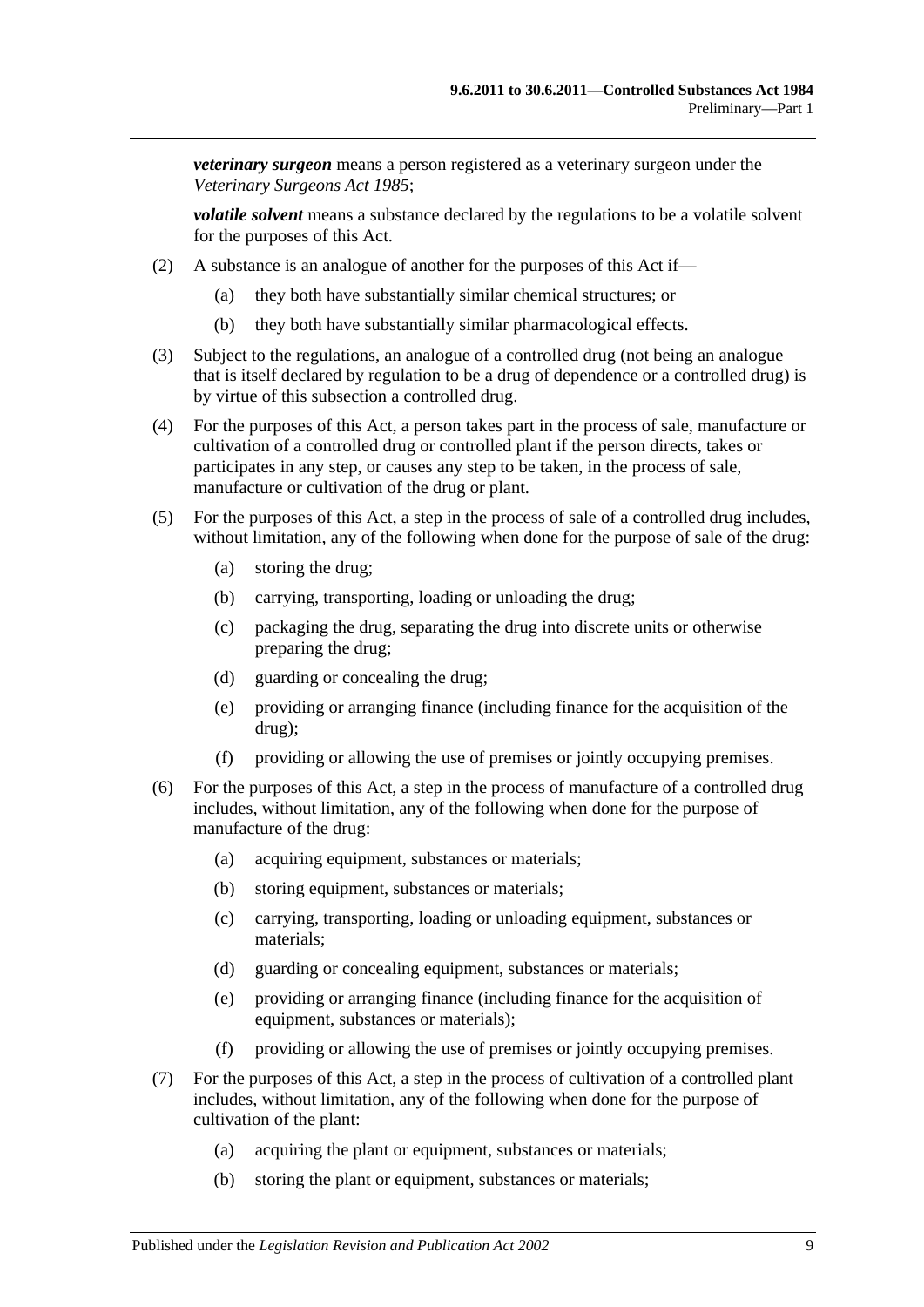- (c) carrying, transporting, loading or unloading the plant or equipment, substances or materials;
- (d) guarding or concealing the plant or equipment, substances or materials;
- (e) providing or arranging finance (including finance for the acquisition of the plant or equipment, substances or materials);
- (f) providing or allowing the use of premises or jointly occupying premises.
- (8) In [subsection](#page-8-0) (7)—

*materials* includes seeds, seedlings and cuttings.

## <span id="page-9-0"></span>**5—Application of Act**

- (1) This Act binds the Crown.
- (2) The provisions of this Act are in addition to, and do not derogate from the obligations imposed by, the provisions of any other Act.
- (3) The provisions of this Act do not limit or derogate from any civil remedy at law or in equity.

## <span id="page-9-1"></span>**Part 2—Controlled Substances Advisory Council**

## <span id="page-9-2"></span>**6—The Controlled Substances Advisory Council**

- (1) The *Controlled Substances Advisory Council* is established.
- (2) The Advisory Council consists of 10 members appointed by the Governor, upon the nomination of the Minister, of whom—
	- (a) 1 (the presiding member) is an officer or employee of the Department or of another administrative unit of the Public Service, or body incorporated under the *[South Australian Health Commission Act](http://www.legislation.sa.gov.au/index.aspx?action=legref&type=act&legtitle=South%20Australian%20Health%20Commission%20Act%201976) 1976*, involved in the administration of this Act; and
	- (b) 1 is a medical practitioner; and
	- (c) 1 is a member of the police force; and
	- (ca) 1 is a legal practitioner who, in the opinion of the Minister, has experience in the administration and operation of this Act; and
	- (d) 2 are persons who, in the opinion of the Minister, have qualifications and extensive experience in the field of chemistry, pharmacy or pharmacology; and
	- (e) 1 is a person who, in the opinion of the Minister, has had extensive experience in the manufacture or sale of substances or devices to which this Act applies; and
	- (f) 2 are persons who, in the opinion of the Minister, have a wide knowledge of the factors and issues involved in controlling the manufacture, sale and supply of substances or devices to which this Act applies; and
	- $(g)$  1 is, in the opinion of the Minister, a suitable person to represent the interests of the general public.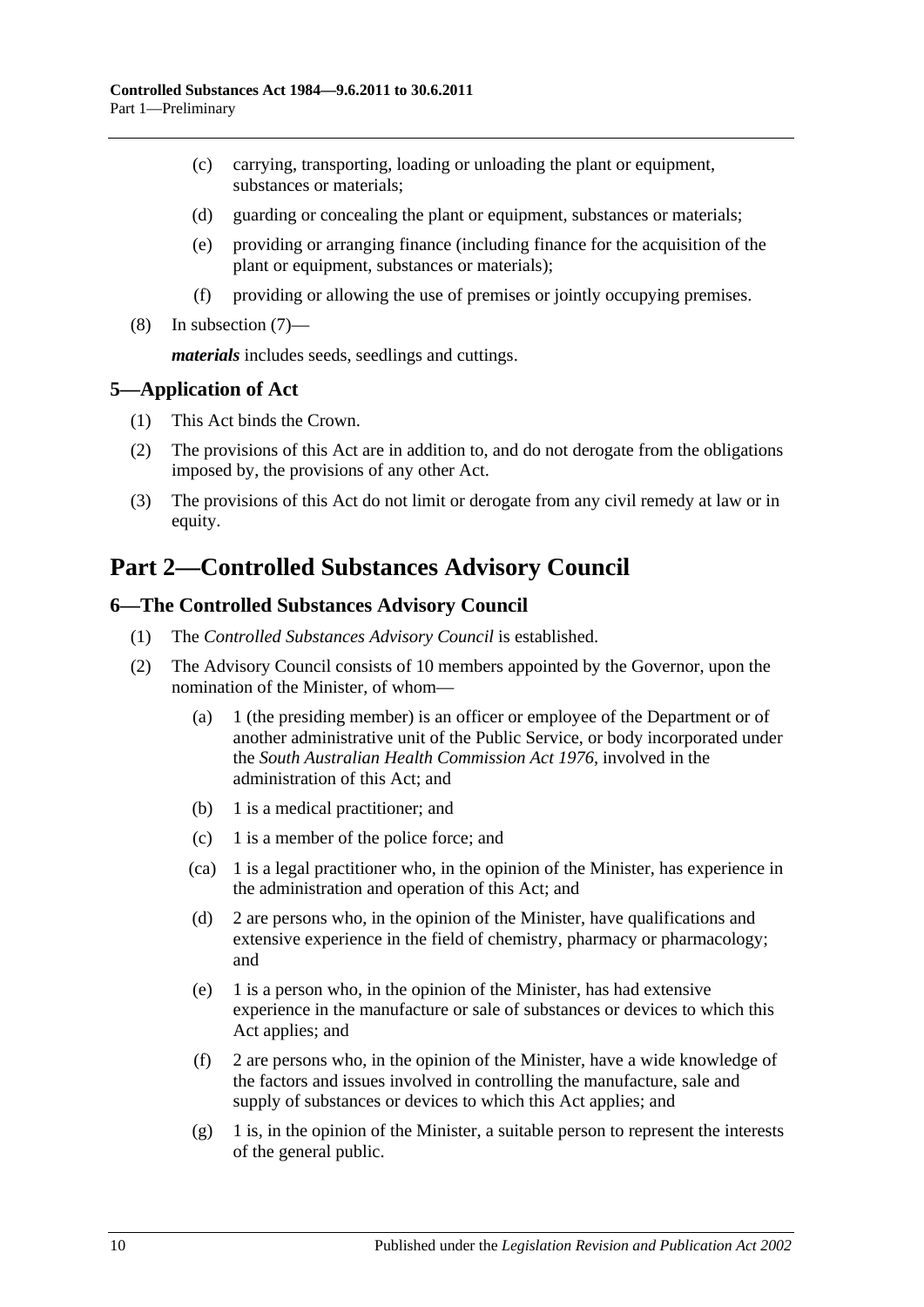- (3) The Governor may appoint a suitable person to be the deputy of a member of the Advisory Council.
- (4) Where a member is for any reason absent or unable to act as a member of the Advisory Council, his or her deputy may act as a member of the Advisory Council.

## <span id="page-10-0"></span>**7—Terms and conditions of office**

- (1) A member of the Advisory Council will be appointed for a term of office, not exceeding 3 years, specified in the instrument of appointment and will, upon the expiration of any such term, be eligible for reappointment.
- <span id="page-10-4"></span>(2) The Governor may remove a member of the Advisory Council from office on the ground of—
	- (a) mental or physical incapacity to carry out satisfactorily the duties of office; or
	- (b) neglect of duty; or
	- (c) dishonourable conduct.
- (3) The office of a member of the Advisory Council becomes vacant if the member—
	- (a) dies; or
	- (b) completes a term of office and is not reappointed; or
	- (c) resigns by giving notice in writing to the Minister; or
	- (d) is removed from office by the Governor pursuant to [subsection](#page-10-4) (2).
- (4) Upon the office of a member of the Advisory Council becoming vacant, a person must be appointed to that office in accordance with this Act.

## <span id="page-10-1"></span>**8—Validity of acts of the Advisory Council**

An act or proceeding of the Advisory Council is not invalid by reason of a vacancy in the membership of the Advisory Council or of a defect in the appointment of a person to the Advisory Council.

#### <span id="page-10-2"></span>**9—Allowances and expenses**

A member of the Advisory Council is entitled to receive such allowances and expenses as the Governor may from time to time determine

#### <span id="page-10-3"></span>**10—Conduct of business**

- (1) The presiding member or, in the presiding member's absence, his or her deputy, will preside at any meeting of the Advisory Council.
- (2) In the absence of both the presiding member and the presiding member's deputy from a meeting of the Advisory Council, the members present may elect one of their number to preside at that meeting.
- (3) Six members constitute a quorum of the Advisory Council, and no business may be transacted at any meeting of the Advisory Council unless a quorum is present.
- (4) A decision carried by the votes of a majority of the members present at a meeting is a decision of the Advisory Council.
- (5) The person presiding at a meeting of the Advisory Council will, in the event of an equality of votes, have a second, or casting, vote.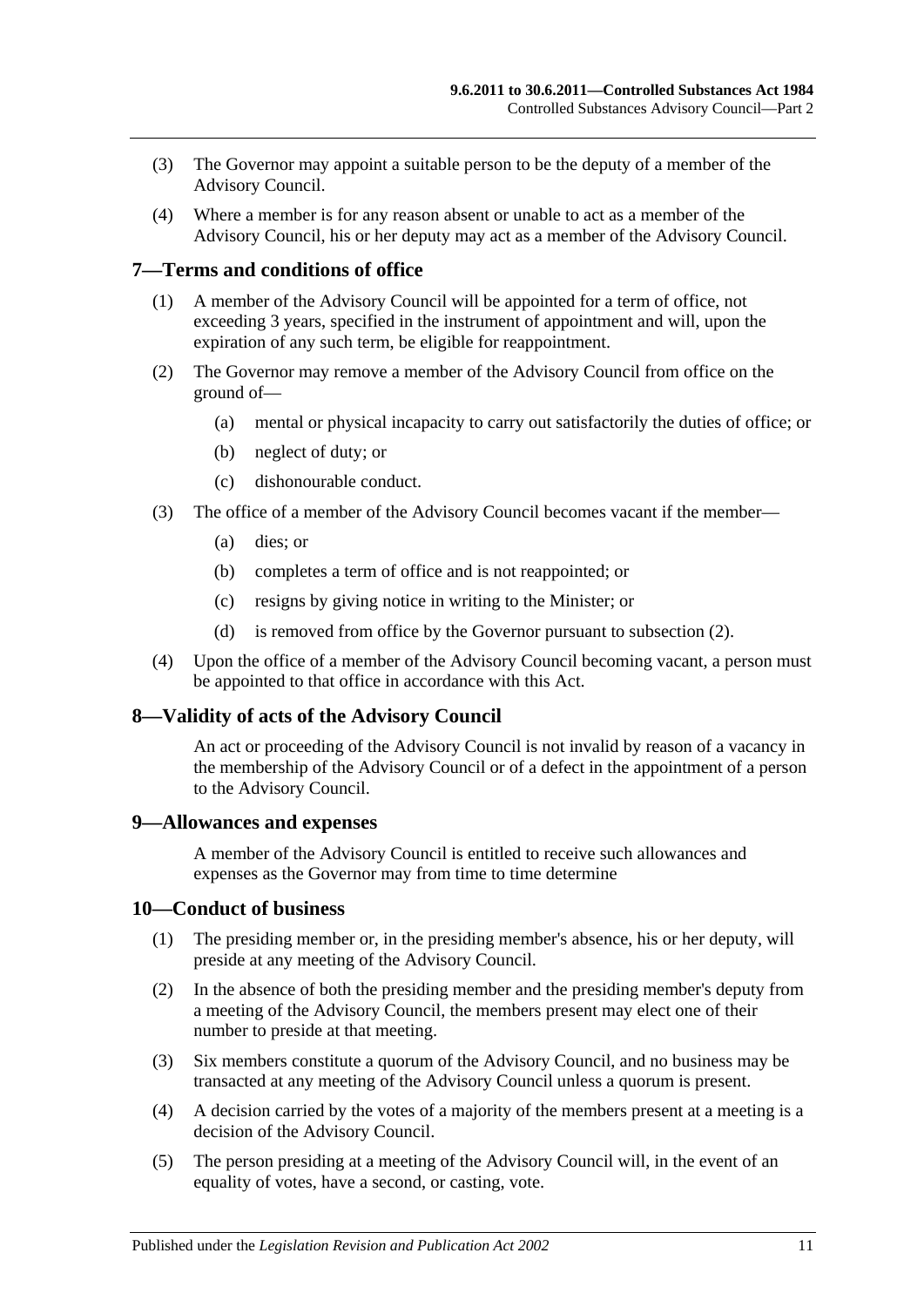(6) Subject to this Act, the business of the Advisory Council may be conducted in a manner determined by the Advisory Council.

## <span id="page-11-0"></span>**10A—Conflict of interest under Public Sector (Honesty and Accountability) Act**

A member of the Advisory Council will not be taken to have a direct or indirect interest in a matter for the purposes of the *[Public Sector \(Honesty and Accountability\)](http://www.legislation.sa.gov.au/index.aspx?action=legref&type=act&legtitle=Public%20Sector%20(Honesty%20and%20Accountability)%20Act%201995)  Act [1995](http://www.legislation.sa.gov.au/index.aspx?action=legref&type=act&legtitle=Public%20Sector%20(Honesty%20and%20Accountability)%20Act%201995)* by reason only of the fact that the member has an interest in a matter that is shared in common with those engaged in or associated with the manufacture or sale of substances or devices to which the *[Controlled Substances Act](http://www.legislation.sa.gov.au/index.aspx?action=legref&type=act&legtitle=Controlled%20Substances%20Act%201984) 1984* applies generally, or a substantial section of those engaged in or associated with the manufacture or sale of such substances or devices.

## <span id="page-11-1"></span>**11—Functions of the Advisory Council**

- (1) The functions of the Advisory Council are as follows:
	- (a) to keep under review substances and devices that are subject to this Act or that may, in the opinion of the Advisory Council, need to be brought under this Act and the controls (if any) that are, or should be, applicable to them; and
	- (b) to advise the Minister on the measures that should, in the opinion of the Advisory Council, be taken in relation to imposing, withdrawing or varying controls in respect of any of those substances or devices; and
	- (c) to monitor the administration and operation of this Act; and
	- (d) such other functions as the Minister may assign to the Advisory Council.
- (2) The Advisory Council may make recommendations to the Minister for—
	- (a) amendments to this Act; or
	- (b) making, varying or revoking regulations under this Act.
- (3) The Advisory Council must advise the Minister upon any matter referred by the Minister to the Advisory Council for advice.
- (4) The Advisory Council may establish subcommittees for the purpose of giving advice to the Advisory Council in the performance of its functions.
- (5) A subcommittee will consist of such members of the Advisory Council, and such other persons co-opted by the Advisory Council, as the Advisory Council thinks fit.
- <span id="page-11-2"></span>(6) The Advisory Council must, not later than 31 October in each year, report to the Minister on the administration and operation of this Act during the previous financial year.
- (7) The Minister must, as soon as practicable after receipt of a report submitted under [subsection](#page-11-2) (6), cause a copy of the report to be laid before each House of Parliament.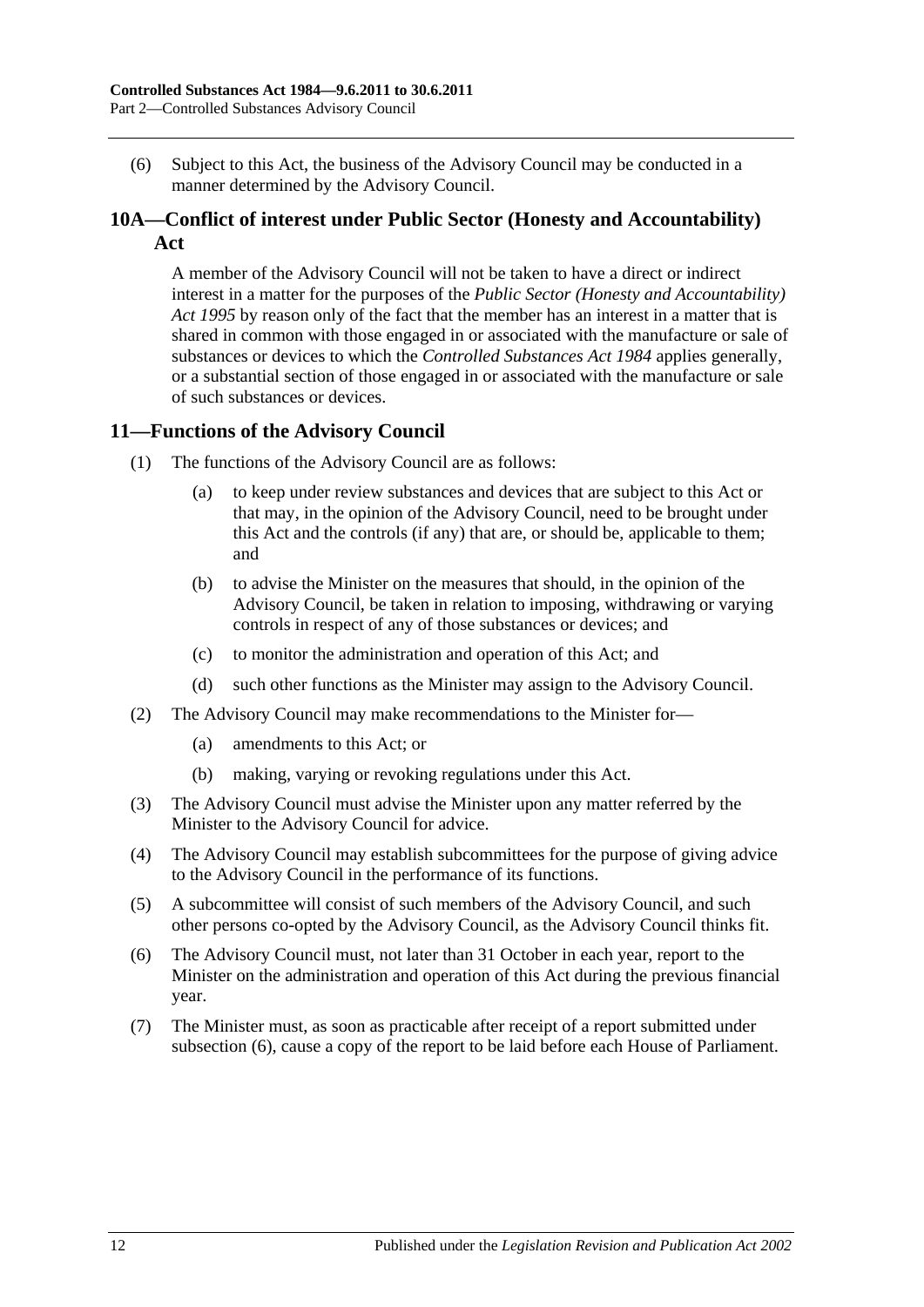## <span id="page-12-0"></span>**Part 3—Controlled substances**

## <span id="page-12-1"></span>**12—Declaration of poisons, prescription drugs, drugs of dependence, controlled drugs etc**

**Note—**

Section 12(5) & (6) had not come into operation at the date of the publication of this version.

- (1) The Governor may, by regulation, declare, individually or by class, any substance that in the Governor's opinion has the potential to be harmful to humans to be a poison for the purposes of this Act.
- (2) The Governor may, by regulation, declare, individually or by class, a poison to be a prescription drug for the purposes of this Act.
- (3) The Governor may, by regulation, declare, individually or by class, a poison that in the Governor's opinion may lead to dependence in humans to be a drug of dependence for the purposes of this Act.
- (4) The Governor may, by regulation, declare, individually or by class, any substance that in the Governor's opinion may lead to dependence in humans or is of exceptional danger to humans to be a controlled drug for the purposes of this Act.
- (4a) The Governor may, by regulation, declare, individually or by class, a substance that in the Governor's opinion may be used in the manufacture of a controlled drug to be a controlled precursor for the purposes of this Act.
- (4b) The Governor may, by regulation, declare, individually or by class, a plant that in the Governor's opinion has the potential if it, or any product of it, is smoked or consumed by, or administered to, humans to lead to dependence in humans to be a controlled plant for the purposes of this Act.
- *(5) The Governor may, by regulation, declare, individually or by class, a substance that in the Governor's opinion is or may be used, or is designed to be used, as a therapeutic substance to be a therapeutic substance for the purposes of this Act.*
- *(6) The Governor may, by regulation, declare, individually or by class, any device that in the Governor's opinion is or may be used, or is designed to be used—*
	- *(a) for a purpose related to the physical or mental health or hygiene of humans; or*
	- *(b) for the purposes of contraception; or*
	- *(c) for cosmetic purposes,*

*to be a therapeutic device for the purposes of this Act.*

- (7) The Governor may, by regulation, declare, individually or by class, any substance that in the Governor's opinion is a volatile solvent, or contains a volatile solvent, to be a volatile solvent for the purposes of this Act.
- (8) In any regulations made for the purposes of this section, the Governor may assign a poison, drug of dependence, therapeutic substance or therapeutic device to a specified class or specified classes.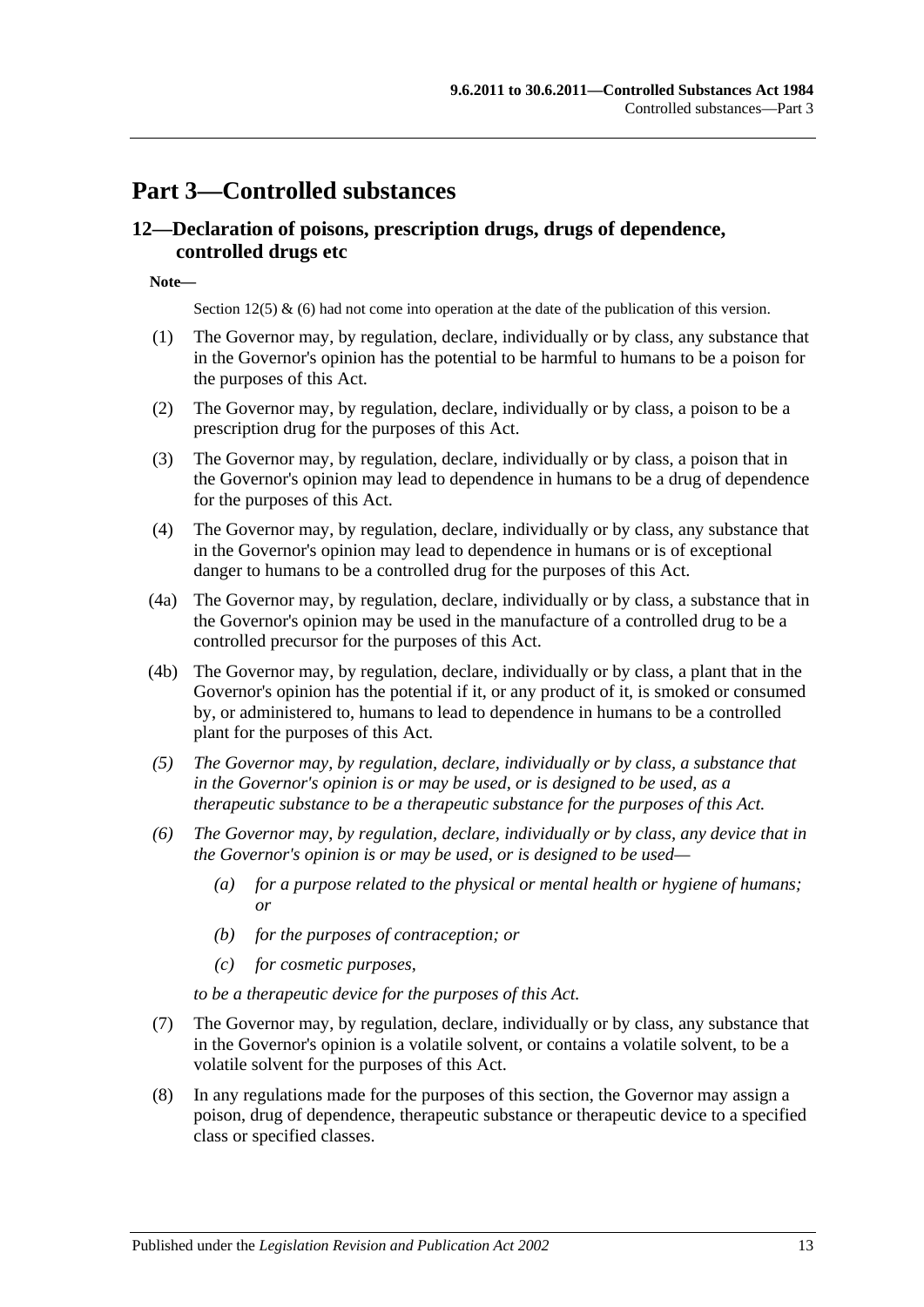## <span id="page-13-0"></span>**Part 4—General offences**

## <span id="page-13-3"></span><span id="page-13-1"></span>**13—Manufacture and packing**

- (1) A person must not manufacture or pack a poison, therapeutic substance or therapeutic device to which this section applies unless the person—
	- (a) is a medical practitioner, pharmacist, dentist or veterinary surgeon acting in the ordinary course of his or her profession; or
	- (b) is licensed to do so by the Minister.

Maximum penalty: \$10 000.

- (2) This section applies to such poisons (other than drugs of dependence), therapeutic substances or therapeutic devices as may be prescribed, individually or by class, by the regulations.
- (3) In proceedings for an offence against [subsection](#page-13-3) (1), the paragraphs of the subsection are to be treated as providing exceptions, and, if the complaint negatives the exceptions or alleges that the defendant acted without lawful authority, no proof will be required in relation to the exceptions by the prosecution but the application of an exception will be a matter for proof by the defendant.
- (4) In this section—

#### *manufacture*—

- (a) in relation to a substance, means undertake any process by which the substance is extracted, produced, refined, separated into discrete units or otherwise prepared; and
- (b) in relation to a device, means undertake any process by which the device is produced.

## <span id="page-13-4"></span><span id="page-13-2"></span>**14—Sale by wholesale**

- (1) A person must not sell by wholesale a poison, therapeutic substance or therapeutic device to which this section applies unless the person—
	- (a) is a pharmacist acting in the ordinary course of his or her profession; or
	- (b) is licensed to do so by the Minister.

Maximum penalty: \$10 000.

- (2) This section applies to such poisons (other than drugs of dependence), therapeutic substances or therapeutic devices as may be prescribed, individually or by class, by the regulations.
- (3) In proceedings for an offence against [subsection](#page-13-4) (1), the paragraphs of the subsection are to be treated as providing exceptions, and, if the complaint negatives the exceptions or alleges that the defendant acted without lawful authority, no proof will be required in relation to the exceptions by the prosecution but the application of an exception will be a matter for proof by the defendant.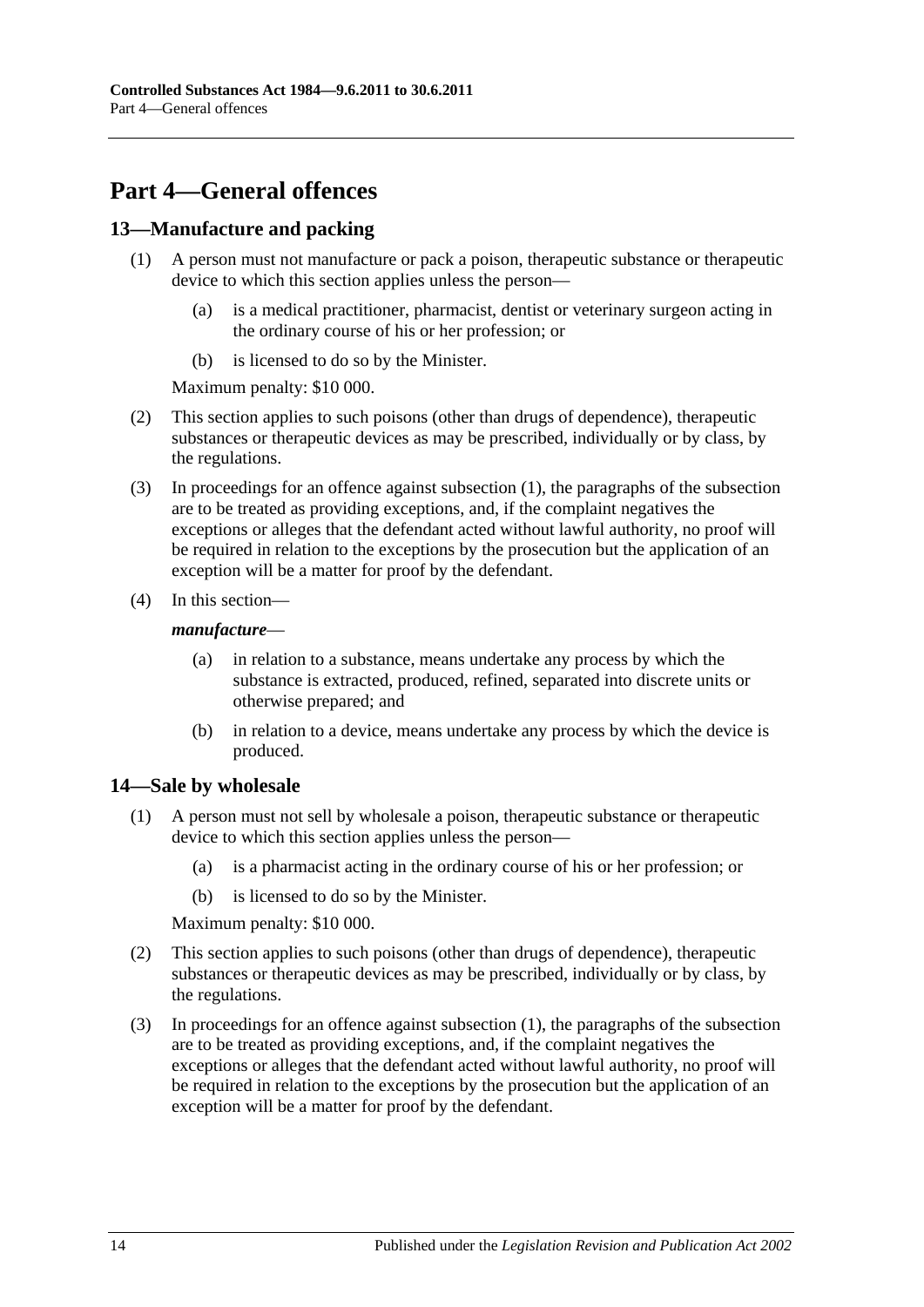### <span id="page-14-3"></span><span id="page-14-0"></span>**15—Sale or supply to end user**

- (1) A person must not sell by retail or supply to a person a poison, therapeutic substance or therapeutic device to which this section applies unless the person—
	- (a) is a pharmacist, medical practitioner, dentist or veterinary surgeon acting in the ordinary course of his or her profession; or
	- (b) is licensed to do so by the Minister.

Maximum penalty: \$10 000.

- (2) This section applies to such poisons (other than drugs of dependence), therapeutic substances or therapeutic devices as may be prescribed, individually or by class, by the regulations.
- (3) In proceedings for an offence against [subsection](#page-14-3) (1), the paragraphs of the subsection are to be treated as providing exceptions, and, if the complaint negatives the exceptions or alleges that the defendant acted without lawful authority, no proof will be required in relation to the exceptions by the prosecution but the application of an exception will be a matter for proof by the defendant.

#### <span id="page-14-1"></span>**16—Sale of certain poisons**

(1) A person must not sell a poison to which this section applies to a person under the age of 18 years.

Maximum penalty: \$10 000.

- (2) A person must not sell a poison to which this section applies—
	- (a) unless the purchaser is known to the vendor; or
	- (b) unless the purchaser produces satisfactory evidence of his or her identity.

Maximum penalty: \$10 000.

- (3) Where a person seeks to purchase a poison to which this section applies, the vendor must ask the prospective purchaser the purpose for which the poison is required, and must not proceed with the sale unless the question is satisfactorily answered. Maximum penalty: \$10 000.
- (4) A person who sells poisons to which this section applies must keep a record of—
	- (a) the names of the purchasers of those poisons; and
	- (b) the stated purposes for which they were purchased; and
	- (c) such other matters as may be prescribed.

Maximum penalty: \$10 000.

(5) This section applies to such poisons as may be prescribed, individually or by class, by the regulations.

#### <span id="page-14-2"></span>**17—Sale of poisons the possession of which requires a licence**

A person must not sell a poison the possession of which requires a licence under this Act unless the purchaser produces his or her licence.

Maximum penalty: \$10 000.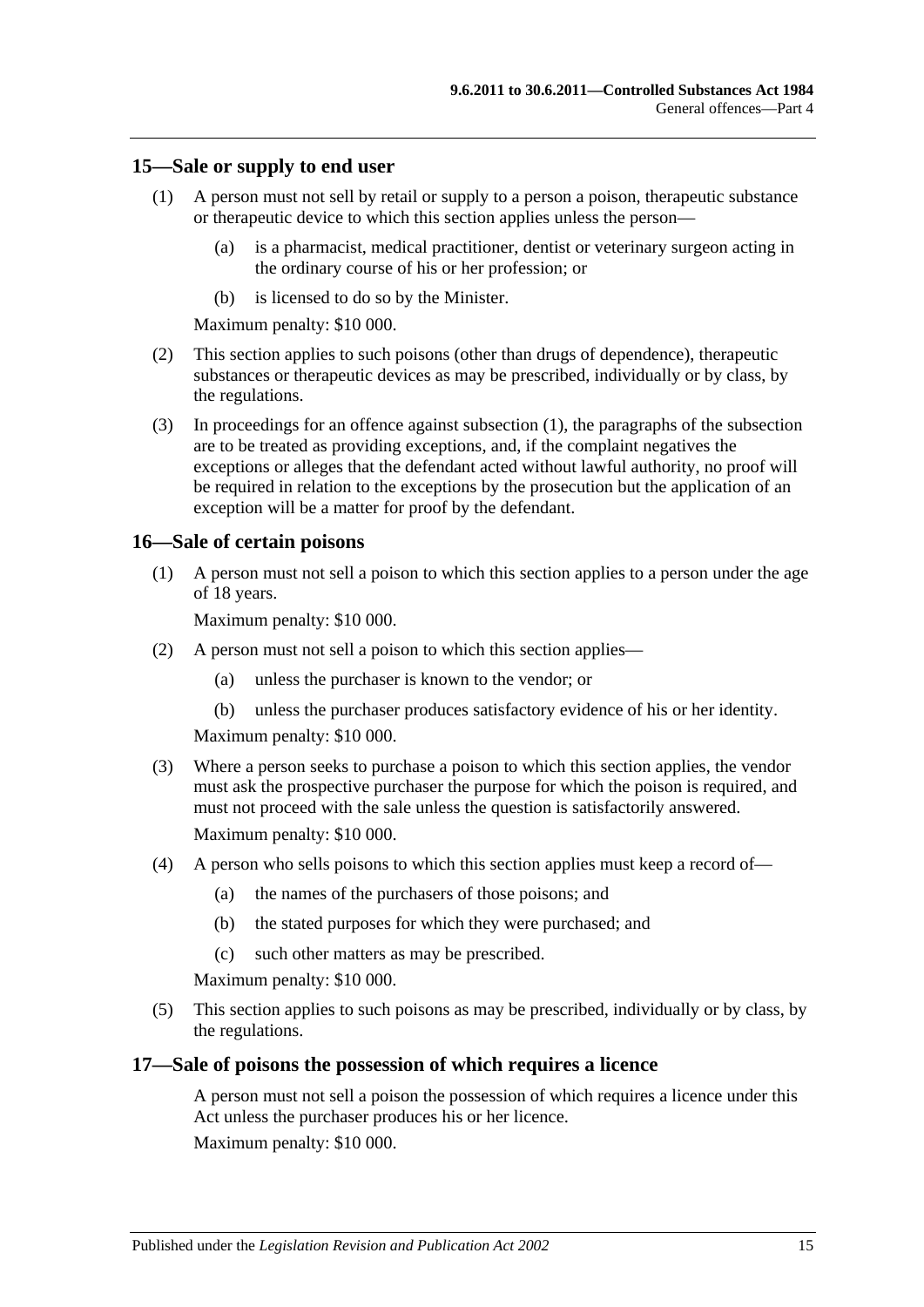### <span id="page-15-0"></span>**17A—Manufacture, sale, supply or possession of certain precursors**

(1) A person must not, unless he or she holds a permit from the Minister to do so, manufacture, sell or supply a poison to which this section applies (a *section 17A precursor*).

Maximum penalty: \$15 000 or imprisonment for 3 years, or both.

(2) A person must not, unless he or she holds a permit from the Minister to do so, be in possession of a section 17A precursor.

Maximum penalty: \$10 000 or imprisonment for 2 years, or both.

(3) A person must not sell a section 17A precursor unless the purchaser produces the permit under which the person is entitled to be in possession of the section 17A precursor.

Maximum penalty: \$10 000 or imprisonment for 2 years, or both.

(4) This section applies to such poisons as may be prescribed, individually or by class, by the regulations.

#### <span id="page-15-1"></span>**17B—Storage and sale of certain precursors**

- (1) A person must not sell a poison to which this section applies (a *section 17B precursor*) to another person unless—
	- (a) the purchaser holds an account with the seller; and
	- (b) the sale is transacted as a sale on account pursuant to a duly completed order form supplied by the purchaser; and
	- (c) the order form is accompanied by a duly completed end user statement in the form prescribed by regulation; and
	- (d) the person collecting the precursor produces his or her driver's licence, passport or other satisfactory evidence of the person's identity that includes a photograph; and
	- (e) the seller is satisfied that the person collecting the precursor is the purchaser or is acting on behalf of the purchaser; and
	- (f) the seller duly completes the seller's section of the end user statement.

Maximum penalty: \$10 000 or imprisonment for 3 years, or both.

- <span id="page-15-2"></span>(2) A seller of section 17B precursors—
	- (a) must, in relation to each sale of such a precursor, keep a record of—
		- (i) the name and address of the purchaser; and
		- (ii) the name of the precursor and the quantity sold; and
		- (iii) the date of the sale; and
	- (b) must retain an end user statement for at least 5 years after the date of the sale to which it relates; and
	- (c) must make the record referred to in [paragraph](#page-15-2) (a) and the end user statements available for inspection at any time by an authorised officer.

Maximum penalty: \$10 000 or imprisonment for 3 years, or both.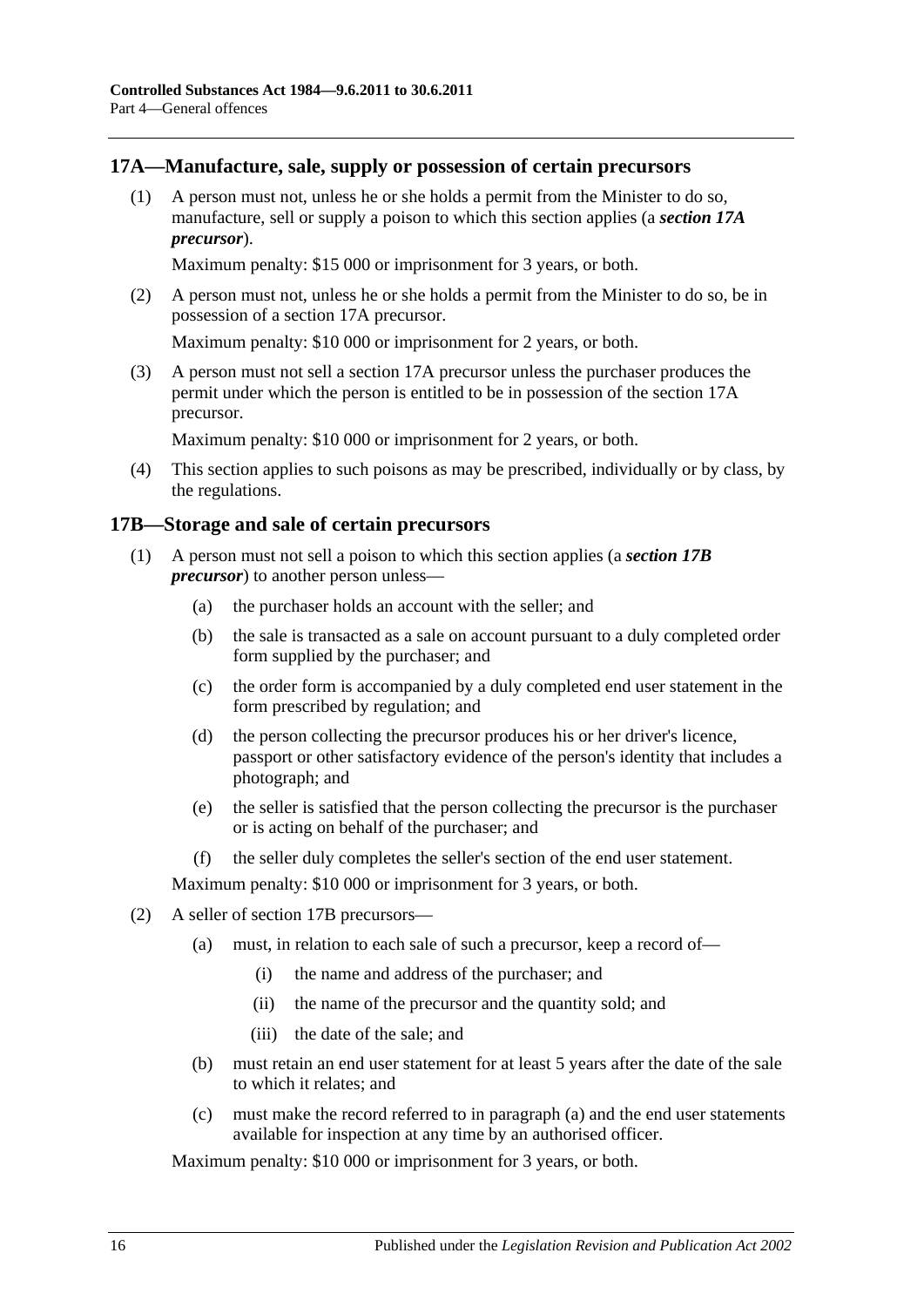- (3) A seller of section 17B precursors must, if at any time he or she forms a suspicion that an order or enquiry for the purchase of such a precursor may be connected to an unlawful use of the precursor, inform the Commissioner of Police of the suspicion. Maximum penalty: \$1 000 or imprisonment for 12 months, or both.
- (4) A seller of section 17B precursors—
	- (a) must keep those precursors in storage that is secure from access by any person other than the seller or a person who is authorised in writing by the seller to have such access: and
	- (b) must retain such a written authorisation while it is current and for at least 5 years after it ceases to have effect and make it available for inspection at any time by an authorised officer; and
	- (c) must cause the stock of those precursors to be checked, after each sale, by some person other than the person who directly handled the sale.

Maximum penalty: \$1 000 or imprisonment for 12 months, or both.

- (5) This section does not apply in relation to the sale of a section 17B precursor if the sale—
	- (a) is of a section 17B precursor contained in a preparation designed, packaged and labelled for human or animal therapeutic use; and
	- (b) is made to, or by, a medical practitioner, dentist, veterinary surgeon, pharmacist or nurse acting in the ordinary course of his or her profession or a member of any other prescribed profession acting in the ordinary course of that profession.
- (6) This section applies to such poisons as may be prescribed, individually or by class, by the regulations.

## <span id="page-16-0"></span>**17C—Regulation of sale of certain precursors**

- (1) A person must not sell a poison to which this section applies (a *section 17C precursor*) to another person unless—
	- (a) the purchaser provides the seller with a duly completed end user statement in the form prescribed by regulation; and
	- (b) the purchaser produces his or her driver's licence, passport or other satisfactory evidence of the person's identity that includes a photograph; and
	- (c) the seller duly completes the seller's section of the end user statement.

Maximum penalty: \$10 000 or imprisonment for 3 years, or both.

(2) A seller of section 17C precursors must, if at any time he or she forms a suspicion that an order or enquiry for the purchase of such a precursor may be connected to an unlawful use of the precursor, inform the Commissioner of Police of the suspicion.

Maximum penalty: \$1 000 or imprisonment for 12 months, or both.

- (3) This section does not apply in relation to the sale of a section 17C precursor if the sale—
	- (a) is of a section 17C precursor contained in a preparation designed, packaged and labelled for human or animal therapeutic use; and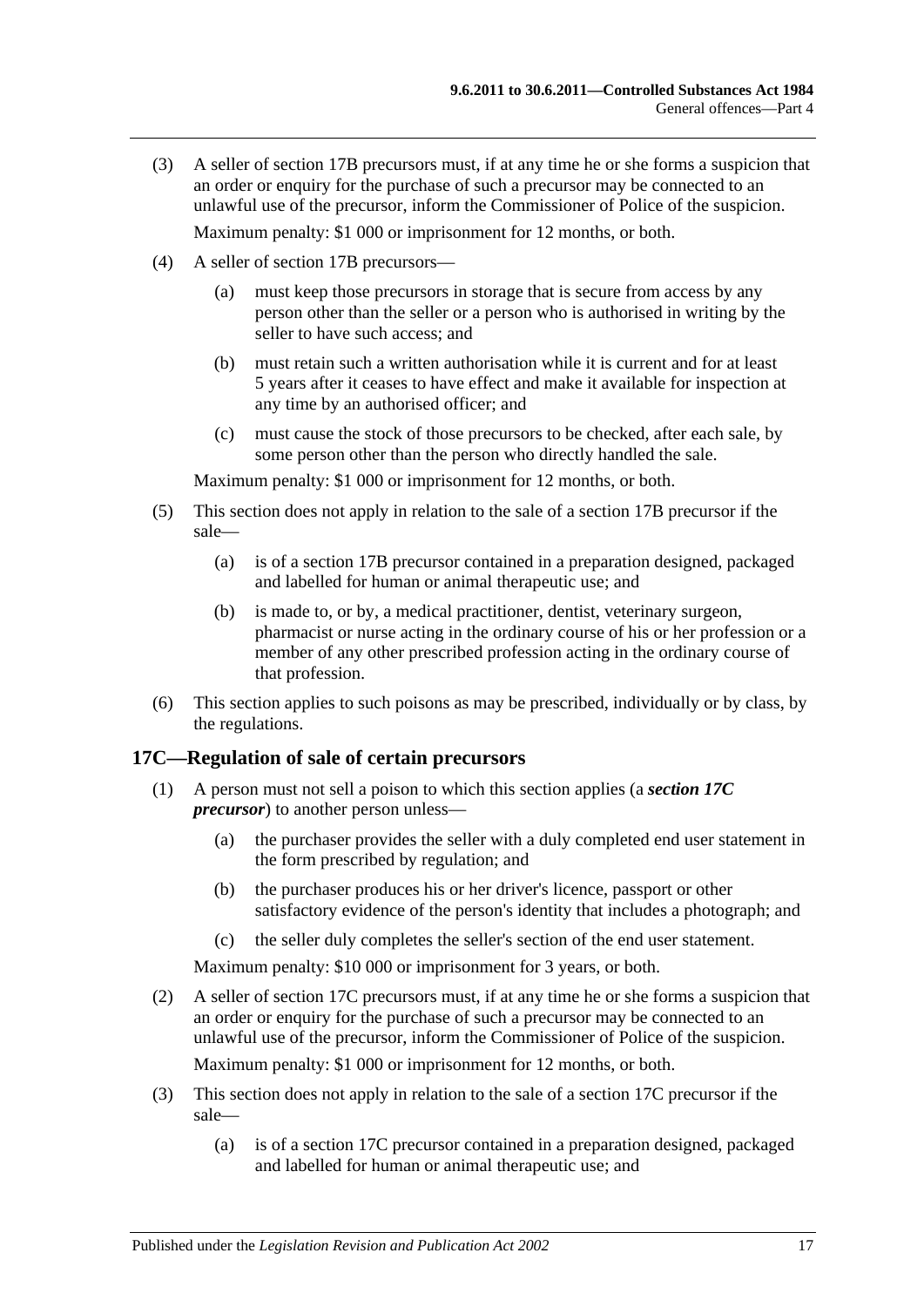- (b) is made to, or by, a medical practitioner, dentist, veterinary surgeon, pharmacist or nurse acting in the ordinary course of his or her profession or a member of any other prescribed profession acting in the ordinary course of that profession.
- (4) This section applies to such poisons as may be prescribed, individually or by class, by the regulations.

## <span id="page-17-1"></span><span id="page-17-0"></span>**18—Sale, supply, administration and possession of prescription drugs**

- (1) A person must not sell by retail, supply or administer to another person or to an animal, or prescribe for a person or an animal, a prescription drug (not being a drug of dependence) unless he or she is—
	- (a) a medical practitioner, dentist, veterinary surgeon or nurse acting in the ordinary course of his or her profession; or
	- (b) a member of any other prescribed profession acting in the ordinary course of that profession and in accordance with the regulations; or
	- (c) a pharmacist dispensing the prescription of a medical practitioner, dentist, veterinary surgeon or member of a prescribed profession; or
	- (d) a person administering to another person or to an animal a prescription drug that has been lawfully prescribed for or supplied to that other person, or that animal; or
	- (e) a person licensed to do so by the Minister.

Maximum penalty: \$10 000 or imprisonment for 2 years.

(2) A member of a profession referred to in or prescribed under [subsection](#page-17-1) (1) must not supply or administer to another person a prescribed prescription drug unless he or she holds prescribed qualifications.

Maximum penalty: \$10 000 or imprisonment for 2 years.

- <span id="page-17-2"></span>(3) A person must not have in his or her possession a prescription drug (not being a drug of dependence) unless he or she—
	- (a) is the person, or is acting on behalf of the person, for whom the drug has been lawfully prescribed or supplied; or
	- (b) is the owner, or is acting on behalf of the owner, of an animal for whom the drug has been lawfully prescribed or supplied; or
	- (c) is a person authorised by law to sell or supply prescription drugs; or
	- (d) is licensed to do so by the Minister; or
	- (e) has other lawful authority or reasonable excuse for doing so.

Maximum penalty: \$10 000 or imprisonment for 2 years.

(4) In proceedings for an offence against [subsection](#page-17-1) (1) or [\(3\),](#page-17-2) the paragraphs of the subsection are to be treated as providing exceptions, and, if the complaint negatives the exceptions or alleges that the defendant acted without lawful authority and, in the case of a complaint for an offence against [subsection](#page-17-2) (3), without reasonable excuse, no proof will be required in relation to the exceptions by the prosecution but the application of an exception will be a matter for proof by the defendant.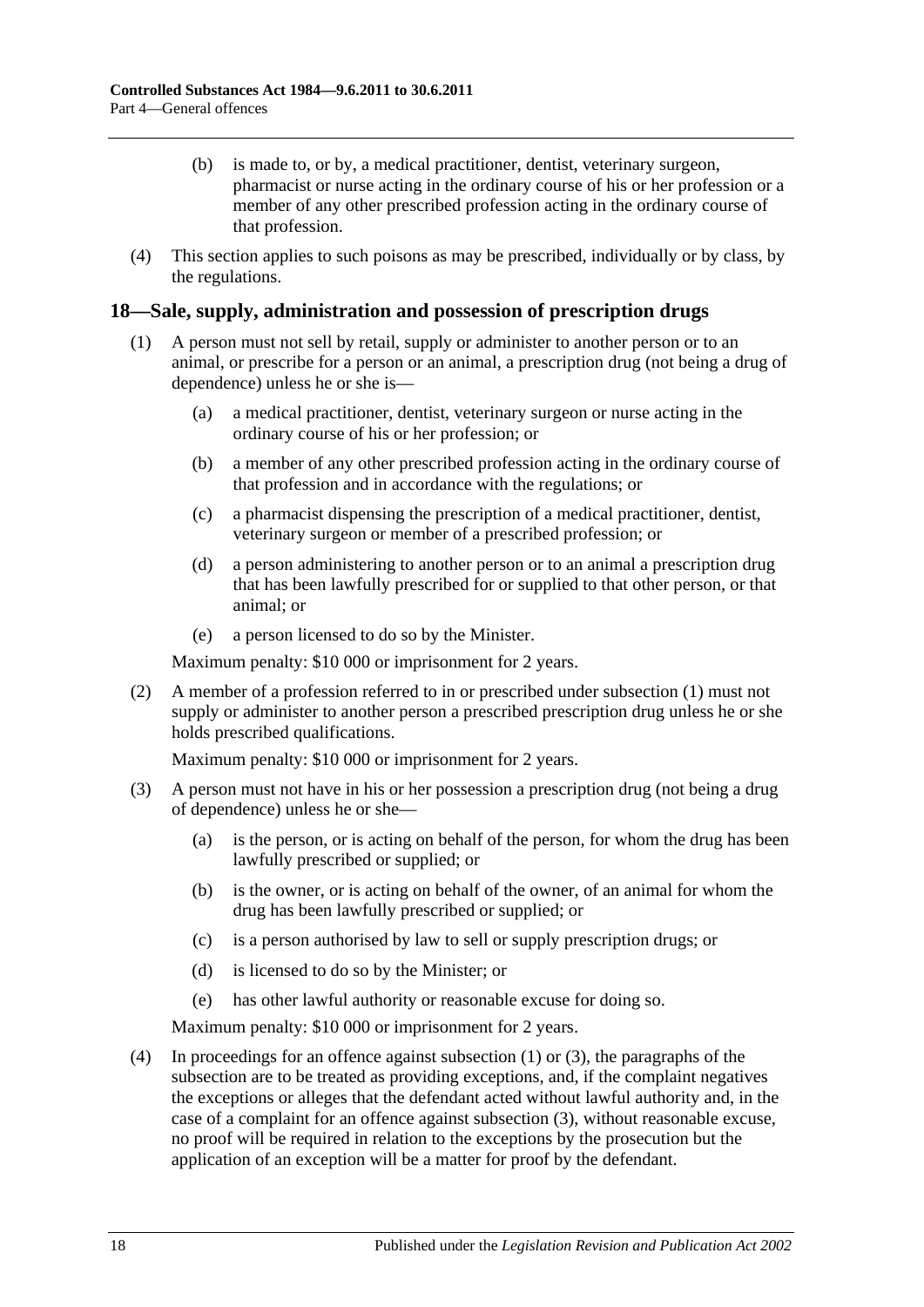#### <span id="page-18-0"></span>**18A—Restriction of supply of drug of dependence in certain circumstances**

- (1) A medical practitioner or dentist must not prescribe any drug of dependence for, or supply any drug of dependence to—
	- (a) a person for regular use by the person during a period exceeding 2 months, or during a period that, together with any other period for which a drug of dependence has, to the practitioner's or dentist's knowledge, been prescribed or supplied by a medical practitioner or dentist, would result in drugs of dependence being regularly used by the person during a period exceeding 2 months; or
	- (b) a person who the practitioner or dentist knows or has reasonable cause to believe is dependent on drugs,

unless the practitioner or dentist prescribes or supplies the drug in accordance with an authority granted by the Minister under this section or in circumstances that are exempted from this subsection by the regulations.

Maximum penalty: \$4 000 or imprisonment for 4 years.

- (2) For the purposes of this section, a person is dependent on drugs if—
	- (a) the person—
		- (i) has acquired, as a result of the repeated administration of prescription drugs or controlled drugs, an overpowering desire for the continued administration of such drugs; and
		- (ii) is likely to suffer mental or physical distress or disorder on cessation of the administration of such drugs; or
	- (b) the person has a history of consuming or using prescription drugs or controlled drugs in a quantity or manner that—
		- (i) in the case of drugs lawfully supplied to the person—is contrary to the prescribing medical practitioner's or dentist's instructions relating to consumption or use of the drug; and
		- (ii) in any case—presents a risk to the person's health.
- (3) An application for the authority of the Minister to prescribe or supply a drug of dependence under this section must—
	- (a) be in writing and be signed by the medical practitioner or dentist who proposes to prescribe or supply the drug; and
	- (b) contain such information as may be prescribed.
- (4) The Minister may give an authority to the medical practitioner or dentist by whom any such application is made to prescribe for or supply to the person to whom the application relates a drug of dependence specified in the authority for therapeutic purposes.
- (5) Any such authority must be in writing and must specify—
	- (a) the quantity of the drug of dependence that may be so prescribed or supplied by the medical practitioner or dentist; and
	- (b) the period for which any such drug may be so prescribed or supplied.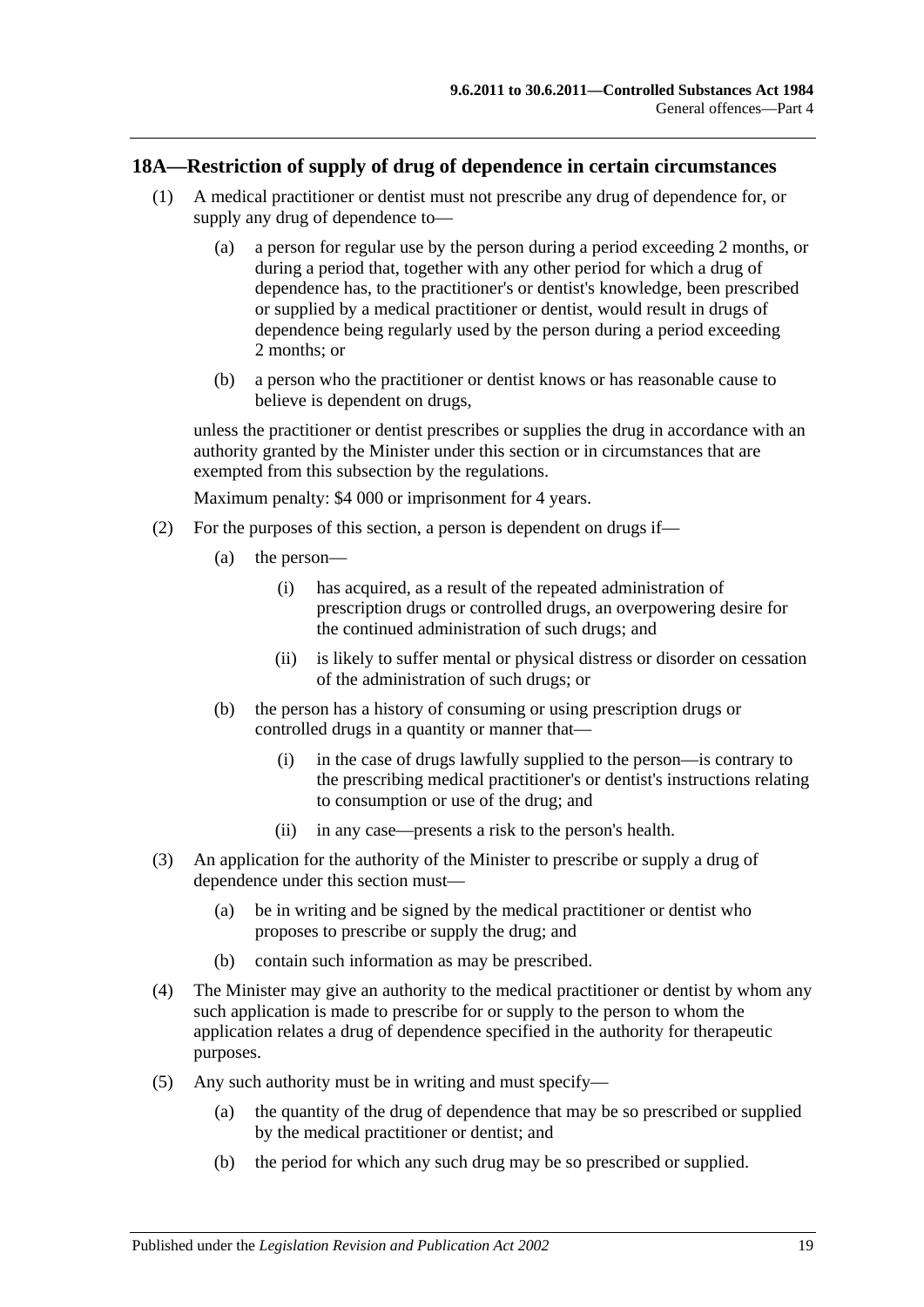- (6) In the case of an emergency the Minister may issue a temporary authority to a person to prescribe or supply a drug of dependence under this section.
- (7) A temporary authority—
	- (a) may be applied for, and given, orally; and
	- (b) cannot operate in respect of a period longer than 2 months.
- (8) An authority or temporary authority given under this section—
	- (a) may be subject to such conditions as the Minister thinks fit; and
	- (b) may be varied or revoked by the Minister at any time by notice in writing given personally or by post to the holder of the authority or temporary authority.

## <span id="page-19-0"></span>**19—Sale or supply of volatile solvents**

- (1) A person must not sell or supply a volatile solvent to another person if he or she suspects, or there are reasonable grounds for suspecting, that the other person—
	- (a) intends to inhale the solvent; or
	- (b) intends to sell or supply the solvent to a further person for inhalation by that further person.

Maximum penalty: \$10 000 or imprisonment for 2 years.

(2) If a person, acting at the request of another person, purchases a volatile solvent on behalf of the other person for the purpose of inhalation, the person is guilty of an offence.

Maximum penalty: \$10 000 or imprisonment for 2 years.

<span id="page-19-2"></span>(3) A person must not sell or supply a volatile solvent to which this subsection applies to a person under the age prescribed for the volatile solvent.

Maximum penalty: \$10 000.

- (4) [Subsection](#page-19-2) (3) applies to such volatile solvents as may be prescribed, individually or by class, by the regulations.
- <span id="page-19-3"></span>(5) An authorised officer may confiscate a volatile solvent (together with its container) found in the possession of a person if the authorised officer has reason to suspect that the person has the solvent for the purpose of inhalation.
- (6) Anything confiscated under [subsection](#page-19-3) (5) is forfeited to the Crown and may be sold, destroyed or otherwise disposed of as the Minister or the Commissioner of Police directs.

## <span id="page-19-1"></span>*20—Prohibition of automatic vending machines*

#### *Note—*

*Section 20 had not come into operation at the date of the publication of this version.*

- *(1) A person must not—*
	- *(a) whether on premises of which the person is the owner or in any other place—*
		- *(i) install an automatic vending machine for the sale or supply of a poison, therapeutic substance or therapeutic device; or*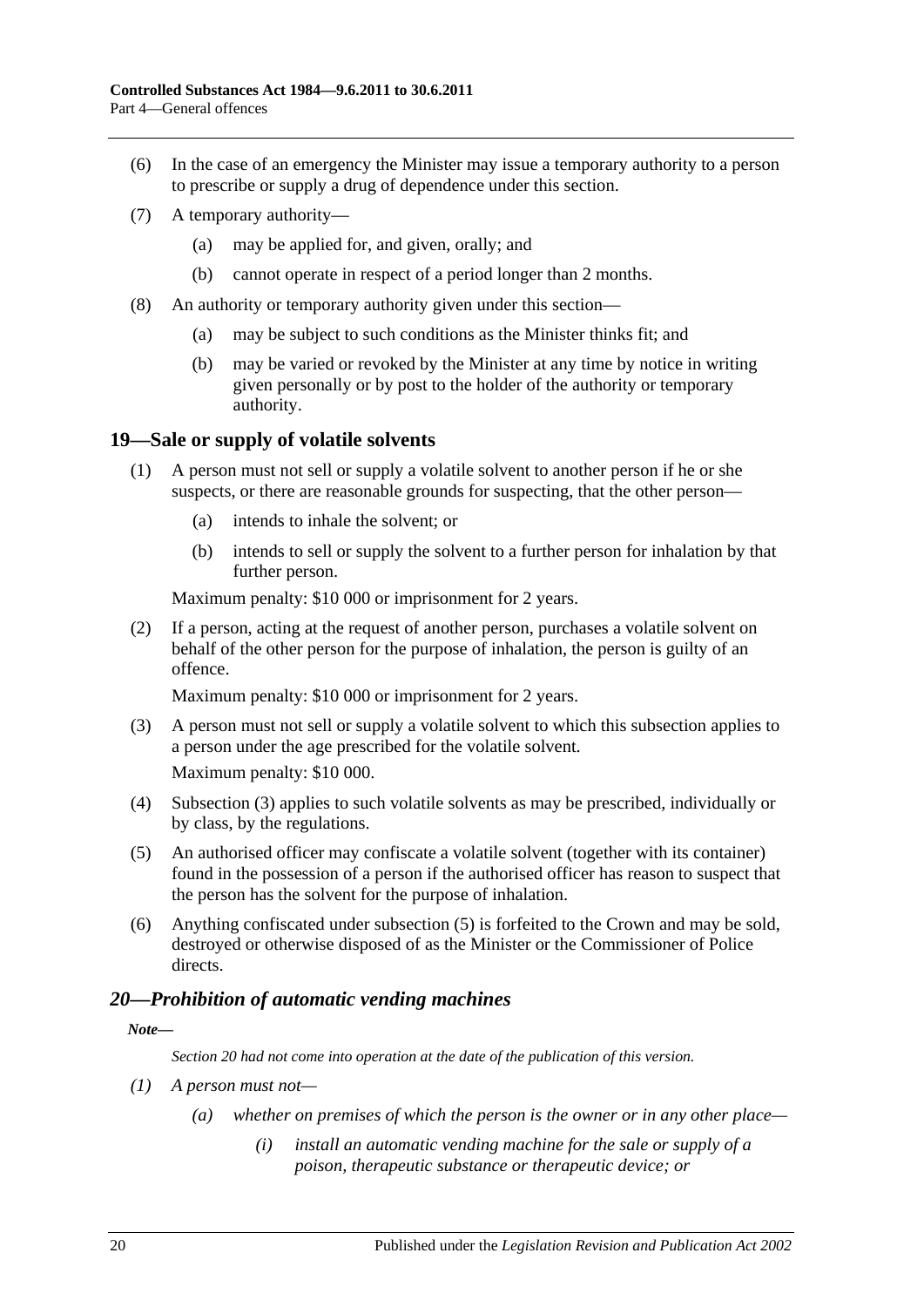- *(ii) sell or supply a poison, therapeutic substance or therapeutic device by means of an automatic vending machine; or*
- *(b) permit or suffer any such vending machine to be installed or operated on premises of which he or she is the owner.*

*Maximum penalty: \$5 000.*

*(2) This section does not apply to a poison, therapeutic substance or therapeutic device prescribed, or of a class prescribed, by regulation.*

## <span id="page-20-0"></span>**21—Sale, supply, possession or administration of other potentially harmful substances or devices**

- <span id="page-20-4"></span>(1) The Minister may, by notice published in the Gazette, prohibit the sale, supply, possession or administration of—
	- (a) any substance or device specified in the order, being a substance or device that should not, in the Minister's opinion, be sold, supplied, possessed or administered pending evaluation of its harmful properties; and
	- (b) in the case of a substance, any preparation containing that substance.
- (2) A person must not contravene a notice published under [subsection](#page-20-4) (1). Maximum penalty: \$10 000 or imprisonment for 2 years.
- (3) The Minister may, by notice published in the Gazette, vary or revoke a notice published under [subsection](#page-20-4) (1).
- (4) Upon publishing a notice under this section, the Minister must refer the subject matter of the notice to the Advisory Council for its consideration.

#### <span id="page-20-1"></span>**22—Possession**

(1) A person must not have in his or her possession a poison to which this section applies unless licensed to do so by the Minister.

Maximum penalty: \$10 000.

(2) This section applies to such poisons (other than drugs of dependence) as may be prescribed, individually or by class, by the regulations.

## <span id="page-20-2"></span>**23—Quality**

(1) A person must not sell by wholesale or by retail or supply a poison, therapeutic substance or therapeutic device that does not conform with the regulations. Maximum penalty: \$10 000.

(2) It is a defence for a person charged with an offence against this section to prove that he or she did not know and could not, by the exercise of reasonable diligence, have known that the subject matter of the offence did not conform with the regulations.

#### <span id="page-20-3"></span>**24—Packaging and labelling**

A person must not sell by wholesale or by retail or supply to a person a poison, therapeutic substance or therapeutic device unless—

- (a) it is enclosed in a package or container; and
- (b) the package or container conforms with the regulations; and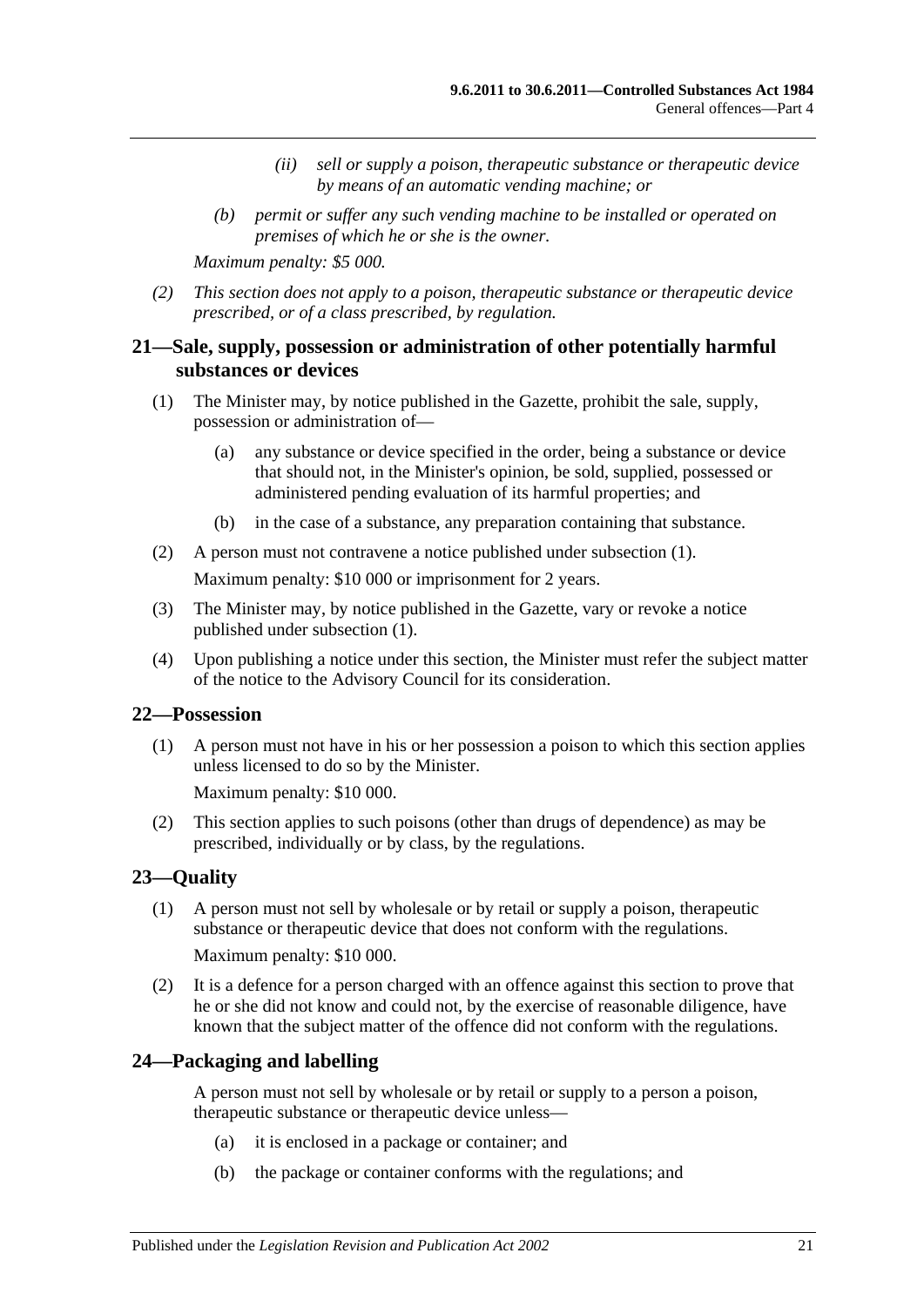(c) the package or container is labelled in accordance with the regulations. Maximum penalty: \$10 000.

#### <span id="page-21-0"></span>**25—Storage**

A person must not store a poison, therapeutic substance or therapeutic device contrary to the regulations.

Maximum penalty: \$10 000.

#### <span id="page-21-1"></span>**26—Transport**

A person must not transport a poison, therapeutic substance or therapeutic device contrary to the regulations.

Maximum penalty: \$10 000.

#### <span id="page-21-2"></span>**27—Use**

A person must not—

- (a) use a poison, therapeutic substance or therapeutic device for a purpose or in a manner prohibited by the regulations; or
- (b) sell, supply, prescribe, or purchase a poison, therapeutic substance or therapeutic device for a purpose prohibited by the regulations.

Maximum penalty: \$10 000.

#### <span id="page-21-3"></span>**28—Prohibition of advertisement**

(1) A person must not advertise that a poison, therapeutic substance or therapeutic device to which this section applies is available for sale or supply.

Maximum penalty: \$10 000.

(2) This section applies to such poisons, therapeutic substances and therapeutic devices as may be prescribed, individually or by class, by the regulations.

#### <span id="page-21-4"></span>**29—Regulation of advertisement**

A person must comply with the regulations in advertising that a poison, therapeutic substance or therapeutic device is available for sale or supply.

Maximum penalty: \$10 000.

#### <span id="page-21-5"></span>**30—Forgery etc of prescriptions**

(1) A person must not forge or fraudulently alter or utter a prescription or other document, or have in his or her possession such a prescription or document knowing it to be forged or fraudulently altered, with a view to obtaining a prescription drug.

Maximum penalty: \$15 000 or imprisonment for 5 years.

- (2) A person must not knowingly, by false representation, obtain—
	- (a) a prescription drug; or
	- (b) a prescription for a prescription drug.

Maximum penalty: \$10 000 or imprisonment for 2 years.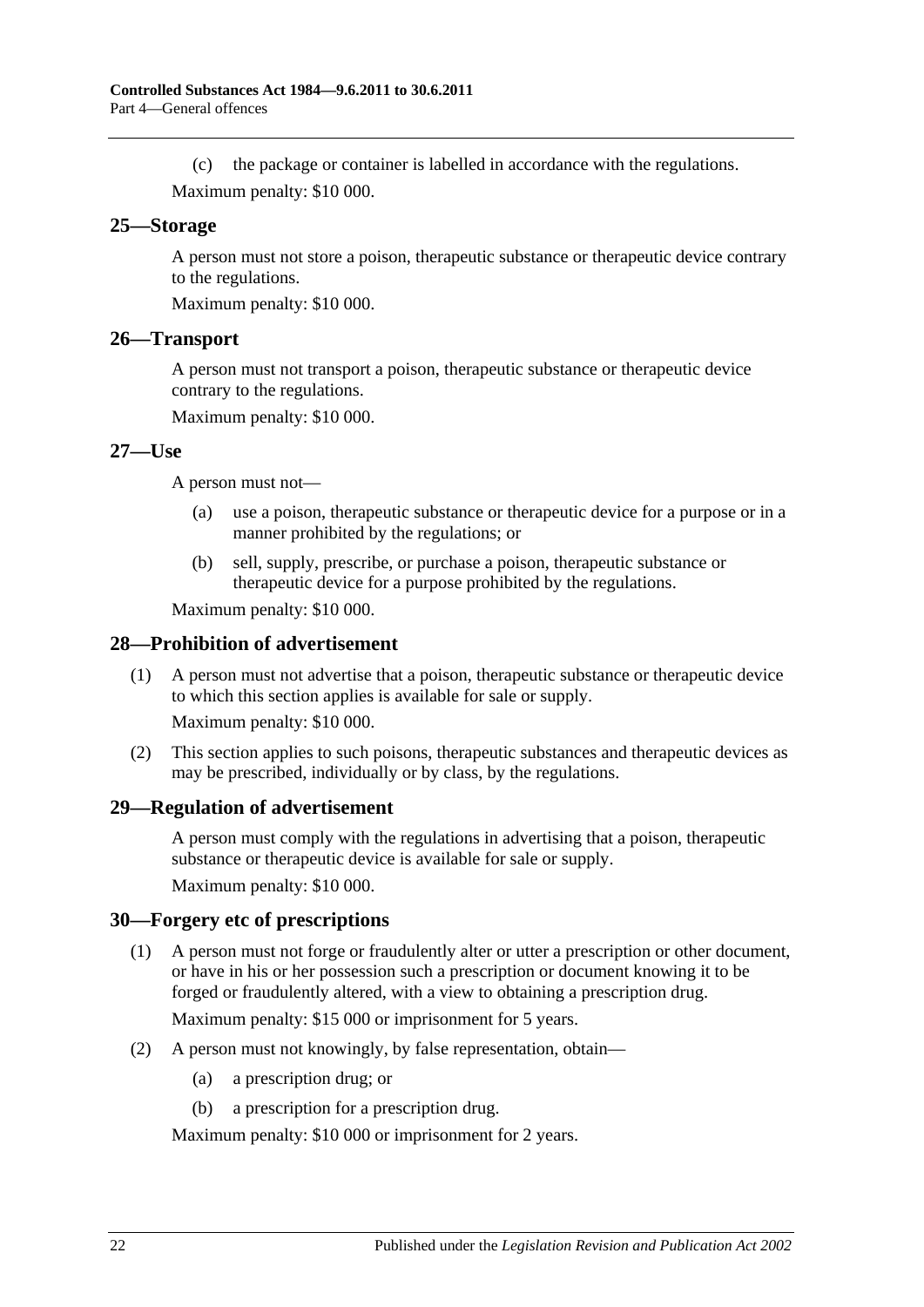- (2a) A person must not, in or in connection with obtaining a prescription drug, give to the person prescribing or supplying the drug a name or address that is false. Maximum penalty: \$10 000.
- (3) A pharmacist must retain any prescription or other document that he or she has reasonable cause to believe has been forged or fraudulently altered and must forthwith deliver any such prescription or document to the Commissioner of Police.

## <span id="page-22-0"></span>**Part 5—Offences relating to controlled drugs, precursors and plants**

## <span id="page-22-1"></span>**Division 1—Preliminary**

## <span id="page-22-5"></span><span id="page-22-2"></span>**31—Application of Part**

- <span id="page-22-4"></span><span id="page-22-3"></span>(1) This Part does not apply to—
	- (a) the sale, manufacture, supply, administration or possession of any substance or the sale, manufacture, supply or possession of any equipment by a person who—
		- (i) is acting in the ordinary course of his or her profession as a medical practitioner, dentist, veterinary surgeon, pharmacist, nurse or other prescribed profession; or
		- (ii) is acting in accordance with a licence or permit issued by the Minister under this Act; or
	- (b) the possession of a relevant controlled drug, or of equipment for use in connection with the consumption or administration of a relevant controlled drug, by—
		- (i) a person—
			- (A) for whom the drug has been lawfully prescribed; or
			- (B) to whom the drug has been lawfully supplied for the purpose of consumption or administration by the person; or
		- (ii) a person—
			- (A) being the owner of an animal for whom the drug has been lawfully prescribed; or
			- (B) to whom the drug has been lawfully supplied for the purpose of consumption by or administration to an animal owned by the person; or
		- (iii) a person acting on behalf of a person referred to in [subparagraph](#page-22-3) (i) or [\(ii\);](#page-22-4) or
	- (c) the administration or supply, or the giving of permission for the administration or supply, of a relevant controlled drug to a person—
		- (i) for whom the drug has been lawfully prescribed; or
		- (ii) to whom the drug has been lawfully supplied for the purpose of consumption or administration by the person; or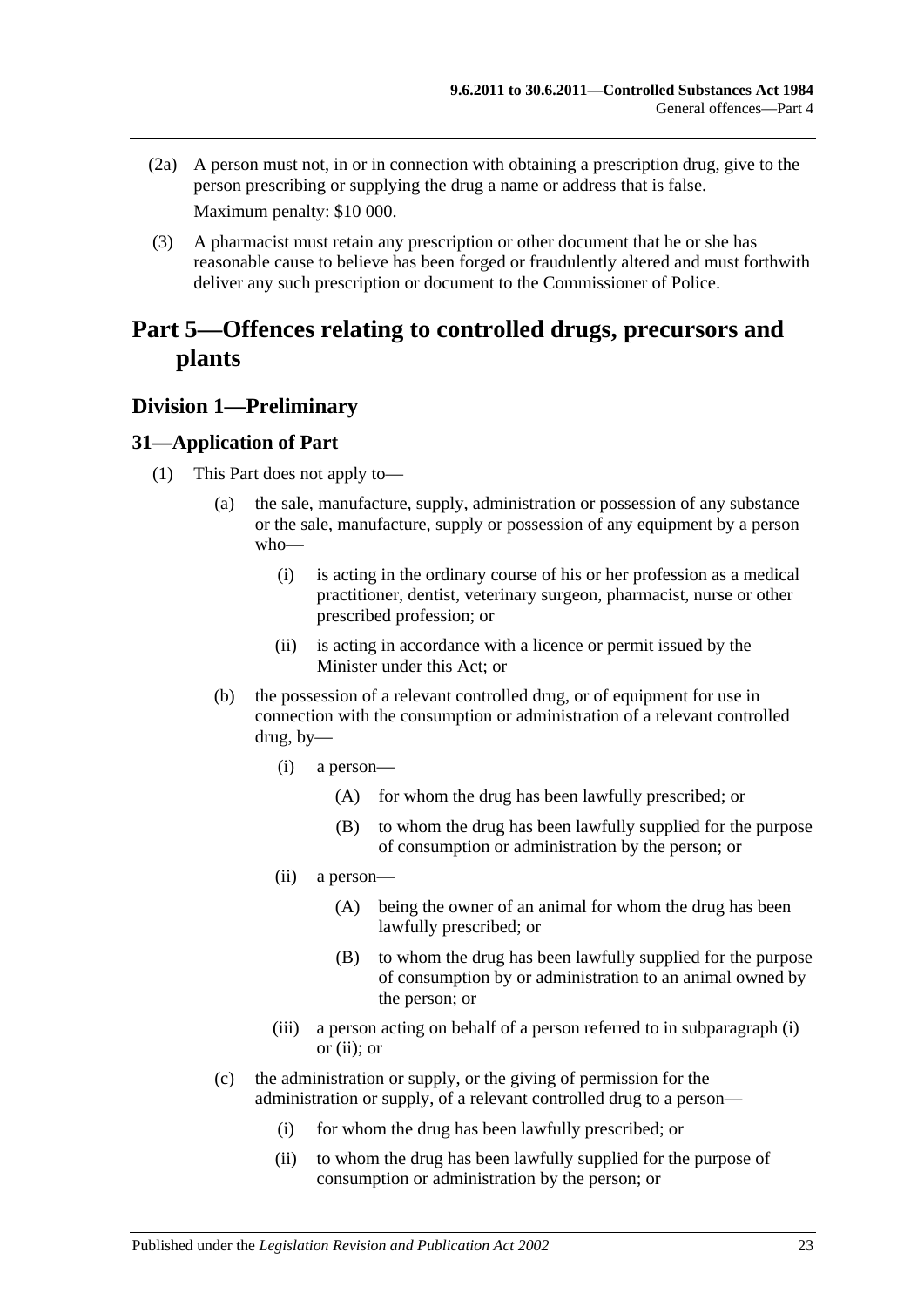- (d) the consumption or administration of a relevant controlled drug by a person—
	- (i) for whom the drug has been lawfully prescribed; or
	- (ii) to whom the drug has been lawfully supplied for the purpose of consumption or administration by the person.
- (2) In proceedings for an offence against this Part, [subsection](#page-22-5) (1) is to be treated as providing exceptions, and no proof will be required in relation to any exception by the prosecution but the application of an exception will be a matter for proof by the defendant.
- (3) In this section—

*relevant controlled drug* means a controlled drug other than a controlled drug of a kind excluded from this definition by regulation.

## <span id="page-23-1"></span><span id="page-23-0"></span>**Division 2—Commercial offences**

## **Subdivision 1—Trafficking in controlled drugs**

## <span id="page-23-4"></span><span id="page-23-2"></span>**32—Trafficking**

(1) A person who traffics in a large commercial quantity of a controlled drug is guilty of an offence.

Maximum penalty: \$500 000 or imprisonment for life, or both.

<span id="page-23-5"></span>(2) A person who traffics in a commercial quantity of a controlled drug is guilty of an offence.

Maximum penalty: \$200 000 or imprisonment for 25 years, or both.

- <span id="page-23-6"></span>(2a) A person who, in a prescribed area, traffics in a controlled drug is guilty of an offence. Maximum penalty: \$75 000 or imprisonment for 15 years, or both.
- <span id="page-23-3"></span>(3) A person who traffics in a controlled drug is guilty of an offence. Maximum penalty: \$50 000 or imprisonment for 10 years, or both.
- (4) An offence against [subsection](#page-23-3) (3) involving cannabis, cannabis resin or cannabis oil (and not involving any other controlled drug) must be prosecuted, and dealt with by the Magistrates Court, as a summary offence but if the Court determines that a person found guilty of such an offence should be sentenced to a term of imprisonment exceeding 2 years, the Court must commit the person to the District Court for sentence.
- <span id="page-23-7"></span>(5) If, in any proceedings for an offence against [subsection](#page-23-4) (1), [\(2\),](#page-23-5) [\(2a\)](#page-23-6) or [\(3\)](#page-23-3) it is proved that the defendant had possession of a trafficable quantity of a controlled drug, it is presumed, in the absence of proof to the contrary—
	- (a) in a case where it is alleged that the defendant was taking part in the process of sale of the drug, that the defendant—
		- (i) was acting for the purpose of sale of the drug; and
		- (ii) had the relevant belief concerning the sale of the drug necessary to constitute the offence; or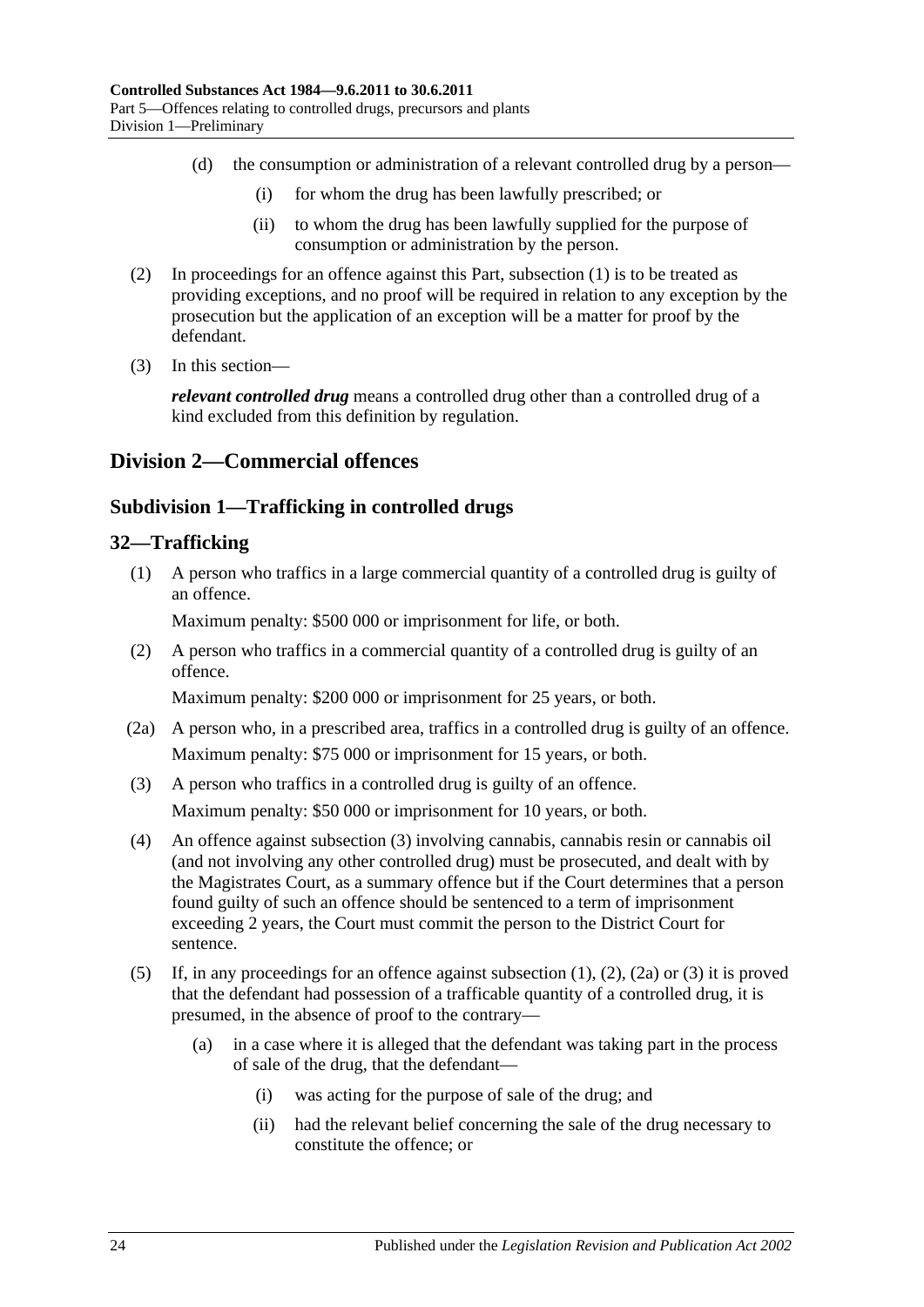- (b) in any other case—that the defendant had the relevant intention concerning the sale of the drug necessary to constitute the offence.
- (6) In this section—

#### *prescribed area* means—

- (a) prescribed licensed premises or an area being used in connection with prescribed licensed premises; or
- (b) premises at which members of the public are gathered for a public entertainment or an area being used in connection with such premises;

#### **Example—**

Areas *being used in connection with* premises would include—

- (a) a car parking area specifically provided for the use of patrons of the premises;
- (b) an area in which people are queuing to enter the premises.

#### *prescribed licensed premises* means—

- (a) premises in respect of which 1 of the following classes of licence is in force under the *[Liquor Licensing Act](http://www.legislation.sa.gov.au/index.aspx?action=legref&type=act&legtitle=Liquor%20Licensing%20Act%201997) 1997*:
	- (i) a hotel licence;
	- (ii) a restaurant licence that includes an extended trading authorisation;
	- (iii) an entertainment venue licence;
	- (iv) a club licence that includes an extended trading authorisation;
	- (v) a special circumstances licence that includes an extended trading authorisation;
	- (vi) a licence of a class prescribed by regulation;
- (b) the premises defined in the casino licence, within the meaning of the *[Casino](http://www.legislation.sa.gov.au/index.aspx?action=legref&type=act&legtitle=Casino%20Act%201997)  Act [1997](http://www.legislation.sa.gov.au/index.aspx?action=legref&type=act&legtitle=Casino%20Act%201997)*, as the premises to which the licence relates;
- (c) premises subject to a licence prescribed by regulation;

*public entertainment* means a dance, performance, exhibition or event that is calculated to attract and entertain members of the public, whether admission is open, procured by the payment of money or restricted to members of a club or a class of persons with some other qualification or characteristic.

## <span id="page-24-0"></span>**Subdivision 2—Manufacture of controlled drugs**

#### <span id="page-24-2"></span><span id="page-24-1"></span>**33—Manufacture of controlled drugs for sale**

(1) A person who manufactures a large commercial quantity of a controlled drug intending to sell any of it or believing that another person intends to sell any of it is guilty of an offence.

Maximum penalty: \$500 000 or imprisonment for life, or both.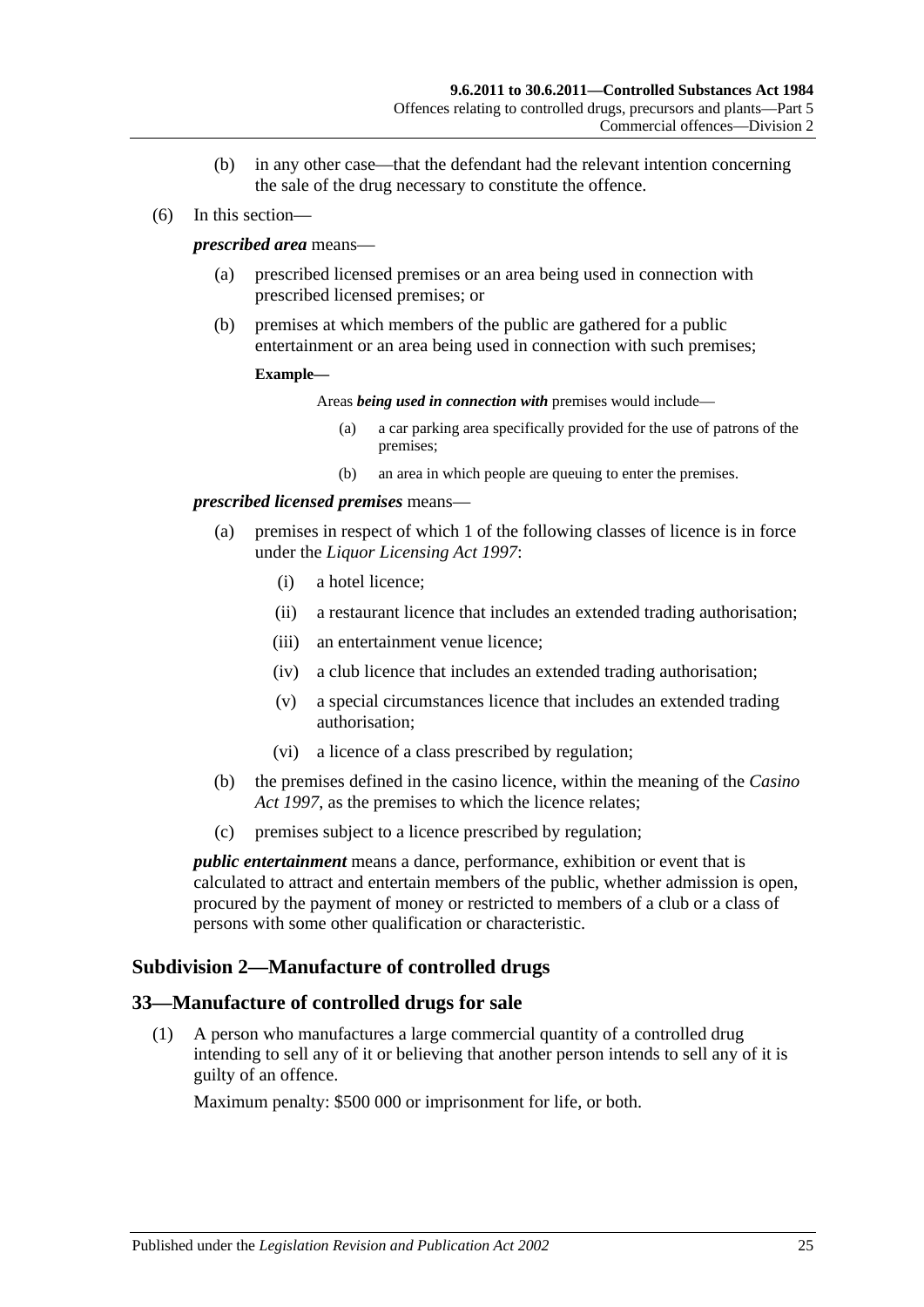<span id="page-25-1"></span>(2) A person who manufactures a commercial quantity of a controlled drug intending to sell any of it or believing that another person intends to sell any of it is guilty of an offence.

Maximum penalty: \$200 000 or imprisonment for 25 years, or both.

<span id="page-25-2"></span>(3) A person who manufactures a controlled drug intending to sell any of it or believing that another person intends to sell any of it is guilty of an offence.

Maximum penalty: \$50 000 or imprisonment for 10 years, or both.

- <span id="page-25-3"></span> $(4)$  If
	- (a) in any proceedings for an offence against [subsection](#page-24-2)  $(1)$ ,  $(2)$  or  $(3)$  it is proved that the defendant manufactured a trafficable quantity of a controlled drug; or
	- (b) in any proceedings for an offence of attempting or conspiring to commit an offence against [subsection](#page-24-2)  $(1)$ ,  $(2)$  or  $(3)$  it is proved that the defendant attempted or conspired (as the case may require) to manufacture a trafficable quantity of a controlled drug,

it is presumed, in the absence of proof to the contrary, that the defendant had the relevant intention or belief concerning the sale of the drug necessary to constitute the offence.

## <span id="page-25-0"></span>**33A—Sale, manufacture etc of controlled precursor**

(1) A person who sells a large commercial quantity of a controlled precursor, believing that the person to whom it is sold or another person intends to use any of it to unlawfully manufacture a controlled drug is guilty of an offence.

Maximum penalty: \$200 000 or imprisonment for 25 years, or both.

(2) A person who sells a commercial quantity of a controlled precursor, believing that the person to whom it is sold or another person intends to use any of it to unlawfully manufacture a controlled drug is guilty of an offence.

Maximum penalty: \$75 000 or imprisonment for 15 years, or both.

(3) A person who sells a controlled precursor, believing that the person to whom it is sold or another person intends to use any of it to unlawfully manufacture a controlled drug is guilty of an offence.

Maximum penalty: \$50 000 or imprisonment for 10 years, or both.

- (4) A person who manufactures a controlled precursor—
	- (a) intending to unlawfully manufacture a controlled drug; and
	- (b) intending to sell any of the drug so manufactured or believing that another person intends to sell any of it,

is guilty of an offence.

Maximum penalty: \$50 000 or imprisonment for 10 years, or both.

- (5) A person who manufactures a controlled precursor—
	- (a) intending to sell any of the precursor to another person; and
	- (b) believing that that person, or another person, intends to use the controlled precursor to unlawfully manufacture a controlled drug,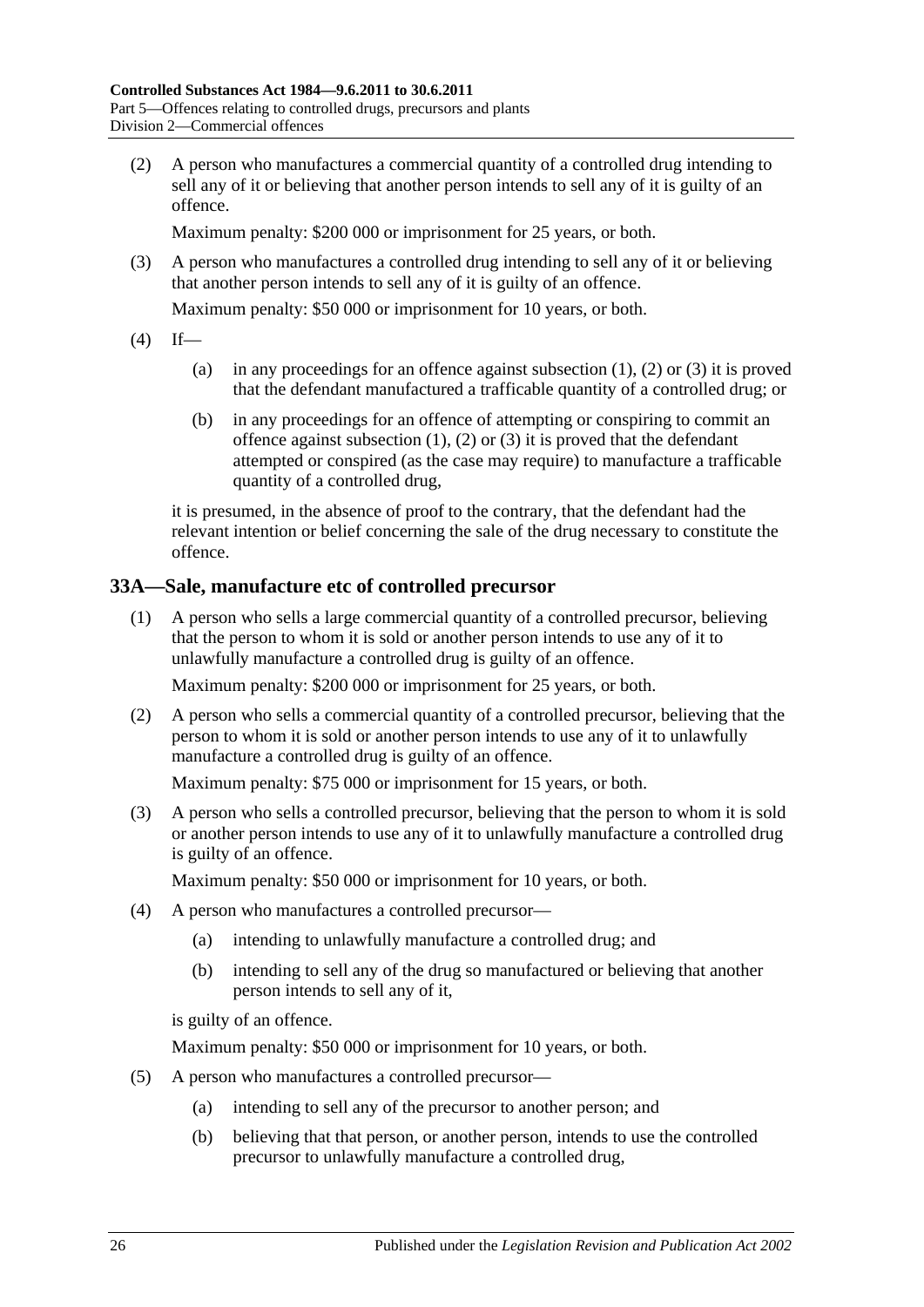is guilty of an offence.

Maximum penalty: \$50 000 or imprisonment for 10 years, or both.

## <span id="page-26-0"></span>**Subdivision 3—Cultivation and sale of controlled plants**

## <span id="page-26-4"></span><span id="page-26-1"></span>**33B—Cultivation of controlled plants for sale**

(1) A person who cultivates a large commercial quantity of a controlled plant intending to sell any of them or their products or believing that another person intends to sell any of them or their products is guilty of an offence.

Maximum penalty: \$500 000 or imprisonment for life, or both.

<span id="page-26-5"></span>(2) A person who cultivates a commercial quantity of a controlled plant intending to sell any of them or their products or believing that another person intends to sell any of them or their products is guilty of an offence.

Maximum penalty: \$200 000 or imprisonment for 25 years, or both.

<span id="page-26-3"></span>(3) A person who cultivates a controlled plant intending to sell it or any of its products or believing that another person intends to sell it or any of its products is guilty of an offence.

Maximum penalty: \$50 000 or imprisonment for 10 years, or both.

- (4) An offence against [subsection](#page-26-3) (3) involving a cannabis plant (and not involving any other controlled plant) must be prosecuted, and dealt with by the Magistrates Court, as a summary offence but if the Court determines that a person found guilty of such an offence should be sentenced to a term of imprisonment exceeding 2 years, the Court must commit the person to the District Court for sentence.
- <span id="page-26-8"></span>(5) If, in any proceedings for an offence against [subsection](#page-26-4) (1), [\(2\)](#page-26-5) or [\(3\),](#page-26-3) it is proved that the defendant cultivated a trafficable quantity of a controlled plant, it is presumed, in the absence of proof to the contrary, that the defendant had the relevant intention or belief concerning the sale of the plants or their products necessary to constitute the offence.

## <span id="page-26-6"></span><span id="page-26-2"></span>**33C—Sale of controlled plants**

- (1) A person who—
	- (a) sells a large commercial quantity of a controlled plant; or
	- (b) has possession of a large commercial quantity of a controlled plant intending to sell any of them or their products,

is guilty of an offence.

Maximum penalty: \$500 000 or imprisonment for life, or both.

- <span id="page-26-7"></span>(2) A person who—
	- (a) sells a commercial quantity of a controlled plant; or
	- (b) has possession of a commercial quantity of a controlled plant intending to sell any of them or their products,

is guilty of an offence.

Maximum penalty: \$200 000 or imprisonment for 25 years, or both.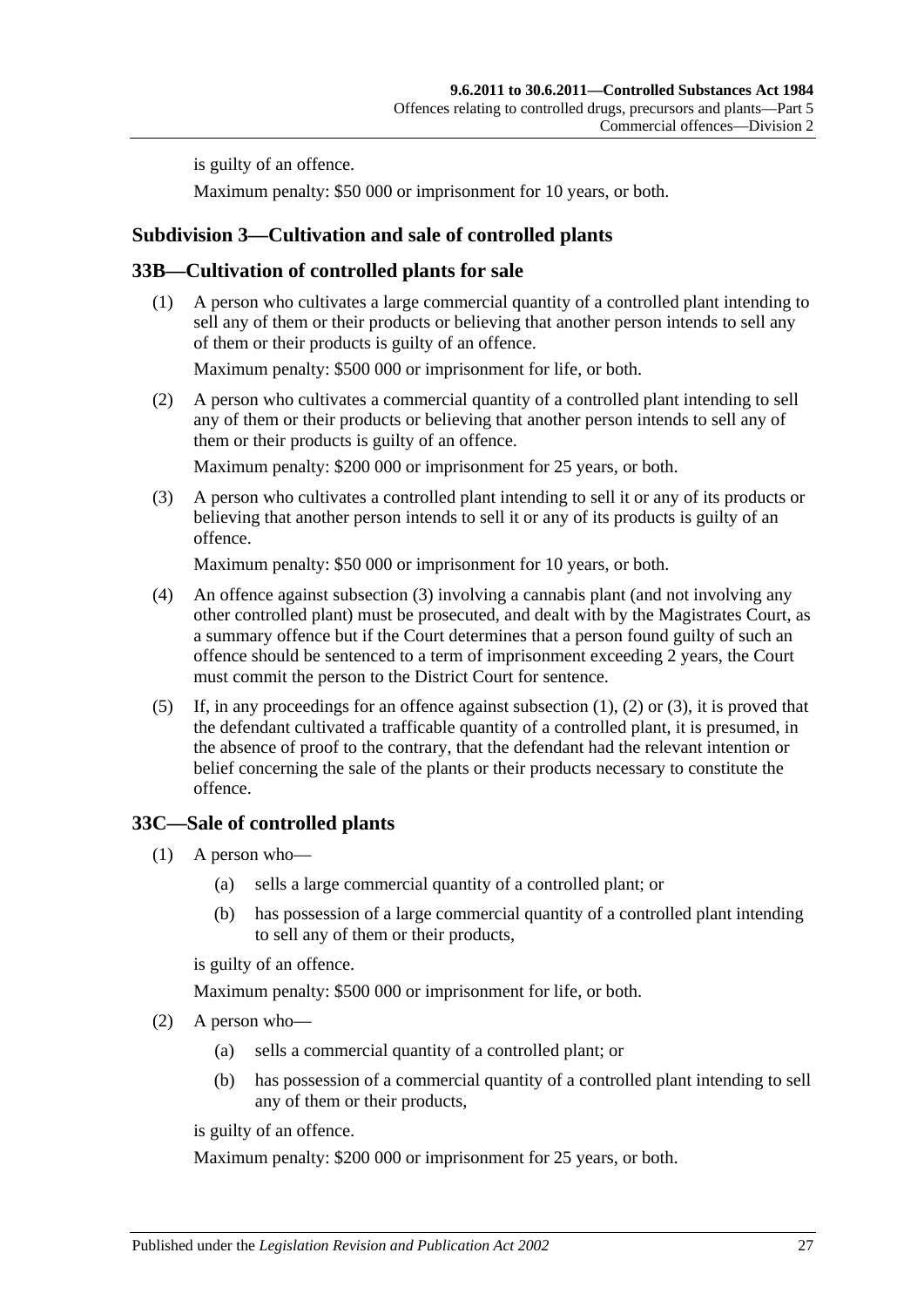- <span id="page-27-5"></span>(3) A person who—
	- (a) sells a controlled plant; or
	- (b) has possession of a controlled plant intending to sell it or its products,

is guilty of an offence.

Maximum penalty: \$50 000 or imprisonment for 10 years, or both.

- (4) An offence against [subsection](#page-27-5) (3) involving a cannabis plant (and not involving any other controlled plant) must be prosecuted, and dealt with by the Magistrates Court, as a summary offence but if the Court determines that a person found guilty of such an offence should be sentenced to a term of imprisonment exceeding 2 years, the Court must commit the person to the District Court for sentence.
- (5) If, in any proceedings for an offence against [subsection](#page-26-6) (1), [\(2\)](#page-26-7) or [\(3\)](#page-27-5) it is proved that the defendant had possession of a trafficable quantity of a controlled plant, it is presumed, in the absence of proof to the contrary, that the defendant had the relevant intention concerning the sale of the plants or their products necessary to constitute the offence.

## <span id="page-27-0"></span>**Subdivision 4—Sale of equipment for use in connection with consumption of controlled drugs**

#### <span id="page-27-1"></span>**33D—Sale of equipment**

A person who—

- (a) sells a piece of equipment for use in connection with the smoking, consumption or administration of a controlled drug, or the preparation of such a drug for smoking, consumption or administration; or
- (b) has possession of a piece of equipment, intending to sell it for such use,

is guilty of an offence.

Maximum penalty: \$10 000 or imprisonment for 2 years, or both.

## <span id="page-27-2"></span>**Division 3—Offences involving children and school zones**

#### <span id="page-27-3"></span>**33E—Application of Division**

- (1) A person is not guilty of an offence against this Division if, at the time of the offence, the person was a child.
- (2) Subject to [subsection](#page-27-6) (3), a person may be guilty of an offence against this Division involving another person who was a child whether or not the person knew that the other person was a child.
- <span id="page-27-6"></span>(3) However, it is a defence to a charge of an offence against this Division involving another who was a child if it is proved that the defendant believed on reasonable grounds that the other person had attained 18 years of age.

## <span id="page-27-4"></span>**33F—Sale, supply or administration of controlled drug to child**

A person who—

(a) sells, supplies or administers a controlled drug to a child; or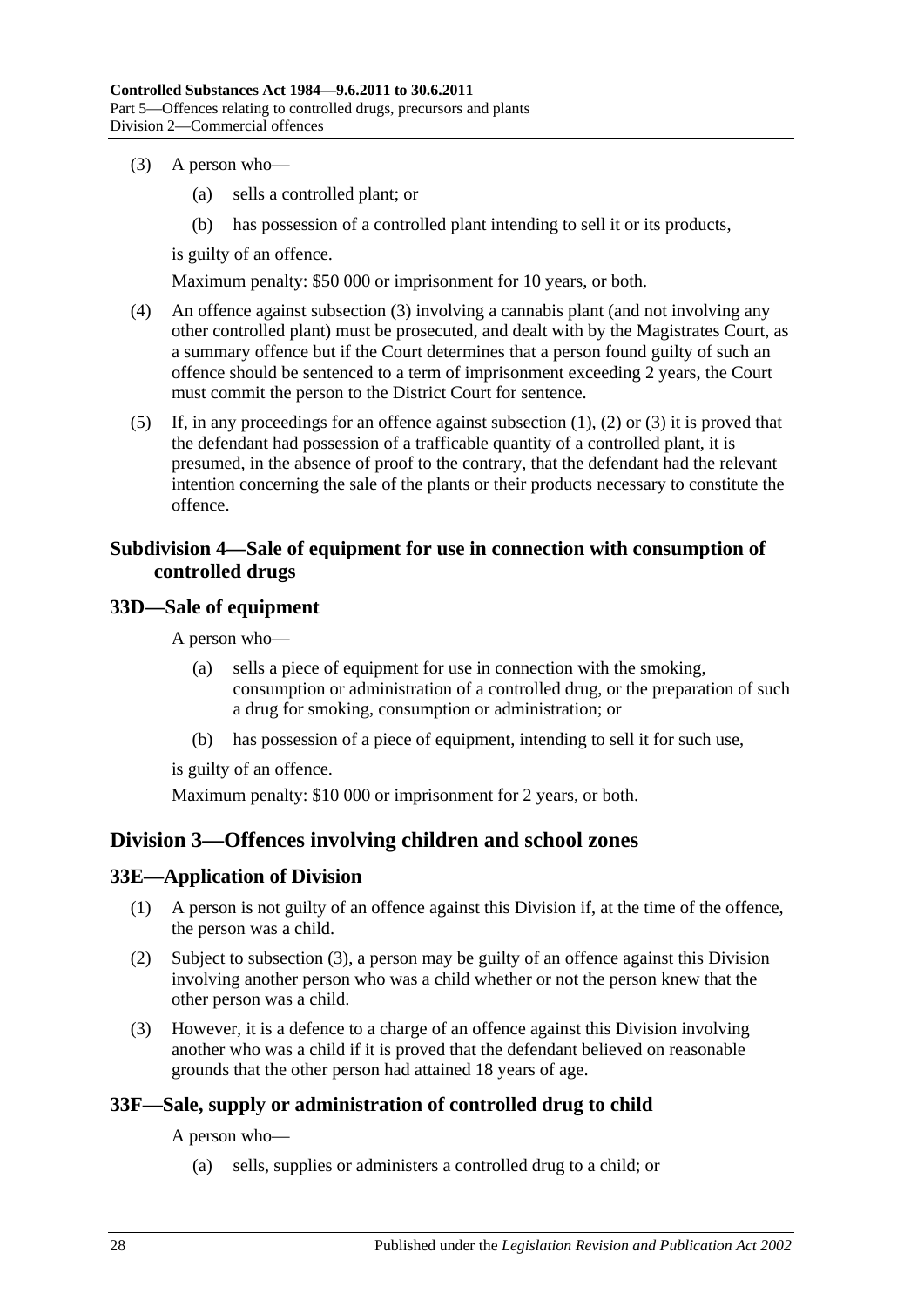(b) has possession of a controlled drug intending to sell, supply or administer the drug to a child,

is guilty of an offence.

Maximum penalty: \$1 000 000 or imprisonment for life, or both.

#### <span id="page-28-0"></span>**33G—Sale, supply or administration of controlled drug in school zone**

- (1) A person who—
	- (a) sells, supplies or administers a controlled drug to another person in a school zone; or
	- (b) has possession, in a school zone, of a controlled drug intending to sell, supply or administer the drug to another person,

is guilty of an offence.

Maximum penalty: \$1 000 000 or imprisonment for life, or both.

(2) If, in any proceedings for an offence against this section it is proved that the defendant had possession of a trafficable quantity of a controlled drug, it is presumed, in the absence of proof to the contrary that the defendant had the relevant intention concerning the sale or supply of the drug necessary to constitute the offence.

## <span id="page-28-1"></span>**33GA—Sale of equipment to child for use in connection with consumption of controlled drugs**

A person who—

- (a) sells a piece of equipment to a child for use in connection with the smoking, consumption or administration of a controlled drug, or the preparation of such a drug for smoking, consumption or administration; or
- (b) has possession of a piece of equipment, intending to sell it to a child for such use,

is guilty of an offence.

Maximum penalty: \$20 000 or imprisonment for 2 years, or both.

## <span id="page-28-2"></span>**33H—Procuring child to commit offence**

A person who procures a child to commit an offence against this Part is guilty of an offence.

Maximum penalty: \$1 000 000 or imprisonment for life, or both.

## <span id="page-28-3"></span>**Division 4—Other offences**

## <span id="page-28-4"></span>**33I—Supply or administration of controlled drug**

- (1) A person who—
	- (a) supplies or administers a controlled drug (other than cannabis, cannabis resin or cannabis oil) to another person; or
	- (b) has possession of a controlled drug (other than cannabis, cannabis resin or cannabis oil) intending to supply or administer the drug to another person,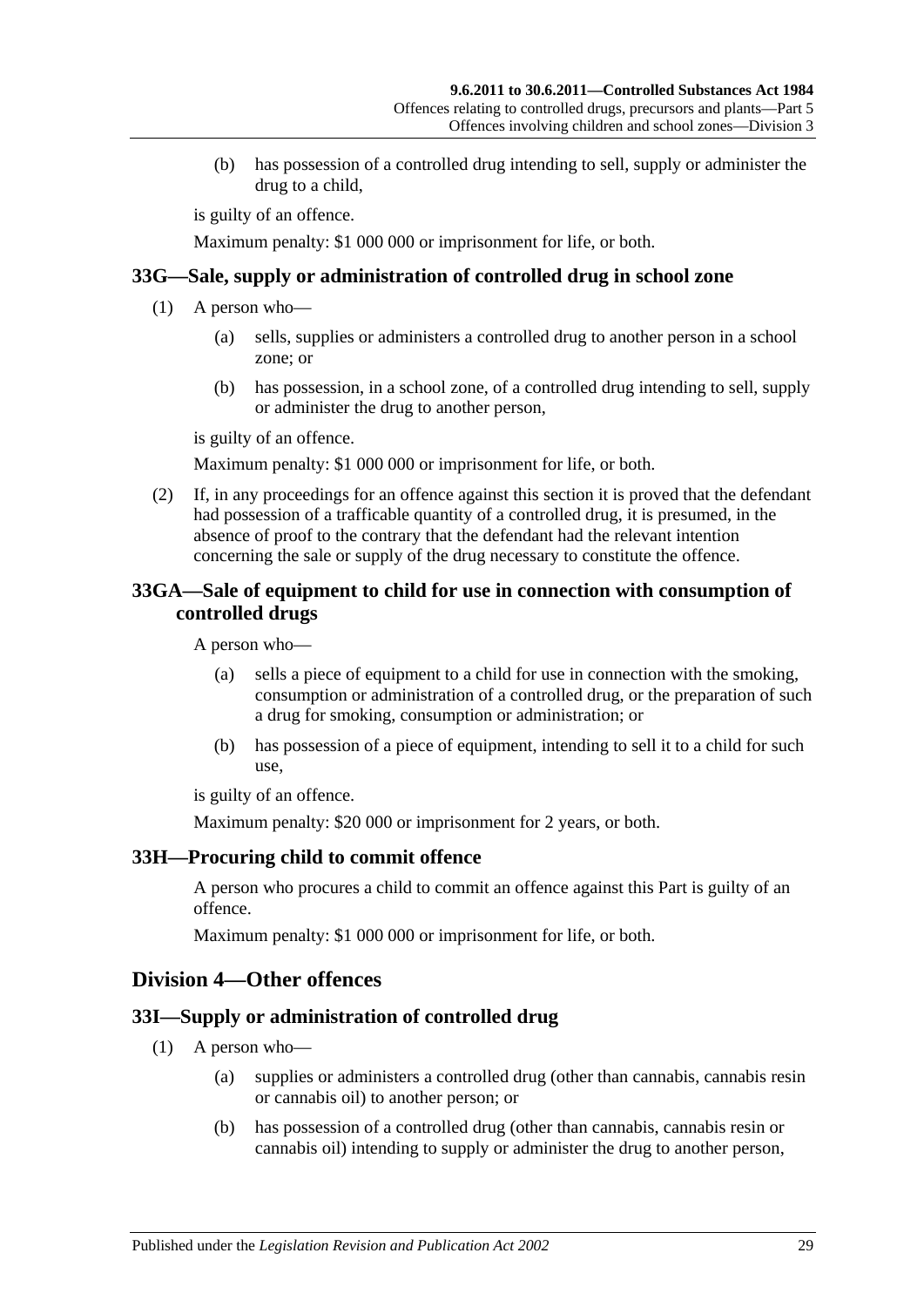is guilty of an offence.

Maximum penalty: \$50 000 or imprisonment for 10 years, or both.

- (2) A person who—
	- (a) supplies or administers cannabis, cannabis resin or cannabis oil to another person; or
	- (b) has possession of cannabis, cannabis resin or cannabis oil intending to supply or administer the cannabis, cannabis resin or cannabis oil to another person,

is guilty of an offence.

Maximum penalty: \$2 000 or imprisonment for 2 years, or both.

#### <span id="page-29-0"></span>**33J—Manufacture of controlled drugs**

- (1) A person who manufactures a controlled drug is guilty of an offence. Maximum penalty: \$35 000 or imprisonment for 7 years, or both.
- (2) A person who has possession of—
	- (a) a controlled precursor; or
	- (b) any prescribed equipment,

intending to use it to manufacture a controlled drug is guilty of an offence. Maximum penalty: \$15 000 or imprisonment for 5 years, or both.

## <span id="page-29-1"></span>**33K—Cultivation of controlled plants**

- (1) A person who—
	- (a) cultivates a controlled plant (other than a cannabis plant); or
	- (ab) cultivates a cannabis plant by artificially enhanced cultivation; or
	- (b) cultivates more than the prescribed number of cannabis plants; or
	- (c) cultivates a cannabis plant intending to supply the plant or to supply or administer any product of the plant to another person,

is guilty of an offence.

Maximum penalty: \$2 000 or imprisonment for 2 years, or both.

<span id="page-29-4"></span>(2) A person who cultivates not more than the prescribed number of cannabis plants is guilty of an offence.

Maximum penalty: \$1 000 or imprisonment for 6 months, or both.

(3) A court sentencing a person for an offence against [subsection](#page-29-4) (2) that is a simple cannabis offence (within the meaning of [section](#page-39-1) 45A) must not impose any sentence of imprisonment in relation to the offence.

### <span id="page-29-3"></span><span id="page-29-2"></span>**33L—Possession or consumption of controlled drug etc**

- (1) A person who—
	- (a) has possession of a controlled drug (other than cannabis, cannabis resin or cannabis oil); or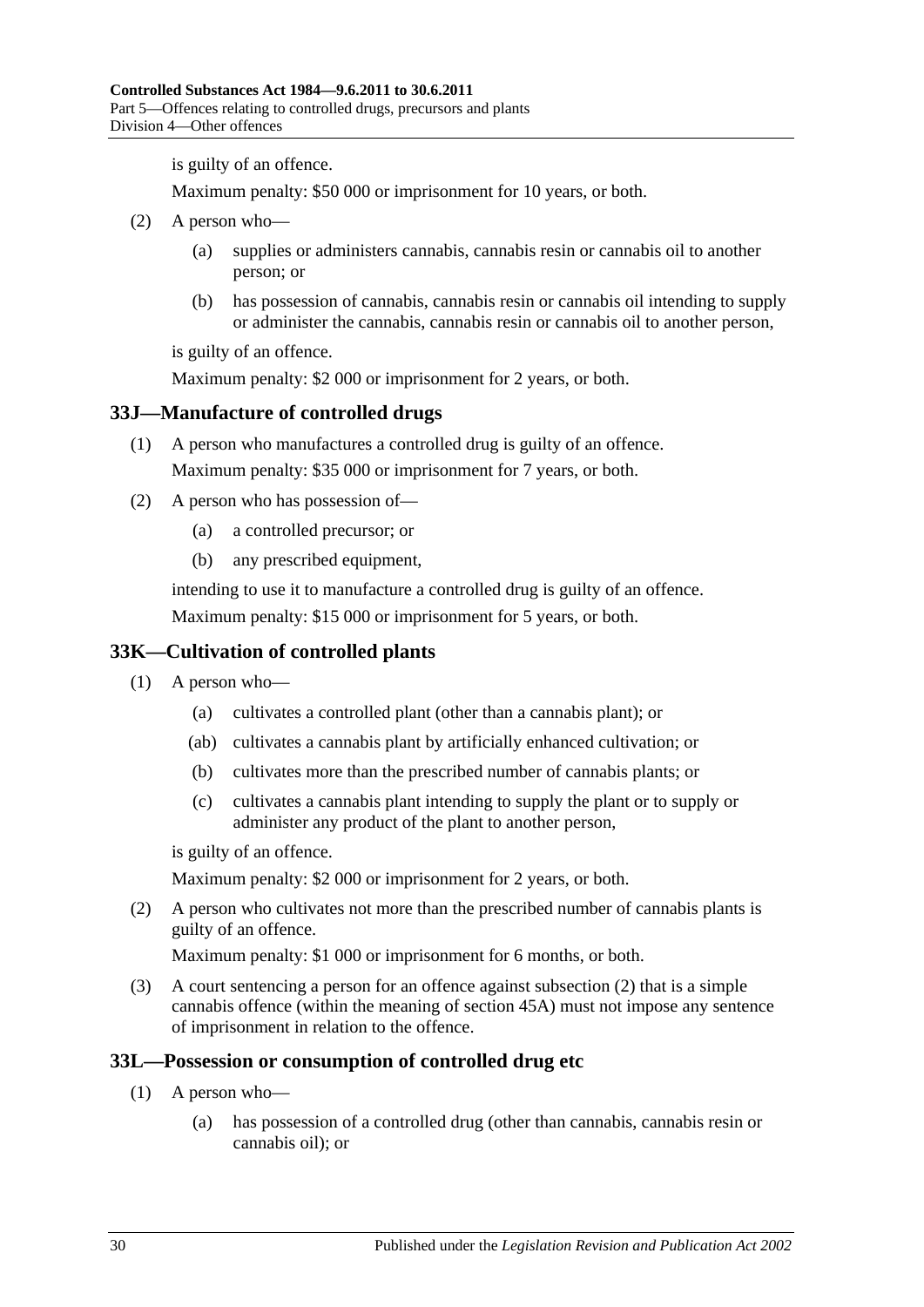- (b) smokes, consumes or administers to himself or herself, or permits another person to administer to him or her, a controlled drug (other than cannabis, cannabis resin or cannabis oil); or
- (c) has possession of any piece of equipment for use in connection with the smoking, consumption or administration of a controlled drug (other than cannabis, cannabis resin or cannabis oil), or the preparation of such a drug for smoking, consumption or administration,

is guilty of an offence.

Maximum penalty: \$2 000 or imprisonment for 2 years, or both.

- (2) A person who—
	- (a) has possession of any cannabis, cannabis resin or cannabis oil; or
	- (b) smokes or consumes any cannabis, cannabis resin or cannabis oil; or
	- (c) has possession of any piece of equipment for use in connection with the smoking or consumption of cannabis, cannabis resin or cannabis oil, or the preparation of cannabis, cannabis resin or cannabis oil for smoking or consumption,

is guilty of an offence.

Maximum penalty: \$500.

## <span id="page-30-0"></span>**33LA—Possession of prescribed equipment**

(1) A person who, without reasonable excuse (proof of which lies on the person), has possession of any prescribed equipment is guilty of an offence.

Maximum penalty: \$10 000 or imprisonment for 2 years, or both.

(2) In this section—

## *prescribed equipment* means—

- (a) a document containing instructions for the manufacture of a controlled drug or the cultivation of a controlled plant; or
- (b) equipment of a kind prescribed by regulation.

## <span id="page-30-1"></span>**33LB—Possession of a prescribed quantity of a controlled precursor**

(1) Subject to [subsection](#page-31-3) (3), a person who has possession of a prescribed quantity of a controlled precursor is guilty of an offence.

Maximum penalty: \$10 000 or imprisonment for 3 years, or both.

- (2) Subject to [subsection](#page-31-3) (3), a person who has possession of a prescribed quantity of a controlled precursor and—
	- (a) a prescribed quantity of another kind of controlled precursor; or
	- (b) any prescribed equipment,

is guilty of an offence.

Maximum penalty: \$15 000 or imprisonment for 5 years, or both.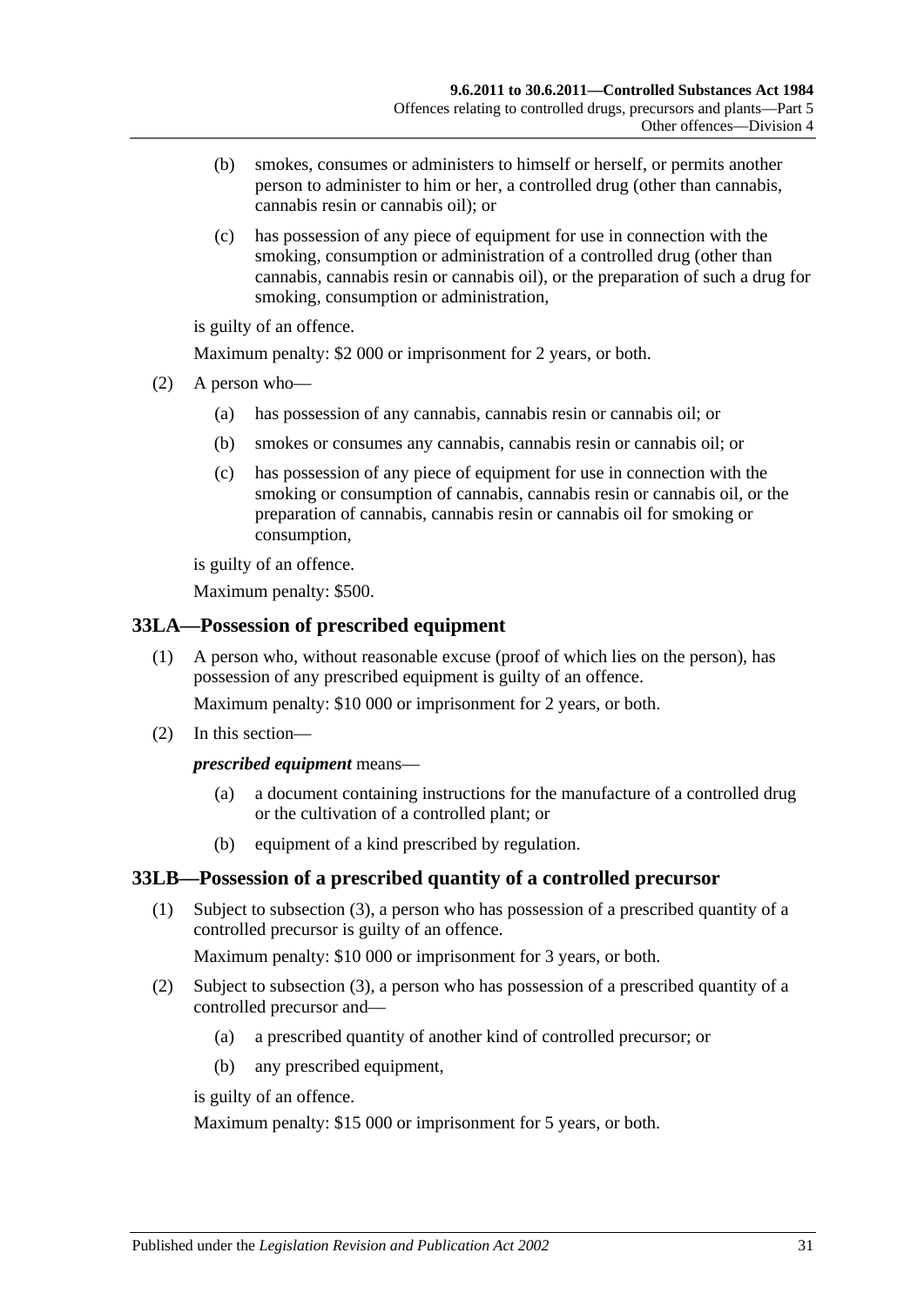- <span id="page-31-3"></span>(3) A person is not guilty of an offence against this section if the person has a reasonable excuse for possession of the substances or equipment the subject of the alleged offence.
- (4) In proceedings for an offence against this section, [subsection](#page-31-3) (3) is to be treated as providing an exception and no proof will be required in relation to that exception by the prosecution but the application of the exception will be a matter of proof by the defendant.
- (5) In this section—

*prescribed quantity* of a controlled precursor means—

- (a) in relation to a controlled precursor contained in a mixture—
	- (i) a quantity of the precursor that equals or exceeds the amount prescribed for the purposes of this section for the precursor in its pure form; or
	- (ii) a quantity of the mixture that equals or exceeds the amount prescribed for the purposes of this section for a mixture containing the precursor; or
- (b) in relation to a controlled precursor that is not contained in a mixture—a quantity of the precursor that equals or exceeds the amount prescribed for the purposes of this section for the precursor in its pure form.

## <span id="page-31-0"></span>**Division 5—General provisions relating to offences**

## <span id="page-31-1"></span>**33M—Interpretation**

In this Division—

*controlled substance* means a controlled drug, controlled precursor or controlled plant.

## <span id="page-31-2"></span>**33N—Aggregation of offences**

- $(1)$  If—
	- (a) a person has committed offences against this Part in relation to different batches of controlled substances (whether or not controlled substances of the same kind); and
	- (b) the offences were committed by the person on the same occasion or within 7 days of each other or in the course of an organised commercial activity relating to controlled substances carried on by the person,

the person may be charged with a single offence against this Part in respect of all of the different batches of controlled substances and, subject to [section](#page-32-0) 33O, the quantity of controlled substances concerned for the purposes of that offence is the total quantity of the controlled substances in the different batches.

- (2) If the prosecution seeks to rely on this section to charge a person with a single offence in respect of different batches of controlled substances—
	- (a) the fact that the prosecution intends to do so must be set out in the charge; and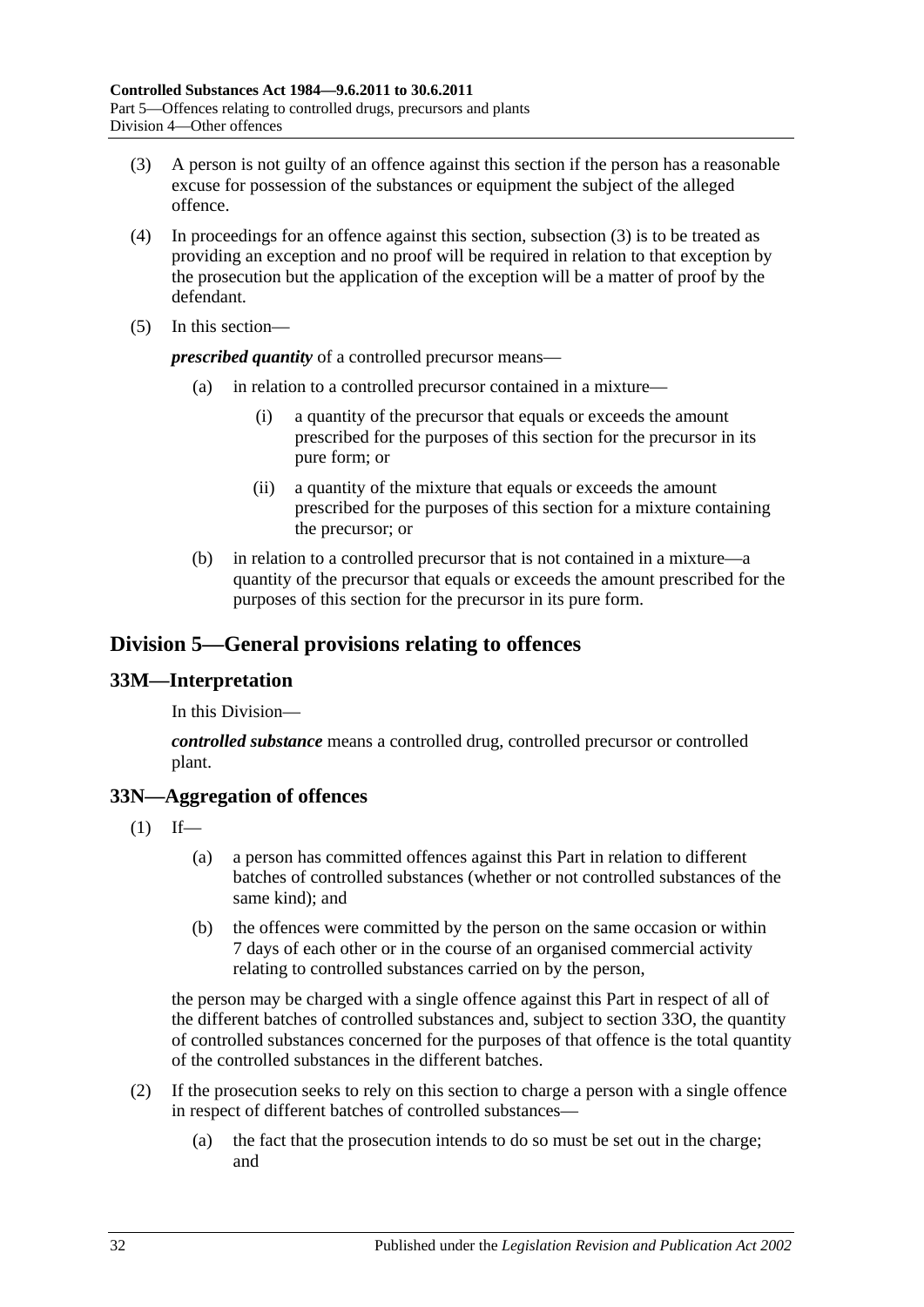- (b) the charge must contain adequate particulars of the defendant's conduct in relation to each of the batches or in relation to the total quantity of the controlled substances in the different batches; and
- (c) it is not necessary for the prosecution to specify, if the charge relates to conduct of the defendant on different occasions, the exact dates of each occasion or to specify the exact quantity of each batch.
- (3) The presumption under [section](#page-23-7) 32(5), [33\(4\)](#page-25-3) or [33B\(5\)](#page-26-8) may only apply in a case where the prosecution seeks to rely on this section if—
	- (a) the charge relates to conduct of the defendant on the same occasion; or
	- (b) the charge relates to conduct of the defendant on different occasions within 7 days of each other and on at least one occasion involved a trafficable quantity of a controlled substance.
- (4) Nothing in this section prevents a person being charged with separate offences in respect of different batches of controlled substances.
- (5) However, if a person has been convicted or acquitted of a single offence against this Part in respect of different batches of controlled substances, the person may not be charged with a separate offence in respect of any of the batches.
- (6) A person may not be charged with a single offence against this Part in respect of different batches of controlled substances if the person has been convicted or acquitted of a separate offence in respect of any of the batches.

## <span id="page-32-0"></span>**33O—Offences involving more than one kind of substance**

- (1) If a person is charged with a single offence against this Part and the charge relates to more than one kind of controlled substance, the quantity of the controlled substances for the purposes of the charge is to be determined as follows:
	- (a) the quantity is a trafficable quantity if the sum of the fractions obtained by dividing the actual quantity of each kind of controlled substance by the quantity prescribed in relation to that kind of controlled substance (in its pure form) for the purposes of the definition of *trafficable quantity* in [section](#page-3-3) 4 is equal to or greater than 1;
	- (b) the quantity is a commercial quantity if the sum of the fractions obtained by dividing the actual quantity of each kind of controlled substance by the quantity prescribed in relation to that kind of controlled substance (in its pure form) for the purposes of the definition of *commercial quantity* in [section](#page-3-3) 4 is equal to or greater than 1;
	- (c) the quantity is a large commercial quantity if the sum of the fractions obtained by dividing the actual quantity of each kind of controlled substance by the quantity prescribed in relation to that kind of controlled substance (in its pure form) for the purposes of the definition of *large commercial quantity* in [section](#page-3-3) 4 is equal to or greater than 1.
- (2) Where there is no quantity prescribed in relation to a particular kind of controlled substance in its pure form for the purposes of the relevant definition, the quantity of that controlled substance must be disregarded for the purposes of a calculation under this section.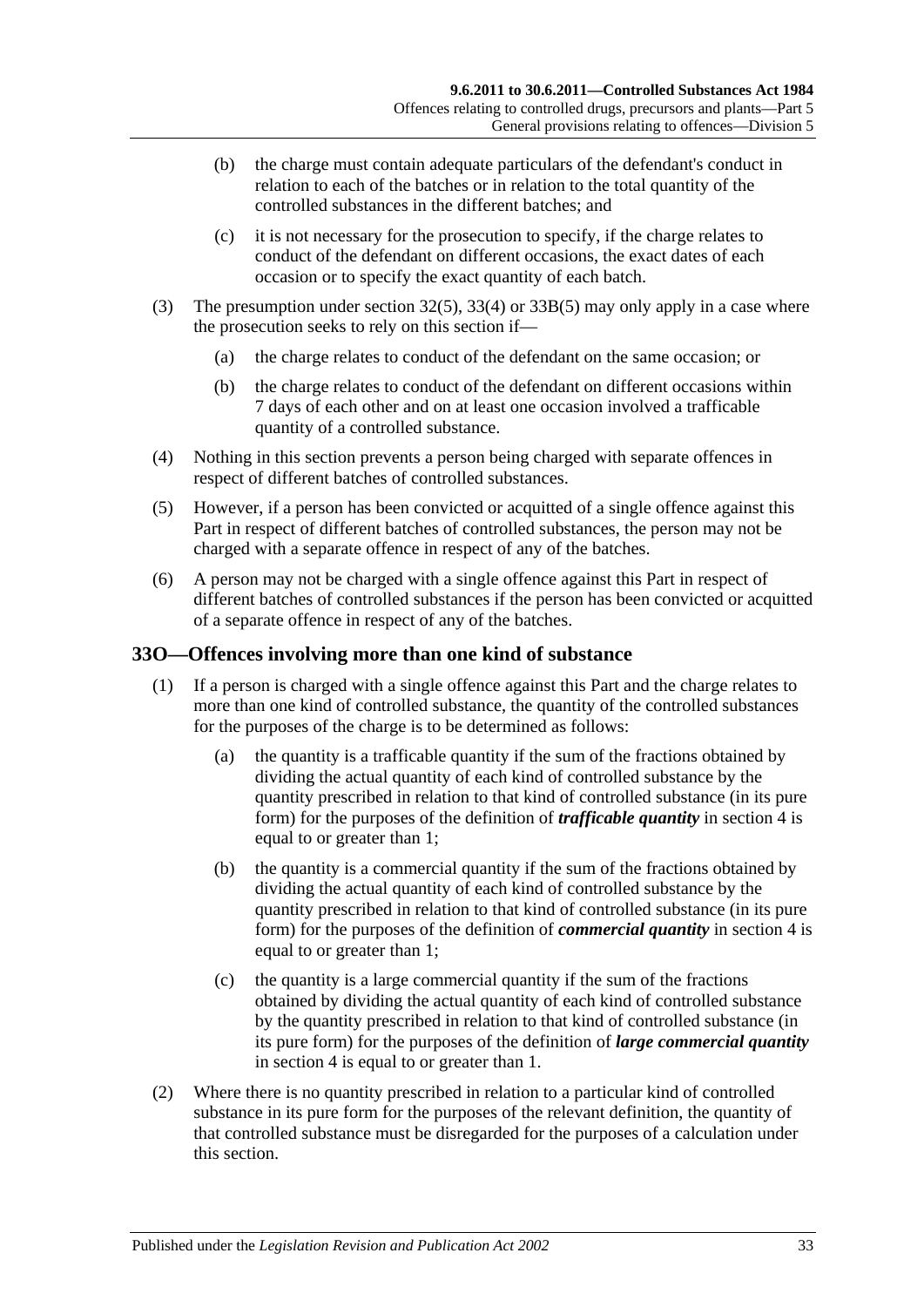## <span id="page-33-0"></span>**33OA—Basis for determining quantity of controlled substance**

- (1) If, for the purposes of the definition of *trafficable quantity*, *commercial quantity* or *large commercial quantity* in [section](#page-3-4) 4(1) or the definition of *prescribed quantity* in [section](#page-30-1) 33LB, the regulations prescribe more than 1 of the following in relation to a particular controlled drug or controlled precursor:
	- (a) an amount for the drug or precursor in its pure form;
	- (b) an amount for a mixture containing the drug or precursor;
	- (c) a number of discrete dosage units for a mixture containing the drug or precursor,

then, in proceedings for an offence against this Part involving that drug or precursor contained in a mixture, the question of whether or not the quantity of the drug or precursor the subject of the proceedings was a trafficable quantity, commercial quantity, large commercial quantity or prescribed quantity will be determined by reference to—

- (d) if the charge alleges a particular quantity of the drug or precursor in its pure form—the prescribed amount for the drug or precursor in its pure form; or
- (e) if the charge alleges a particular quantity of the mixture containing the drug or precursor—the prescribed amount for a mixture containing the drug or precursor; or
- (f) if the charge alleges a particular number of discrete dosage units of the mixture containing the drug or precursor—the prescribed number of discrete dosage units for a mixture containing the drug or precursor.
- (2) If, for the purposes of the definition of *trafficable quantity*, *commercial quantity* or *large commercial quantity* in [section](#page-3-4) 4(1), the regulations prescribe both a number of a particular controlled plant and a weight of that plant, then, in proceedings for an offence against this Part involving that plant, the question of whether or not the quantity of the plant the subject of the proceedings was a trafficable quantity, commercial quantity or large commercial quantity will be determined by reference to—
	- (a) if the charge alleges a particular number of the plant—the prescribed number for the plant; or
	- (b) if the charge alleges a particular weight of the plant—the prescribed weight for the plant.

#### <span id="page-33-1"></span>**33P—Knowledge or recklessness with respect to identity or quantity**

- (1) In any proceedings against a person for an offence against this Part relating to a controlled substance, the prosecution must establish that the person knew, or was reckless with respect to, the fact that the substance was or was to be a controlled substance.
- (2) The prosecution need not establish that the person knew, or was reckless with respect to, the particular identity of the controlled substance.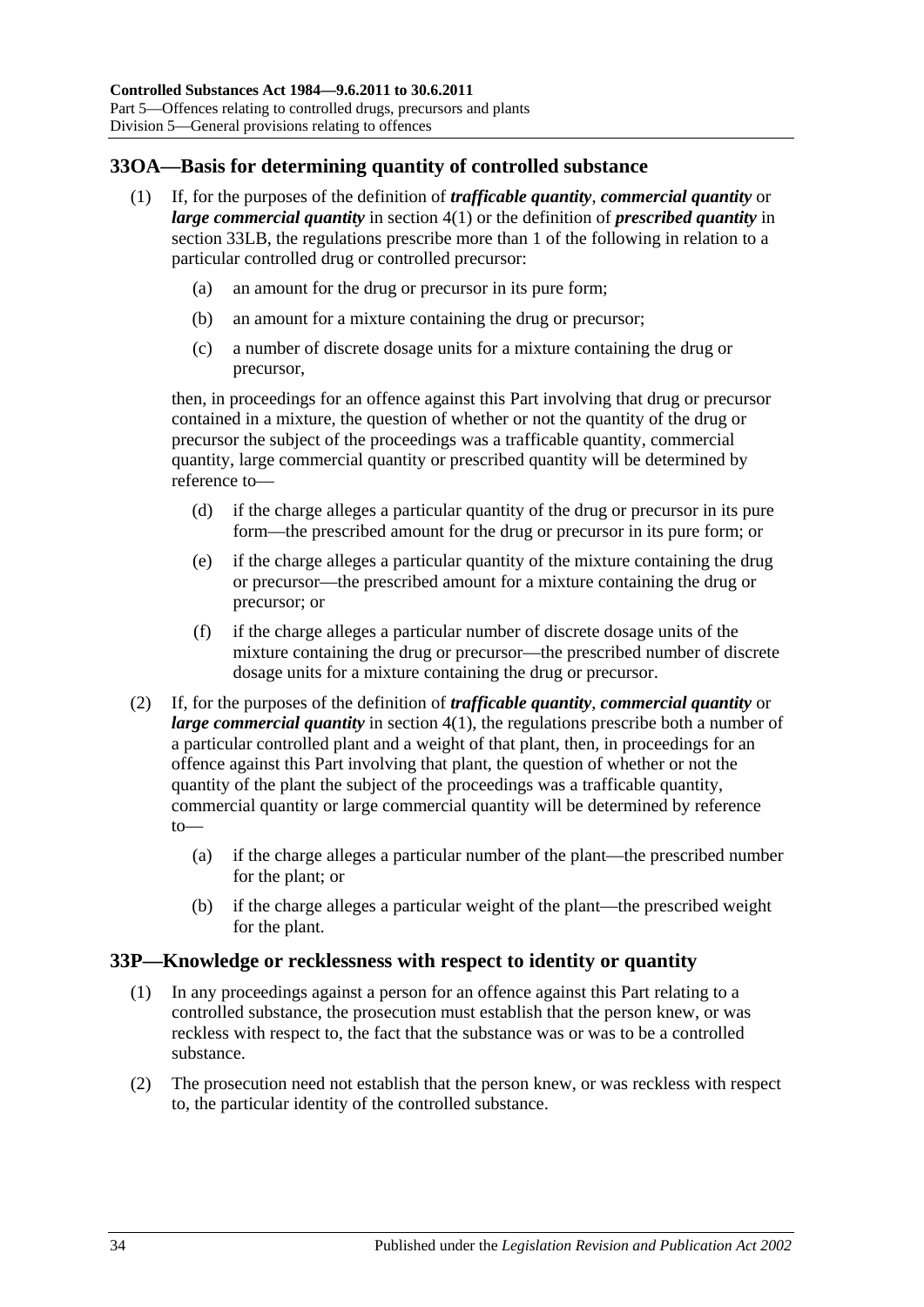### <span id="page-34-0"></span>**33Q—Alternative conviction—mistake as to identity of controlled substance**

- (1) If, in any proceedings against a person for an offence against this Part relating to a particular quantity of a controlled substance—
	- (a) the court is satisfied that, at the time of the conduct constituting the offence, the person was under a mistaken belief about the identity of the controlled substance; and
	- (b) the person would have been guilty of another equivalent or lesser offence against this Part if his or her mistaken belief had been correct,

the court may find the person not guilty of the offence charged but guilty of the other equivalent or lesser offence (and the person is liable to be punished accordingly).

- (2) The burden of proving a mistaken belief as to the identity of a controlled substance lies on the defendant.
- (3) For the purposes of this section, an equivalent or lesser offence is an offence for which the maximum penalty is the same as or less than the maximum penalty for the offence charged.

#### <span id="page-34-1"></span>**33R—Alternative verdicts**

- (1) If, in any proceedings against a person for an offence against this Part, the court is not satisfied that the person committed the offence but is satisfied that the person committed another equivalent or lesser offence against this Part, the court may find the person not guilty of the offence charged but guilty of the other equivalent or lesser offence (and the person is liable to be punished accordingly).
- (2) For the purposes of this section, an equivalent or lesser offence is an offence for which the maximum penalty is the same as or less than the maximum penalty for the offence charged.

#### <span id="page-34-2"></span>**33S—No accessorial liability for certain offences**

Section 267 of the *[Criminal Law Consolidation Act](http://www.legislation.sa.gov.au/index.aspx?action=legref&type=act&legtitle=Criminal%20Law%20Consolidation%20Act%201935) 1935* does not apply—

- (a) in relation to an offence against [section](#page-23-2) 32, [33](#page-24-1) or [33B;](#page-26-1) or
- (b) in circumstances prescribed by regulation.

## <span id="page-34-3"></span>**Division 6—Procedure in relation to simple possession offences**

#### <span id="page-34-4"></span>**34—Application of this Division**

This Division does not apply in relation to a child who is alleged to have committed a simple possession offence.

### <span id="page-34-6"></span><span id="page-34-5"></span>**35—Accreditation of drug assessment and treatment services**

- (1) The Minister may, by instrument in writing, accredit such suitably qualified persons or bodies as drug assessment services or drug treatment services as are necessary for the purposes of this Division.
- (2) Without limiting [subsection](#page-34-6) (1), the Minister may establish panels of persons with a view to the accreditation of such a panel as a drug assessment service under that subsection.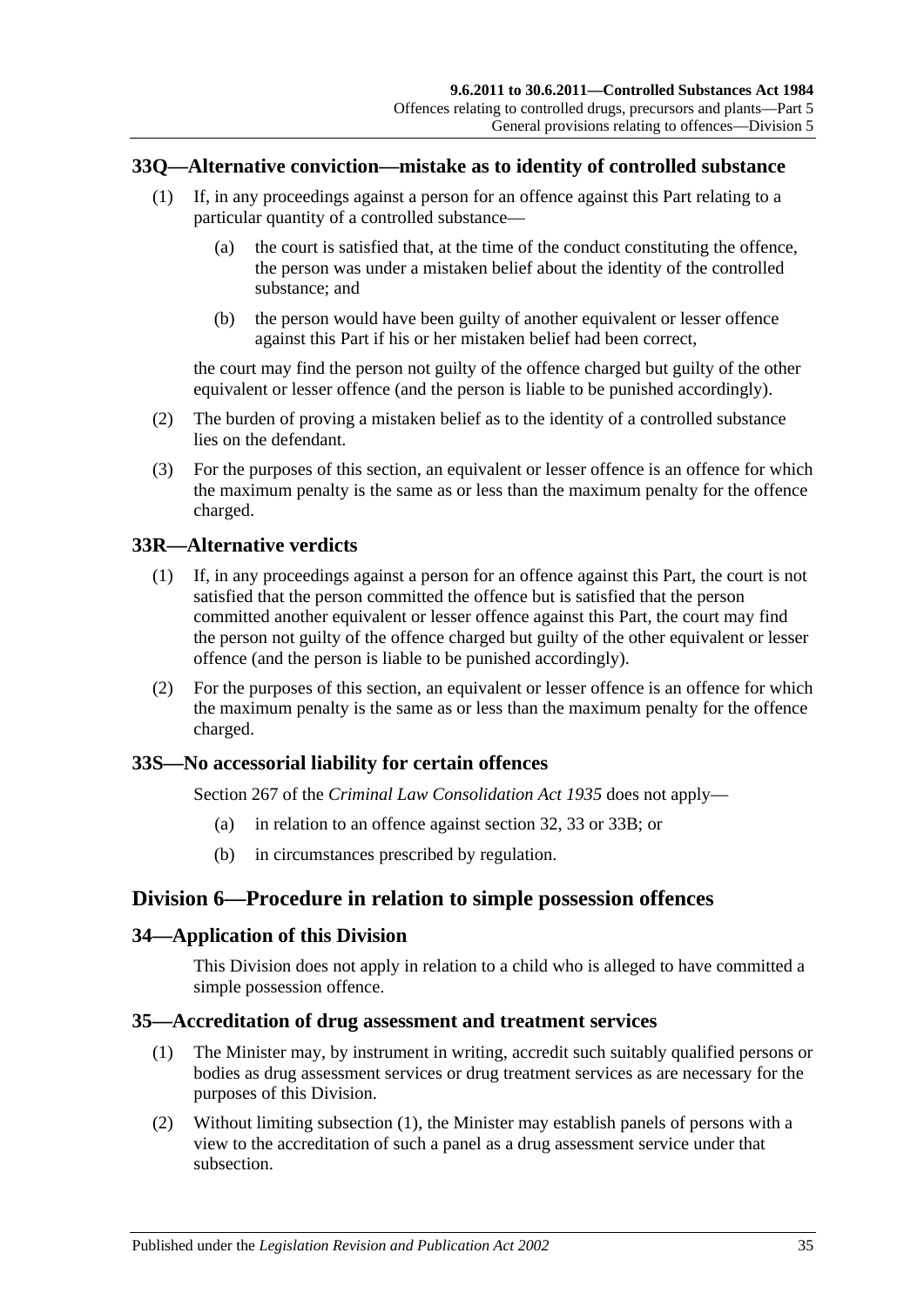- (3) The Minister may, in an instrument of accreditation, impose conditions on the accreditation.
- (4) The Minister may, by notice in writing to an accredited drug assessment service or drug treatment service—
	- (a) vary or revoke any of the conditions imposed on the accreditation or impose further conditions; or
	- (b) revoke the accreditation.

#### <span id="page-35-0"></span>**36—Referral for assessment**

- (1) Where a person is alleged to have committed a simple possession offence, a police officer must refer the person to a nominated assessment service and give the person a notice that sets out particulars of the date, place and time at which the person must attend the service.
- (2) A copy of the referral notice must be forwarded to the nominated assessment service.
- (3) A referral under this section operates as a stay of proceedings (if any) for the alleged offence.

## <span id="page-35-1"></span>**37—Assessment of referred person**

- (1) On a person being referred to an assessment service under this Division, the service must proceed to carry out and complete its assessment as expeditiously as reasonably practicable.
- (2) For the purposes of carrying out the assessment, the service may, by notice in writing given personally or by post, require the person to—
	- (a) give written consent to—
		- (i) the release of the person's medical and other treatment records to the service and to any drug treatment service that is to provide treatment to the person pursuant to an undertaking under this Division;
		- (ii) the release to the service of—
			- (A) records held by or on behalf of an assessment service or any agency or instrumentality of the Crown relating to previous assessments of, or undertakings entered into by, the person under this Division; and
			- (B) the person's criminal record (ie, record of any convictions recorded against the person); or
	- (b) attend the service for such further number of interviews as the service thinks fit; or
	- (c) submit to an examination, by the service or by any other person, to determine whether the person is experiencing physical, psychological or social problems connected with the misuse of drugs and, if so, the treatment (if any) appropriate for the person.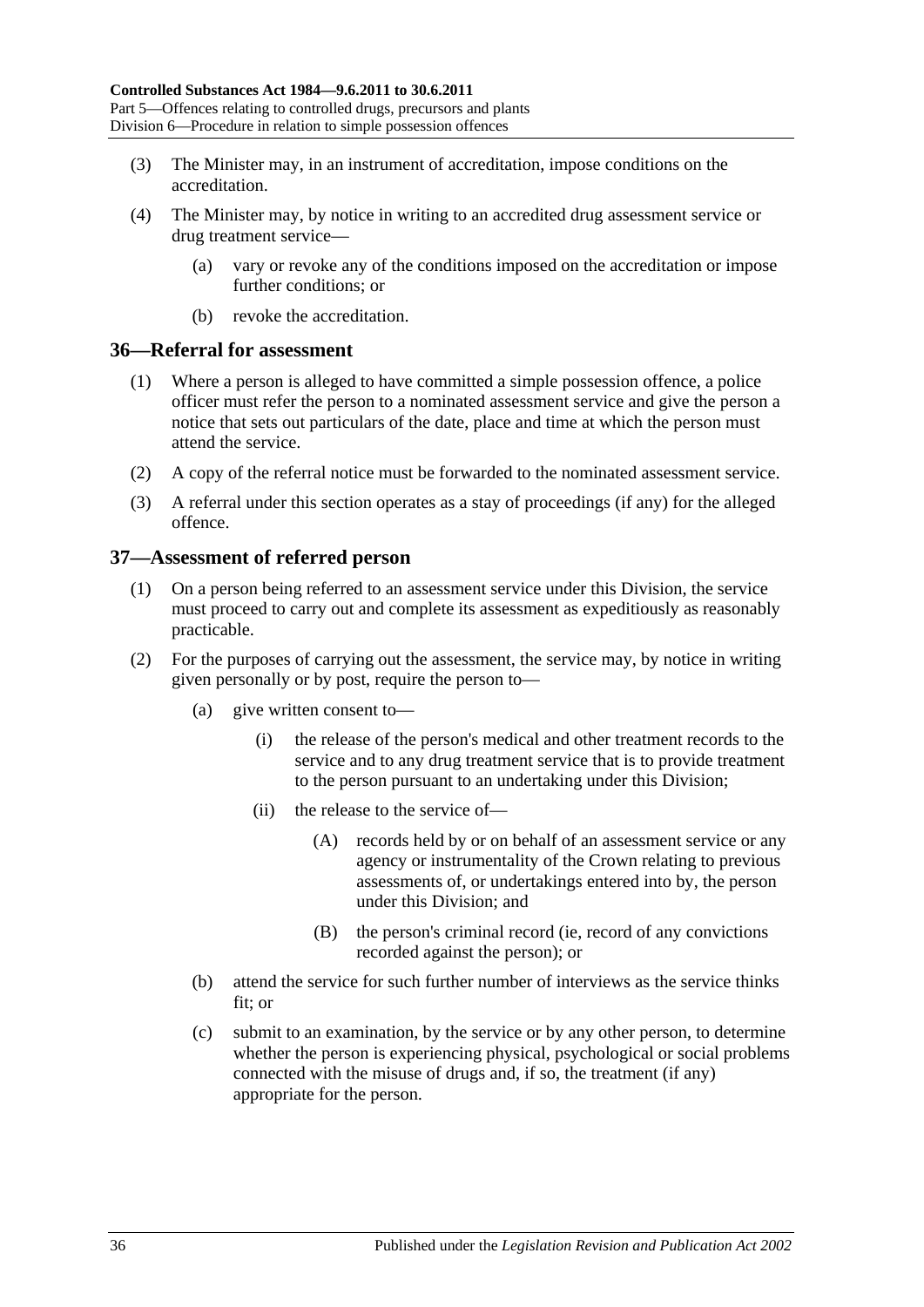- <span id="page-36-0"></span>(3) The assessment service must, by notice in writing to the person given personally or by post, terminate the person's referral to the service—
	- (a) if the person fails, without reasonable excuse, to attend the service in accordance with the referral notice or with any other notice requiring the person to attend; or
	- (b) if at any time during the assessment it becomes apparent to the service that—
		- (i) it would not in the circumstances be appropriate to require the person to enter into an undertaking under this Division; or
		- (ii) the person does not admit to the allegation (but the service is not required to ascertain this); or
		- (iii) the person does not want the service to deal with the matter,

and may, in the same manner, terminate the referral—

- (c) if the person hinders, or does not cooperate with, the service in carrying out the assessment; or
- (d) if the person, without reasonable excuse, refuses or fails to comply with a requirement under this Division to give written consent to the release of records or to submit to an examination; or
- (e) if the person refuses to comply with a requirement to enter into an undertaking under this Division or, without reasonable excuse, contravenes or fails to comply with an undertaking entered into under this Division.
- (4) A notice under [subsection](#page-36-0) (3) must set out a short statement of the service's reasons for the termination.
- (5) The service must give a copy of the notice of termination to the Commissioner of Police.

#### **38—Undertakings**

- (1) An assessment service may, on the completion of an assessment under this Division, require the person alleged to have committed the offence to enter into a written undertaking relating to—
	- (a) the treatment that the person will undertake; or
	- (b) participation by the person in a programme of an educative, preventive or rehabilitative nature; or
	- (c) any other matters that will, in the opinion of the service, assist the person to overcome any personal problems that may tend to lead, or that may have led, to the misuse of drugs.
- (2) The undertaking can only require the person to undergo treatment with a drug treatment service that is accredited under this Division.
- (3) If the person enters into the undertaking—
	- (a) the person must be given a copy of the undertaking; and
	- (b) any complaint laid against the person for the alleged simple possession offence must be withdrawn; and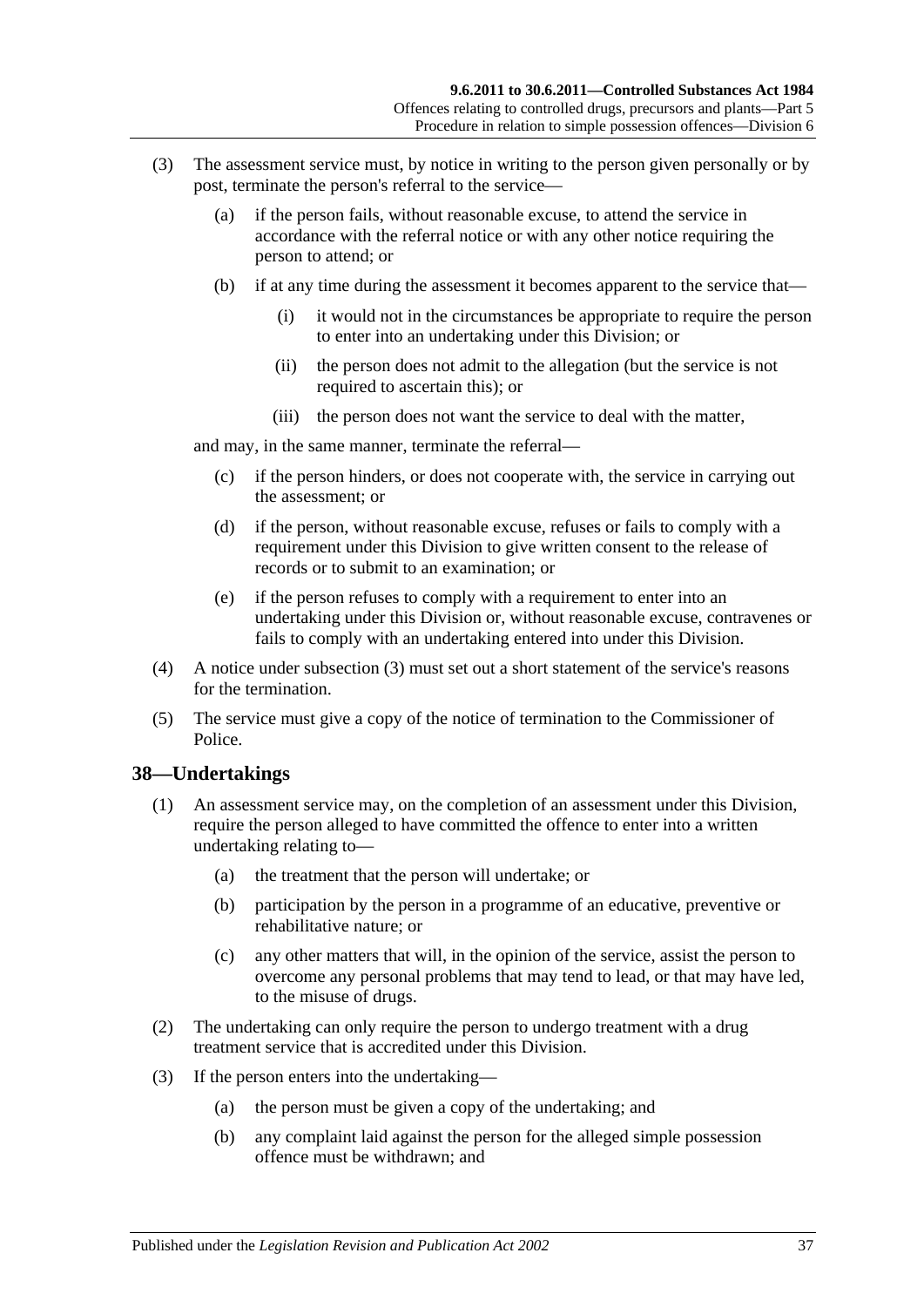- (c) the person must, if remanded in custody for the alleged simple possession offence but not otherwise subject to detention, be released from detention or, if on bail for the offence, the bail agreement must be discharged.
- (4) The undertaking will be effective for a period, not exceeding 6 months, determined by the service and specified in the undertaking.
- (5) The service may, at the request or with the consent of the person bound by the undertaking, vary the terms of the undertaking, but not so that the total period of the undertaking exceeds 6 months.
- (6) The service must notify the Commissioner of Police that the person has entered into an undertaking, of any extension to the period of the undertaking and, if it occurs, of the expiry of the undertaking.

### **39—Release from custody for the purposes of assessment or undertaking**

If a person who is in custody has been given a notice under this Division requiring the person to attend an assessment service or any other place, or has entered into an undertaking under this Division requiring the person to attend at any place, the manager of the place in which the person is being detained must cause the person to be brought to the service or other place as required by the notice or undertaking.

### **40—Prosecution of simple possession offences**

- (1) A prosecution for a simple possession offence alleged to have been committed by a person cannot proceed unless the person has been referred to an assessment service under this Division and the referral has been terminated by the service.
- (2) The fact that a person alleged to have committed a simple possession offence participates in an assessment or enters into an undertaking under this Division does not constitute an admission of guilt, and will not be regarded as evidence tending to establish guilt, in relation to the alleged offence.
- (3) If the referral of a person is terminated under this Division, evidence—
	- (a) of anything said or done by the person in the course of being assessed or carrying out an undertaking; or
	- (b) of the reasons for the termination,

is not admissible in any proceedings against the person for the alleged offence.

(4) On the expiry of an undertaking under this Division, the person who entered into it is immune from prosecution for the alleged offence to which the undertaking related.

# **40A—Confidentiality**

A person who is, or has been, engaged in duties related to the administration of this Division must not disclose information relating to a person referred for assessment under this Division, being information obtained in the course of those duties, unless the disclosure is made—

- (a) in the administration of this Division; or
- (b) as authorised or required by law; or
- (c) with the consent of the person to whom the information relates.

Maximum penalty: \$10 000.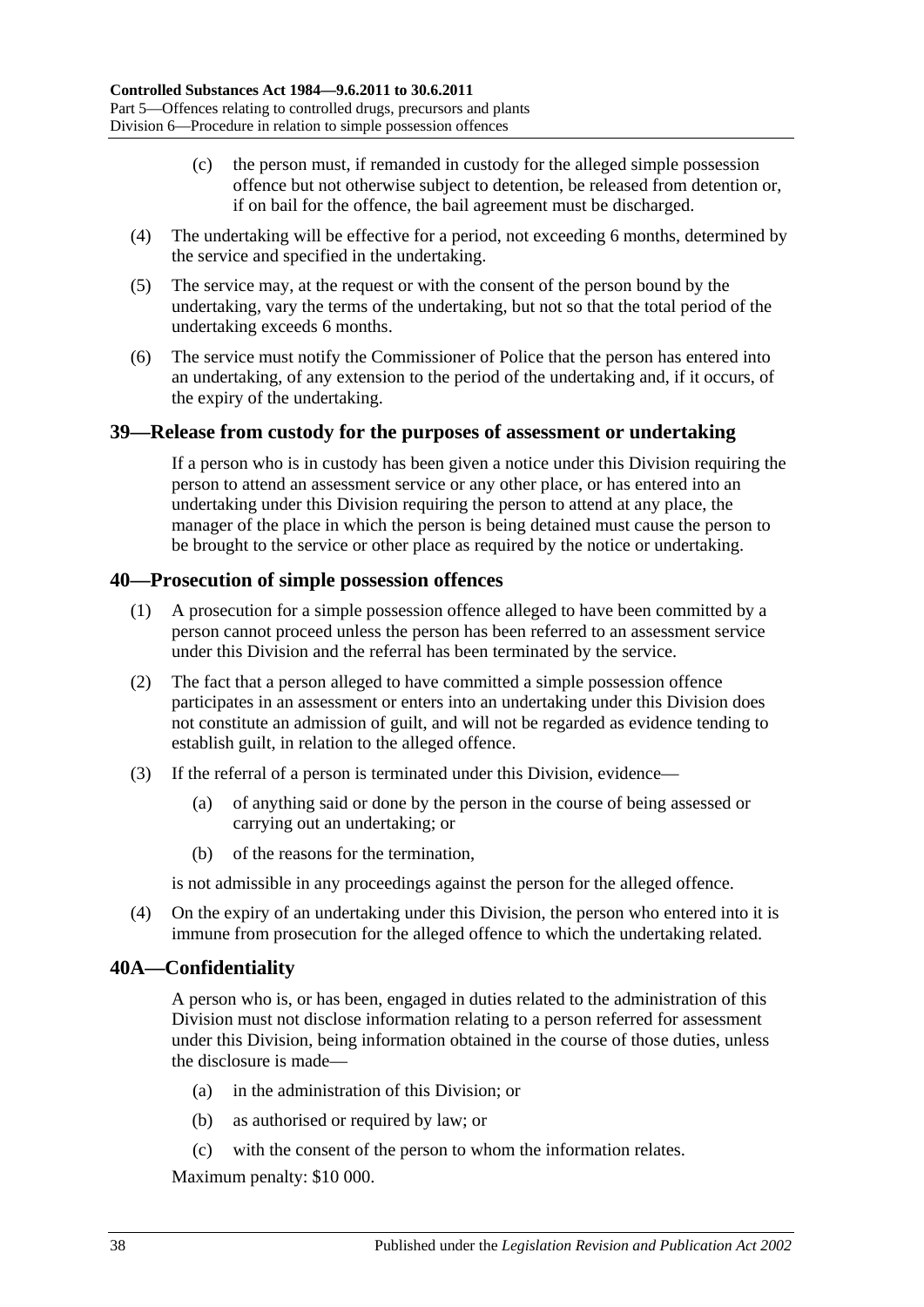# **Part 6—Offences, penalties etc**

### **44—Matters to be considered when court fixes penalty**

- (1) In determining the penalty to be imposed upon a person convicted of an indictable or minor indictable offence against this Act, the court must take into consideration—
	- (a) subject to [subsection](#page-38-0) (2), the nature of the substance or goods involved in the commission of the offence; and
	- (b) the quantity of the substance or goods involved in the commission of the offence; and
	- (c) the personal circumstances of the convicted person (being a natural person), including the circumstances relating to the person's use (if at all) of any controlled drug; and
	- (d) in the case of an offence against [Part 5 Division 2](#page-23-0) or [3—](#page-27-0)
		- (i) the commercial or other motives of the convicted person in committing the offence; and
		- (ii) the financial gain that is likely to have accrued to the convicted person as a result of the commission of the offence (but this is not to be taken into consideration if that financial gain is the subject of an application under the *[Criminal Assets Confiscation Act](http://www.legislation.sa.gov.au/index.aspx?action=legref&type=act&legtitle=Criminal%20Assets%20Confiscation%20Act%202005) 2005*); and
	- (da) in the case of an offence against [section](#page-27-1) 33F, [33H](#page-28-0) or [33I—](#page-28-1)whether the offence occurred within a school zone or at or near any prescribed place; and
	- (e) any other relevant factor.
- <span id="page-38-0"></span>(2) In determining the penalty to be imposed in respect of a summary or indictable offence against [Part 5](#page-22-0) involving a controlled drug (other than cannabis, cannabis resin or cannabis oil), the degree of physical or other harm generally associated with the consumption of that particular type of controlled drug, as compared with other types of controlled drugs, is not a relevant consideration and the court must determine the penalty on the basis that controlled drugs are all categorised equally as very harmful.
- (3) If a person is convicted by a court of an indictable offence against this Act and an offence against section 32 of the *[Criminal Law Consolidation Act](http://www.legislation.sa.gov.au/index.aspx?action=legref&type=act&legtitle=Criminal%20Law%20Consolidation%20Act%201935) 1935* constituted of having the custody or control of a firearm or imitation firearm for the purpose of—
	- (a) using, or causing or permitting another person to use, the firearm in the course of committing the indictable offence against this Act; or
	- (b) carrying, or causing or permitting another person to carry, the firearm when committing the indictable offence against this Act,

the court must make any sentences of imprisonment imposed for the 2 offences cumulative unless the court is satisfied that special reasons exist for not doing so.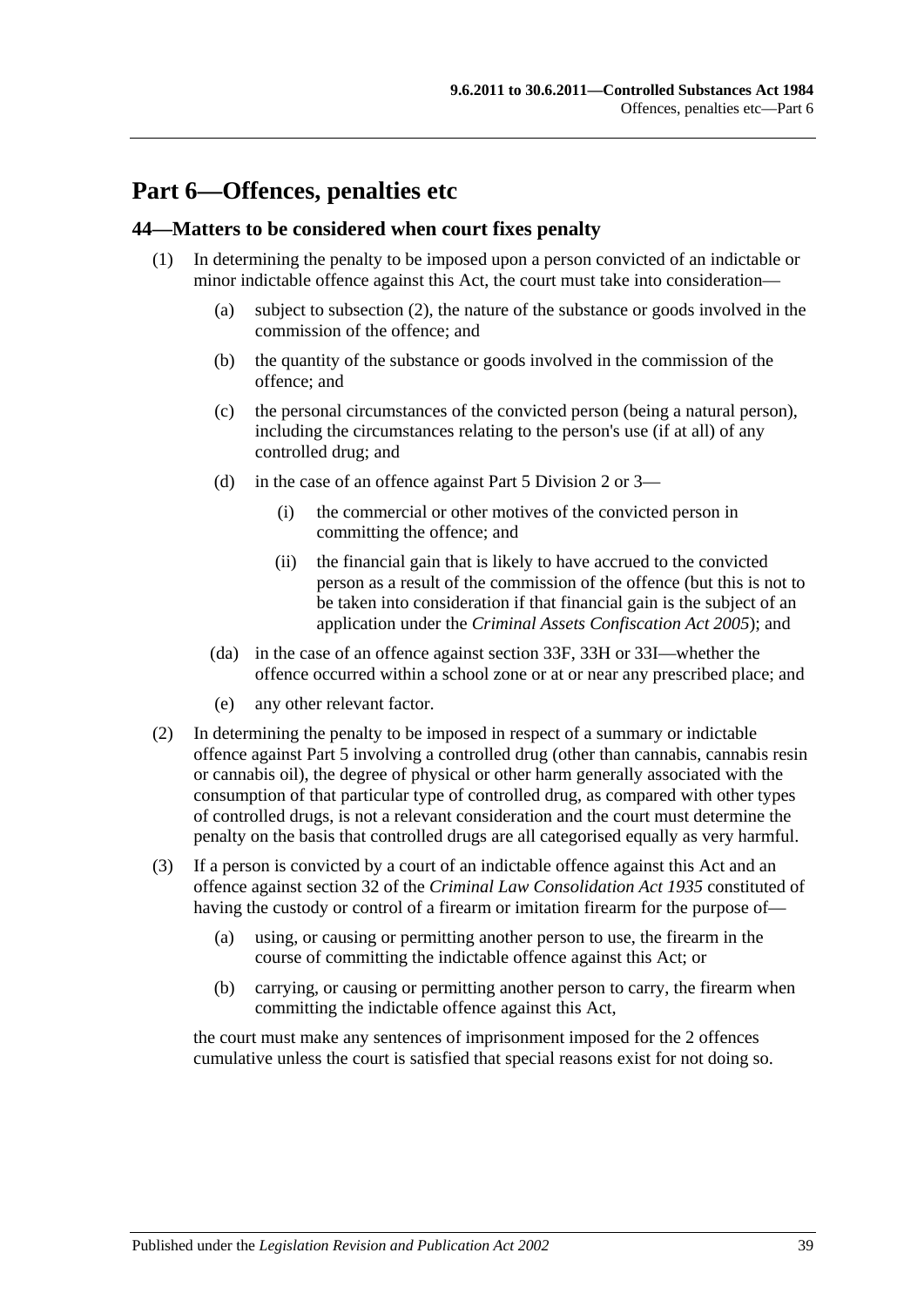### **45—Offences committed by body corporate**

Where a body corporate is guilty of an offence against this Act, each member of the governing body of the body corporate is guilty of an offence and liable to the same penalty as is prescribed for the principal offence, unless the member proves that he or she exercised all reasonable diligence to prevent the commission of the offence by the body corporate.

### <span id="page-39-2"></span>**45A—Expiation of simple cannabis offences**

- (1) A prosecution for a simple cannabis offence cannot be commenced except by—
	- (a) the Director of Public Prosecutions; or
	- (b) a member of the police force; or
	- (c) a person authorised in writing by the Director of Public Prosecutions to commence the prosecution.
- <span id="page-39-0"></span>(2) Subject to this section, if a person (not being a child) is alleged to have committed a simple cannabis offence, then before a prosecution is commenced, an expiation notice must be given to the alleged offender under the *[Expiation of Offences Act](http://www.legislation.sa.gov.au/index.aspx?action=legref&type=act&legtitle=Expiation%20of%20Offences%20Act%201996) 1996*.
- (3) Expiation fees (which may vary according to any factor) may be fixed by regulation for the purposes of this section.
- (7) Non-compliance with [subsection](#page-39-0) (2) does not invalidate a prosecution.
- (8) For the purposes of this section—

*simple cannabis offence* means—

- (a) an offence against [section](#page-29-0)  $33K(2)$  involving the cultivation (not being artificially enhanced cultivation) of cannabis plants other than an offence involving the cultivation of a number of cannabis plants in excess of the number prescribed by regulation for the purposes of this paragraph; or
- (b) an offence against section [33L\(2\)\(a\)](#page-30-0) other than an offence involving the possession of quantities of cannabis, cannabis resin or cannabis oil in excess of the quantity prescribed by regulation for the purposes of this paragraph; or
- (c) an offence against section [33L\(2\)\(b\)](#page-30-1) other than an offence alleged to have been committed in—
	- (i) a public place; or
	- (ii) a place of a kind prescribed by regulation; or
- (d) an offence against section  $33L(2)(c)$ .

# **Part 7—Search, seizure, forfeiture and analysis**

#### **50—Authorised officers**

- <span id="page-39-1"></span>(1) The following persons are authorised officers for the purposes of this Act:
	- (a) a member of the police force; and
	- (b) any other person appointed by the Minister, by instrument in writing, to be an authorised officer for the purposes of this Act.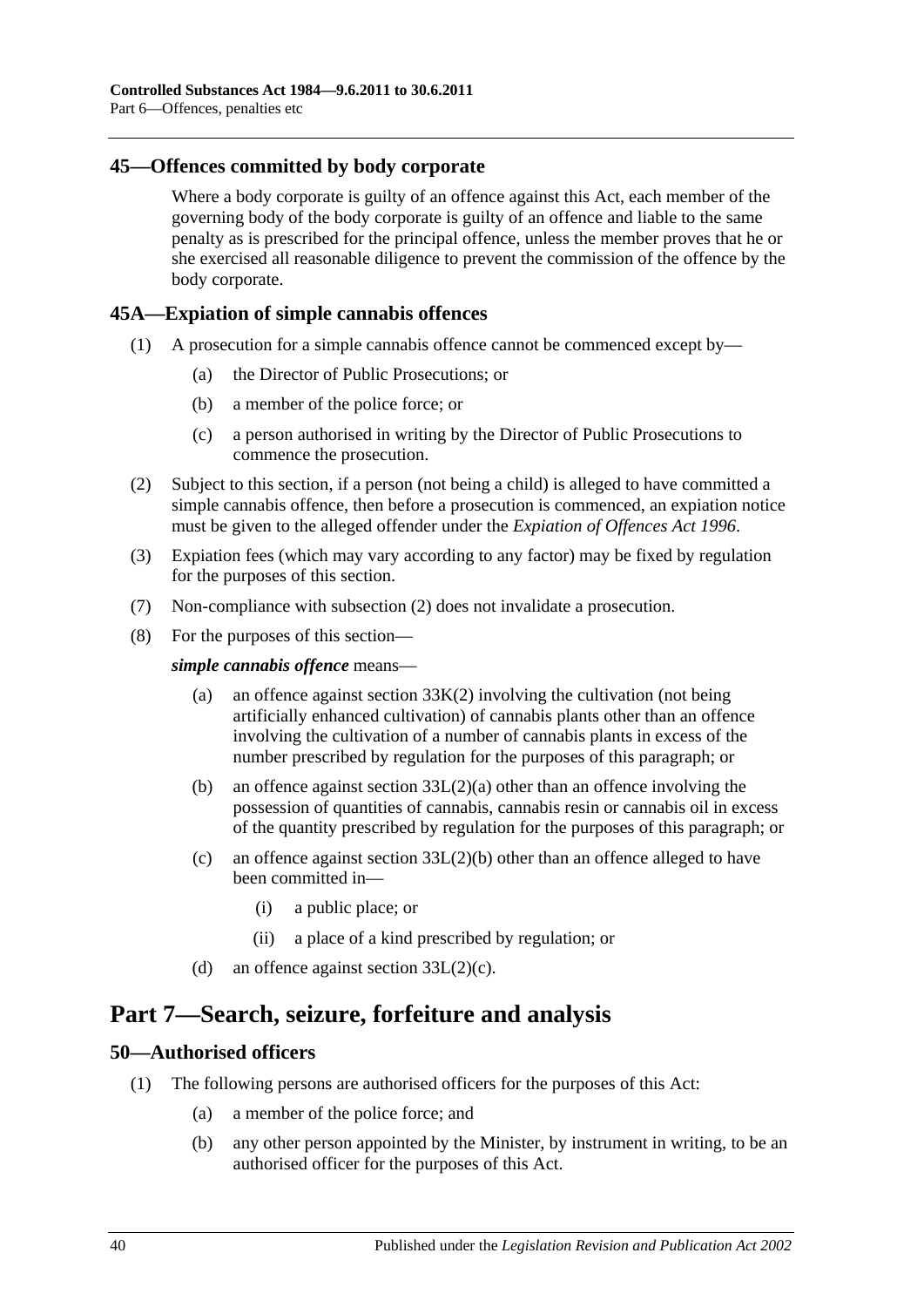- (2) The Minister must provide an authorised officer appointed under [subsection](#page-39-1) (1)(b) with a certificate of identification in the prescribed form.
- (3) An authorised officer appointed under [subsection](#page-39-1) (1)(b) must, upon demand by a person in relation to whom the officer is exercising any powers under this Act, produce the certificate of identification for the inspection of that person.

#### **51—Analysts**

- (1) Subject to [subsection](#page-40-0) (2), the Governor may appoint such number of persons to be analysts as the Governor thinks necessary or desirable for the purposes of this Act.
- <span id="page-40-0"></span>(2) No person who has a direct or indirect interest in the manufacture, production, sale or supply of any substance or device to which this Act applies may be appointed as an analyst.

#### <span id="page-40-3"></span>**52—Power to search, seize etc**

- <span id="page-40-2"></span><span id="page-40-1"></span>(1) Subject to this section, an authorised officer may—
	- (a) enter at any time any premises for the purposes of ascertaining whether the provisions of this Act, or of a licence, authority or permit granted under this Act, are being complied with or have been contravened; and
	- (b) where reasonably necessary for that purpose, break into or open any part of the premises, or anything in or on the premises; and
	- (c) for the purposes of [paragraph](#page-40-1) (a) or [\(b\),](#page-40-2) require the driver of any vehicle, the master of any vessel or the pilot of any aircraft to stop that vehicle, vessel or aircraft.
- (2) While an authorised officer is in or on any premises pursuant to this section, the officer may—
	- (a) inspect or search the premises or any equipment or other thing on the premises;
	- (b) require any person to produce any books, papers or documents (including a written record that reproduces, in an understandable form, information stored by computer, microfilm or other process) or any substance, equipment or device;
	- (c) examine any books, papers or documents (including a written record that reproduces, in an understandable form, information stored by computer, microfilm or other process) and take extracts from any of them or make copies of any of them;
	- (d) examine any substance, equipment or device;
	- (e) take and remove from the premises samples of any substance or goods;
	- (f) carry out any tests;
	- (g) take any photographs or films or make any audio or audiovisual record;
	- (h) require the holder of a licence, authority or permit under this Act to produce that licence, authority or permit for inspection;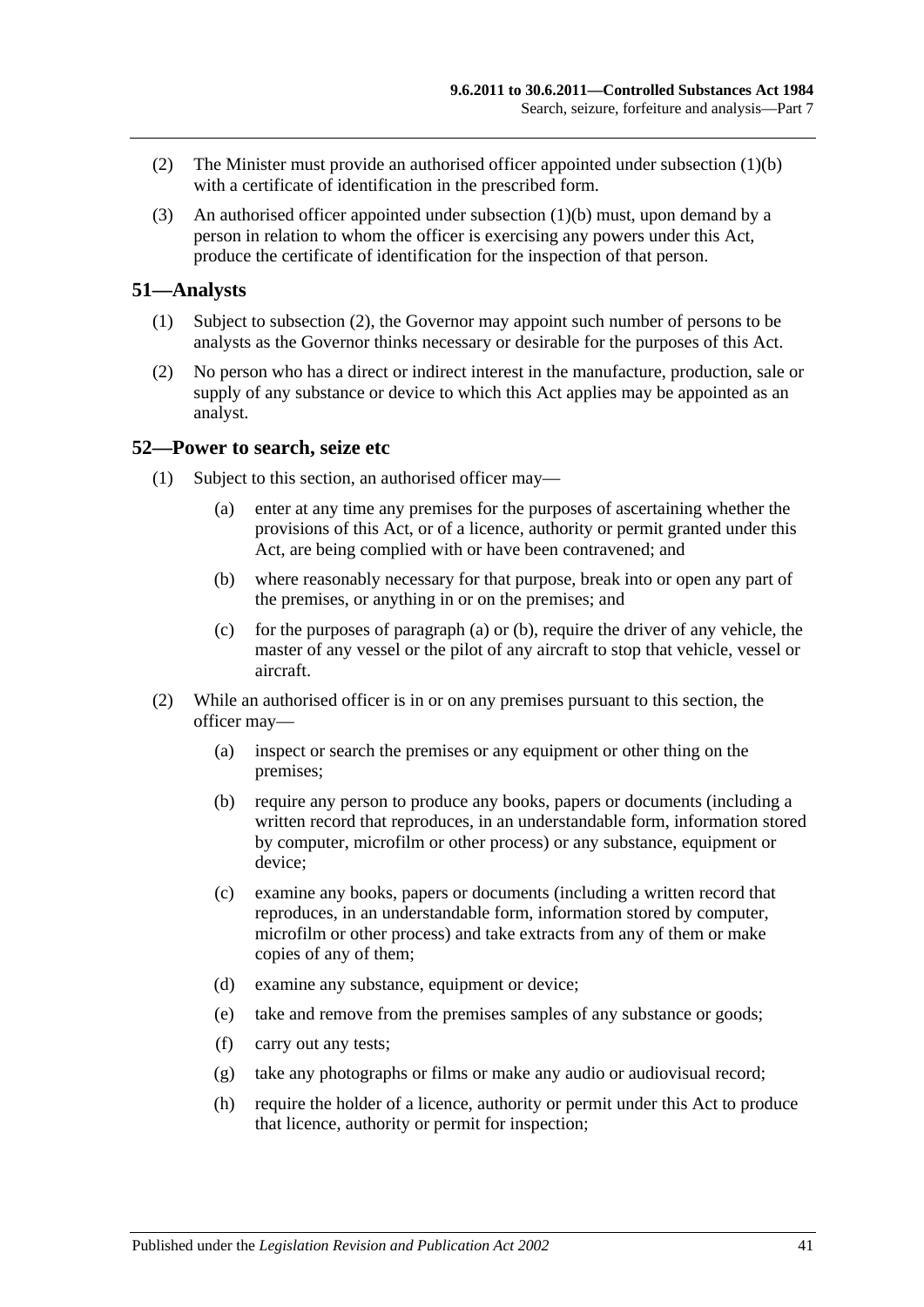- (i) where the officer suspects on reasonable grounds that an offence against this Act has been committed, seize and remove from the premises anything that the officer has reasonable cause to suspect affords evidence of the offence;
- (j) give such directions as are reasonably necessary for, or incidental to, the effective exercise of the officer's powers under this Act.
- (3) The powers conferred by [subsection](#page-40-2) (1)(b) may only be exercised by an authorised officer who is a member of the police force.
- <span id="page-41-0"></span>(4) An authorised officer must not exercise the powers conferred by [subsection](#page-40-1) (1)(a) and [\(b\)](#page-40-2) except upon the authority of a warrant issued by an officer of police, a special magistrate or a justice, unless the powers are being exercised in relation to—
	- (a) premises that are used by a medical practitioner, pharmacist, dentist or veterinary surgeon in the ordinary course of his or her profession; or
	- (b) premises that are used in the course of an activity in respect of which a licence, authority or permit has been granted under this Act; or
	- (c) premises that are used for a non-residential purpose and in which the authorised officer reasonably suspects poisons, therapeutic substances, therapeutic devices or volatile solvents are being stored, used or sold,

provided that the powers are exercised during ordinary business hours.

- (5) An officer of police, special magistrate or justice must not issue a warrant under [subsection](#page-41-0) (4) unless satisfied, on information given upon oath—
	- (a) that there are reasonable grounds for suspecting that an offence against this Act has been, is being, or is about to be, committed; and
	- (b) that a warrant is reasonably required in the circumstances.
- (6) An authorised officer who is a member of the police force may search any person whom the officer reasonably suspects has in his or her possession any substance or equipment in contravention of this Act.
- (9) Where an authorised officer who is a member of the police force reasonably suspects that any substance or equipment that would afford evidence of an offence against this Act is in any vehicle, vessel or aircraft, the officer may—
	- (a) require the driver of the vehicle, the master of the vessel or the pilot of the aircraft to stop the vehicle, vessel or aircraft; and
	- (b) detain and search the vehicle, vessel or aircraft; and
	- (c) seize and remove from the vehicle, vessel or aircraft anything that the officer reasonably suspects would afford evidence of an offence against this Act.
- (10) Nothing in this section derogates from the power of a member of the police force to do anything authorised under [section](#page-42-0) 52A or [52B.](#page-43-0)
- (11) A member of the police force may, in exercising powers pursuant to a warrant issued under [subsection](#page-41-0) (4) or any other powers under this section, use a drug detection dog or an electronic drug detection system.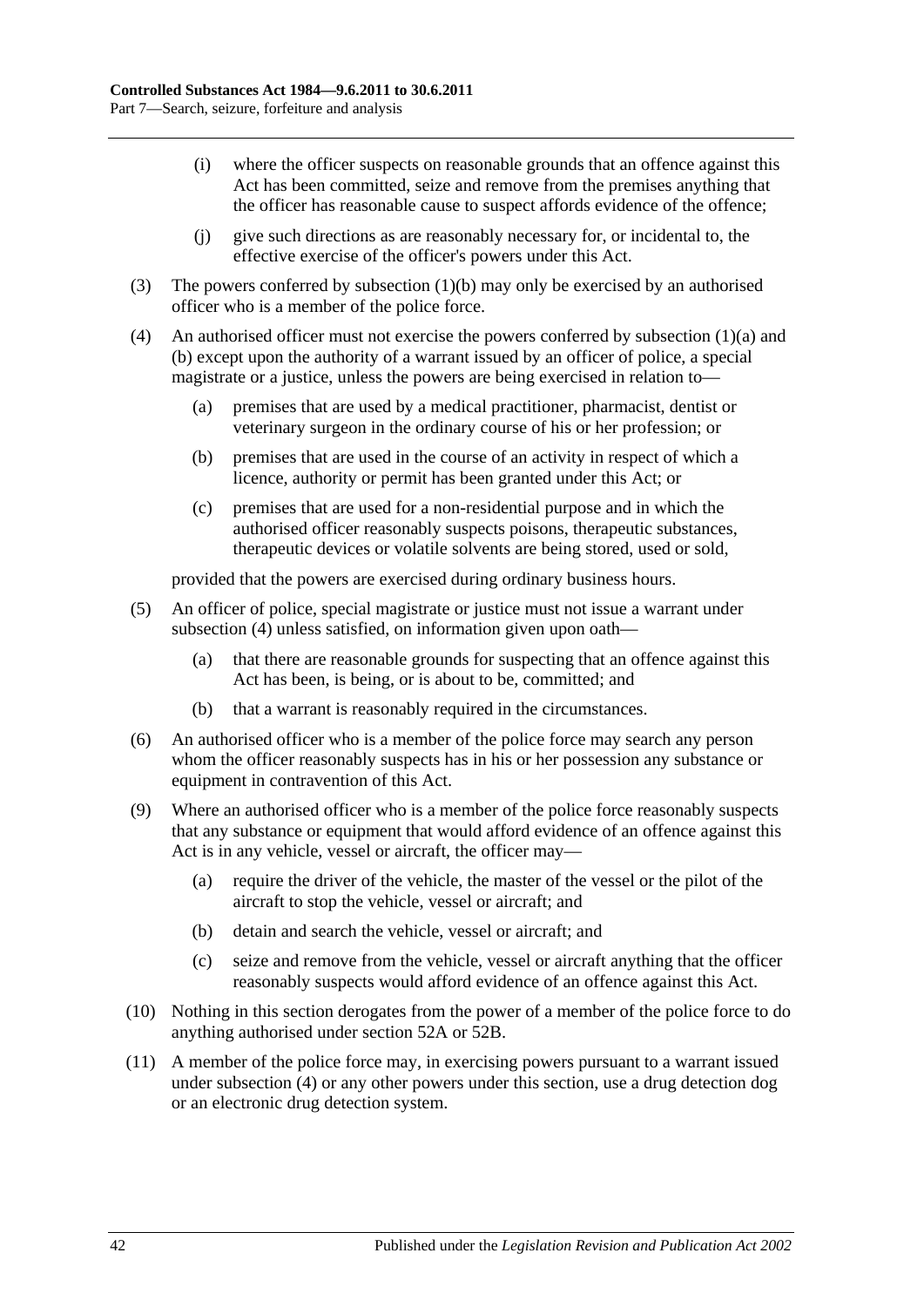#### <span id="page-42-0"></span>**52A—General drug detection powers**

- (1) A member of the police force may carry out general drug detection in relation to—
	- (a) any property in an area to which this section applies; and
	- (b) any person who is in, or is apparently attempting to enter or to leave, an area to which this section applies; and
	- (c) any property in the possession of such a person.
- (2) This section applies to the following areas:
	- (a) licensed premises or a carparking area specifically provided for the use of patrons of any licensed premises;
	- (b) a public venue or a carparking area specifically provided for the use of patrons of any public venue;
	- (c) a public passenger carrier or any place at which public passenger carriers may take up, or set down, passengers;
	- (d) a public place in relation to which the exercise of powers under this section is authorised in accordance with [subsection](#page-42-1) (3).
- <span id="page-42-1"></span>(3) A senior police officer may authorise the exercise of powers under this section in relation to a public place.
- (4) An authorisation granted by a senior police officer under [subsection](#page-42-1) (3)—
	- (a) must be granted in accordance with any guidelines issued by the Commissioner in relation to such authorisations; and
	- (b) must define the public place to which the authorisation relates; and
	- (c) may be subject to conditions specified by the officer granting the authorisation; and
	- (d) operates for an initial period (not exceeding 14 days) specified by the officer granting the authorisation; and
	- (e) may be renewed from time to time by a senior police officer for a further period (not exceeding 14 days).
- (5) An authorisation granted under [subsection](#page-42-1) (3) may be varied or revoked by a senior police officer at any time.
- (6) A member of the police force exercising powers under this section may—
	- (a) enter and remain in any premises or place necessary for the purpose of exercising those powers; and
	- (b) give such directions as are reasonably necessary for, or incidental to, the effective exercise of those powers.
- (7) A member of the police force may only detain a person, by directions given under this section, for so long as is reasonably necessary to carry out general drug detection in relation to the person and any property in the possession of the person.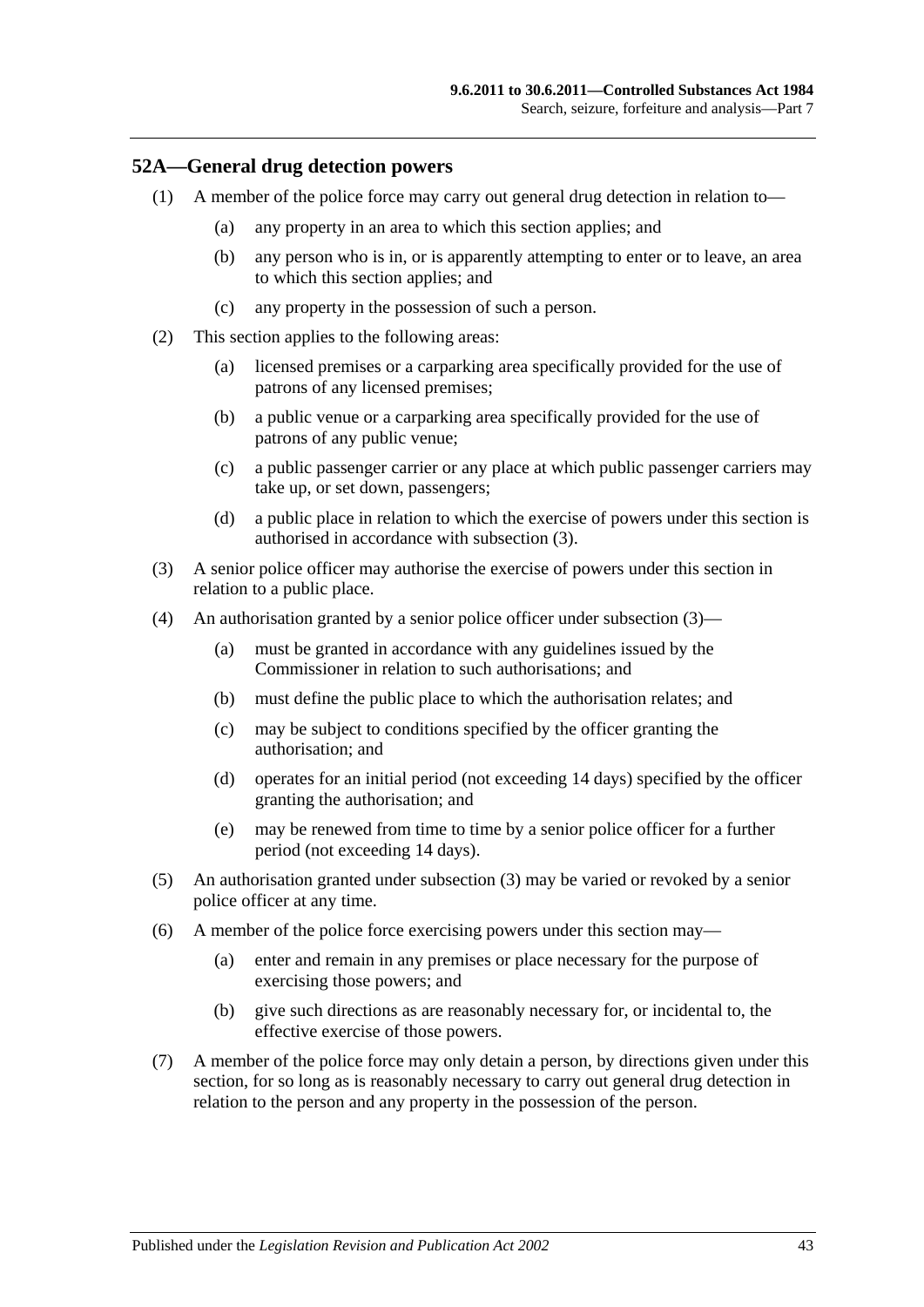(8) In this section—

*licensed premises* means—

- (a) licensed premises within the meaning of the *[Liquor Licensing Act](http://www.legislation.sa.gov.au/index.aspx?action=legref&type=act&legtitle=Liquor%20Licensing%20Act%201997) 1997*, other than premises in respect of which only a restaurant licence or residential licence is in force; and
- (b) the premises defined in the casino licence, within the meaning of the *[Casino](http://www.legislation.sa.gov.au/index.aspx?action=legref&type=act&legtitle=Casino%20Act%201997)  Act [1997](http://www.legislation.sa.gov.au/index.aspx?action=legref&type=act&legtitle=Casino%20Act%201997)*, as the premises to which the licence relates;

*public passenger carrier* means a bus, tram, train, vessel or aircraft used for the purpose of carrying passengers for hire or reward;

*public place* includes—

- (a) a place to which free access is permitted to the public, with the express or tacit consent of the owner or occupier of that place; and
- (b) a place to which the public are admitted on payment of money, the test of admittance being the payment of money only; and
- (c) a road, street, footway, court, alley or thoroughfare which the public are allowed to use, notwithstanding that that road, street, footway, court, alley or thoroughfare is on private property;

*public venue* means a place where members of the public are gathered for an entertainment or an event or activity of any kind, whether admission is open, procured by the payment of money or restricted to members of a club or a class of persons with some other qualification or characteristic, but does not include a church or place of public worship.

# <span id="page-43-1"></span><span id="page-43-0"></span>**52B—Special powers relating to drug transit routes**

- (1) A senior police officer may, if he or she reasonably suspects that an area is being, or is likely to be, used for the transport of controlled drugs, controlled precursors or controlled plants in contravention of this Act, authorise the exercise of powers under this section in relation to the area.
- (2) An authorisation granted by a senior police officer under [subsection](#page-43-1) (1)—
	- (a) must be granted in accordance with any guidelines issued by the Commissioner in relation to such authorisations; and
	- (b) must define the area to which the authorisation relates; and
	- (c) may be subject to conditions specified by the officer granting the authorisation; and
	- (d) operates for an initial period (not exceeding 14 days) specified by the officer granting the authorisation; and
	- (e) may be renewed from time to time by a senior police officer for a further period (not exceeding 14 days).
- (3) An authorisation granted under [subsection](#page-43-1) (1) may be varied or revoked by a senior police officer at any time.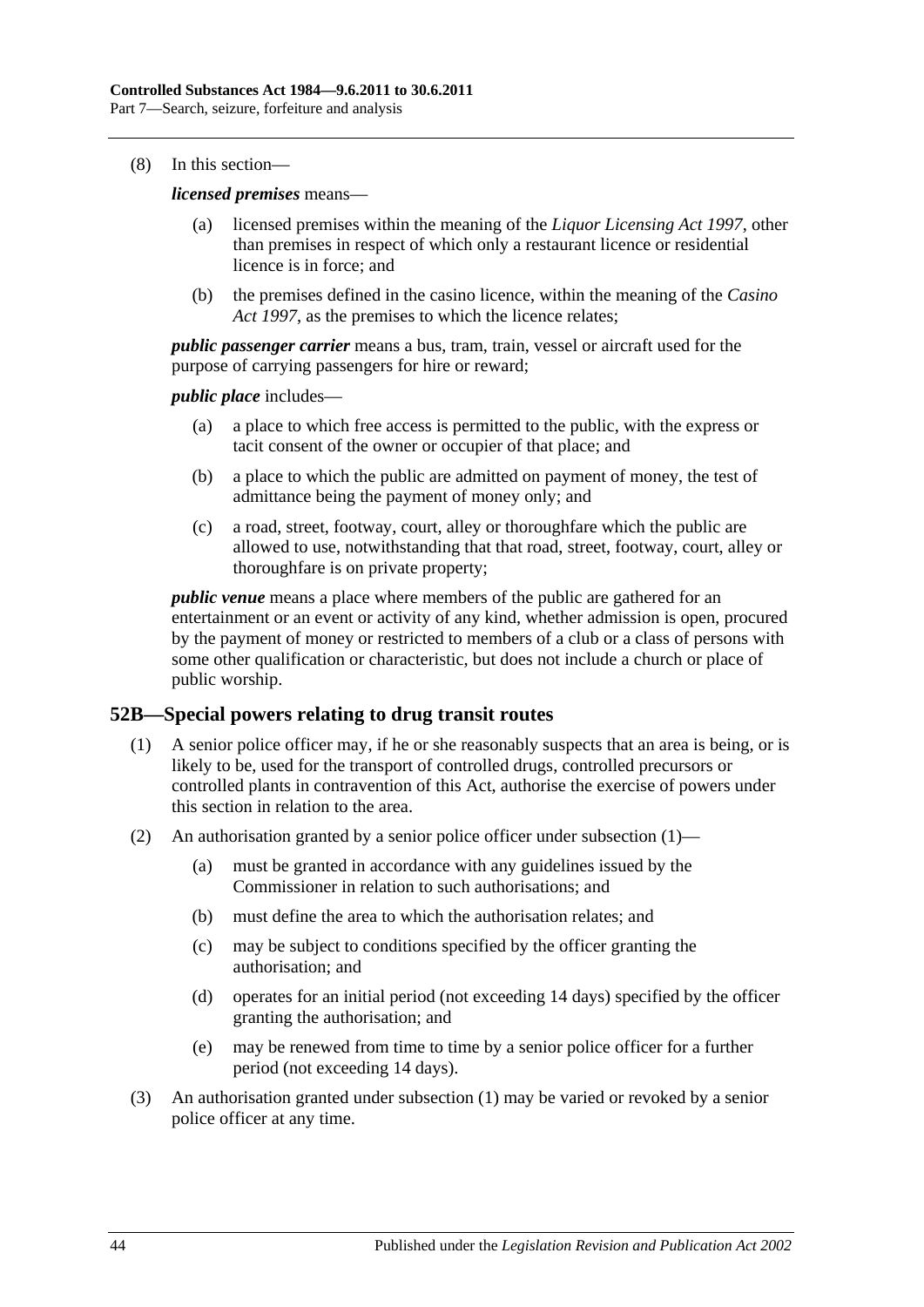- (4) An area may only be subject to an authorisation under this section if—
	- (a) the whole of the area is situated more than 30 km from the General Post Office at Adelaide; and
	- (b) the total size of the area is not more than 5 square kilometres.
- (5) Where the exercise of powers under this section in relation to an area is authorised, a member of the police force may—
	- (a) require the driver of a vehicle within the area to stop the vehicle (whether at a drug detection point established in accordance with [subsection](#page-44-0) (7) or at any other location); and
	- (b) detain the vehicle and carry out general drug detection in relation to the vehicle and any persons or property in or on the vehicle; and
	- (c) allow a drug detection dog to enter any part of the vehicle not designed for the purpose of carrying passengers while the vehicle is moving; and
	- (d) direct a person to open any part of the vehicle and give such other directions as are reasonably necessary for, or incidental to, the effective exercise of powers under this section.
- (6) A member of the police force may only detain a person who is in a vehicle, by directions given under this section, for so long as is reasonably necessary to carry out general drug detection in relation to the vehicle and any persons or property in the vehicle.
- <span id="page-44-0"></span>(7) A drug detection point may be established by members of the police force at any time on or in the vicinity of any road within an area in relation to which the exercise of powers under this section is authorised for the purpose of exercising those powers in relation to persons driving motor vehicles on the road.
- (8) A drug detection point must be established in such a way, and consist of such facilities and warning and other devices, as the Commissioner of Police considers necessary in order to enable vehicles to be stopped in a safe and orderly manner.
- (9) The Commissioner of Police must—
	- (a) establish procedures to be followed by members of the police force in the exercise of powers under this section, being procedures designed to prevent as far as reasonably practicable any undue delay or inconvenience to persons being subjected to the powers; and
	- (b) establish procedures to ensure that the exercise of powers under this section is not authorised in relation to more than 3 areas at any one time.

#### **52C—Report to Minister on issue of authorisations**

- (1) The Commissioner of Police must, on or before 30 September in each year (other than the calendar year in which this section comes into operation), provide a report to the Attorney-General specifying the following information in relation to the financial year ending on the preceding 30 June:
	- (a) the number of authorisations granted by senior police officers under [sections](#page-42-0) 52A and [52B](#page-43-0) during that financial year;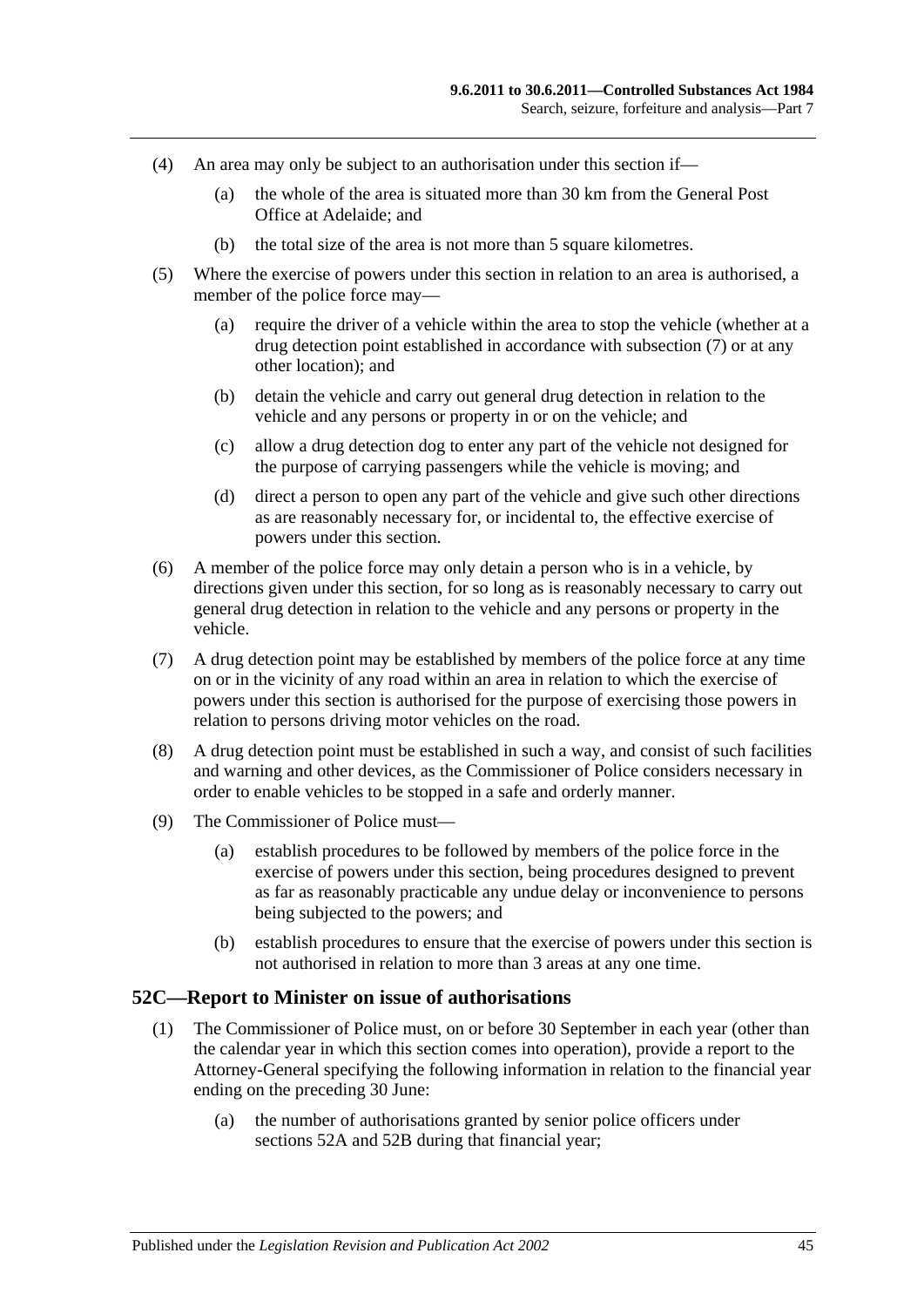- (b) the public places or areas in relation to which those authorisations were granted;
- (c) the periods during which the authorisations applied;
- (d) the number of occasions on which a drug detection dog or electronic drug detection system indicated detection of the presence of a controlled drug, controlled precursor or controlled plant in the course of the exercise of powers under [sections](#page-42-0) 52A and [52B.](#page-43-0)
- (2) The Attorney-General must, within 12 sitting days after receipt of a report under this section, cause copies of the report to be laid before each House of Parliament.

# **52D—General provisions relating to exercise of powers**

- (1) Nothing in this Part derogates from the power of a member of the police force to do anything pursuant to a general search warrant issued under the *[Summary Offences](http://www.legislation.sa.gov.au/index.aspx?action=legref&type=act&legtitle=Summary%20Offences%20Act%201953)  Act [1953](http://www.legislation.sa.gov.au/index.aspx?action=legref&type=act&legtitle=Summary%20Offences%20Act%201953)*.
- (2) An authorised officer may, in exercising powers under this Part, be assisted by such persons as the authorised officer considers necessary or desirable in the circumstances.
- (3) A person must not—
	- (a) hinder or obstruct an authorised officer, or a person accompanying an authorised officer, in the exercise of the powers conferred by this Part; or
	- (b) refuse or fail to comply with a requirement made of the person, or a direction given to the person, pursuant to [section](#page-40-3) 52, [52A](#page-42-0) or [52B.](#page-43-0)

Maximum penalty: \$10 000 or imprisonment for 2 years.

- (4) In any proceedings, an apparently genuine document purporting to be a certificate signed by the Commissioner of Police (or a delegate of the Commissioner of Police), and certifying that—
	- (a) a particular public place was subject to an authorisation properly granted by a senior police officer in accordance with [section](#page-42-1) 52A(3) during a period specified in the certificate; or
	- (b) a particular area was subject to an authorisation properly granted by a senior police officer in accordance with [section](#page-43-1) 52B(1) during a period specified in the certificate; or
	- (c) a dog used during a specified period to carry out general drug detection within a specified area, or at a specified place, was a drug detection dog; or
	- (d) a device or system used during a specified period to carry out general drug detection within a specified area, or at a specified place, was an electronic drug detection system,

constitutes proof, in the absence of proof to the contrary, of the matters so certified.

- (5) For the avoidance of doubt, an indication—
	- (a) by a drug detection dog that the dog has detected the presence of a controlled drug, controlled precursor or controlled plant; or
	- (b) by an electronic drug detection system that the system has detected the presence of a controlled drug, controlled precursor or controlled plant,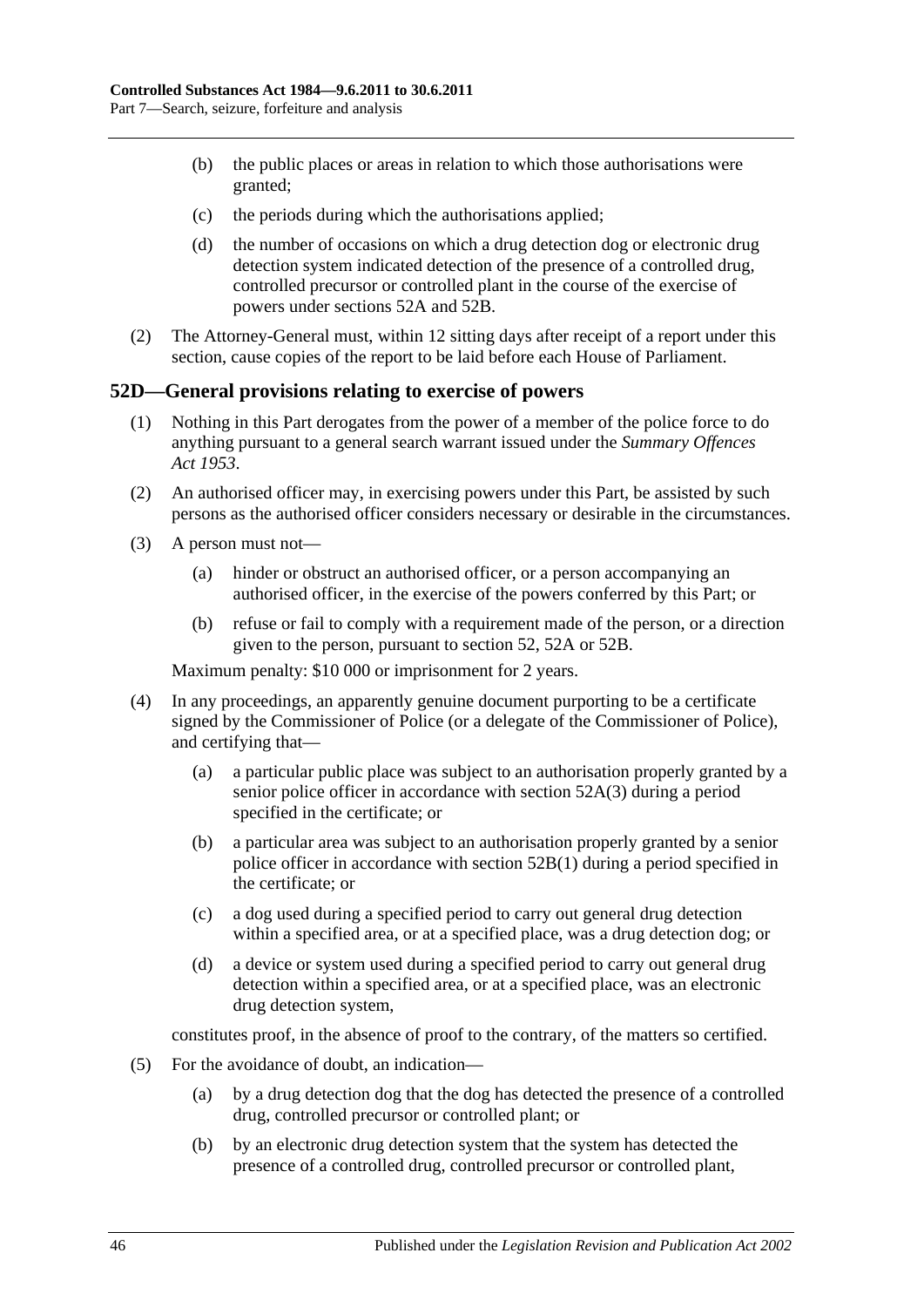constitutes reasonable grounds to suspect that a controlled drug, controlled precursor or controlled plant is present.

### **52E—Seized property and forfeiture**

- (1) Subject to this section, seized property must be held pending proceedings for an offence against this Act relating to the property.
- <span id="page-46-0"></span>(2) If seized property—
	- (a) is a controlled drug, controlled plant, controlled precursor or a poison; or
	- (b) is, in the opinion of the Commissioner of Police, likely to constitute a danger if stored pending proceedings for an offence against this Act relating to the property,

the Commissioner of Police may direct that the property be destroyed, whether or not a person has been or is to be charged with an offence in relation to it.

- (3) Property referred to in [subsection](#page-46-0) (2) may be destroyed at the place at which it was seized or at any other suitable place.
- (4) If a charge is laid, or is to be laid, for an offence in relation to property referred to in [subsection](#page-46-0) (2)—
	- (a) samples of the property that provide a true representation of the nature of the property must be taken and kept for evidentiary purposes; and
	- (b) the defendant is entitled to have a portion of the sample analysed by an analyst (see [section](#page-47-0) 53); and
	- (c) the defendant must be given written notice of that entitlement.
- (5) Possession of samples taken under this section must remain at all times within the control of the Commissioner of Police or his or her nominee.
- (6) The regulations may make provision relating to the taking of samples of seized property and analysis of those samples.
- (6a) Where a person is convicted of an offence in relation to property destroyed in accordance with [subsection](#page-46-0) (2), the court may order the convicted person to pay the reasonable costs of destruction to the Commissioner of Police.
- <span id="page-46-1"></span>(7) If the Magistrates Court on application by an authorised officer, or any court hearing proceedings under this Act, finds that seized property—
	- (a) was the subject of an offence against this Act; or
	- (b) consists of equipment, devices, substances, documents or records acquired, used or intended for use for, or in connection with, the manufacture, or the smoking, consumption or administration, of a controlled drug or the cultivation of a controlled plant,

the court may, by order, forfeit the property to the Crown.

(8) Property that is the subject of an order for forfeiture under this section may be sold, destroyed or otherwise disposed of as the Commissioner of Police directs.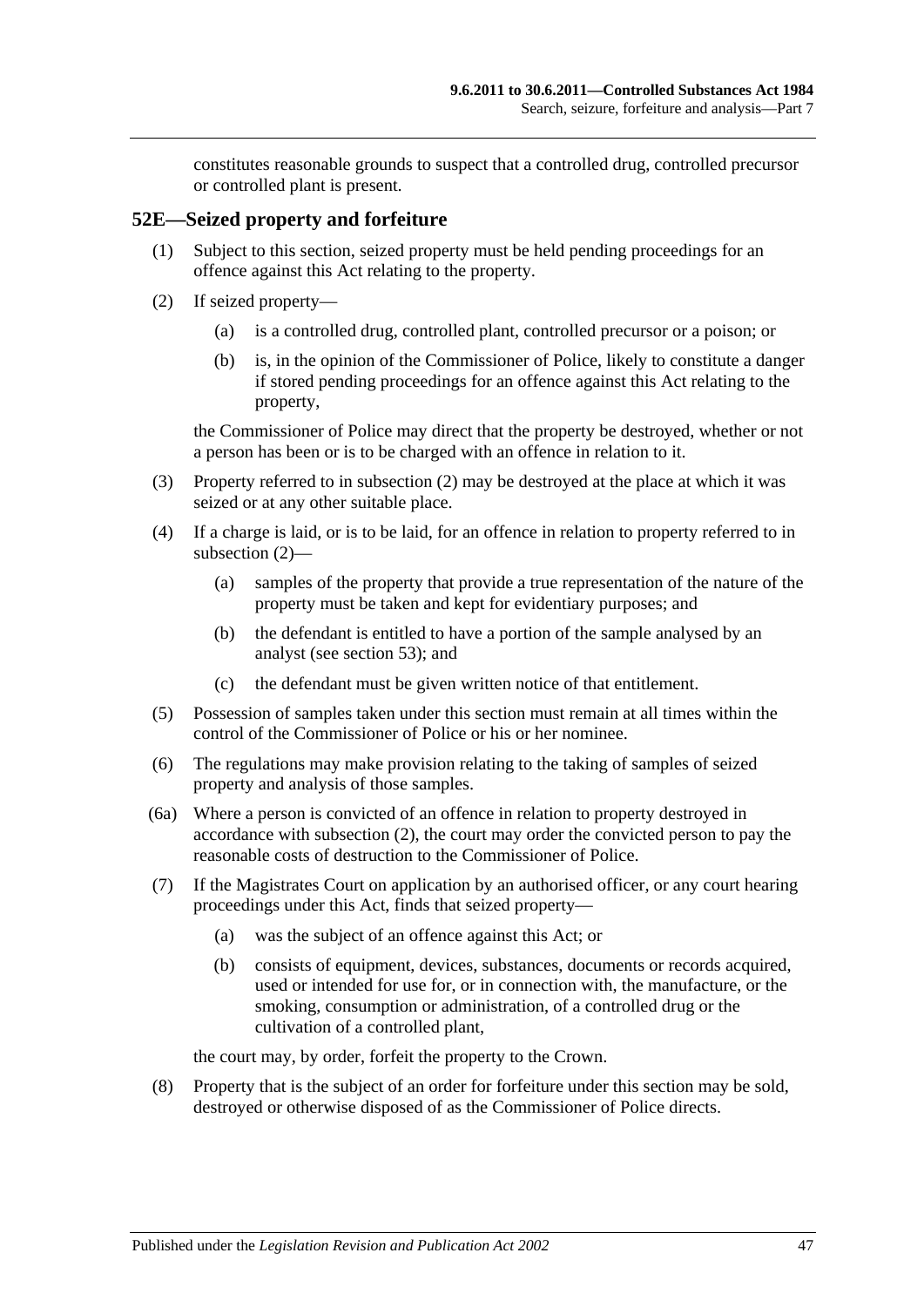- <span id="page-47-3"></span>(9) Subject to [subsections](#page-47-1) (10) and [\(11\),](#page-47-2) if seized property has not been forfeited to the Crown in proceedings under this Act commenced within the prescribed period after its seizure, a person from whose lawful possession the property was seized, or a person with legal title to it, is entitled to recover from the Commissioner of Police (if necessary, by action in a court of competent jurisdiction) the property itself, or if it has been damaged or destroyed or has deteriorated, compensation of an amount equal to its market value at the time of its seizure.
- <span id="page-47-1"></span>(10) [Subsection](#page-47-3) (9) does not apply to property that has been destroyed under [subsection](#page-46-0) (2) if the property—
	- (a) was the subject of an offence against this Act; or
	- (b) consists of equipment, devices, substances, documents or records acquired, used or intended for use for, or in connection with, the manufacture, or the smoking, consumption or administration, of a controlled drug or the cultivation of a controlled plant.
- <span id="page-47-2"></span>(11) Despite [subsection](#page-47-3) (9), a court hearing proceedings under that subsection in relation to property that has not been destroyed under [subsection](#page-46-0) (2) may, if it thinks fit, make an order under [subsection](#page-46-1) (7) for forfeiture of the property to the Crown.
- (12) Nothing in this section affects the operation of the *[Criminal Assets Confiscation](http://www.legislation.sa.gov.au/index.aspx?action=legref&type=act&legtitle=Criminal%20Assets%20Confiscation%20Act%202005)  Act [2005](http://www.legislation.sa.gov.au/index.aspx?action=legref&type=act&legtitle=Criminal%20Assets%20Confiscation%20Act%202005)*.
- (13) In this section—

*the prescribed period* means two years or such longer period as the Magistrates Court may, on application by an authorised officer, allow;

*seized property* means anything—

- (a) seized under this Act; or
- (b) seized otherwise than under this Act that is evidence of an offence against this Act.

# <span id="page-47-0"></span>**53—Analysis**

- (1) An authorised officer may cause any substance seized or taken pursuant to this Part to be analysed by, or under the supervision of, an analyst.
- (1a) An analysis under this section may include a determination as to the weight, amount or quantity of any substance (and such determination must comply with any requirements prescribed by regulation).
- <span id="page-47-4"></span>(2) Any person may, for the purposes of ascertaining whether a substance is, or is not, a particular poison, prescription drug, drug of dependence, controlled drug, controlled precursor, controlled plant or therapeutic substance, or for any other evidentiary purpose, cause the substance to be analysed by, or under the supervision of, an analyst.
- (3) A person who initiates an analysis pursuant to [subsection](#page-47-4) (2) must do so in the prescribed manner and upon payment of the prescribed fee.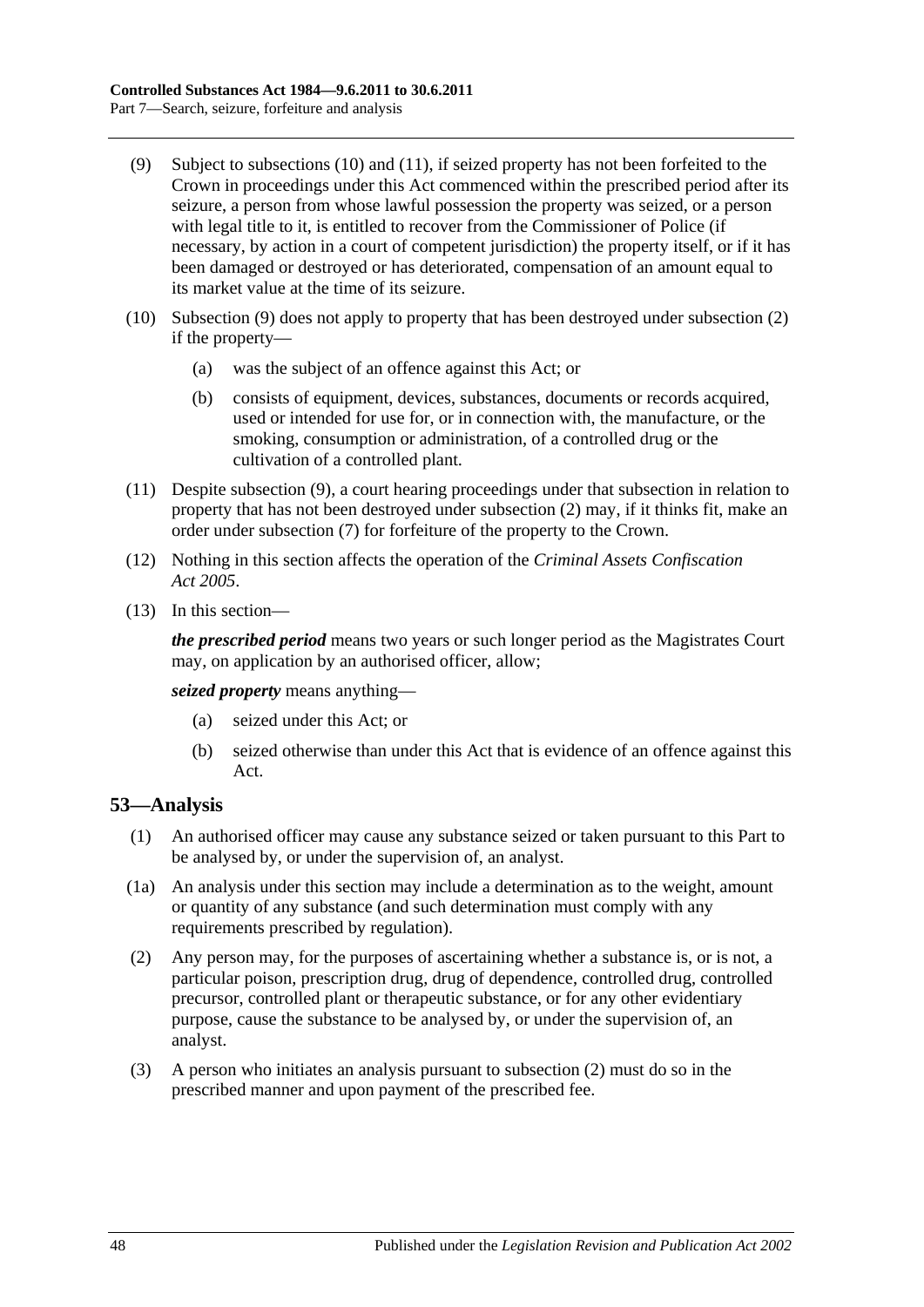- (4) An analyst must, on the completion of an analysis pursuant to this section, certify in the prescribed form the results of the analysis, and—
	- (a) in the case of an analysis initiated by an authorised officer who is a member of the police force—must forward the certificate to the Commissioner of Police; or
	- (b) in the case of an analysis initiated by any other authorised officer—must forward the certificate to the Department; or
	- (c) in any other case—must forward the certificate to the person who initiated the analysis.

# **Part 8—Miscellaneous**

### **55—Licences, authorities and permits**

- (1) The Minister may, in the Minister's absolute discretion, grant or refuse a licence, authority or permit for the purposes of this Act.
- (2) The Minister may grant a licence, authority or permit subject to such conditions as the Minister thinks fit and specifies in the licence, authority or permit and may at any time, by notice in writing given personally or by post to the holder, vary or revoke a condition, or attach a further condition, to the licence, authority or permit.
- (2a) Where a person who holds a licence, authority or permit contravenes or fails to comply with a condition of that licence, authority or permit, the holder is guilty of an offence.

Maximum penalty: \$5 000.

- (2b) The Minister may fix fees payable in respect of a licence, authority or permit (including application fees, fees for grant and renewal and periodic fees) and may waive or reduce a fee payable if the Minister considers it appropriate to do so.
- (3) Upon the expiry of the term of a licence granted under this Act, the Minister must, if application for renewal has been made in the due manner and the appropriate fee paid, renew the licence for a further term.
- (4) The Minister may, by notice in writing given personally or by post to the holder of a licence, authority or permit granted under this Act, suspend or revoke the licence, authority or permit if—
	- (a) the holder obtained it improperly; or
	- (b) the holder is found guilty of an offence against this Act; or
	- (c) the holder has, in the opinion of the Minister, contravened or failed to comply with a condition of the licence, authority or permit.
- <span id="page-48-0"></span>(5) A person whose licence, authority or permit is suspended or revoked under [subsection](#page-48-0) (4)(c) may appeal to the Administrative and Disciplinary Division of the District Court against the suspension or revocation.
- (6) Subject to [subsection](#page-49-0) (8), an appeal must be instituted within 1 month of the suspension or revocation.
- (7) The Minister must, if required by the appellant, state in writing the reasons for the suspension or revocation.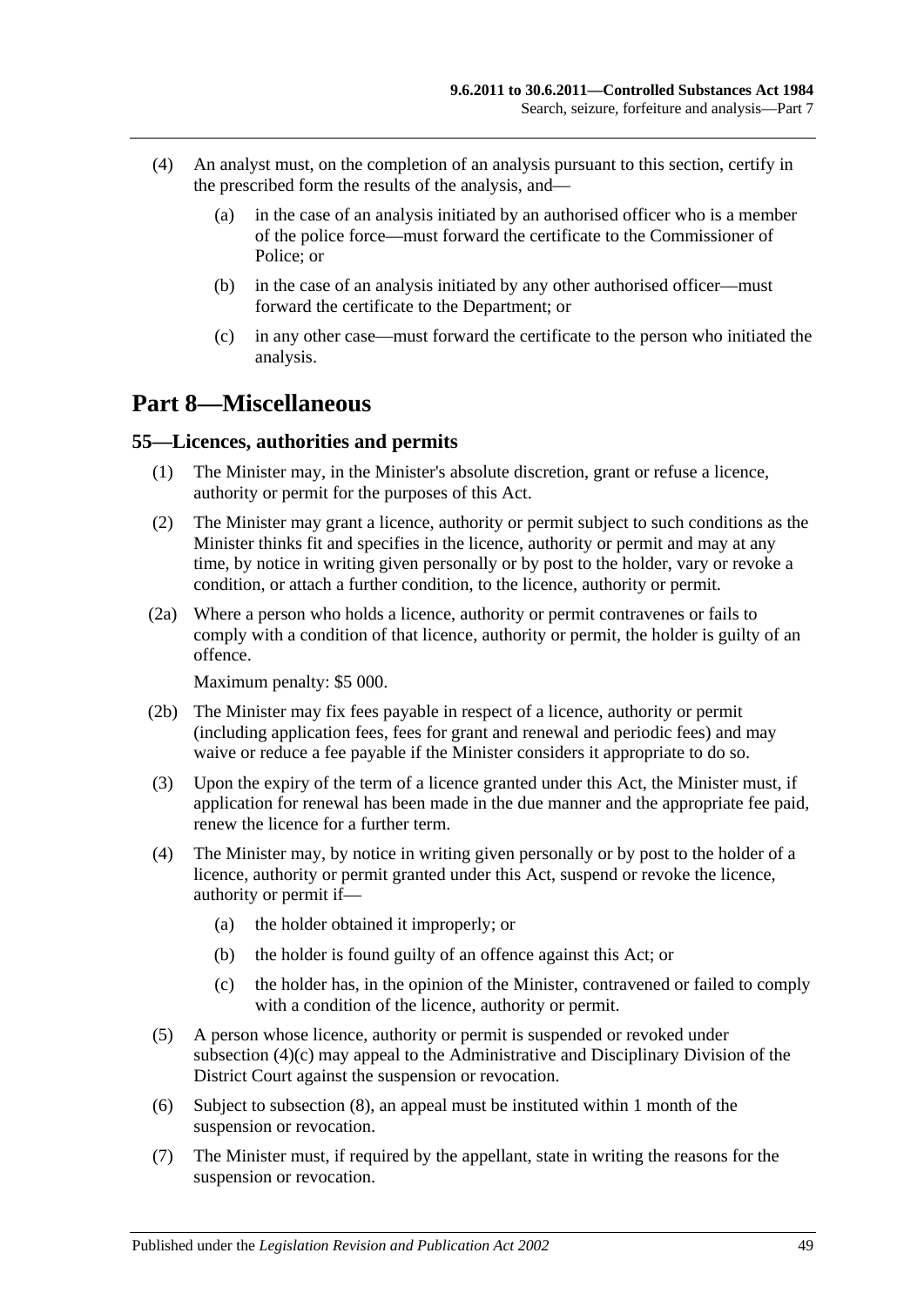<span id="page-49-0"></span>(8) If the reasons of the Minister are not given to the appellant, in writing, at the time of making the decision to suspend or revoke and the appellant (within 1 month of the making of the decision) requires the Minister to state the reasons in writing, the time for instituting the appeal runs from the time at which the appellant receives the written statement of those reasons.

# **56—Permits for research etc**

- (1) The Minister may issue a permit authorising, subject to such conditions as may be specified in the permit, the person named in the permit to manufacture, cultivate, sell, supply, administer or have in his or her possession a poison, controlled drug, controlled precursor, controlled plant, therapeutic substance or therapeutic device for the purposes of analysis, research, instruction or training.
- (2) Despite any other provision of this Act, the holder of a permit issued under this section is not guilty of an offence against this Act in respect of anything done pursuant to and in accordance with the permit.

# <span id="page-49-1"></span>**57—Power of Minister to prohibit certain activities**

- (1) Where a person—
	- (a) has been convicted of an offence against this Act; or
	- (b) has, in the opinion of the Minister, contravened or failed to comply with a condition of a licence, authority or permit granted under this Act; or
	- (c) has, in the opinion of the Minister, prescribed, supplied or administered a prescription drug in an irresponsible manner,

the Minister may, by order, prohibit the person from manufacturing, producing, packaging, selling, supplying, prescribing, administering, using or having possession of any substance or device specified in the order.

- <span id="page-49-2"></span>(2) The Minister may, by subsequent order, revoke an order under [subsection](#page-49-1) (1).
- (3) The Minister must publish an order made under [subsection](#page-49-1) (1) or [\(2\)](#page-49-2) in the Gazette and must cause a copy of the order to be served personally or by post upon the person to whom it applies.
- (4) A person must not contravene an order made under this section. Maximum penalty: \$10 000 or imprisonment for 2 years.
- (5) A person to whom an order under [subsection](#page-49-1) (1) applies may appeal to the Administrative and Disciplinary Division of the District Court against the order.
- (6) Subject to [subsection](#page-49-3) (8), an appeal must be instituted within 1 month of the making of the order.
- (7) The Minister must, if required by the appellant, state in writing the reasons for the order.
- <span id="page-49-3"></span>(8) If the reasons of the Minister are not given to the appellant, in writing, at the time of making the order and the appellant (within 1 month of the making of the order) requires the Minister to state the reasons in writing, the time for instituting the appeal runs from the time at which the appellant receives the written statement of those reasons.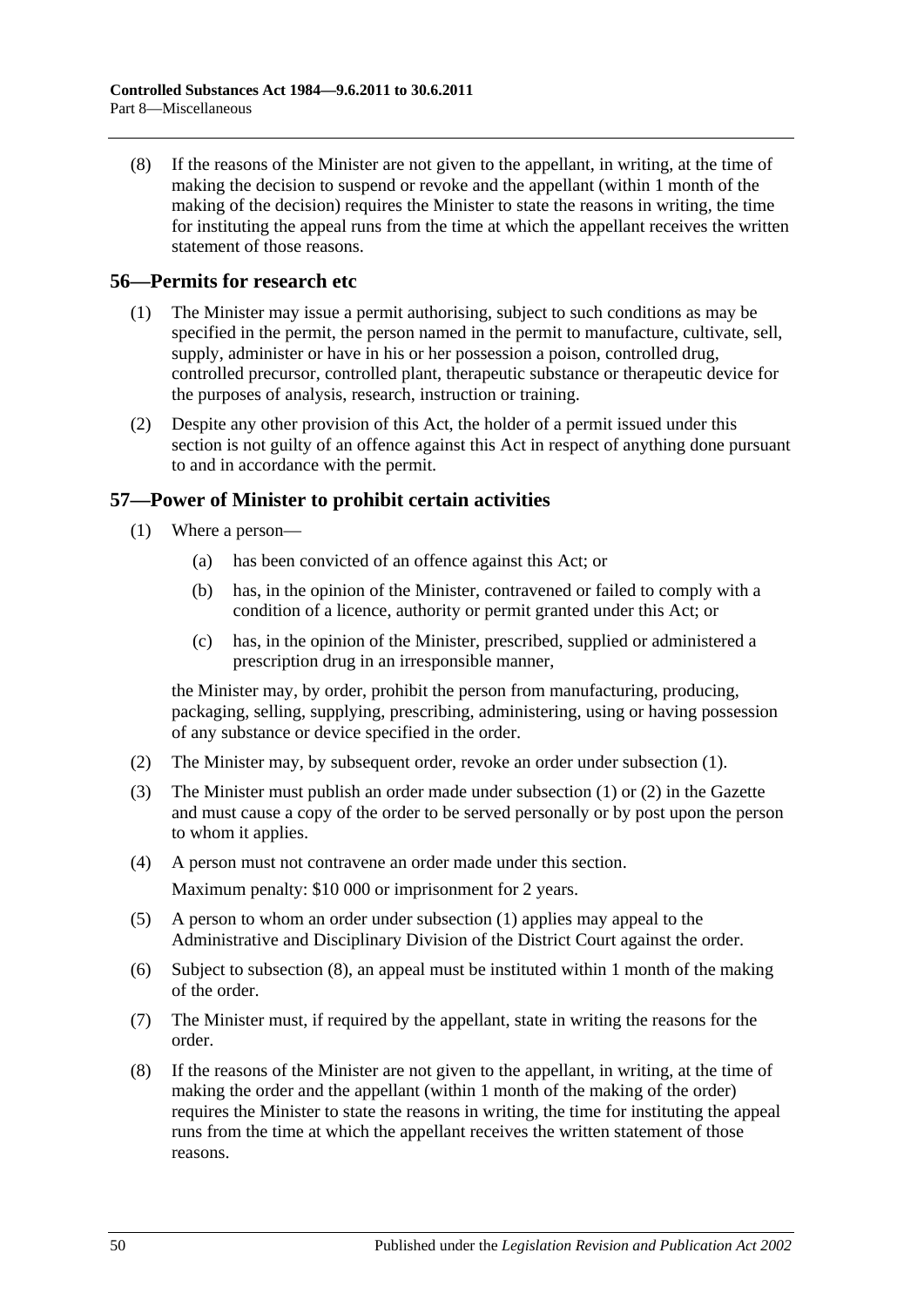# <span id="page-50-0"></span>**57A—Warnings**

- (1) Subject to this section, if the Minister is satisfied that—
	- (a) a substance or device might be dangerous to persons consuming or using the substance or device (whether because of a failure to comply with a requirement under this Act or otherwise); or
	- (b) an advertisement or other published material relating to a substance or device contains instructions or other material that might be dangerous to persons consuming or using the substance or device,

the Minister may take such action as the Minister thinks fit to warn the public against the risks or potential risks.

- (2) The Minister may only take action under this section—
	- (a) in relation to a substance, if the substance is a poison or therapeutic substance or is a substance that the Minister is satisfied has the potential to be harmful to humans or is or may be used, or is designed to be used, as a therapeutic substance; or
	- (b) in relation to a device, if the device is a therapeutic device or is a device that the Minister is satisfied is or may be used, or is designed to be used—
		- (i) for a purpose related to the physical or mental health or hygiene of humans; or
		- (ii) for the purposes of contraception; or
		- (iii) for cosmetic purposes.
- (3) For the purpose of [subsection](#page-50-0) (1), the Minister may publish the trade name or description of a substance or device and may identify manufacturers, sellers, suppliers or importers of the substance or device.

# <span id="page-50-1"></span>**58—Publication of information**

- (1) If the Minister believes on reasonable grounds that a person has a history of consuming poisons or therapeutic substances in a quantity or manner that presents a risk to the person's health or has obtained or attempted to obtain a poison, therapeutic substance or therapeutic device by false pretences or other unlawful means or for an unlawful purpose, the Minister may, for the purpose of preventing or restricting the supply of such a substance or device to that person, publish information relating to that person to all or any of the following classes of persons:
	- (a) persons concerned in the management of hospitals or nursing homes who are responsible for the supply of such substances or devices to patients attending the hospitals or nursing homes; and
	- (b) medical practitioners; and
	- (c) dentists; and
	- (d) veterinary surgeons; and
	- (e) pharmacists; and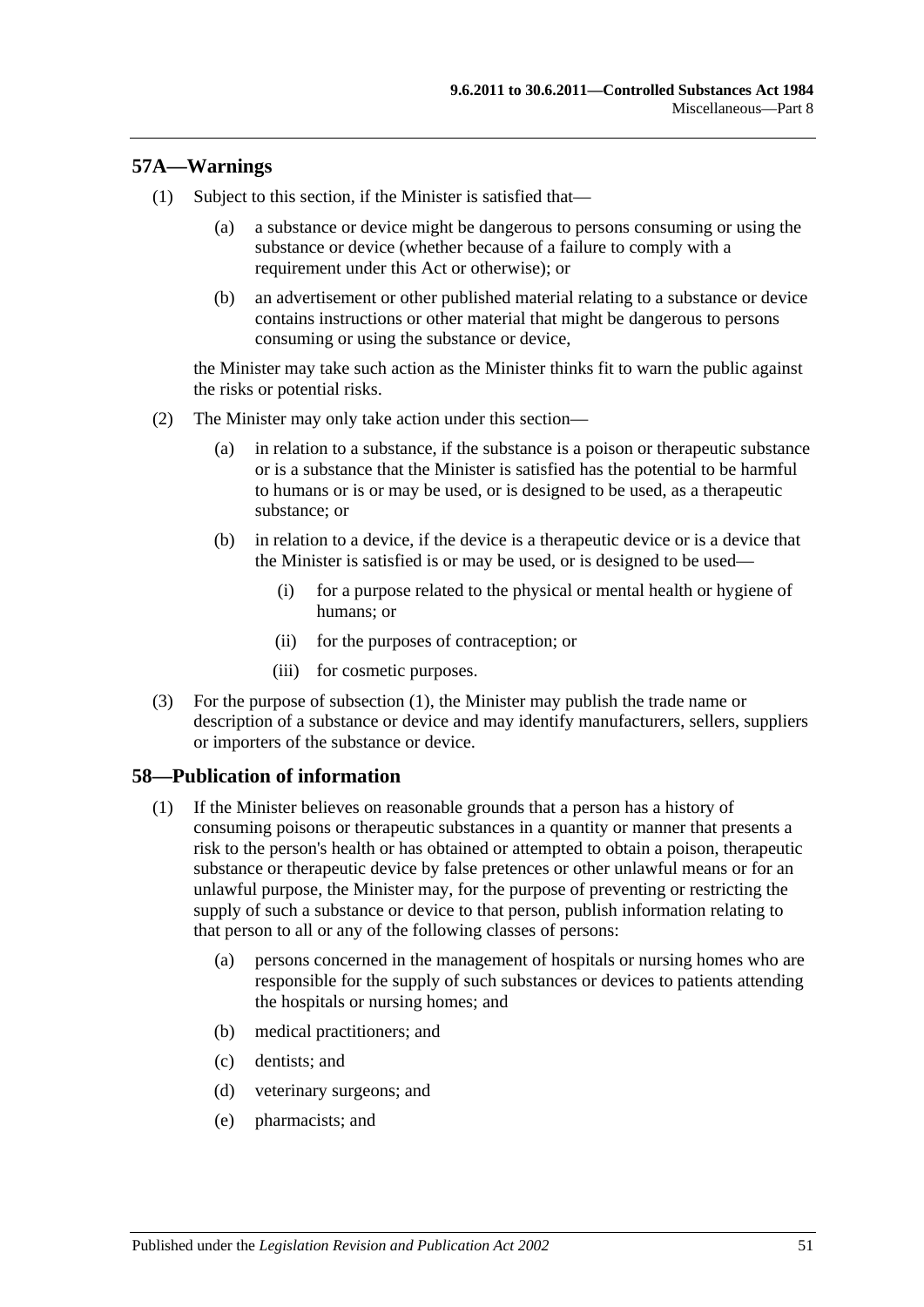- (f) any other prescribed class of persons, being persons who deal in or supply such substances or devices in the ordinary course of their business or profession.
- (1a) The Minister may publish information to a class of persons referred to in [subsection](#page-50-1) (1)—
	- (a) by publishing the information to a professional association prescribed by regulation whose members belong to that class of persons; or
	- (b) in any other manner the Minister thinks fit.
- (2) Information published under this section is privileged unless it is proved that it was done with malice.
- (3) A person to whom information was published under this section must not communicate that information to any other person except so far as it may be necessary to do so in order to achieve the purpose of the publication.

# **60—Minister may require certain information to be given**

- (1) For the purpose of ascertaining—
	- (a) whether any substance or device is, or ought to be, one to which this Act applies; or
	- (b) whether any requirements under this Act relating to a substance or device are appropriate and effective,

the Minister may, by notice in writing given personally or by post to a person who manufactures, produces, packs, sells, supplies, imports or advertises a substance or device, require that person to furnish to the Minister such information relating to the substance or device as may be specified in the notice.

- (2) Where the Minister has reasonable cause to believe that there is extensive misuse of a prescription drug or a volatile solvent in a particular area, the Minister may, by notice in writing given personally or by post to a medical practitioner, dentist, veterinary surgeon, pharmacist, nurse or supplier practising or operating in, or in the vicinity of, that area, require him or her to furnish to the Minister such particulars as may be specified relating to—
	- (a) in the case of a medical practitioner, dentist, veterinary surgeon or nurse—the quantities in which and the number and frequency of occasions on which a prescription drug specified in the notice was prescribed, supplied or administered by him or her;
	- (b) in the case of a pharmacist or supplier—the quantities in which and the number and frequency of occasions on which a prescription drug or volatile solvent specified in the notice was supplied by him or her.
- (3) A notice under this section may require any such information or particulars to be furnished in such manner and within such period, being not less than 14 days, as may be specified in the notice.
- (4) A person to whom a notice under this section has been given must not fail to comply with the notice.

Maximum penalty: \$5 000.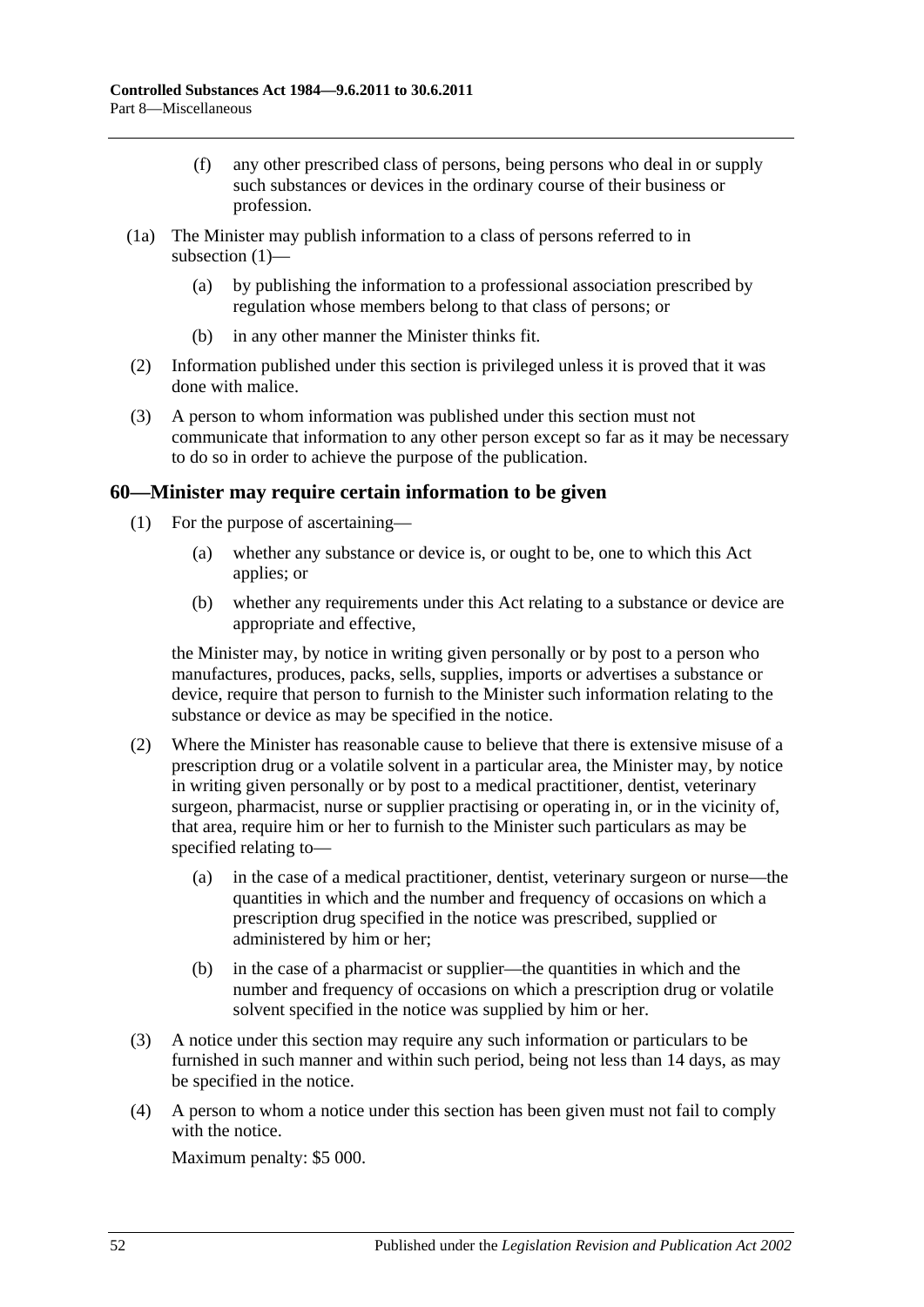### **60A—Confidentiality**

- <span id="page-52-0"></span>(1) A person must not divulge—
	- (a) information relating to trade processes; or
	- (b) medical records or details of medical treatment of a person,

obtained (whether by that person or some other person) in the administration or enforcement of this Act except—

- (c) in connection with the administration or enforcement of this Act; or
- (d) as authorised or required by law; or
- (e) with the consent of the person from whom the information was obtained or to whom the information relates; or
- (f) for the purpose of any legal proceedings arising out of the administration or enforcement of this Act; or
- (g) to a law enforcement, prosecution or health authority of another jurisdiction as may be reasonably required for the purpose of the administration or enforcement of a law of that jurisdiction.

Maximum penalty: \$10 000

(2) [Subsection](#page-52-0) (1)(b) does not prevent the disclosure of statistical or other information that could not reasonably be expected to lead to the identification of any person to whom it relates.

#### **60B—False or misleading information**

A person must not make a statement that is false or misleading in a material particular (whether by reason of the inclusion or omission of any particular) in any information provided, or record kept, under this Act.

Maximum penalty: \$5 000.

#### **61—Evidentiary provisions**

- (1) In any proceedings for an offence against this Act, an apparently genuine document purporting to be signed by the Minister and to certify that a person named in the certificate did, or did not, hold a licence, authority or permit under this Act on a specified day will, in the absence of proof to the contrary, be proof of the matters so certified.
- (2) In any proceedings for an offence against this Act, an apparently genuine document purporting to be signed by an analyst and to certify that an analysis of a substance referred to in the certificate was carried out by, or under the supervision of, the analyst will, in the absence of proof to the contrary, be proof of any facts stated in the certificate—
	- (a) tending to identify the substance analysed or tending to identify the substance analysed as an analogue of another substance for the purposes of this Act; and
	- (ab) as to the weight, amount or quantity of the substance analysed; and
	- (b) relating to the nature and results of the analysis.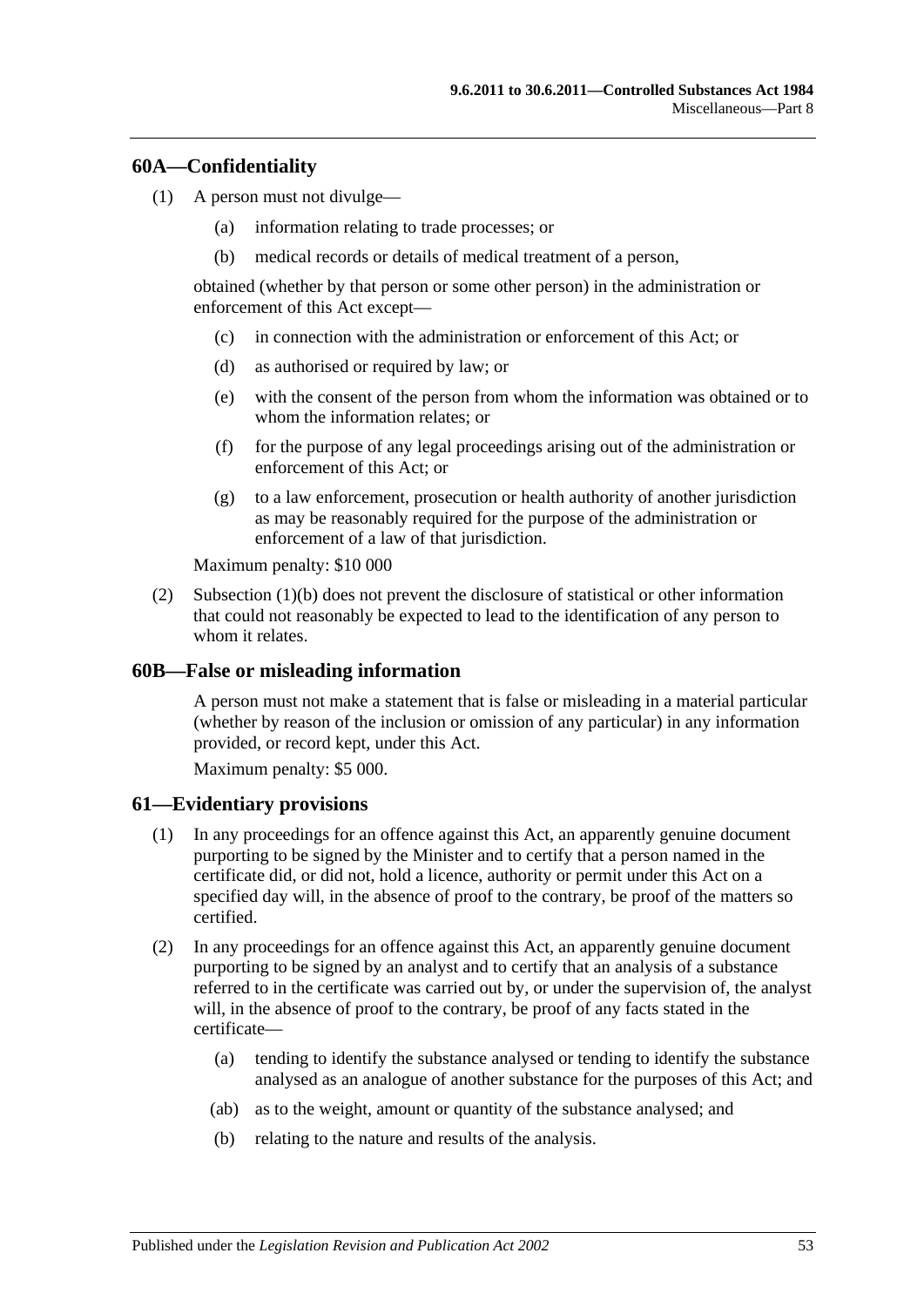- (2a) In any proceedings for an offence against this Act, an apparently genuine document purporting to be a certificate issued under a corresponding law and to certify that an analysis of a substance referred to in the certificate was carried out in accordance with the corresponding law will, in the absence of proof to the contrary, be proof of any facts stated in the certificate—
	- (a) tending to identify the substance analysed or tending to identify the substance analysed as an analogue of another substance for the purposes of this Act; and
	- (ab) as to the weight, amount or quantity of the substance analysed; and
	- (b) relating to the nature and results of the analysis.
- (3) In any proceedings for an offence against this Act, an apparently genuine document purporting to be signed by the Minister and to certify that a person named in the certificate is an authorised officer, or an analyst, as the case may be, will, in the absence of proof to the contrary, be proof of the matter certified.
- (4) In this section—

*corresponding law* means a law of the Commonwealth, another State, or a Territory that is prescribed by regulation for the purposes of this definition.

### **62—Money for this Act to be appropriated**

The money required for the purposes of this Act will be paid out of money appropriated by Parliament for those purposes.

#### **62A—Delegation**

- (1) The Minister may delegate a power or function vested in or conferred on the Minister by or under this Act—
	- (a) to a particular person or body; or
	- (b) to the person for the time being holding or acting in a particular office or position.
- (2) A power or function delegated under this section may, if the instrument of delegation so provides, be further delegated.
- (3) A delegation—
	- (a) may be absolute or conditional; and
	- (b) does not derogate from the power of the delegator to act in a matter; and
	- (c) is revocable at will by the delegator.

#### <span id="page-53-0"></span>**63—Regulations**

- (1) The Governor may make such regulations as are contemplated by, or as are necessary or expedient for the purposes of, this Act.
- (2) The Minister must consult with the Advisory Council in relation to any regulation proposed to be made under this Act (other than a regulation proposed to be made under [section](#page-30-3) 33LA).
- (3) No regulation may be made prescribing an amount relating to a controlled drug, controlled precursor or controlled plant for the purposes of [Part 5](#page-22-0) or [section](#page-39-2) 45A except upon the recommendation of the Advisory Council.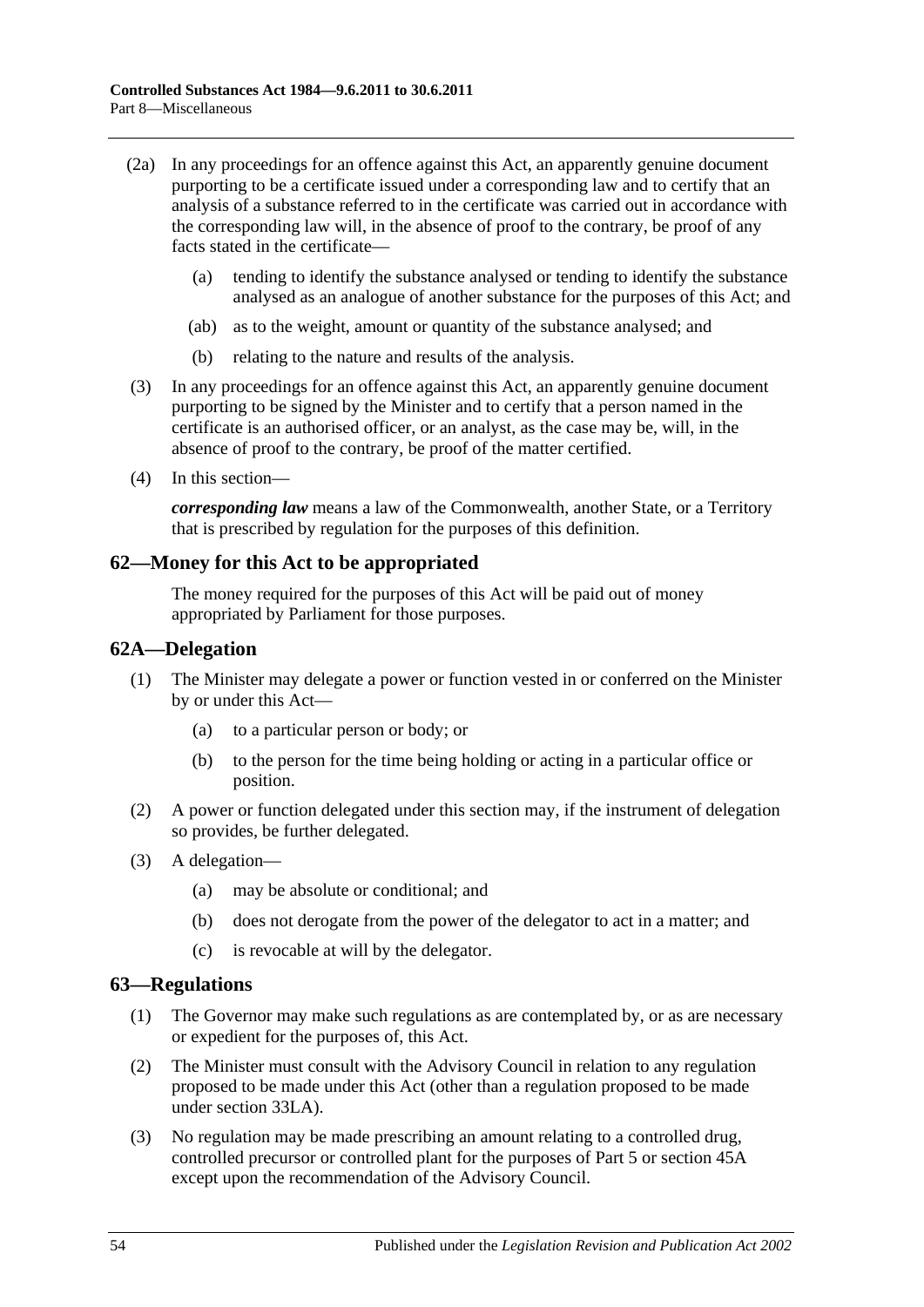- (4) Without limiting the generality of [subsection](#page-53-0) (1), the regulations may—
	- (a) regulate, restrict or prohibit the manufacture, production, packaging, sale (whether by wholesale or retail), supply, prescribing, possession, use, handling, labelling, storing, transporting, disposal or advertising of any poison, controlled precursor, therapeutic substance, therapeutic device or volatile solvent;
	- (b) prescribe standards, or provide for the prescription by a person, a committee of persons or an authority, of standards, with which any poison, controlled precursor, therapeutic substance or therapeutic device must conform;
	- (c) prescribe the form of any notice, application, certificate, warrant or other document to be given, made or granted under this Act;
	- (d) prescribe fees in respect of anything to be done under this Act, and provide for the remission of fees in specified circumstances;
	- (e) provide for or regulate the application for, grant, refusal, renewal, suspension or revocation of licences and permits under this Act by a person, a committee of persons or an authority;
	- (f) require any specified person, or persons of a specified class, to keep records or provide information in relation to any poison, controlled drug, controlled precursor, controlled plant, therapeutic substance, therapeutic device or volatile solvent;
	- (g) provide for and regulate the inspection, examination, testing or analysis of any substance or goods;
	- (h) exempt, conditionally or unconditionally, any person, poison, controlled precursor, therapeutic substance or therapeutic device from any provision of this Act, or provide for all or any of those exemptions to be given by a person or committee of persons or an authority;
	- (i) prescribe penalties, not exceeding \$5 000, for breach of, or non-compliance with, any regulation.
- (5) The regulations may refer to or, by reference, incorporate (with or without modifications) any code, standard, pharmacopoeia or other document published inside or outside of this State, either as in force at the time the regulations are made or as in force from time to time.
- (5a) If a code, standard, pharmacopoeia or other document is referred to or incorporated in the regulations (or in a code, standard, pharmacopoeia or other document referred to or incorporated in the regulations)—
	- (a) a copy of the code, standard, pharmacopoeia or other document must be kept available for inspection by members of the public, without charge and during normal office hours, at an office or offices specified in the regulations; and
	- (b) evidence of the contents of the code, standard, pharmacopoeia or other document may be given in any legal proceedings by production of a document apparently certified by the Minister to be a true copy of the code, standard, pharmacopoeia or other document.
- (6) Any regulation under this Act may be of general or limited application according to—
	- (a) the classes of persons or things; or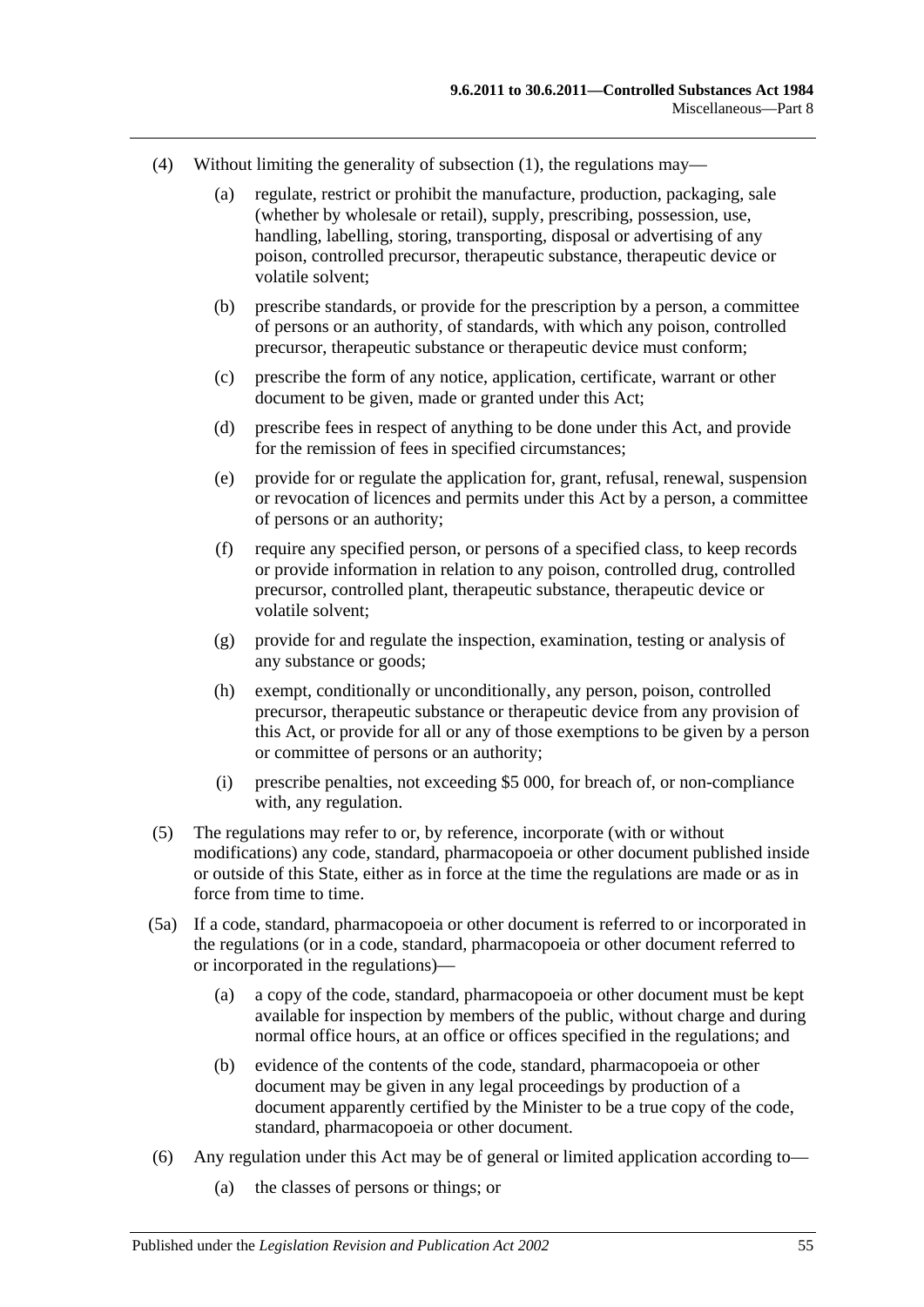- (b) the circumstances; or
- (c) any other specified factor,

to which the regulation is expressed to apply.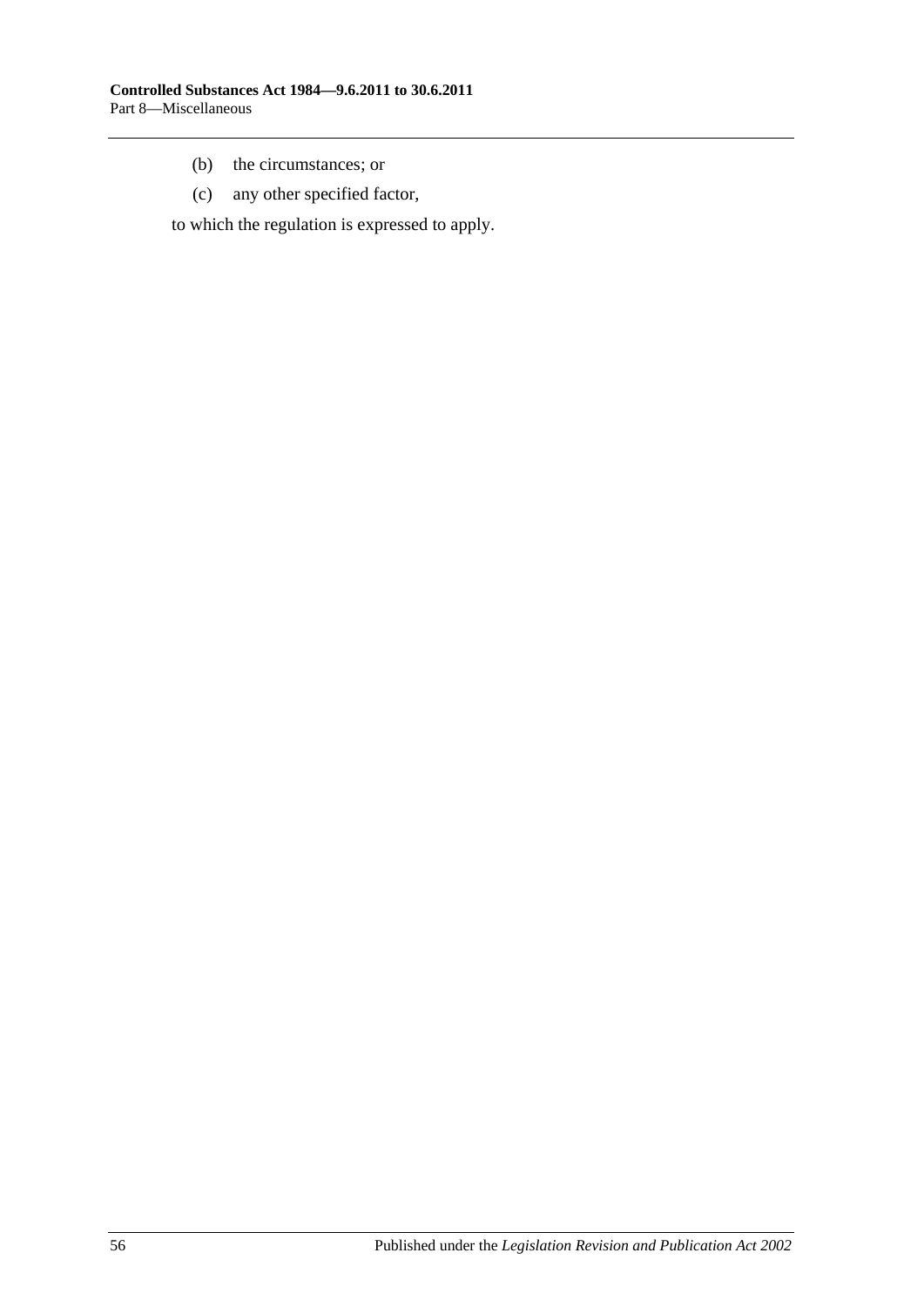# **Legislative history**

# **Notes**

- In this version provisions that are uncommenced appear in italics.
- Amendments of this version that are uncommenced are not incorporated into the text.
- Please note—References in the legislation to other legislation or instruments or to titles of bodies or offices are not automatically updated as part of the program for the revision and publication of legislation and therefore may be obsolete.
- Earlier versions of this Act (historical versions) are listed at the end of the legislative history.
- For further information relating to the Act and subordinate legislation made under the Act see the Index of South Australian Statutes or www.legislation.sa.gov.au.

# **Principal Act and amendments**

New entries appear in bold.

| Year | N <sub>0</sub> | Title                                                                              | Assent     | Commencement                                                                                                                                                                                                                                                                                                                                                  |
|------|----------------|------------------------------------------------------------------------------------|------------|---------------------------------------------------------------------------------------------------------------------------------------------------------------------------------------------------------------------------------------------------------------------------------------------------------------------------------------------------------------|
| 1984 | 52             | Controlled Substances Act 1984                                                     | 24.5.1984  | 9.5.1985 (Gazette 9.5.1985 p1399) except<br>s 19-3.3.1986 (Gazette 27.2.1986 p421)<br>and except s 22-1.7.1988 (Gazette<br>19.5.1988 p1246) and except<br>s 21-9.2.1989 (Gazette 9.2.1989 p354)<br>and except ss 12(7), 13—18 $&$<br>23-29-4.1.1996 (Gazette 4.1.1996 p2)<br>and except ss $3(1)$ , $12(5)$ , $(6)$ &<br>20-1.7.2011 (Gazette 9.6.2011 p2544) |
| 1986 | 17             | Crimes (Confiscation of Profits)<br>Act 1986                                       | 20.3.1986  | 1.3.1987 (Gazette 19.2.1987 p381)                                                                                                                                                                                                                                                                                                                             |
| 1986 | 43             | Statutes Amendment (Analysts)<br>Act 1986                                          | 4.9.1986   | 16.10.1986 (Gazette 16.10.1986 p1373)                                                                                                                                                                                                                                                                                                                         |
| 1986 | 64             | <b>Controlled Substances Act</b><br>Amendment Act 1986                             | 6.11.1986  | 20.11.1986 (Gazette 20.11.1986 p1638)<br>except s 8-30.4.1987 (Gazette 30.4.1987<br>p1133) and except s 7-29.3.1990<br>(Gazette 29.3.1990 p884)                                                                                                                                                                                                               |
| 1990 | 28             | <b>Controlled Substances Act</b><br>Amendment Act 1990                             | 26.4.1990  | 26.4.1990                                                                                                                                                                                                                                                                                                                                                     |
| 1990 | 29             | <b>Controlled Substances Act</b><br>Amendment Act (No. 2) 1990                     | 26.4.1990  | 26.9.1991 (Gazette 26.9.1991 p890)                                                                                                                                                                                                                                                                                                                            |
| 1991 | 13             | Pharmacists Act 1991                                                               | 4.4.1991   | 21.11.1991 (Gazette 21.11.1991 p1328)                                                                                                                                                                                                                                                                                                                         |
| 1991 | 49             | Director of Public Prosecutions<br>Act 1991                                        | 21.11.1991 | 6.7.1992 (Gazette 25.6.1992 p1869)                                                                                                                                                                                                                                                                                                                            |
| 1991 | 69             | <b>Statutes Repeal and Amendment</b><br>$(Courts)$ Act 1991                        | 12.12.1991 | 6.7.1992 (Gazette 2.7.1992 p209)                                                                                                                                                                                                                                                                                                                              |
| 1992 | 44             | Controlled Substances (Classification 10.9.1992<br>of Offences) Amendment Act 1992 |            | 6.7.1992: $s$ 2                                                                                                                                                                                                                                                                                                                                               |
| 1994 | 27             | <b>Controlled Substances (Destruction</b><br>of Cannabis) Amendment Act 1994       | 26.5.1994  | 13.10.1994 (Gazette 13.10.1994 p944)                                                                                                                                                                                                                                                                                                                          |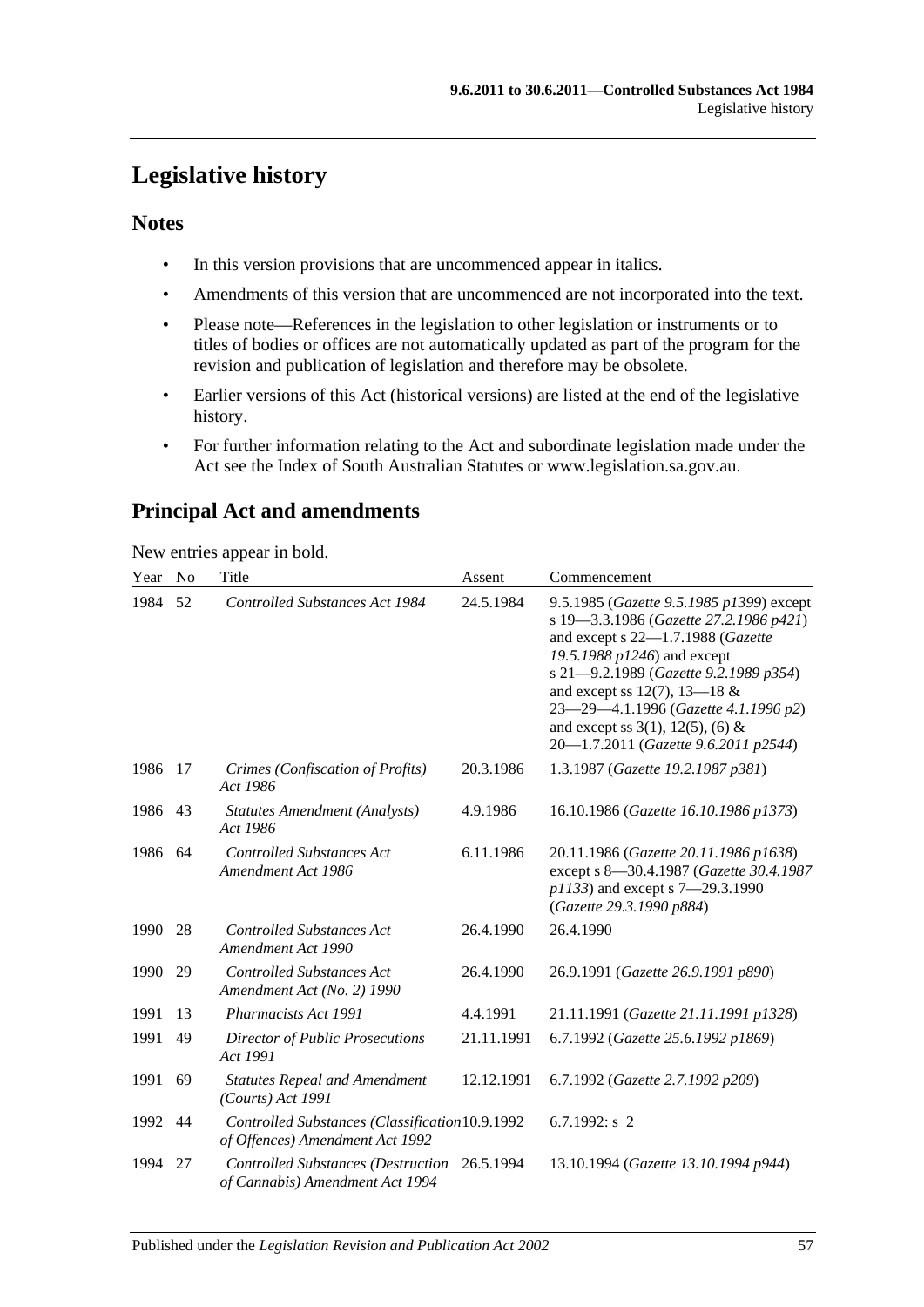#### **Controlled Substances Act 1984—9.6.2011 to 30.6.2011** Legislative history

| 1995 98 |     | <b>Controlled Substances (General</b><br>Offences-Poisons) Amendment<br>Act 1995                                   | 14.12.1995 | 4.1.1996 (Gazette 4.1.1996 p2)                                                                                                                                                                                                                              |
|---------|-----|--------------------------------------------------------------------------------------------------------------------|------------|-------------------------------------------------------------------------------------------------------------------------------------------------------------------------------------------------------------------------------------------------------------|
| 1996 34 |     | <b>Statutes Amendment and Repeal</b><br>(Common Expiation Scheme) Act 1996                                         | 2.5.1996   | Sch (cl 12)-3.2.1997 (Gazette<br>19.12.1996 p1923)                                                                                                                                                                                                          |
| 1999    | 59  | <b>Controlled Substances</b><br>(Miscellaneous) Amendment Act 1999                                                 | 19.8.1999  | 19.8.1999                                                                                                                                                                                                                                                   |
| 2000    | -34 | South Australian Health Commission 6.7.2000<br>(Administrative Arrangements)<br>Amendment Act 2000                 |            | Sch 1 (cl 4)-6.7.2000 (Gazette 6.7.2000<br>p5)                                                                                                                                                                                                              |
| 2000 87 |     | Controlled Substances (Drug Offence 14.12.2000<br>Diversion) Amendment Act 2000                                    |            | 1.10.2001 (Gazette 27.9.2001 p4295)                                                                                                                                                                                                                         |
| 2002    | 47  | Controlled Substances (Cannabis)<br><b>Amendment Act 2002</b>                                                      | 12.12.2002 | 1.2.2003 (Gazette 16.1.2003 p180)                                                                                                                                                                                                                           |
| 2004    | 48  | Controlled Substances (Repeal of<br><b>Sunset Provision</b> ) Amendment Act<br>2004                                | 16.12.2004 | 30.9.2004: s 2                                                                                                                                                                                                                                              |
| 2005    | 19  | Criminal Assets Confiscation Act<br>2005                                                                           | 9.6.2005   | Sch 1 (cll 2-4)-2.4.2006 (Gazette<br>16.2.2006 p578)                                                                                                                                                                                                        |
| 2005    | 80  | Controlled Substances (Serious Drug 8.12.2005<br>Offences) Amendment Act 2005                                      |            | Pt 2 (ss $4(2)$ , (4), 5, 6, 12, 18, 19(2), 21,<br>23-28)-12.1.2006 (Gazette 12.1.2006<br>$p43$ ; ss 4(1), (3), (5)—(12), 7—11,<br>$13-17$ , $19(1)$ , $(3)$ , $(4)$ , $20$ , $22$ , $29$ , $30 \&$<br>Sch 1 (cl 6)-3.12.2007 (Gazette<br>22.11.2007 p4294) |
| 2007 35 |     | <b>Statutes Amendment (Petroleum</b><br>Products) Act 2007                                                         | 20.9.2007  | Pt 2 (s 4)-1.7.2008 (Gazette 13.3.2008<br>p1006)                                                                                                                                                                                                            |
| 2007    | 50  | Controlled Substances (Possession of 29.11.2007<br>Prescribed Equipment) Amendment<br>Act 2007                     |            | 26.9.2008 (Gazette 25.9.2008 p4575)<br>except s 4-19.10.2008 (Gazette<br>16.10.2008 p4834)                                                                                                                                                                  |
| 2008    | 3   | Health Care Act 2008                                                                                               | 13.3.2008  | Sch 4 (cl 4)-1.7.2008 (Gazette<br>26.6.2008 p2563)                                                                                                                                                                                                          |
| 2008    | 11  | Summary Offences (Drug<br>Paraphernalia) Amendment Act 2008                                                        | 8.5.2008   | Sch 1 (cll 1 & 2)-8.6.2008 (Gazette<br>5.6.2008 p1872)                                                                                                                                                                                                      |
| 2008 32 |     | <b>Controlled Substances (Controlled</b><br>Drugs, Precursors and Cannabis)<br>Amendment Act 2008                  | 31.7.2008  | 10.9.2009 (Gazette 10.9.2009 p4410)                                                                                                                                                                                                                         |
| 2008    | 33  | <b>Controlled Substances (Drug</b><br>Detection Powers) Amendment Act<br>2008                                      | 31.7.2008  | Pt 2 (ss $4-8$ ) $-23.10.2008$ ( <i>Gazette</i><br>23.10.2008 p4931)                                                                                                                                                                                        |
| 2009 84 |     | <b>Statutes Amendment (Public Sector</b><br>Consequential Amendments) Act 2009                                     | 10.12.2009 | Pt 37 (ss 68 & 69)-1.2.2010 (Gazette<br>28.1.2010 p320)                                                                                                                                                                                                     |
| 2010 5  |     | <b>Health Practitioner Regulation</b><br>National Law (South Australia) Act<br><i>2010</i>                         | 1.7.2010   | Sch 1 (cl 6)-1.7.2010 (Gazette 1.7.2010<br><i>p</i> 3338)                                                                                                                                                                                                   |
| 2010    | 17  | <b>Controlled Substances</b><br>(Miscellaneous) Amendment Act 2010                                                 | 14.10.2010 | 28.11.2010 (Gazette 25.11.2010 p5401)                                                                                                                                                                                                                       |
| 2011 3  |     | <b>Controlled Substances (Therapeutic 3.3.2011</b><br><b>Goods and Other Matters)</b><br><b>Amendment Act 2011</b> |            | 9.6.2011 except ss $4-26$ , $28-32$ &<br>Sch 1-1.7.2011 (Gazette 9.6.2011<br>p2544)                                                                                                                                                                         |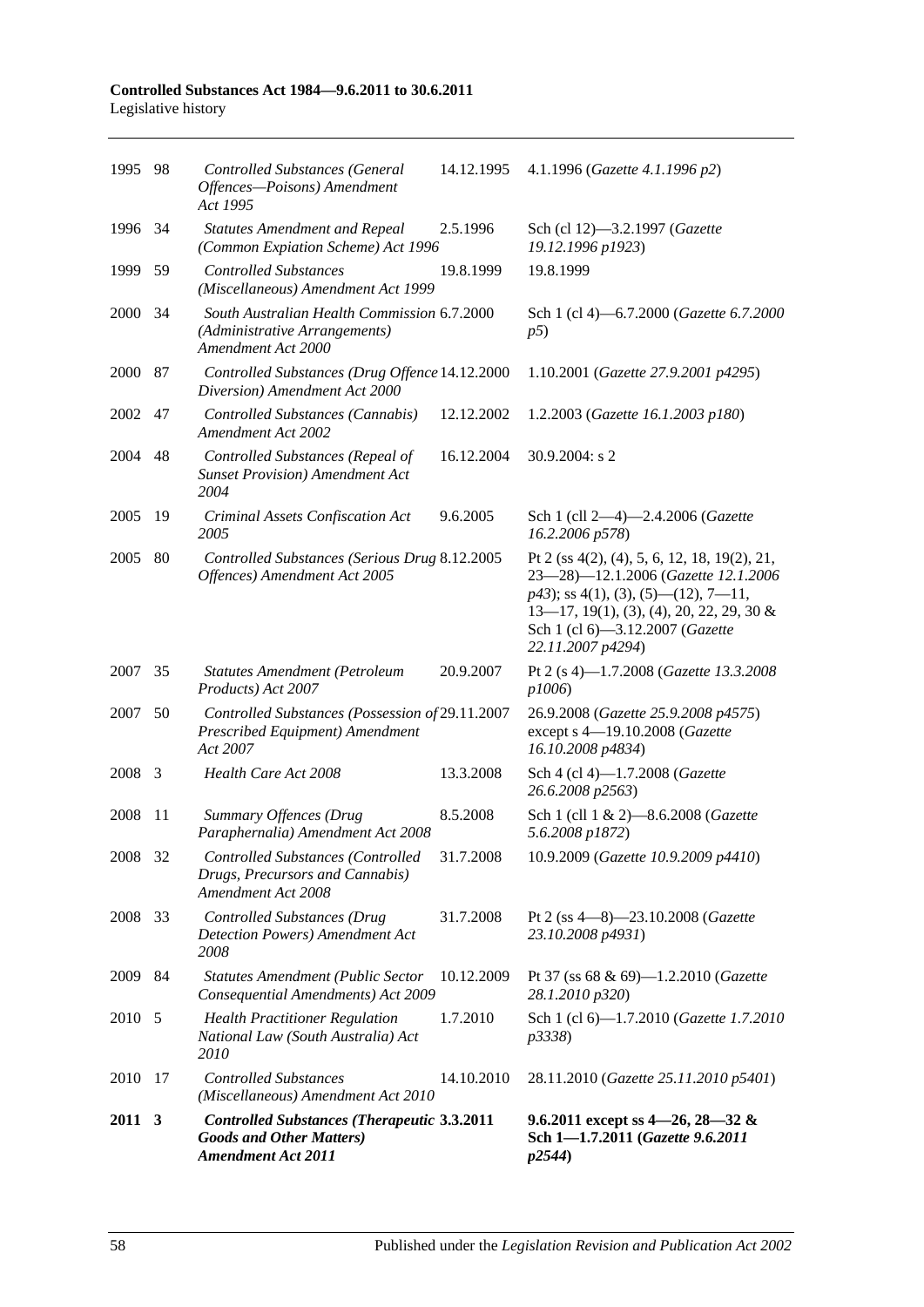# **Provisions amended**

New entries appear in bold.

Entries that relate to provisions that have been deleted appear in italics.

| Provision                                 | How varied                                       | Commencement              |
|-------------------------------------------|--------------------------------------------------|---------------------------|
| Long title                                | amended by 59/1999 s 13 (Sch)                    | 19.8.1999                 |
|                                           | amended by 3/2011 s 4                            | 1.7.2011-not incorporated |
| Pt1                                       |                                                  |                           |
| s <sub>2</sub>                            | deleted by 59/1999 s 13 (Sch)                    | 19.8.1999                 |
| s <sub>3</sub>                            |                                                  |                           |
| $s \frac{3}{2}$                           | deleted by 59/1999 s 13 (Sch)                    | 19.8.1999                 |
| s <sub>4</sub>                            |                                                  |                           |
| s(4(1))                                   | s 4 redesignated as $s$ 4(1) by 64/1986 s 3(b)   | 20.11.1986                |
| the Advisory<br>Council                   | amended by 3/2011 Sch 1                          | 1.7.2011-not incorporated |
| analyst                                   | substituted by $43/1986$ s $5(a)$                | 16.10.1986                |
|                                           | applied provisions inserted by $3/2011$ s $5(1)$ | 1.7.2011-not incorporated |
| cultivation                               | artificially enhanced inserted by 32/2008 s 4(1) | 10.9.2009                 |
| assessment panel                          | deleted by 87/2000 s 3                           | 1.10.2001                 |
|                                           | assessment service inserted by 87/2000 s 3       | 1.10.2001                 |
| authorised officer                        | substituted by $32/2008$ s $4(2)$                | 10.9.2009                 |
| botanist                                  | deleted by $43/1986 s 5(b)$                      | 16.10.1986                |
| cannabis                                  | substituted by $29/1990$ s $3(a)$                | 26.9.1991                 |
| cannabis oil                              | substituted by $29/1990$ s $3(a)$                | 26.9.1991                 |
| cannabis resin                            | substituted by $29/1990$ s $3(a)$                | 26.9.1991                 |
| child                                     | substituted by $29/1990$ s $3(b)$                | 26.9.1991                 |
| commercial<br>quantity                    | inserted by $80/2005$ s $4(1)$                   | 3.12.2007                 |
|                                           | amended by 32/2008 s 4(3)                        | 10.9.2009                 |
|                                           | Commonwealth Act inserted by 3/2011 s 5(2)       | 1.7.2011-not incorporated |
| Commonwealth<br>Minister                  | inserted by $3/2011$ s $5(2)$                    | 1.7.2011-not incorporated |
| Commonwealth<br>Secretary                 | inserted by $3/2011$ s $5(2)$                    | 1.7.2011-not incorporated |
| Commonwealth<br>therapeutic goods<br>laws | inserted by $3/2011$ s $5(2)$                    | 1.7.2011-not incorporated |
| controlled drug                           | inserted by $80/2005$ s $4(1)$                   | 3.12.2007                 |
| controlled plant                          | inserted by $80/2005$ s $4(1)$                   | 3.12.2007                 |
|                                           | controlled precursor inserted by 80/2005 s 4(1)  | 3.12.2007                 |
| cultivate                                 | inserted by $80/2005$ s $4(1)$                   | 3.12.2007                 |
| dentist                                   | amended by 59/1999 s 13 (Sch)                    | 19.8.1999                 |
|                                           | amended by 80/2005 s 4(2)                        | 12.1.2006                 |
|                                           | substituted by $5/2010$ Sch 1 cl $6(1)$          | 1.7.2010                  |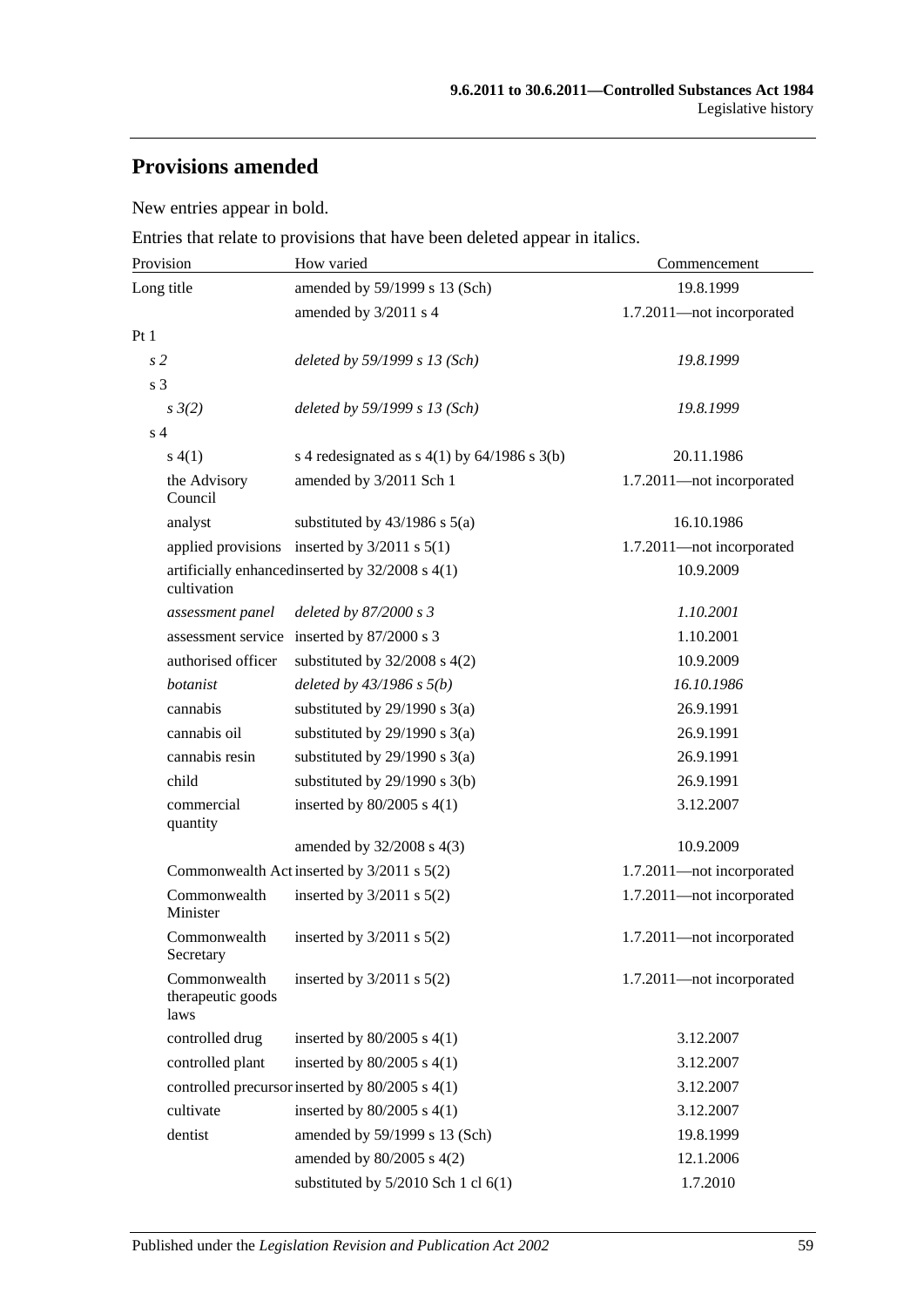| the Department                      | inserted by $34/2000$ Sch 1 cl $4(a)$               | 6.7.2000                  |
|-------------------------------------|-----------------------------------------------------|---------------------------|
|                                     | amended by 3/2011 Sch 1                             | 1.7.2011-not incorporated |
|                                     | discrete dosage unit inserted by $32/2008$ s $4(4)$ | 10.9.2009                 |
|                                     | substituted by 17/2010 s 4                          | 28.11.2010                |
|                                     | drug detection dog inserted by $33/2008$ s 4(1)     | 23.10.2008                |
| electronic drug<br>detection system | inserted by $33/2008$ s $4(2)$                      | 23.10.2008                |
| general drug<br>detection           | inserted by $33/2008$ s $4(2)$                      | 23.10.2008                |
| the Health<br>Commission            | deleted by 3/2008 Sch 4 cl 4                        | 1.7.2008                  |
| large commercial<br>quantity        | inserted by $80/2005$ s $4(3)$                      | 3.12.2007                 |
|                                     | amended by 32/2008 s 4(5)                           | 10.9.2009                 |
| manufacture                         | inserted by $80/2005$ s $4(3)$                      | 3.12.2007                 |
| medical device                      | inserted by $3/2011$ s $5(3)$                       | 1.7.2011-not incorporated |
|                                     | medical practitioner amended by 59/1999 s 13 (Sch)  | 19.8.1999                 |
|                                     | substituted by $5/2010$ Sch 1 cl $6(2)$             | 1.7.2010                  |
| medicine                            | inserted by $3/2011$ s $5(4)$                       | 1.7.2011-not incorporated |
| midwife                             | inserted by $3/2011$ s $5(4)$                       | 1.7.2011-not incorporated |
| nurse                               | amended by $64/1986$ s $3(a)$                       | 20.11.1986                |
|                                     | amended by $80/2005$ s 4(4)                         | 12.1.2006                 |
|                                     | substituted by $5/2010$ Sch 1 cl $6(3)$             | 1.7.2010                  |
| nurse practitioner                  | inserted by $3/2011$ s $5(5)$                       | 1.7.2011-not incorporated |
| pharmacist                          | substituted by 13/1991 (Sch 2)                      | 21.11.1991                |
|                                     | substituted by $5/2010$ Sch 1 cl $6(4)$             | 1.7.2010                  |
| plant                               | deleted by $29/1990 s3(c)$                          | 26.9.1991                 |
| possession                          | substituted by $80/2005$ s $4(5)$                   | 3.12.2007                 |
| produce                             | deleted by $80/2005 s 4(6)$                         | 3.12.2007                 |
| product                             | inserted by $80/2005$ s $4(6)$                      | 3.12.2007                 |
| prohibited<br>substance             | deleted by $80/2005$ s $4(7)$                       | 3.12.2007                 |
| registered health<br>practitioner   | inserted by $3/2011$ s $5(6)$                       | 1.7.2011-not incorporated |
| related person or<br>body           | deleted by 17/1986 s 13 (Sch)                       | 1.3.1987                  |
| sell                                | substituted by $80/2005$ s $4(8)$                   | 3.12.2007                 |
|                                     | senior police officer inserted by 33/2008 s 4(3)    | 23.10.2008                |
|                                     | amended by 3/2011 Sch 1                             | 1.7.2011-not incorporated |
| school zone                         | inserted by $29/1990$ s 3(d)                        | 26.9.1991                 |
| simple possession<br>offence        | substituted by $80/2005$ s 4(9)                     | 3.12.2007                 |
| supply                              | substituted by $80/2005$ s $4(10)$                  | 3.12.2007                 |
| therapeutic device                  | deleted by $3/2011$ s $5(7)$                        | 1.7.2011-not incorporated |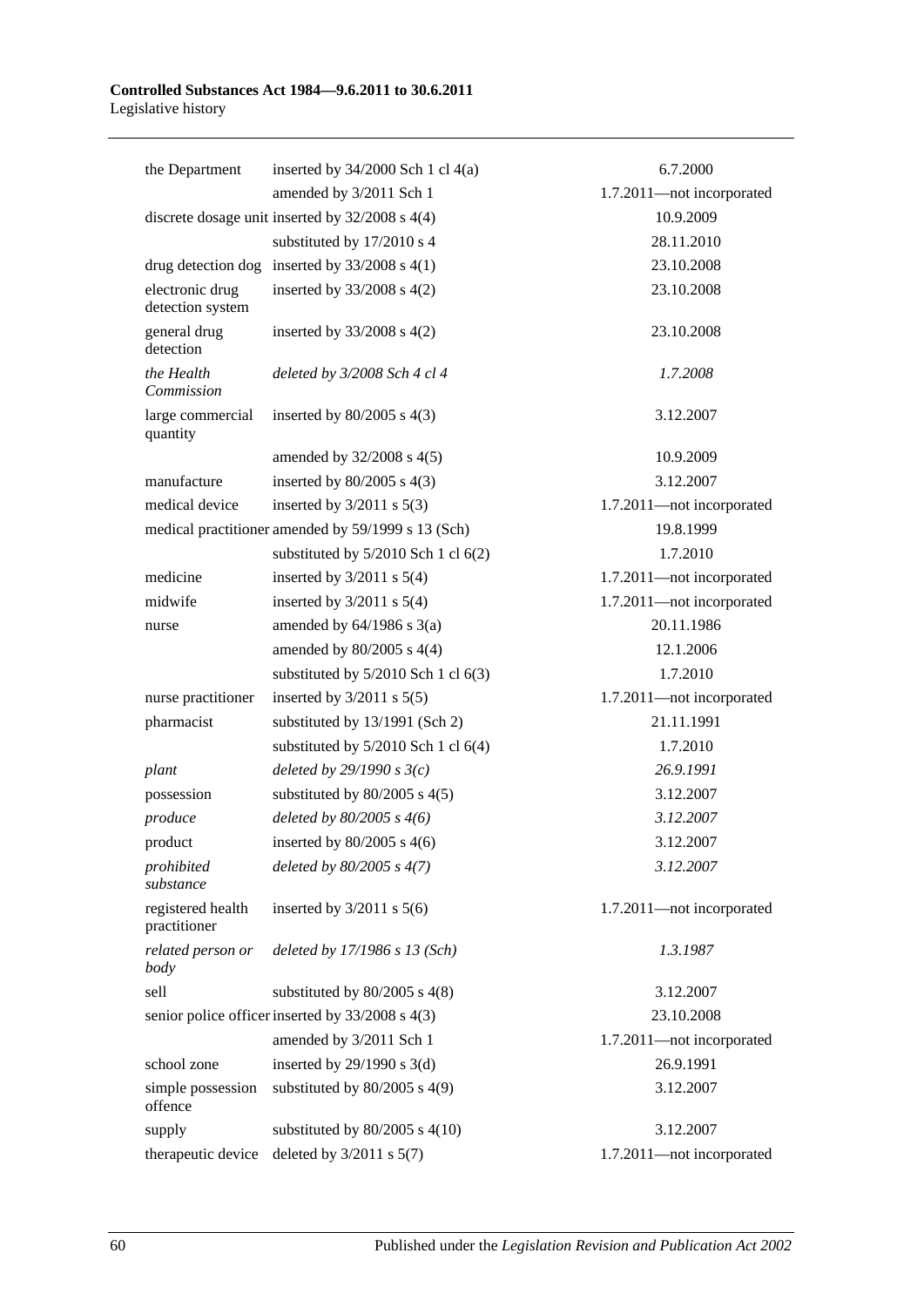#### **9.6.2011 to 30.6.2011—Controlled Substances Act 1984** Legislative history

| therapeutic<br>substance | deleted by $3/2011$ s $5(7)$                         | 1.7.2011-not incorporated |
|--------------------------|------------------------------------------------------|---------------------------|
| traffic                  | inserted by $80/2005$ s $4(11)$                      | 3.12.2007                 |
|                          | trafficable quantity inserted by $80/2005$ s $4(11)$ | 3.12.2007                 |
|                          | amended by $32/2008$ s 4(6)                          | 10.9.2009                 |
|                          | veterinary surgeon amended by 59/1999 s 13 (Sch)     | 19.8.1999                 |
|                          | amended by 3/2011 Sch 1                              | 1.7.2011-not incorporated |
| s(4(2))                  | inserted by $64/1986$ s $3(b)$                       | 20.11.1986                |
| s(4(3))                  | inserted by $64/1986$ s $3(b)$                       | 20.11.1986                |
|                          | substituted by $80/2005$ s $4(12)$                   | 3.12.2007                 |
| $s\ 4(4)$ (8)            | inserted by $80/2005$ s $4(12)$                      | 3.12.2007                 |
| s <sub>5</sub>           |                                                      |                           |
| $s 5(2)$ and (3)         | amended by 59/1999 s 13 (Sch)                        | 19.8.1999                 |
| Pt 2                     |                                                      |                           |
| s <sub>6</sub>           |                                                      |                           |
| s(6(1))                  | substituted by 59/1999 s 13 (Sch)                    | 19.8.1999                 |
| s(6(2))                  | amended by 59/1999 s 13 (Sch)                        | 19.8.1999                 |
|                          | amended by 34/2000 Sch 1 cl 4(b)                     | 6.7.2000                  |
|                          | amended by $80/2005$ s $5(1)$ , (2)                  | 12.1.2006                 |
|                          | amended by 32/2008 s 5                               | 10.9.2009                 |
|                          | amended by 3/2011 Sch 1                              | 1.7.2011-not incorporated |
| s 6(4)                   | amended by 59/1999 s 13 (Sch)                        | 19.8.1999                 |
|                          | amended by 3/2011 Sch 1                              | 1.7.2011-not incorporated |
| s <sub>7</sub>           |                                                      |                           |
| s(7(1))                  | amended by 59/1999 s 13 (Sch)                        | 19.8.1999                 |
|                          | amended by 3/2011 Sch 1                              | 1.7.2011-not incorporated |
| $s \, 7(2)$ and (3)      | amended by 59/1999 s 13 (Sch)                        | 19.8.1999                 |
| $s \, 7(4)$              | amended by 59/1999 s 13 (Sch)                        | 19.8.1999                 |
|                          | amended by 3/2011 Sch 1                              | 1.7.2011-not incorporated |
| ss 8 and 9               | amended by 59/1999 s 13 (Sch)                        | 19.8.1999                 |
| s 10                     |                                                      |                           |
| 10(1)                    | substituted by 59/1999 s 13 (Sch)                    | 19.8.1999                 |
| 10(2)                    | amended by 59/1999 s 13 (Sch)                        | 19.8.1999                 |
| s 10(3)                  | amended by 59/1999 s 13 (Sch)                        | 19.8.1999                 |
|                          | amended by 80/2005 s 6                               | 12.1.2006                 |
| s $10(4)$ —(6)           | amended by 59/1999 s 13 (Sch)                        | 19.8.1999                 |
| s 10A                    | inserted by 84/2009 s 68                             | 1.2.2010                  |
| s 11                     |                                                      |                           |
| s 11(3)                  | amended by 59/1999 s 13 (Sch)                        | 19.8.1999                 |
|                          | amended by 3/2011 Sch 1                              | 1.7.2011-not incorporated |
| $s 11(5)$ —(7)           | amended by 59/1999 s 13 (Sch)                        | 19.8.1999                 |
| Pt 2A                    | inserted by 3/2011 s 6                               | 1.7.2011-not incorporated |
| Pt 3                     |                                                      |                           |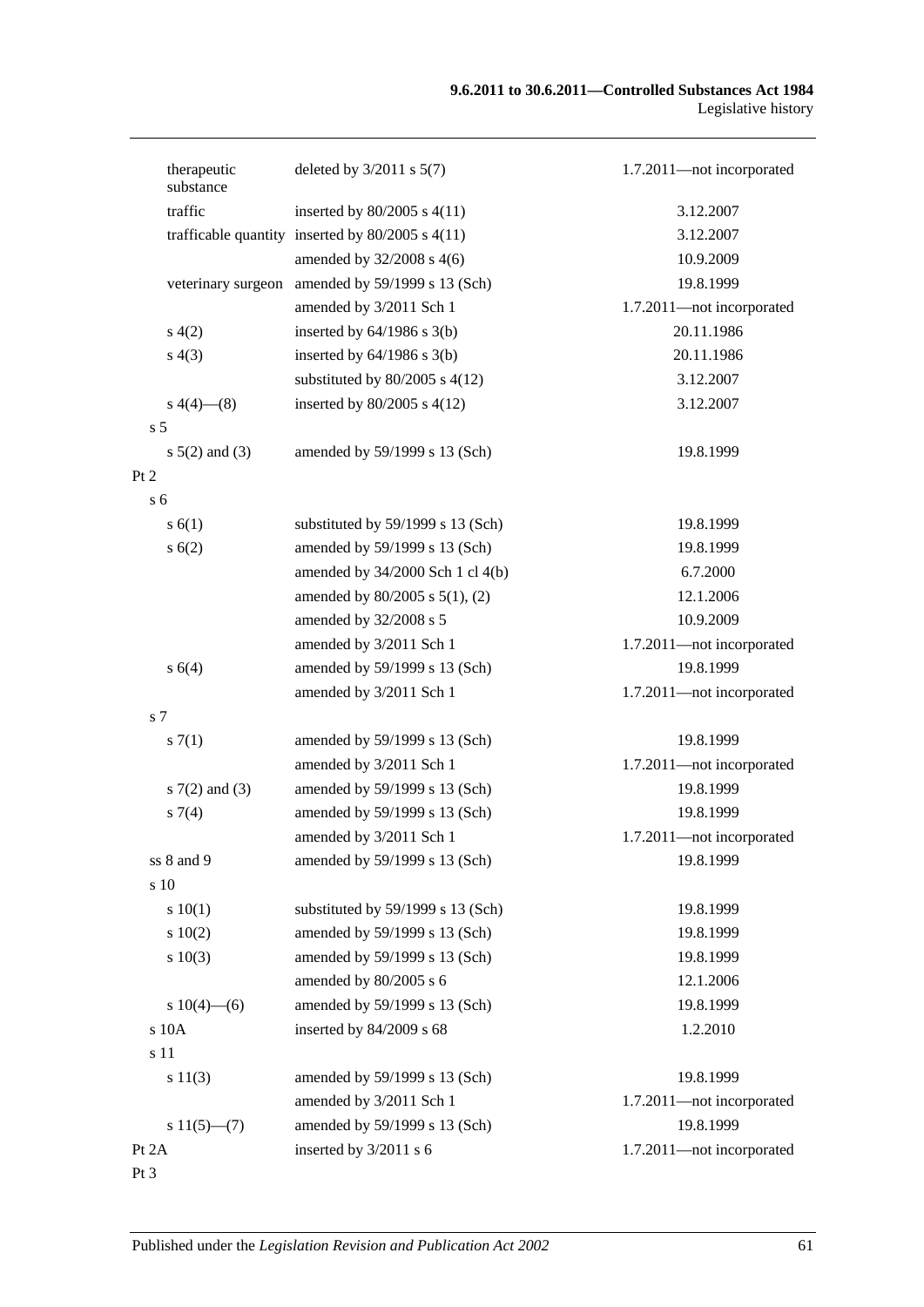| s 12                  |                                      |                           |
|-----------------------|--------------------------------------|---------------------------|
| s $12(1)$ and $(3)$   | amended by 59/1999 s 13 (Sch)        | 19.8.1999                 |
| s 12(4)               | amended by 59/1999 s 13 (Sch)        | 19.8.1999                 |
|                       | amended by 80/2005 s 7(1)            | 3.12.2007                 |
| s $12(4a)$ and $(4b)$ | inserted by $80/2005$ s $7(2)$       | 3.12.2007                 |
| s $12(5)$ and $(6)$   | amended by 59/1999 s 13 (Sch)        | uncommenced               |
|                       | deleted by $3/2011$ s $7(1)$         | 1.7.2011-not incorporated |
| s 12(7)               | amended by 59/1999 s 13 (Sch)        | 19.8.1999                 |
| s 12(8)               | amended by $3/2011$ s $7(2)$         | 1.7.2011-not incorporated |
| Pt 4                  |                                      |                           |
| s 13                  |                                      |                           |
| s 13(1)               | amended by 98/1995 s 3               | 4.1.1996                  |
|                       | amended by 59/1999 s 13 (Sch)        | 19.8.1999                 |
|                       | amended by $34/2000$ Sch 1 cl $4(c)$ | 6.7.2000                  |
|                       | amended by 80/2005 s 8(1)            | 3.12.2007                 |
|                       | amended by 3/2011 s 8(1), (2)        | 1.7.2011-not incorporated |
| s 13(2)               | amended by $3/2011$ s $8(3)$         | 1.7.2011-not incorporated |
| s 13(3)               | inserted by 59/1999 s 2              | 19.8.1999                 |
| s 13(4)               | inserted by $80/2005$ s $8(2)$       | 3.12.2007                 |
| s 14                  |                                      |                           |
| s 14(1)               | amended by 98/1995 s 4               | 4.1.1996                  |
|                       | amended by 59/1999 s 13 (Sch)        | 19.8.1999                 |
|                       | amended by 34/2000 Sch 1 cl 4(d)     | 6.7.2000                  |
|                       | amended by $3/2011$ s $9(1)$         | 1.7.2011-not incorporated |
| s 14(2)               | amended by 3/2011 s 9(2)             | 1.7.2011-not incorporated |
| $s\ 14(3)$            | inserted by 59/1999 s 3              | 19.8.1999                 |
| s 15                  |                                      |                           |
| s 15(1)               | amended by 98/1995 s 5               | 4.1.1996                  |
|                       | amended by 59/1999 s 13 (Sch)        | 19.8.1999                 |
|                       | amended by $34/2000$ Sch 1 cl $4(e)$ | 6.7.2000                  |
|                       | amended by 3/2011 s 10(1), (2)       | 1.7.2011-not incorporated |
| s 15(2)               | amended by 3/2011 s 10(3)            | 1.7.2011-not incorporated |
| s 15(3)               | inserted by 59/1999 s 4              | 19.8.1999                 |
| s 16                  |                                      |                           |
| s $16(1)$ and $(2)$   | amended by 98/1995 s 6               | 4.1.1996                  |
|                       | amended by 59/1999 s 13 (Sch)        | 19.8.1999                 |
| s 16(3)               | amended by 98/1995 s 6               | 4.1.1996                  |
|                       | amended by 59/1999 s 13 (Sch)        | 19.8.1999                 |
|                       | amended by 3/2011 Sch 1              | 1.7.2011-not incorporated |
| s 16(4)               | amended by 98/1995 s 6               | 4.1.1996                  |
|                       | amended by 59/1999 s 13 (Sch)        | 19.8.1999                 |
| s 17                  | amended by 98/1995 s 7               | 4.1.1996                  |
|                       | amended by 59/1999 s 13 (Sch)        | 19.8.1999                 |

62 Published under the *Legislation Revision and Publication Act 2002*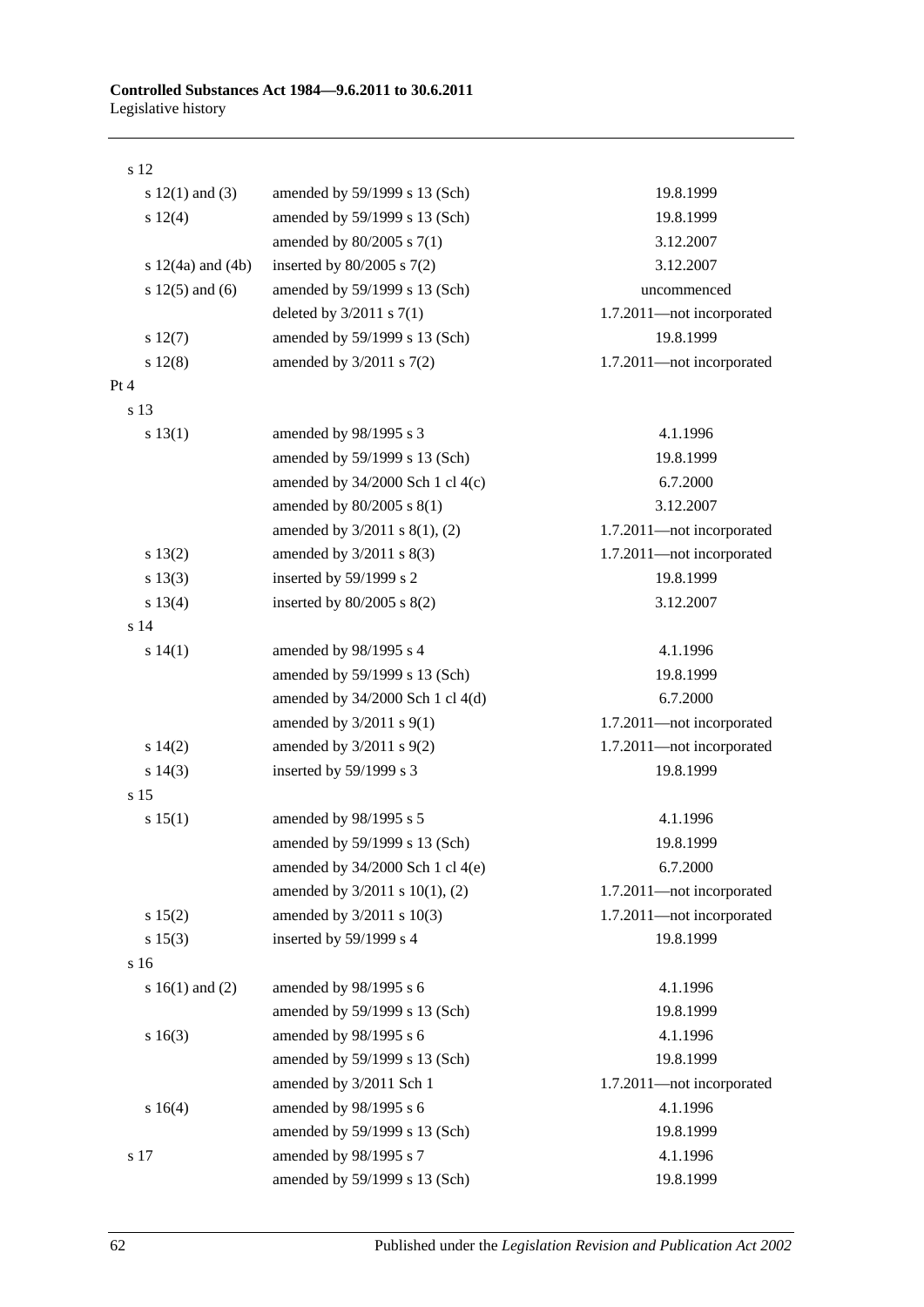| s 17A               | inserted by 32/2008 s 6                         | 10.9.2009                 |
|---------------------|-------------------------------------------------|---------------------------|
| s 17B               | inserted by 32/2008 s 6                         | 10.9.2009                 |
| s 17B(5)            | amended by 3/2011 s 11                          | 1.7.2011-not incorporated |
| s 17C               | inserted by 32/2008 s 6                         | 10.9.2009                 |
| $s \ 17C(3)$        | amended by 3/2011 s 12                          | 1.7.2011-not incorporated |
| s 18                | substituted by 98/1995 s 8                      | 4.1.1996                  |
| s 18(1)             | amended by 59/1999 s 13 (Sch)                   | 19.8.1999                 |
|                     | amended by $34/2000$ Sch 1 cl $4(f)$            | 6.7.2000                  |
|                     | substituted by $3/2011$ s $13(1)$               | 1.7.2011-not incorporated |
| s $18(1a)$ - $(1e)$ | inserted by 3/2011 s 13(1)                      | 1.7.2011-not incorporated |
| s 18(2)             | amended by 59/1999 s 13 (Sch)                   | 19.8.1999                 |
|                     | substituted by $3/2011$ s $13(1)$               | 1.7.2011-not incorporated |
| s 18(3)             | amended by 59/1999 s 13 (Sch)                   | 19.8.1999                 |
|                     | amended by $34/2000$ Sch 1 cl $4(g)$            | 6.7.2000                  |
|                     | amended by 80/2005 s 9                          | 3.12.2007                 |
| s 18(4)             | inserted by 59/1999 s 5                         | 19.8.1999                 |
| s 18(5)             | inserted by 3/2011 s 13(2)                      | 1.7.2011-not incorporated |
| s 18A               | inserted by 80/2005 s 10                        | 3.12.2007                 |
| s 18A(a1)           | inserted by $3/2011$ s $14(1)$                  | 1.7.2011-not incorporated |
| s 18A(1)            | amended by $3/2011$ s $14(2)$ —(4)              | 1.7.2011-not incorporated |
| s 18A(2)            | amended by 3/2011 s 14(5)                       | 1.7.2011-not incorporated |
| s 18A(3)            | amended by 3/2011 s 14(6)                       | 1.7.2011-not incorporated |
| s $18A(4)$          | amended by 3/2011 s 14(7)                       | 1.7.2011-not incorporated |
| s 18A(5)            | amended by 3/2011 s 14(8)                       | 1.7.2011-not incorporated |
| s 18A(6)            | amended by 32/2008 s 7(1)                       | 10.9.2009                 |
|                     | amended by 3/2011 s 14(9)                       | 1.7.2011-not incorporated |
| s 18A(8)            | substituted by $32/2008$ s $7(2)$               | 10.9.2009                 |
| s 19                |                                                 |                           |
| s 19(1)             | s 19 amended by 98/1995 s 9                     | 4.1.1996                  |
|                     | s 19 amended by 59/1999 s 13 (Sch)              | 19.8.1999                 |
|                     | s 19 redesignated as s $19(1)$ by $35/2007$ s 4 | 1.7.2008                  |
| $s 19(2)$ – (6)     | inserted by 35/2007 s 4                         | 1.7.2008                  |
| s 20                |                                                 | uncommenced               |
| $s \, 20(1)$        | amended by 98/1995 s 10                         |                           |
|                     | amended by 59/1999 s 13 (Sch)                   |                           |
|                     | amended by 80/2005 s 11(1), (2)                 |                           |
|                     | amended by 3/2011 s 15(1)                       | 1.7.2011-not incorporated |
| $s\,20(2)$          | substituted by $80/2005$ s $11(3)$              |                           |
|                     | amended by 3/2011 s 15(1), (2)                  | 1.7.2011-not incorporated |
| s 21                |                                                 |                           |
| $s\,21(1)$          | amended by 59/1999 s 13 (Sch)                   | 19.8.1999                 |
|                     | amended by 80/2005 s 12(1), (2)                 | 12.1.2006                 |
| $s\ 21(2)$          | amended by 98/1995 s 11                         | 4.1.1996                  |
|                     |                                                 |                           |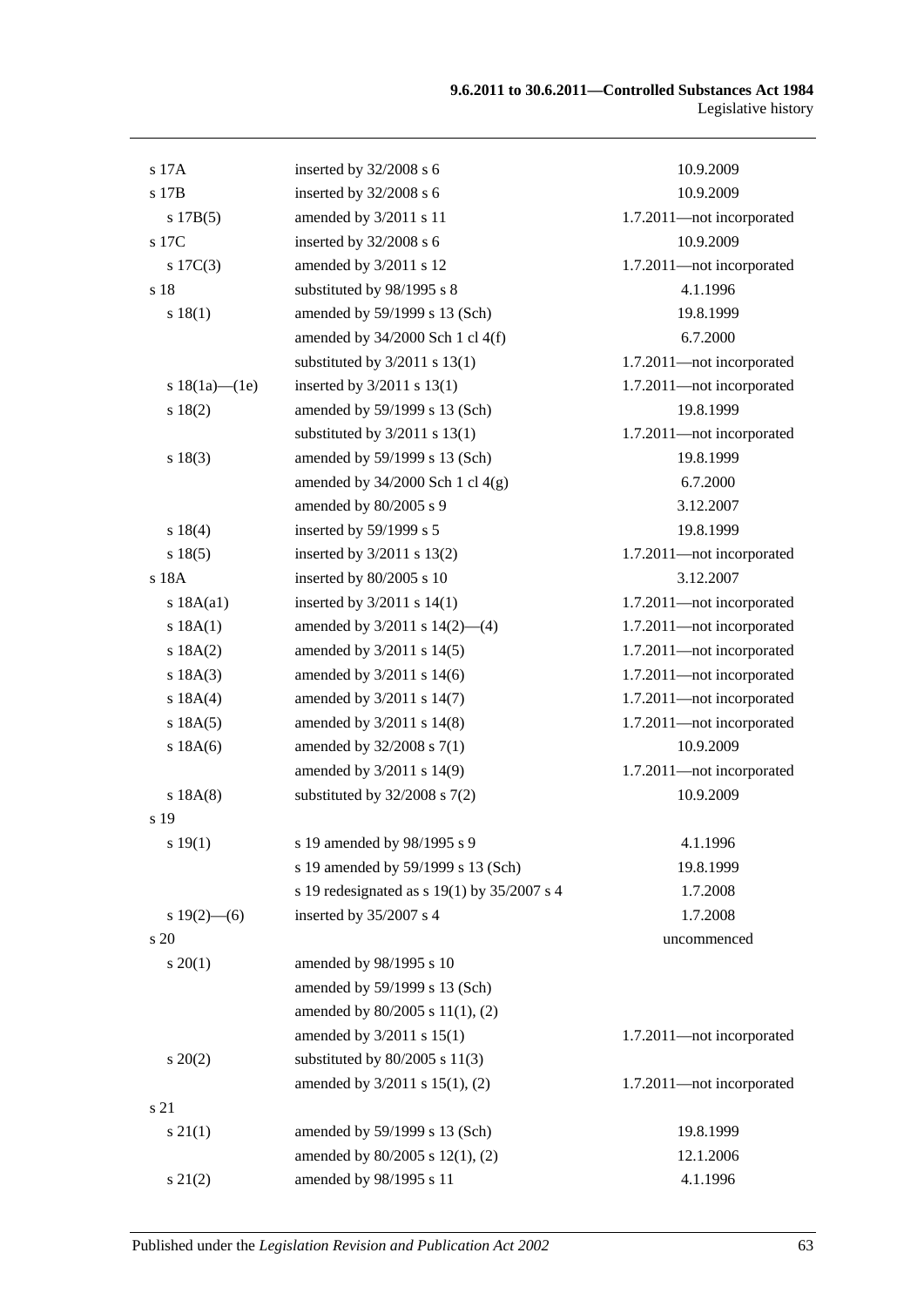|                 | amended by 59/1999 s 13 (Sch)    | 19.8.1999                 |
|-----------------|----------------------------------|---------------------------|
| $s \ 21(4)$     | amended by 59/1999 s 13 (Sch)    | 19.8.1999                 |
|                 | amended by 3/2011 Sch 1          | 1.7.2011-not incorporated |
| s <sub>22</sub> |                                  |                           |
| $s\ 22(1)$      | amended by 98/1995 s 12          | 4.1.1996                  |
|                 | amended by 59/1999 s 13 (Sch)    | 19.8.1999                 |
|                 | amended by 34/2000 Sch 1 cl 4(h) | 6.7.2000                  |
| s 23            |                                  |                           |
| $s\,23(1)$      | amended by 98/1995 s 13          | 4.1.1996                  |
|                 | amended by 59/1999 s 13 (Sch)    | 19.8.1999                 |
|                 | amended by 3/2011 s 16           | 1.7.2011-not incorporated |
| $s\,23(2)$      | amended by 59/1999 s 13 (Sch)    | 19.8.1999                 |
| s 24            | substituted by 98/1995 s 14      | 4.1.1996                  |
|                 | amended by 59/1999 s 13 (Sch)    | 19.8.1999                 |
|                 | amended by 3/2011 s 17           | 1.7.2011-not incorporated |
| s <sub>25</sub> | amended by 98/1995 s 15          | 4.1.1996                  |
|                 | amended by 59/1999 s 13 (Sch)    | 19.8.1999                 |
|                 | amended by 3/2011 s 18           | 1.7.2011-not incorporated |
| s <sub>26</sub> | amended by 98/1995 s 16          | 4.1.1996                  |
|                 | amended by 59/1999 s 13 (Sch)    | 19.8.1999                 |
|                 | amended by 3/2011 s 19           | 1.7.2011-not incorporated |
| s 27            | substituted by 98/1995 s 17      | 4.1.1996                  |
|                 | amended by 59/1999 s 13 (Sch)    | 19.8.1999                 |
|                 | amended by 3/2011 s 20           | 1.7.2011-not incorporated |
| s 28            |                                  |                           |
| s 28(1)         | amended by 98/1995 s 18          | 4.1.1996                  |
|                 | amended by 59/1999 s 13 (Sch)    | 19.8.1999                 |
|                 | amended by 3/2011 s 21(1)        | 1.7.2011-not incorporated |
| $s\,28(2)$      | amended by 3/2011 s 21(2)        | 1.7.2011-not incorporated |
| s 29            | amended by 98/1995 s 19          | 4.1.1996                  |
|                 | amended by 59/1999 s 13 (Sch)    | 19.8.1999                 |
|                 | amended by 3/2011 s 22           | 1.7.2011-not incorporated |
| s 30            |                                  |                           |
| $s \ 30(1)$     | amended by $98/1995$ s $20(a)$   | 4.1.1996                  |
|                 | amended by 59/1999 s 13 (Sch)    | 19.8.1999                 |
| $s \ 30(2)$     | amended by 98/1995 s 20(b)       | 4.1.1996                  |
|                 | amended by 59/1999 s 13 (Sch)    | 19.8.1999                 |
| s $30(2a)$      | inserted by $98/1995$ s $20(c)$  | 4.1.1996                  |
|                 | amended by 59/1999 s 13 (Sch)    | 19.8.1999                 |
| $s \ 30(3)$     | amended by 59/1999 s 13 (Sch)    | 19.8.1999                 |
| $Pt\,5$         |                                  |                           |
| heading         | substituted by 80/2005 s 13      | 3.12.2007                 |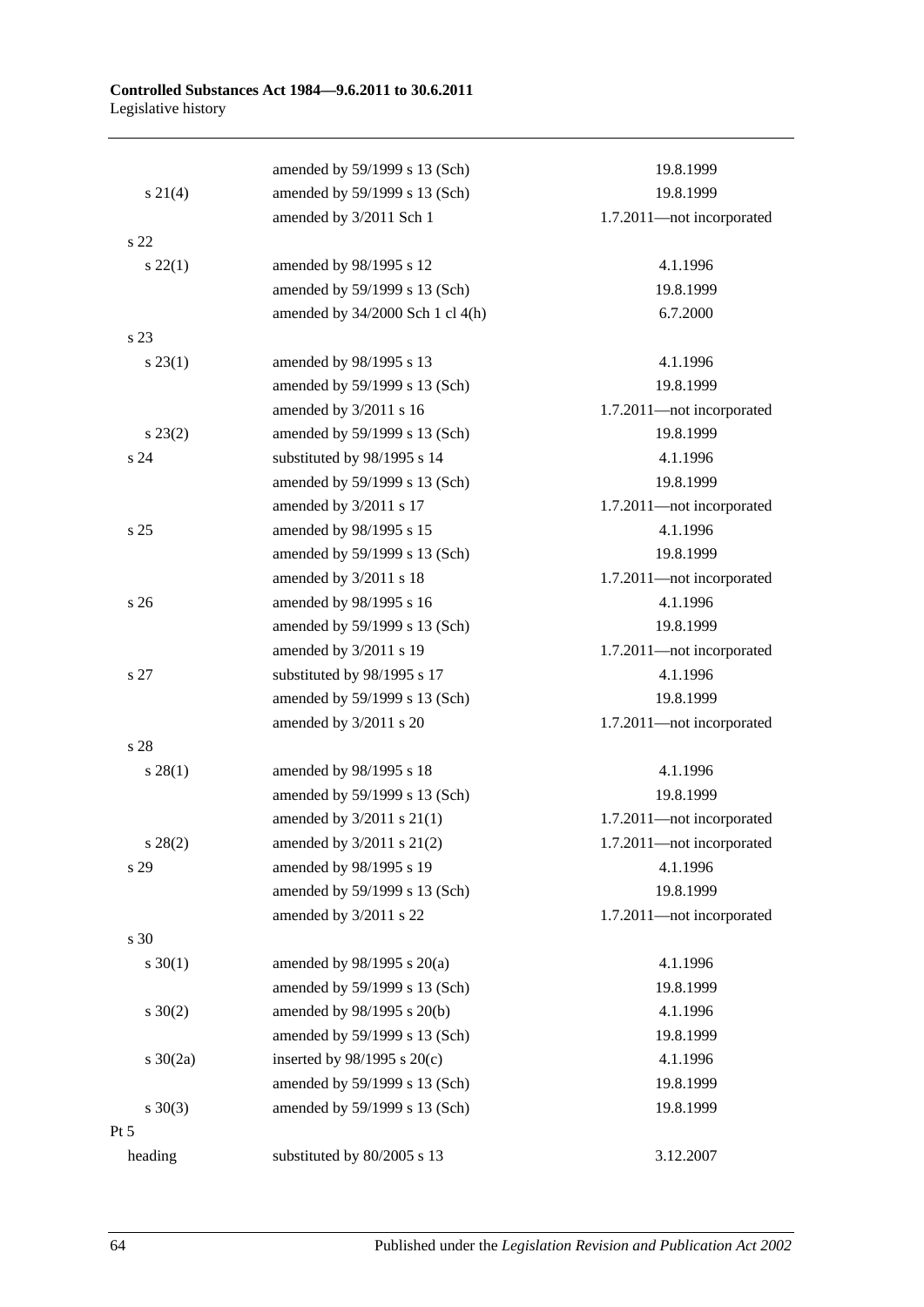### *Pt 5 Div 1 before substitution by 80/2005*

| s <sub>31</sub>      |                                            |                           |
|----------------------|--------------------------------------------|---------------------------|
| s3I(1)               | amended by 59/1999 s 13 (Sch)              | 19.8.1999                 |
| $s \, 3I(2)$         | amended by $64/1986 s 4$                   | 20.11.1986                |
|                      | amended by 59/1999 s 13 (Sch)              | 19.8.1999                 |
| $s \frac{3I(3)}{3}$  | amended by 59/1999 s 13 (Sch)              | 19.8.1999                 |
|                      | amended by $34/2000$ Sch 1 cl $4(i)$       | 6.7.2000                  |
| $s \, 3I(4)$         | amended by 59/1999 s 13 (Sch)              | 19.8.1999                 |
| $s \frac{3I(5)}{2}$  | inserted by $59/1999 s 6$                  | 19.8.1999                 |
| s <sub>32</sub>      |                                            |                           |
| $s\,32(1)$           | amended by 59/1999 s 13 (Sch)              | 19.8.1999                 |
| $s\,32(2)$           | amended by 59/1999 s 13 (Sch)              | 19.8.1999                 |
|                      | amended by $34/2000$ Sch 1 cl $4(j)$       | 6.7.2000                  |
| $s \, 32(3)$ and (4) | amended by 59/1999 s 13 (Sch)              | 19.8.1999                 |
| $s\,32(5)$           | amended by $64/1986 s 5$                   | 20.11.1986                |
|                      | amended by $29/1990 s 4(a)$                | 26.9.1991                 |
|                      | amended by $69/1991 s 16(a)$ , (b)         | 6.7.1992                  |
|                      | amended by $44/1992 s 3(a), (b)$           | 6.7.1992                  |
|                      | $B(b)(iii)$ deleted by 44/1992 s 3(c)      | 6.7.1992                  |
|                      | amended by 59/1999 s 13 (Sch)              | 19.8.1999                 |
| $s\,32(5a)$          | inserted by $28/1990 s 2$                  | 26.4.1990                 |
| $s\,32(6)$           | substituted by $29/1990 s 4(b)$            | 26.9.1991                 |
| $s\,32(7)$           | inserted by 59/1999 s 7                    | 19.8.1999                 |
| s <sub>33</sub>      |                                            |                           |
| $s \, 33(1)$         | amended by $64/1986 s 6(a)$                | 20.11.1986                |
|                      | amended by 59/1999 s 13 (Sch)              | 19.8.1999                 |
|                      | amended by $34/2000$ Sch 1 cl $4(k)$       | 6.7.2000                  |
| $s\,33(1a)$          | inserted by $64/1986$ s $6(b)$             | 20.11.1986                |
|                      | amended by 59/1999 s 13 (Sch)              | 19.8.1999                 |
|                      | amended by 34/2000 Sch 1 cl 4(l)           | 6.7.2000                  |
| $s \, 33(2)$         | amended by 59/1999 s 13 (Sch)              | 19.8.1999                 |
| s33(3)               | amended by $64/1986 s 6(c)$                | 20.11.1986                |
|                      | amended by $34/2000$ Sch 1 cl $4(m)$       | 6.7.2000                  |
| $s \, 33(4)$         | amended by $64/1986 s 6(d)$                | 20.11.1986                |
|                      | amended by $34/2000$ Sch 1 cl $4(n)$       | 6.7.2000                  |
| $s\,33(5)$           | amended by $64/1986$ s $6(e)$              | 20.11.1986                |
|                      | amended by $34/2000$ Sch 1 cl $4(o)$ , (p) | 6.7.2000                  |
| $s\,33(6)$           | amended by 59/1999 s 13 (Sch)              | 19.8.1999                 |
| Pt 5 Div 1           | substituted by 80/2005 s 14                | 3.12.2007                 |
| s 31                 |                                            |                           |
| $s \, 31(1)$         | amended by 32/2008 s 8(1), (2)             | 10.9.2009                 |
|                      | amended by 3/2011 s 23                     | 1.7.2011-not incorporated |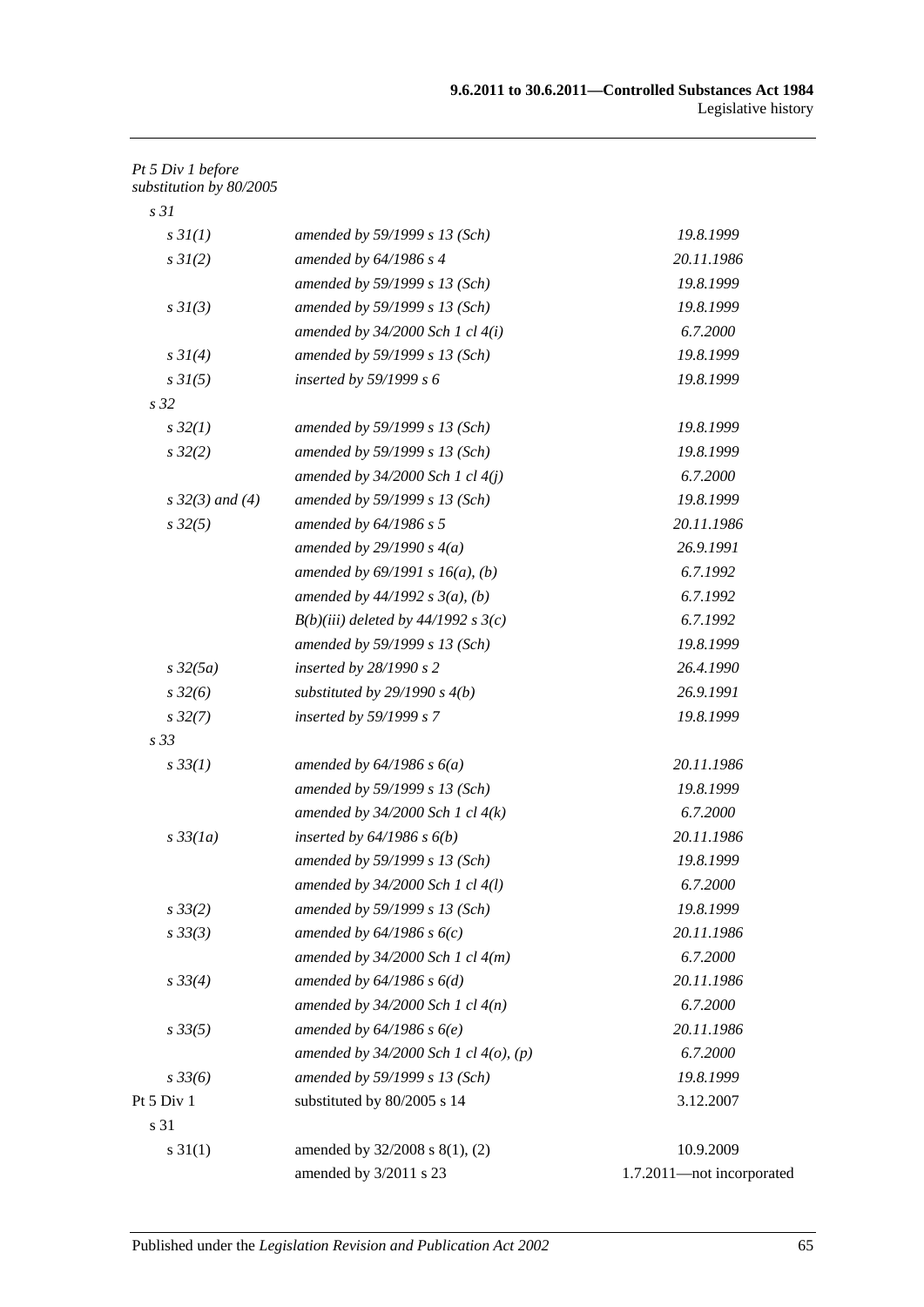#### **Controlled Substances Act 1984—9.6.2011 to 30.6.2011** Legislative history

| $s \, 31(3)$        | inserted by $32/2008$ s $8(3)$                 | 10.9.2009                 |
|---------------------|------------------------------------------------|---------------------------|
| Pt 5 Div 2          | substituted by 80/2005 s 14                    | 3.12.2007                 |
| s 32                |                                                |                           |
| $s \frac{32}{2a}$   | inserted by $17/2010$ s $5(1)$                 | 28.11.2010                |
| $s \, 32(5)$        | amended by 17/2010 s 5(2)                      | 28.11.2010                |
| $s \, 32(6)$        | inserted by 17/2010 s 5(3)                     | 28.11.2010                |
| s 33                |                                                |                           |
| $s \frac{33(4)}{4}$ | substituted by 32/2008 s 9                     | 10.9.2009                 |
| s 33D               | amended by 11/2008 Sch 1 cl 1                  | 8.6.2008                  |
| Pt 5 Div 3          | inserted by 80/2005 s 14                       | 3.12.2007                 |
| s 33GA              | inserted by 11/2008 Sch 1 cl 2                 | 8.6.2008                  |
| Pt 5 Div 4          | inserted by 80/2005 s 14                       | 3.12.2007                 |
| s <sub>33J</sub>    |                                                |                           |
| s $33J(1)$          | s 33J redesignated as s 33J(1) by 32/2008 s 10 | 10.9.2009                 |
| s $33J(2)$          | inserted by 32/2008 s 10                       | 10.9.2009                 |
| s 33K               |                                                |                           |
| $s \, 33K(1)$       | amended by 32/2008 s 11(1)                     | 10.9.2009                 |
| $s \, 33K(2)$       | amended by 32/2008 s 11(2)                     | 10.9.2009                 |
| $s \, 33K(3)$       | inserted by 32/2008 s 11(3)                    | 10.9.2009                 |
| s 33LA              | inserted by 50/2007 s 4                        | 19.10.2008                |
| s 33LB              | inserted by 32/2008 s 12                       | 10.9.2009                 |
| Pt 5 Div 5          | inserted by 80/2005 s 14                       | 3.12.2007                 |
| s 330               |                                                |                           |
| $s \, 33O(2)$       | amended by 3/2011 Sch 1                        | 1.7.2011-not incorporated |
| s 330A              | inserted by 32/2008 s 13                       | 10.9.2009                 |
| Pt 5 Div 6          |                                                |                           |
| heading             | inserted by 80/2005 s 14                       | 3.12.2007                 |
| s 34                | substituted by 64/1986 s 7                     | 29.3.1990                 |
|                     | amended by 59/1999 s 13 (Sch)                  | 19.8.1999                 |
|                     | substituted by 87/2000 s 4                     | 1.10.2001                 |
| s 35                | amended by 59/1999 s 13 (Sch)                  | 19.8.1999                 |
|                     | substituted by 87/2000 s 4                     | 1.10.2001                 |
| s 36                | amended by 59/1999 s 13 (Sch)                  | 19.8.1999                 |
|                     | substituted by 87/2000 s 4                     | 1.10.2001                 |
| $s \; 36(1)$        | amended by 3/2011 Sch 1                        | 1.7.2011-not incorporated |
| ss 37-39            | amended by 59/1999 s 13 (Sch)                  | 19.8.1999                 |
|                     | substituted by 87/2000 s 4                     | 1.10.2001                 |
| s 40                | substituted by 87/2000 s 4                     | 1.10.2001                 |
| s 40A               | inserted by 87/2000 s 4                        | 1.10.2001                 |
| $s$ 40 $B$          | inserted by $87/2000 s 4$                      | 1.10.2001                 |
|                     | deleted by $48/2004$ s 4                       | 30.9.2004                 |
| Pt 6                | heading substituted by 59/1999 s 8             | 19.8.1999                 |
| Div 1 heading       | deleted by 59/1999 s 9                         | 19.8.1999                 |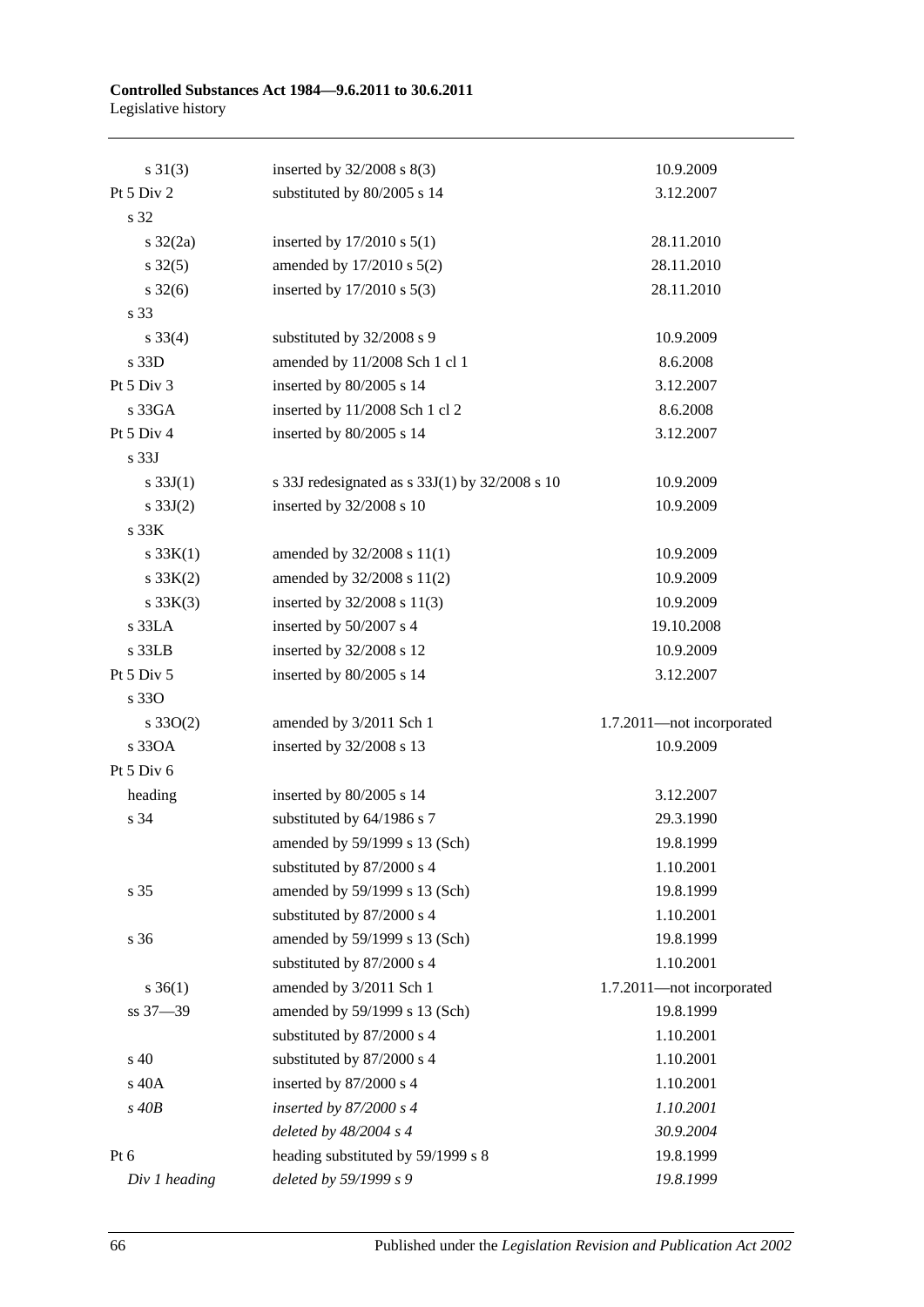| $ss$ 41 and 42                          | amended by 59/1999 s 13 (Sch)                                            | 19.8.1999                 |
|-----------------------------------------|--------------------------------------------------------------------------|---------------------------|
|                                         | deleted by 80/2005 s 15                                                  | 3.12.2007                 |
| 19/2005                                 | s 43 before deletion by substituted by 17/1986 s 13 (Sch)                | 1.3.1987                  |
| $s\,43(1)$ and (2)                      | deleted by $69/1991 s 16(c)$                                             | 6.7.1992                  |
| $s\,43(3)$                              | amended by 59/1999 s 13 (Sch)                                            | 19.8.1999                 |
| $s\,43$                                 | deleted by 19/2005 Sch 1 cl 2                                            | 2.4.2006                  |
| s <sub>44</sub>                         |                                                                          |                           |
| $s\,44(1)$                              | s 44 amended by 29/1990 s 5                                              | 26.9.1991                 |
|                                         | s 44 amended by 59/1999 s 13 (Sch)                                       | 19.8.1999                 |
|                                         | s 44 amended by 87/2000 s 5                                              | 1.10.2001                 |
|                                         | s 44 amended by 19/2005 Sch 1 cl 3                                       | 2.4.2006                  |
|                                         | s 44 amended by 80/2005 s $16(1)$ —(3)                                   | 3.12.2007                 |
|                                         | s 44(db) deleted by 80/2005 s 16(3)                                      | 3.12.2007                 |
|                                         | s 44 amended and redesignated as s 44(1) by<br>$32/2008$ s $14(1)$ , (2) | 10.9.2009                 |
|                                         | amended by 3/2011 Sch 1                                                  | 1.7.2011-not incorporated |
| $s\ 44(2)$ and (3)                      | inserted by $32/2008$ s $14(2)$                                          | 10.9.2009                 |
| s <sub>45</sub>                         | amended by 59/1999 s 13 (Sch)                                            | 19.8.1999                 |
|                                         | amended by 3/2011 Sch 1                                                  | 1.7.2011-not incorporated |
| $s$ 45 $A$                              | inserted by 64/1986 s 8                                                  | 30.4.1987                 |
| $s\,45A(1)$                             | amended by 49/1991 Sch 2                                                 | 6.7.1992                  |
|                                         | amended by 59/1999 s 13 (Sch)                                            | 19.8.1999                 |
|                                         | amended by 3/2011 Sch 1                                                  | 1.7.2011-not incorporated |
| $s\,45A(2)$                             | amended by 34/1996 s 4 (Sch cl 12)                                       | 3.2.1997                  |
|                                         | amended by 59/1999 s 13 (Sch)                                            | 19.8.1999                 |
| $s\,45A(3)$                             | substituted by $34/1996$ s 4 (Sch cl 12)                                 | 3.2.1997                  |
| $s\,45A(4)$ - (6)                       | deleted by $34/1996 s 4$ (Sch cl 12)                                     | 3.2.1997                  |
| $s\,45A(8)$                             | amended by 29/1990 s 6                                                   | 26.9.1991                 |
| artificially<br>enhanced<br>cultivation | inserted by $47/2002$ s $3(a)$                                           | 1.2.2003                  |
|                                         | deleted by 32/2008 s 15                                                  | 10.9.2009                 |
| child                                   | deleted by 80/2005 s 17                                                  | 3.12.2007                 |
| simple cannabis<br>offence              | amended by 59/1999 s 13 (Sch)                                            | 19.8.1999                 |
|                                         | amended by $47/2002$ s $3(b)$                                            | 1.2.2003                  |
|                                         | substituted by 80/2005 s 17                                              | 3.12.2007                 |
| Pt 6 Div 2                              | amended by 17/1986 s 13 (Sch)                                            | 1.3.1987                  |
|                                         | deleted by 59/1999 s 10                                                  | 19.8.1999                 |
| Pt 7                                    | heading substituted by 59/1999 s 11                                      | 19.8.1999                 |
| s <sub>50</sub>                         |                                                                          |                           |
| s 50(1)                                 | amended by 32/2008 s 16                                                  | 10.9.2009                 |
|                                         | amended by 3/2011 Sch 1                                                  | 1.7.2011-not incorporated |
|                                         |                                                                          |                           |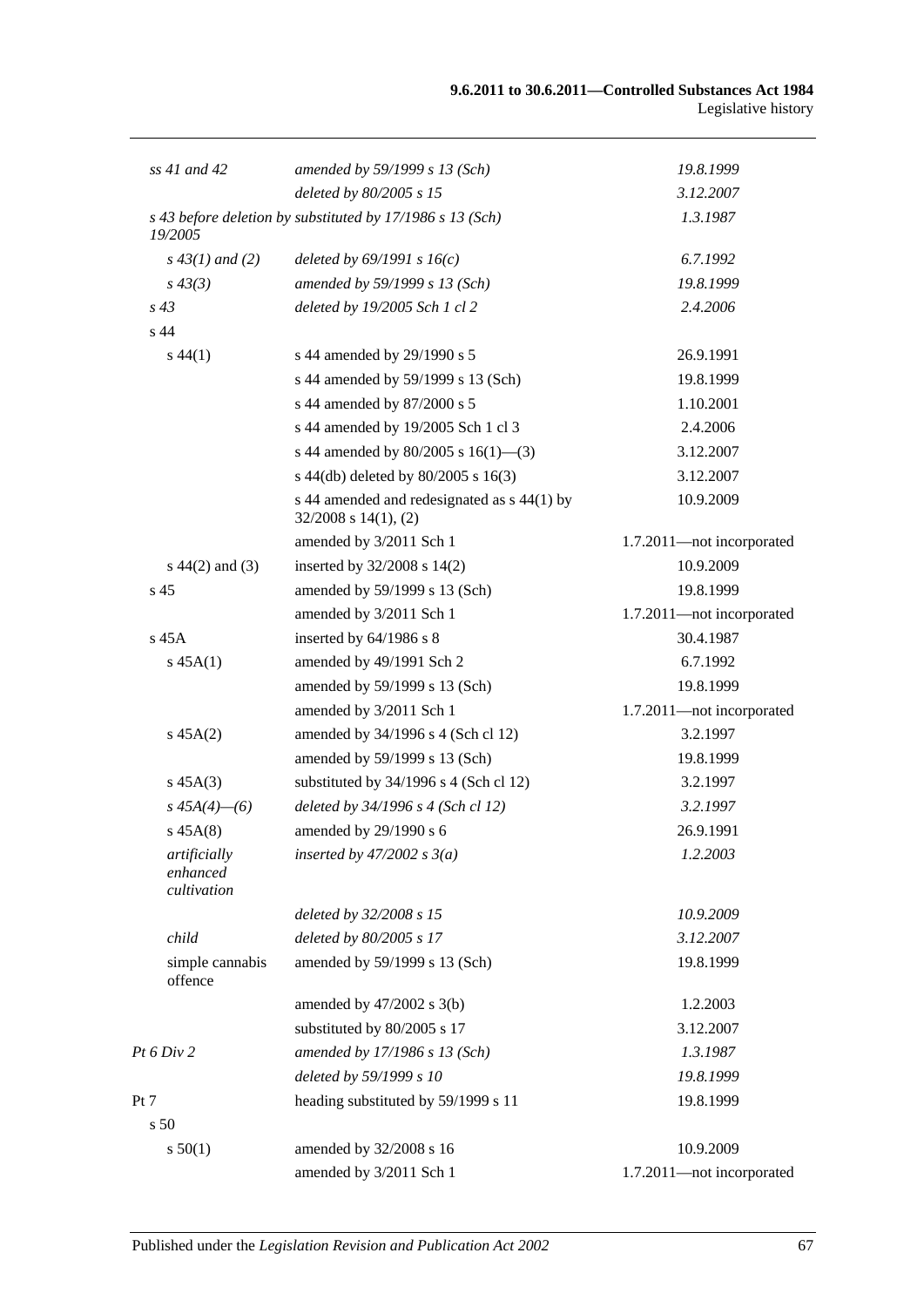#### **Controlled Substances Act 1984—9.6.2011 to 30.6.2011** Legislative history

| $s\ 50(2)$           | amended by 59/1999 s 13 (Sch)                | 19.8.1999                 |
|----------------------|----------------------------------------------|---------------------------|
|                      | amended by 3/2011 s 24                       | 1.7.2011-not incorporated |
| $s\ 50(3)$           | amended by 59/1999 s 13 (Sch)                | 19.8.1999                 |
|                      | amended by 3/2011 Sch 1                      | 1.7.2011-not incorporated |
| s <sub>51</sub>      |                                              |                           |
| s 51(1)              | amended by $43/1986$ s $5(c)$                | 16.10.1986                |
|                      | amended by 59/1999 s 13 (Sch)                | 19.8.1999                 |
|                      | amended by 32/2008 s 17                      | 10.9.2009                 |
| s 51(2)              | amended by $43/1986$ s $5(d)$                | 16.10.1986                |
|                      | amended by 59/1999 s 13 (Sch)                | 19.8.1999                 |
| s <sub>52</sub>      |                                              |                           |
| s 52(1)              | amended by 3/2011 Sch 1                      | 1.7.2011-not incorporated |
| s 52(2)              | amended by 17/1986 s 13 (Sch)                | 1.3.1987                  |
|                      | amended by 59/1999 s 13 (Sch)                | 19.8.1999                 |
|                      | amended by $80/2005$ s $18(1)$ —(3)          | 12.1.2006                 |
|                      | amended by 3/2011 Sch 1                      | 1.7.2011-not incorporated |
| $s\,52(3)$           | amended by 3/2011 Sch 1                      | 1.7.2011-not incorporated |
| s 52(4)              | amended by 59/1999 s 13 (Sch)                | 19.8.1999                 |
|                      | amended by 80/2005 s 18(4)                   | 12.1.2006                 |
|                      | amended by 3/2011 s 25(1)-(3), Sch 1         | 1.7.2011-not incorporated |
| s 52(5)              | amended by 59/1999 s 13 (Sch)                | 19.8.1999                 |
|                      | amended by 3/2011 s 25(4), Sch 1             | 1.7.2011-not incorporated |
| s 52(6)              | amended by 59/1999 s 13 (Sch)                | 19.8.1999                 |
|                      | amended by 33/2008 s 5(1), (2)               | 23.10.2008                |
|                      | amended by 3/2011 Sch 1                      | 1.7.2011-not incorporated |
| $s 52(7)$ and (8)    | amended by 59/1999 s 13 (Sch)                | 19.8.1999                 |
|                      | deleted by $33/2008 s 5(3)$                  | 23.10.2008                |
| s 52(9)              | amended by 59/1999 s 13 (Sch)                | 19.8.1999                 |
|                      | amended by 33/2008 s 5(4), (5)               | 23.10.2008                |
|                      | amended by 3/2011 Sch 1                      | 1.7.2011-not incorporated |
| $s\,52(10)$          | amended by 59/1999 s 13 (Sch)                | 19.8.1999                 |
|                      | amended by 33/2008 s 5(6)                    | 23.10.2008                |
|                      | amended by 3/2011 Sch 1                      | 1.7.2011-not incorporated |
| s 52(11)             | amended by 59/1999 s 13 (Sch)                | 19.8.1999                 |
|                      | substituted by $80/2005$ s $18(5)$           | 12.1.2006                 |
|                      | substituted by $33/2008$ s $5(7)$            | 23.10.2008                |
|                      | amended by 3/2011 Sch 1                      | 1.7.2011-not incorporated |
| $s\,52(12)$          | amended by 98/1995 s 21                      | 4.1.1996                  |
|                      | amended by 59/1999 s 13 (Sch)                | 19.8.1999                 |
|                      | deleted by $33/2008$ s $5(7)$                | 23.10.2008                |
| s $52A$ -see s $52E$ |                                              |                           |
| s 52A                | inserted by 33/2008 s 6                      | 23.10.2008                |
|                      | s 52A(1),(6) and (7) amended by 3/2011 Sch 1 | 1.7.2011-not incorporated |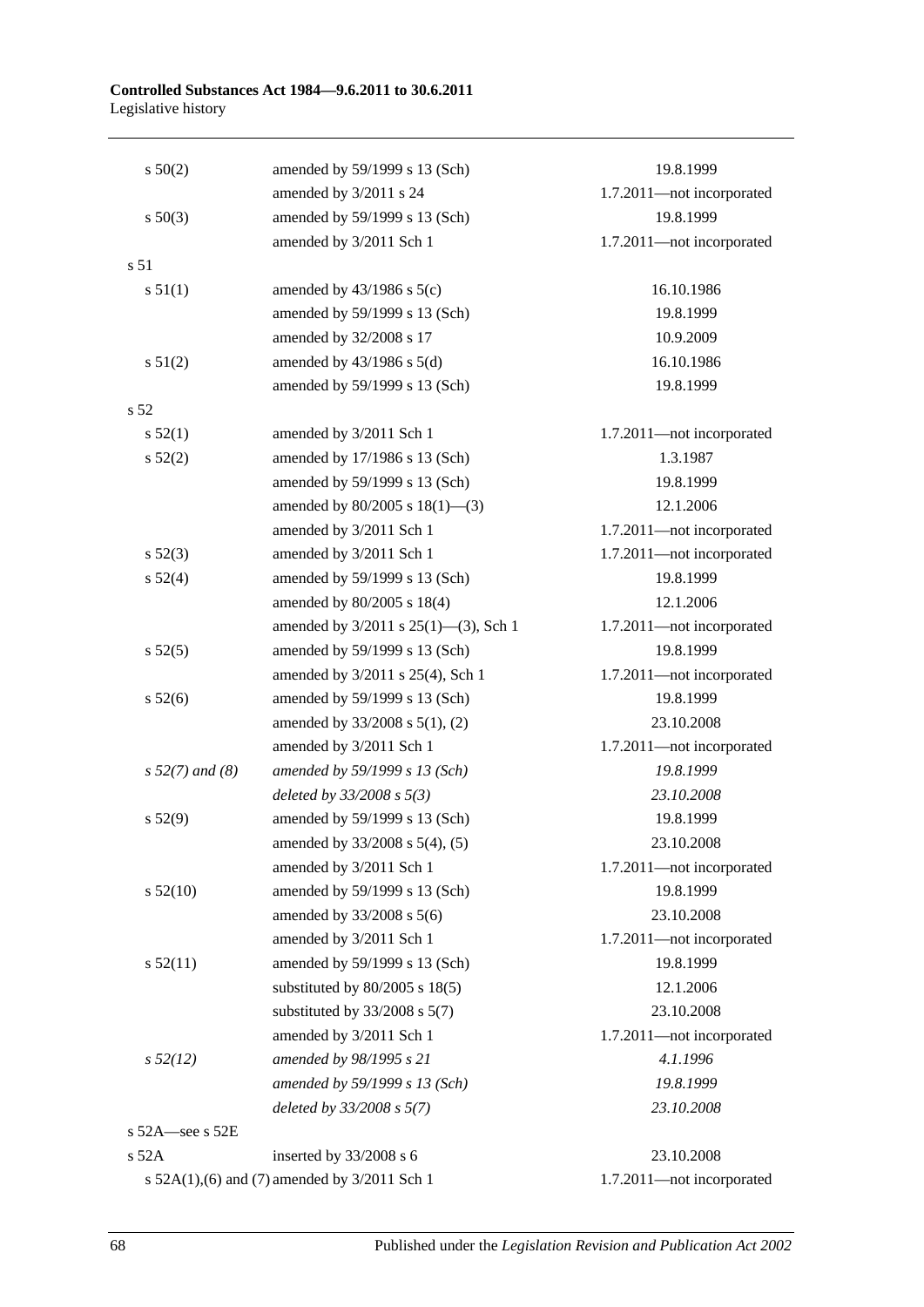| s 52B                              | inserted by 33/2008 s 6                    | 23.10.2008                |
|------------------------------------|--------------------------------------------|---------------------------|
| s $52B(4)$ —(7) and<br>(9)         | amended by 3/2011 Sch 1                    | 1.7.2011-not incorporated |
| $s$ 52C                            | inserted by 33/2008 s 6                    | 23.10.2008                |
| $s$ 52D                            | inserted by 33/2008 s 6                    | 23.10.2008                |
| s 52D(1)                           | amended by 3/2011 Sch 1                    | 1.7.2011-not incorporated |
| $s$ 52 $E$                         | s 52A inserted by 27/1994 s 3              | 13.10.1994                |
|                                    | s 52A substituted by 59/1999 s 12          | 19.8.1999                 |
|                                    | s 52A redesignated as s 52E by 33/2008 s 7 | 23.10.2008                |
| $s$ 52E(2)                         | amended by 80/2005 s 19(1)                 | 3.12.2007                 |
| $s$ 52E(6a)                        | inserted by 80/2005 s 19(2)                | 12.1.2006                 |
|                                    | amended by 3/2011 Sch 1                    | 1.7.2011-not incorporated |
| $s$ 52E(7)                         | amended by 80/2005 s 19(3)                 | 3.12.2007                 |
| $s$ 52E(10)                        | amended by 80/2005 s 19(4)                 | 3.12.2007                 |
| $s$ 52E(12)                        | substituted by 19/2005 Sch 1 cl 4          | 2.4.2006                  |
| $s$ 52E(13)                        |                                            |                           |
| the prescribed<br>period           | amended by 3/2011 Sch 1                    | 1.7.2011-not incorporated |
| s <sub>53</sub>                    |                                            |                           |
| s 53(1)                            | amended by $43/1986$ s $5(e)$              | 16.10.1986                |
|                                    | amended by 59/1999 s 13 (Sch)              | 19.8.1999                 |
| s 53(1a)                           | inserted by $17/2010$ s $6(1)$             | 28.11.2010                |
| s 53(2)                            | amended by $43/1986$ s $5(f)$              | 16.10.1986                |
|                                    | amended by 27/1994 s 4                     | 13.10.1994                |
|                                    | amended by 80/2005 s 20                    | 3.12.2007                 |
|                                    | amended by 3/2011 s 26                     | 1.7.2011-not incorporated |
| s 53(3)                            | amended by 3/2011 Sch 1                    | 1.7.2011-not incorporated |
| s 53(4)                            | amended by $43/1986$ s $5(g)$              | 16.10.1986                |
|                                    | amended by 59/1999 s 13 (Sch)              | 19.8.1999                 |
|                                    | amended by $34/2000$ Sch 1 cl $4(r)$       | 6.7.2000                  |
|                                    | amended by 17/2010 s 6(2)                  | 28.11.2010                |
|                                    | amended by 3/2011 s 26                     | 1.7.2011-not incorporated |
| s 54 before deletion by<br>84/2009 |                                            |                           |
| $s\,54(1)$                         | amended by $43/1986$ s $5(h)$ , (i)        | 16.10.1986                |
|                                    | (d) deleted by $43/1986$ s $5(i)$          | 16.10.1986                |
|                                    | amended by 59/1999 s 13 (Sch)              | 19.8.1999                 |
| $s\,54(2)$                         | amended by 59/1999 s 13 (Sch)              | 19.8.1999                 |
| s <sub>54</sub>                    | deleted by 84/2009 s 69                    | 1.2.2010                  |
| Pt 8                               |                                            |                           |
| s <sub>55</sub>                    |                                            |                           |
| s 55(1)                            | amended by $34/2000$ Sch 1 cl $4(s)$       | 6.7.2000                  |
| s 55(2)                            | amended by $34/2000$ Sch 1 cl 4(t)         | 6.7.2000                  |
| s 55(2a)                           | inserted by $64/1986$ s $9(a)$             | 20.11.1986                |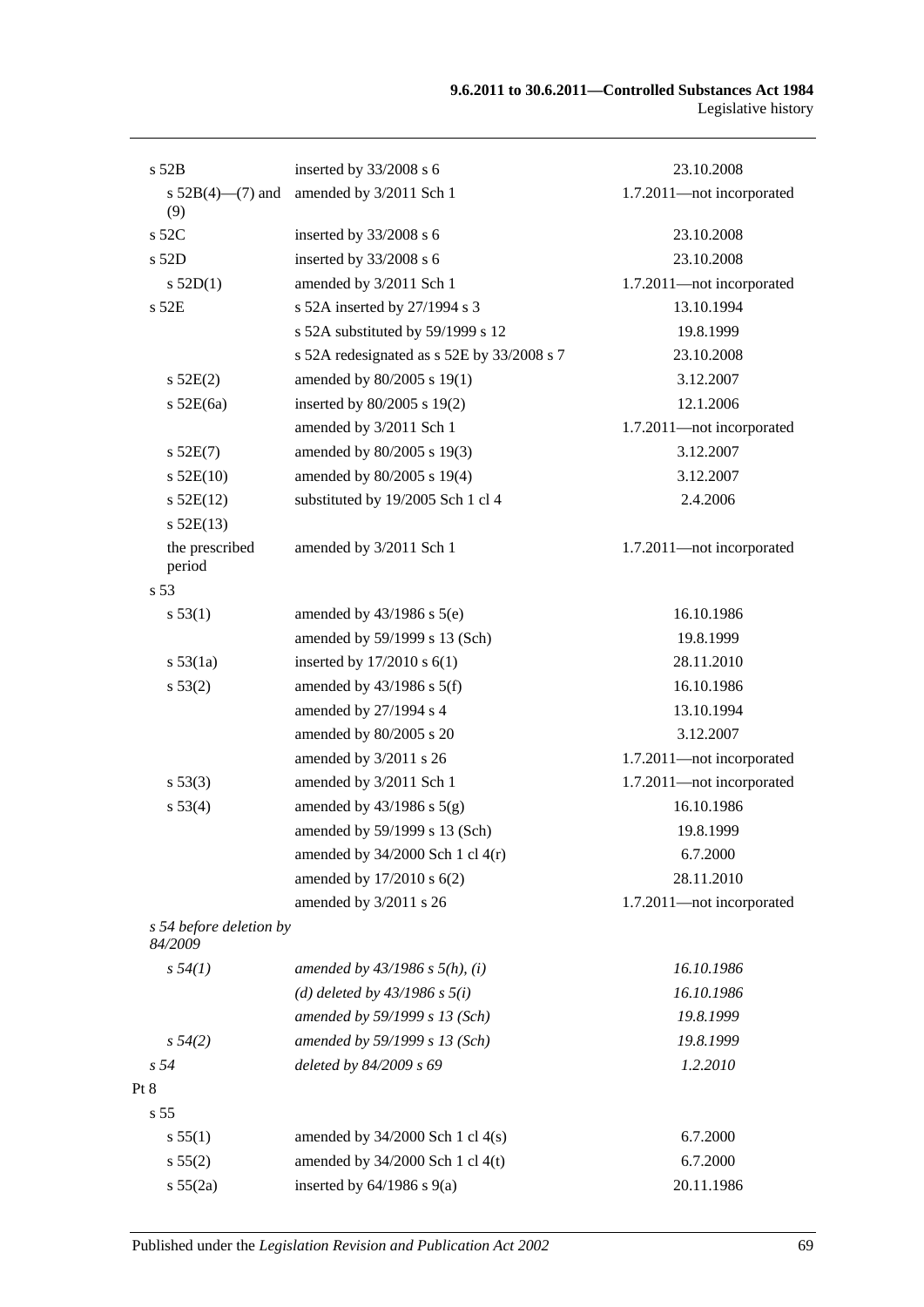|               | amended by 98/1995 s 22                    | 4.1.1996                  |
|---------------|--------------------------------------------|---------------------------|
|               | amended by 59/1999 s 13 (Sch)              | 19.8.1999                 |
|               | amended by 3/2011 Sch 1                    | 1.7.2011-not incorporated |
| s 55(2b)      | inserted by $3/2011$ s $27(1)$             | 9.6.2011                  |
| s 55(3)       | amended by 59/1999 s 13 (Sch)              | 19.8.1999                 |
|               | amended by $34/2000$ Sch 1 cl $4(u)$       | 6.7.2000                  |
|               | amended by 3/2011 s 27(2), Sch 1           | 9.6.2011                  |
| s 55(3)       | amended by 3/2011 Sch 1                    | 1.7.2011-not incorporated |
| s 55(4)       | substituted by $64/1986$ s $9(b)$          | 20.11.1986                |
|               | amended by 59/1999 s 13 (Sch)              | 19.8.1999                 |
|               | amended by $34/2000$ Sch 1 cl $4(v)$ , (w) | 6.7.2000                  |
|               | amended by 80/2005 s 21(1)                 | 12.1.2006                 |
| $s 55(5)$ (7) | inserted by $64/1986$ s $9(b)$             | 20.11.1986                |
|               | substituted by $80/2005$ s $21(2)$         | 12.1.2006                 |
| s 55(8)       | inserted by $80/2005$ s $21(2)$            | 12.1.2006                 |
| s 56          |                                            |                           |
| s 56(1)       | amended by 64/1986 s 10                    | 20.11.1986                |
|               | amended by 59/1999 s 13 (Sch)              | 19.8.1999                 |
|               | amended by $34/2000$ Sch 1 cl $4(x)$       | 6.7.2000                  |
|               | substituted by 80/2005 s 22                | 3.12.2007                 |
|               | amended by 32/2008 s 18                    | 10.9.2009                 |
|               | amended by 3/2011 s 28                     | 1.7.2011-not incorporated |
| s 56(2)       | amended by 59/1999 s 13 (Sch)              | 19.8.1999                 |
| s 57          |                                            |                           |
| s 57(1)       | substituted by $64/1986$ s $11(a)$         | 20.11.1986                |
|               | amended by $34/2000$ Sch 1 cl $4(y)$       | 6.7.2000                  |
|               | amended by 3/2011 Sch 1                    | 1.7.2011-not incorporated |
| s 57(2)       | substituted by $64/1986$ s $11(a)$         | 20.11.1986                |
|               | amended by $34/2000$ Sch 1 cl $4(z)$       | 6.7.2000                  |
| s 57(3)       | amended by $64/1986$ s $11(b)$             | 20.11.1986                |
|               | amended by 59/1999 s 13 (Sch)              | 19.8.1999                 |
|               | amended by 34/2000 Sch 1 cl 4(za)          | 6.7.2000                  |
|               | amended by 3/2011 Sch 1                    | 1.7.2011-not incorporated |
| s 57(4)       | amended by 98/1995 s 23                    | 4.1.1996                  |
|               | amended by 59/1999 s 13 (Sch)              | 19.8.1999                 |
| s 57(5)       | amended by $64/1986$ s $11(c)$             | 20.11.1986                |
|               | substituted by 80/2005 s 23                | 12.1.2006                 |
| s 57(6)       | amended by 59/1999 s 13 (Sch)              | 19.8.1999                 |
|               | amended by 34/2000 Sch 1 cl (zb)           | 6.7.2000                  |
|               | substituted by 80/2005 s 23                | 12.1.2006                 |
| s 57(7)       | substituted by 80/2005 s 23                | 12.1.2006                 |
| s 57(8)       | inserted by 80/2005 s 23                   | 12.1.2006                 |
| s 57A         | inserted by 80/2005 s 24                   | 12.1.2006                 |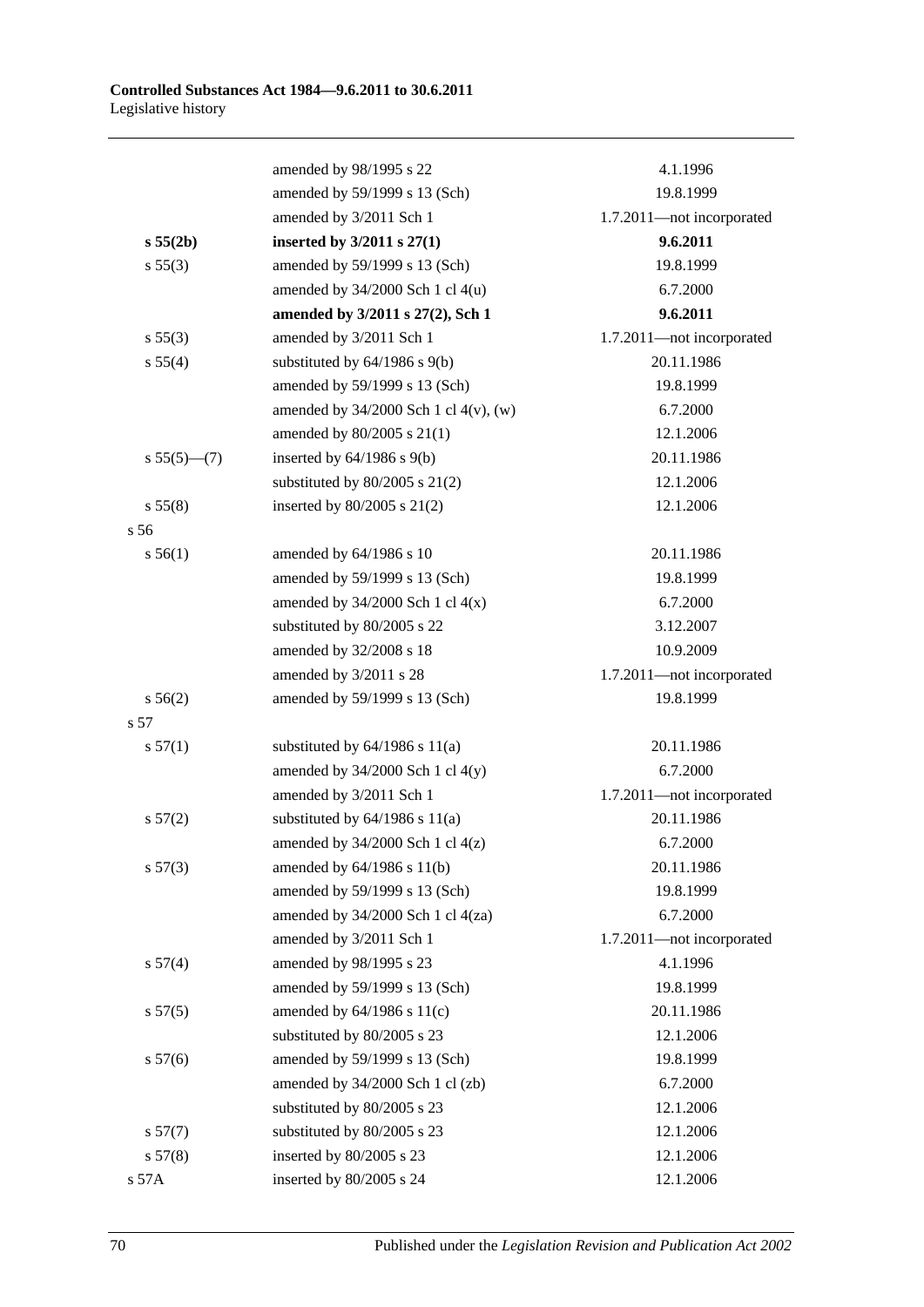| s 57A(2)       | amended by 3/2011 s 29(1), (2)                 | 1.7.2011-not incorporated |
|----------------|------------------------------------------------|---------------------------|
| s 58           |                                                |                           |
| s 58(1)        | amended by $34/2000$ Sch 1 cl $4(zc)$ , $(zd)$ | 6.7.2000                  |
|                | amended by $80/2005$ s $25(1)$ —(3)            | 12.1.2006                 |
|                | amended by $3/2011$ s $30(1)$ —(3)             | 1.7.2011-not incorporated |
|                | (d), (e) deleted by $3/2011$ s $30(3)$         | 1.7.2011-not incorporated |
| s 58(1a)       | inserted by $80/2005$ s $25(4)$                | 12.1.2006                 |
| s 58(3)        | amended by 59/1999 s 13 (Sch)                  | 19.8.1999                 |
| s 59           | amended by 98/1995 s 24                        | 4.1.1996                  |
|                | amended by 59/1999 s 13 (Sch)                  | 19.8.1999                 |
|                | deleted by 80/2005 s 26                        | 12.1.2006                 |
| s 60           |                                                |                           |
| s 60(1)        | amended by $34/2000$ Sch 1 cl $4(ze)$          | 6.7.2000                  |
|                | substituted by 80/2005 s 27                    | 12.1.2006                 |
| $s \ 60(2)$    | amended by 59/1999 s 13 (Sch)                  | 19.8.1999                 |
|                | amended by $34/2000$ Sch 1 cl $4(ze)$ , $(zf)$ | 6.7.2000                  |
|                | amended by 3/2011 s 31(1), (2), Sch 1          | 1.7.2011-not incorporated |
| s 60(4)        | amended by 98/1995 s 25                        | 4.1.1996                  |
|                | amended by 59/1999 s 13 (Sch)                  | 19.8.1999                 |
| ss 60A and 60B | inserted by 80/2005 s 28                       | 12.1.2006                 |
| s 61           |                                                |                           |
| $s \, 61(1)$   | amended by 59/1999 s 13 (Sch)                  | 19.8.1999                 |
|                | amended by $34/2000$ Sch 1 cl $4(zg)$          | 6.7.2000                  |
|                | amended by 32/2008 s 19                        | 10.9.2009                 |
| $s \, 61(2)$   | amended by $43/1986$ s $5(j)$                  | 16.10.1986                |
|                | amended by 59/1999 s 13 (Sch)                  | 19.8.1999                 |
|                | amended by 17/2010 s 7(1), (2)                 | 28.11.2010                |
| s $61(2a)$     | inserted by 80/2005 s 29(1)                    | 3.12.2007                 |
|                | amended by $17/2010$ s $7(3)$ , (4)            | 28.11.2010                |
| $s \ 61(3)$    | amended by $43/1986$ s $5(k)$                  | 16.10.1986                |
|                | amended by 59/1999 s 13 (Sch)                  | 19.8.1999                 |
| s 61(4)        | inserted by 80/2005 s 29(2)                    | 3.12.2007                 |
| s 61A          | inserted by 64/1986 s 12                       | 20.11.1986                |
|                | deleted by 87/2000 s 6                         | 1.10.2001                 |
| $s\,62$        | amended by 59/1999 s 13 (Sch)                  | 19.8.1999                 |
|                | deleted by 3/2011 Sch 1                        | 1.7.2011-not incorporated |
| s 62A          | inserted by $34/2000$ Sch 1 cl $4(zh)$         | 6.7.2000                  |
| s 63           |                                                |                           |
| s 63(2)        | amended by 59/1999 s 13 (Sch)                  | 19.8.1999                 |
|                | amended by 50/2007 s 5                         | 26.9.2008                 |
| $s\,63(3)$     | amended by $64/1986$ s $13(a)$                 | 20.11.1986                |
|                | amended by 29/1990 s 7                         | 26.9.1991                 |
|                | amended by 59/1999 s 13 (Sch)                  | 19.8.1999                 |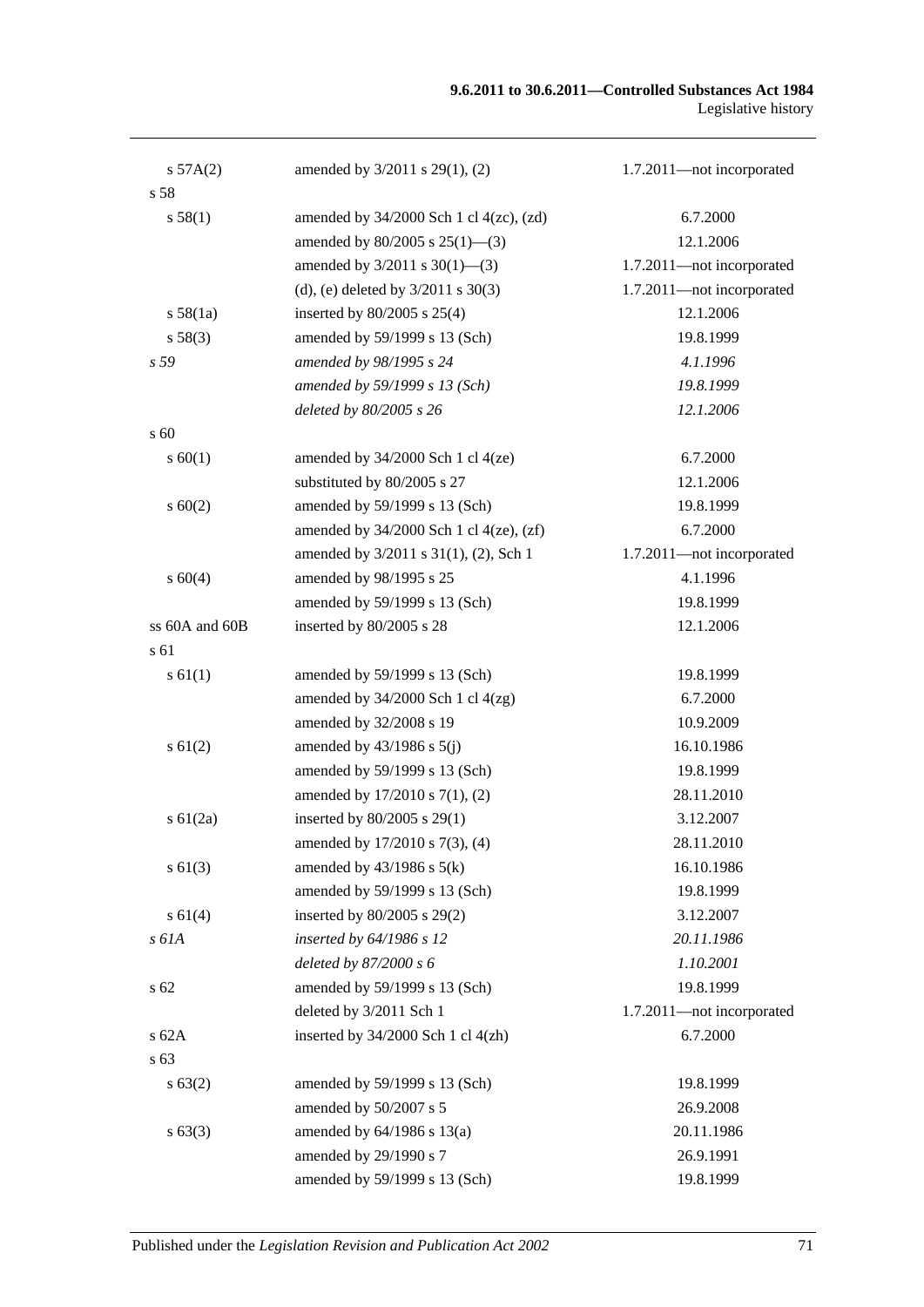|             | amended by $80/2005$ s $30(1)$      | 3.12.2007                 |
|-------------|-------------------------------------|---------------------------|
|             | amended by 3/2011 Sch 1             | 1.7.2011—not incorporated |
| $s\,63(4)$  | amended by $64/1986$ s $13(b)$      | 20.11.1986                |
|             | amended by $98/1995$ s $26(a)$      | 4.1.1996                  |
|             | amended by $80/2005$ s $30(2)$ —(5) | 3.12.2007                 |
|             | amended by $3/2011$ s $32(1)$ —(6)  | 1.7.2011—not incorporated |
| $s\,63(5)$  | substituted by $98/1995$ s $26(b)$  | 4.1.1996                  |
|             | amended by $32/2008$ s 20           | 10.9.2009                 |
| $s\,63(5a)$ | inserted by $98/1995$ s $26(b)$     | 4.1.1996                  |
| $s\,63(6)$  | amended by $80/2005$ s $30(6)$      | 3.12.2007                 |
|             | amended by $33/2008$ s 8            | 23.10.2008                |
| $s\,63(7)$  | inserted by $3/2011$ s $32(7)$      | 1.7.2011—not incorporated |

# **Transitional etc provisions associated with Act or amendments**

# *Statutes Repeal and Amendment (Courts) Act 1991*

# **22—Transitional provisions—general**

- (1) This section applies to amendments made by this Act or the *[Justices Amendment](http://www.legislation.sa.gov.au/index.aspx?action=legref&type=act&legtitle=Justices%20Amendment%20Act%201991)  Act [1991](http://www.legislation.sa.gov.au/index.aspx?action=legref&type=act&legtitle=Justices%20Amendment%20Act%201991)*.
- (2) The following transitional provisions apply in relation to those amendments:
	- (a) if the effect of the amendment is to reduce the penalty for an offence, the amendment applies whether the offence was committed before or after the amendment takes effect;
	- (b) if the effect of the amendment is to increase the penalty for an offence, the amendment applies only to offences committed after it takes effect;
	- (c) if the effect of the amendment is to increase or remove a time limit for commencing proceedings for an offence, the previous limit applies in respect of an offence committed before the amendment takes effect;
	- (d) an amendment affecting the classification of an offence as summary or indictable does not apply in relation to an offence committed before the amendment takes effect.

# *Statutes Amendment and Repeal (Common Expiation Scheme) Act 1996*

# **5—Transitional provision**

An Act repealed or amended by this Act will continue to apply (as in force immediately prior to the repeal or amendment coming into operation) to an expiation notice issued under the repealed or amended Act.

# *Controlled Substances (Drug Offence Diversion) Amendment Act 2000*

# **7—Transitional provision**

(1) Subject to subsection (2), Division 2 of Part 5 of the principal Act, as amended by this Act, applies in relation to a simple possession offence whether allegedly committed before or after the commencement of this Act.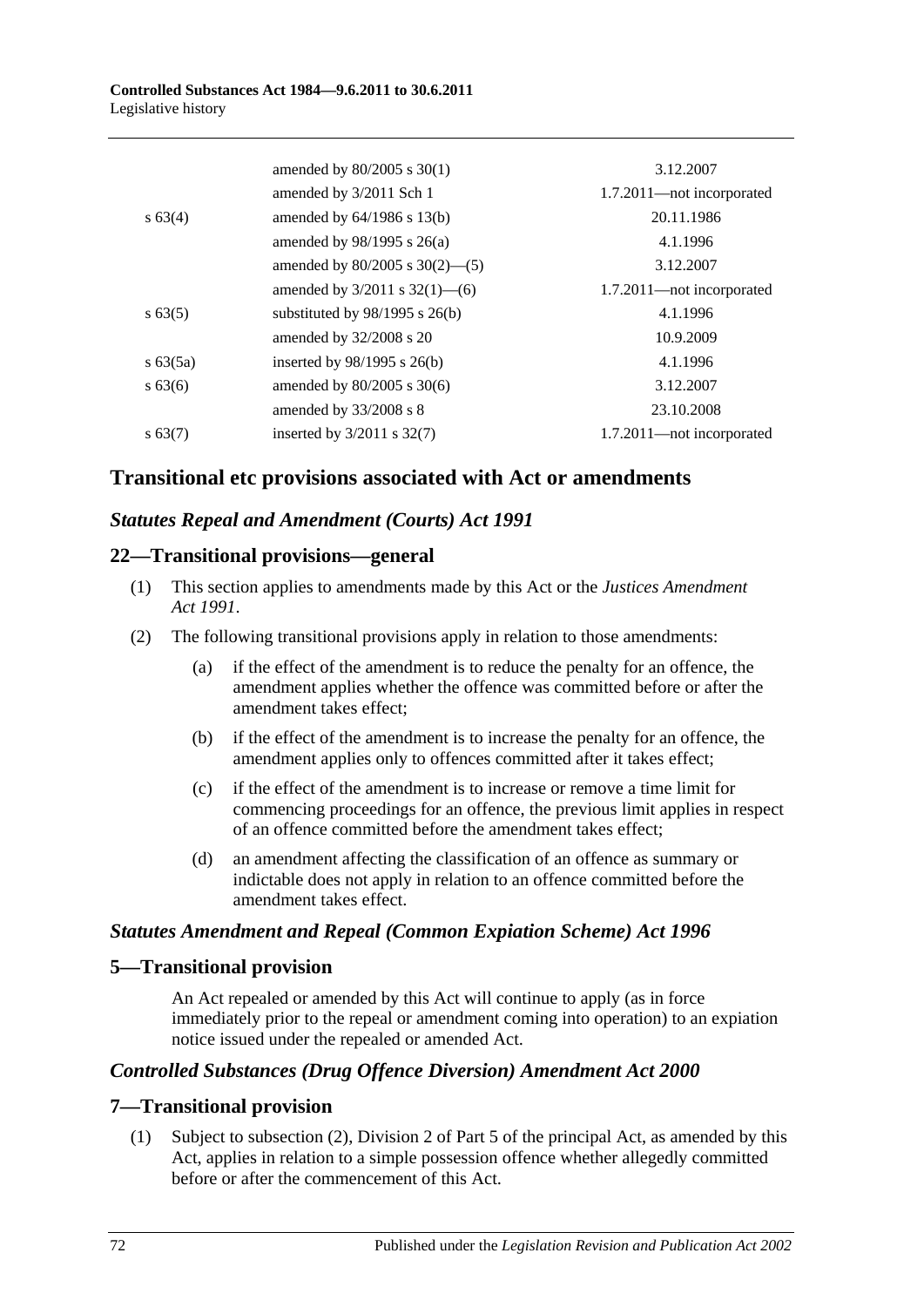- (2) Division 2 of Part 5 of the principal Act, as in force immediately before the commencement of this Act, continues to apply in relation to a simple possession offence committed before that commencement if the person alleged to have committed the offence has, at some time before that commencement, been given a notice requiring him or her to appear before an assessment panel in respect of that offence (and, for the purposes of this subsection, section 16 of the *[Acts Interpretation](http://www.legislation.sa.gov.au/index.aspx?action=legref&type=act&legtitle=Acts%20Interpretation%20Act%201915)  Act [1915](http://www.legislation.sa.gov.au/index.aspx?action=legref&type=act&legtitle=Acts%20Interpretation%20Act%201915)* applies).
- (3) The panels of legal practitioners and health professionals established by the Minister under section 34(2) and (3) of the principal Act, as in force immediately before the commencement of this Act—
	- (a) continue in existence and will be maintained by the Minister in the manner contemplated by that section; and
	- (b) together form a body that the Minister will accredit as a drug assessment service under and in accordance with the Act as in force after that commencement.

# *Controlled Substances (Cannabis) Amendment Act 2002*

# **4—Transitional provision**

Section 45A of the principal Act, as in force immediately before the commencement of this Act, continues to apply in relation to offences alleged to have been committed before that commencement.

## *Controlled Substances (Serious Drug Offences) Amendment Act 2005, Sch 1*

### **6—Transitional provision**

An amendment to the principal Act effected by a provision of this Act only applies in relation to an offence if the offence is committed on or after the commencement of the provision.

# **Historical versions**

Reprint No 1—1.7.1991 Reprint No 2—26.9.1991 Reprint No 3—21.11.1991 Reprint No 4—6.7.1992 Reprint No 5—10.9.1992 Reprint No 6—13.10.1994 Reprint No 7—4.1.1996 Reprint No 8—3.2.1997 Reprint No 9—19.8.1999 Reprint No 10—6.7.2000 Reprint No 11—1.10.2001 Reprint No 12—1.2.2003 30.9.2004 12.1.2006 2.4.2006